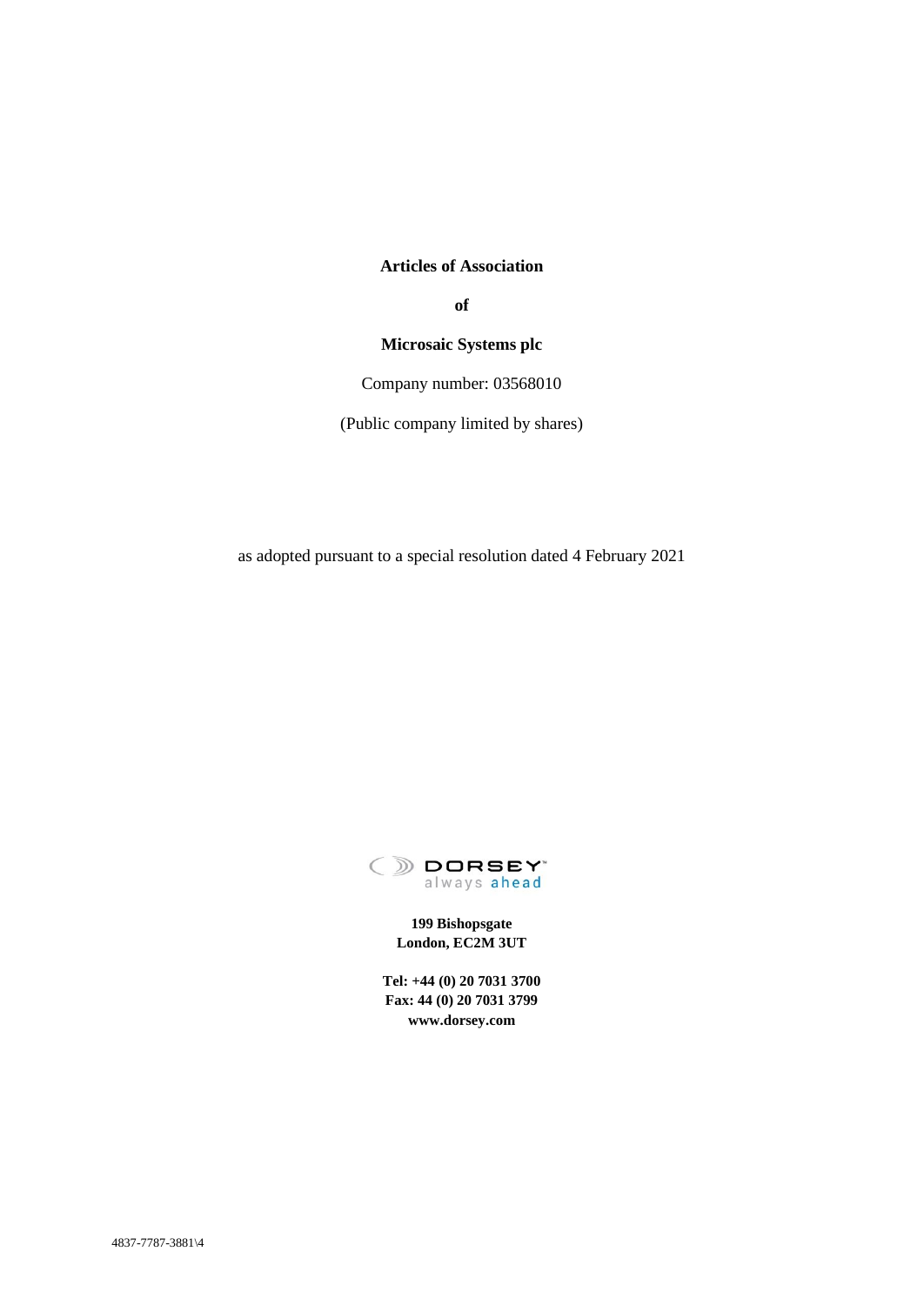## **Contents**

| A.             |  |
|----------------|--|
| 1.             |  |
| 2.             |  |
| 3.             |  |
| 4.             |  |
| 5.             |  |
| <b>B.</b>      |  |
| б.             |  |
| 7.             |  |
| 8.             |  |
| 9.             |  |
| 10.            |  |
| 11.            |  |
| 12.            |  |
| 13.            |  |
| 14.            |  |
| $\mathbf{C}$ . |  |
| 15.            |  |
| 16.            |  |
| 17.            |  |
| D.             |  |
| 18.            |  |
| 19.            |  |
| 20.            |  |
| E.             |  |
| 21.            |  |
| 22.            |  |
| 23.            |  |
| F.             |  |
| 24.            |  |
| 25.            |  |
|                |  |
| 26.            |  |
| 27.            |  |
| 28.            |  |
| 29.            |  |
| G.             |  |
| 30.            |  |
| 31.            |  |
| 32.            |  |
| 33.            |  |
| 34.            |  |
| 35.            |  |
| 36.            |  |
| 37.            |  |
| 38.            |  |
| Н.             |  |
| 39.            |  |
| 40.            |  |
| 41.            |  |
| 42.            |  |
| I.             |  |
| 43.            |  |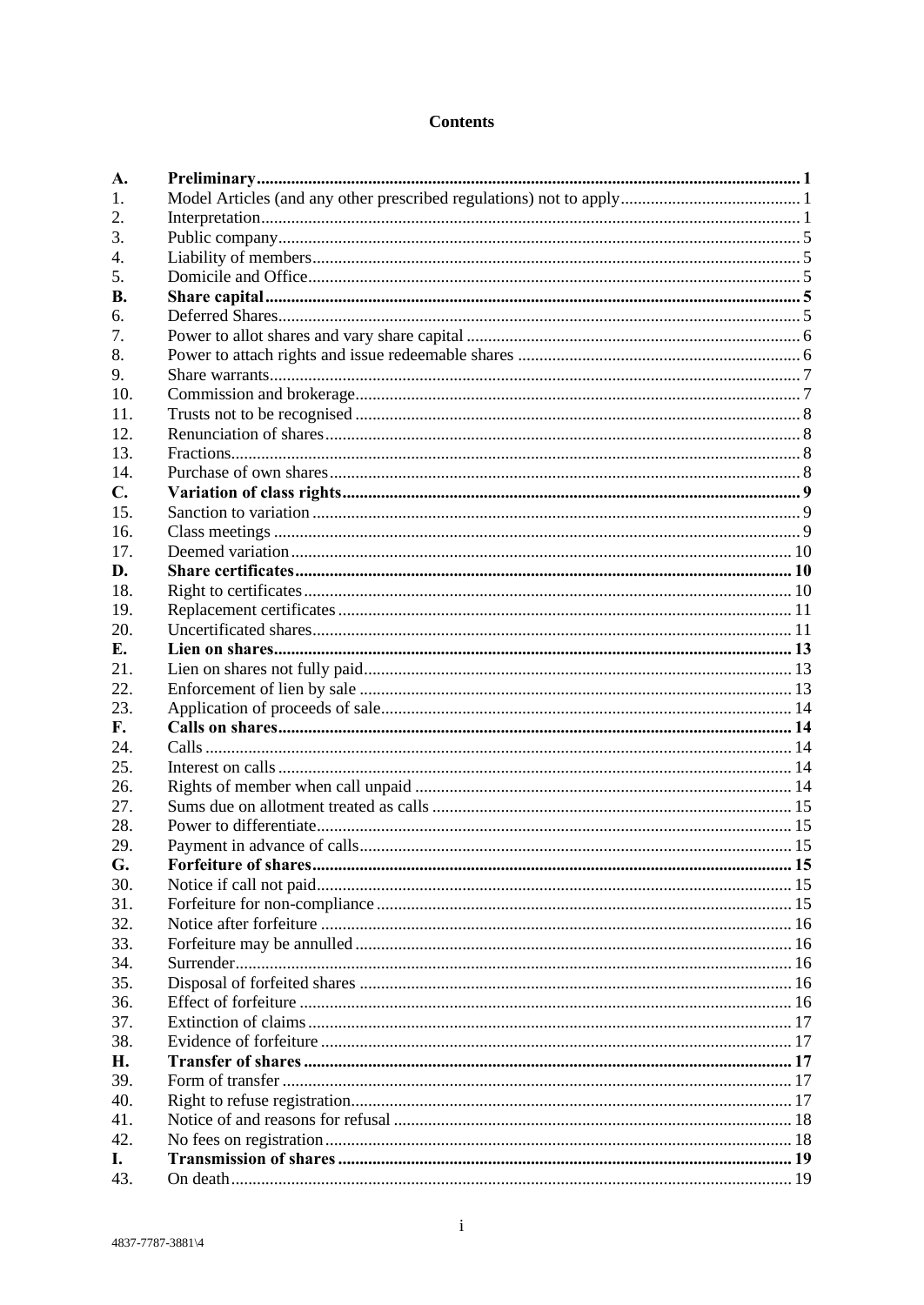| 44. |                            |  |
|-----|----------------------------|--|
| 45. |                            |  |
| J.  |                            |  |
| 46. |                            |  |
| 47. |                            |  |
| 48. |                            |  |
| 49. |                            |  |
| К.  |                            |  |
| 50. |                            |  |
| 51. |                            |  |
| 52. |                            |  |
| 53. |                            |  |
| 54. |                            |  |
| 55. |                            |  |
| 56. |                            |  |
| 57. |                            |  |
| L.  | $\frac{\text{Voting}}{23}$ |  |
| 58. |                            |  |
| 59. |                            |  |
| 60. |                            |  |
| 61. |                            |  |
| 62. |                            |  |
| 63. |                            |  |
|     |                            |  |
| 64. |                            |  |
| 65. |                            |  |
| 66. |                            |  |
| 67. |                            |  |
| 68. |                            |  |
| 69. |                            |  |
| 70. |                            |  |
| 71. |                            |  |
| 72. |                            |  |
| М.  |                            |  |
| 73. |                            |  |
| N.  |                            |  |
| 74. |                            |  |
| 75. |                            |  |
| О.  |                            |  |
| 76. |                            |  |
| 77. |                            |  |
| 78. |                            |  |
| 79. |                            |  |
| 80. |                            |  |
| 81. |                            |  |
| 82. |                            |  |
| 83. |                            |  |
| 84. |                            |  |
| 85. |                            |  |
| 86. |                            |  |
| 87. |                            |  |
| P.  |                            |  |
| 88. |                            |  |
| 89. |                            |  |
| 90. |                            |  |
| 91. |                            |  |
|     |                            |  |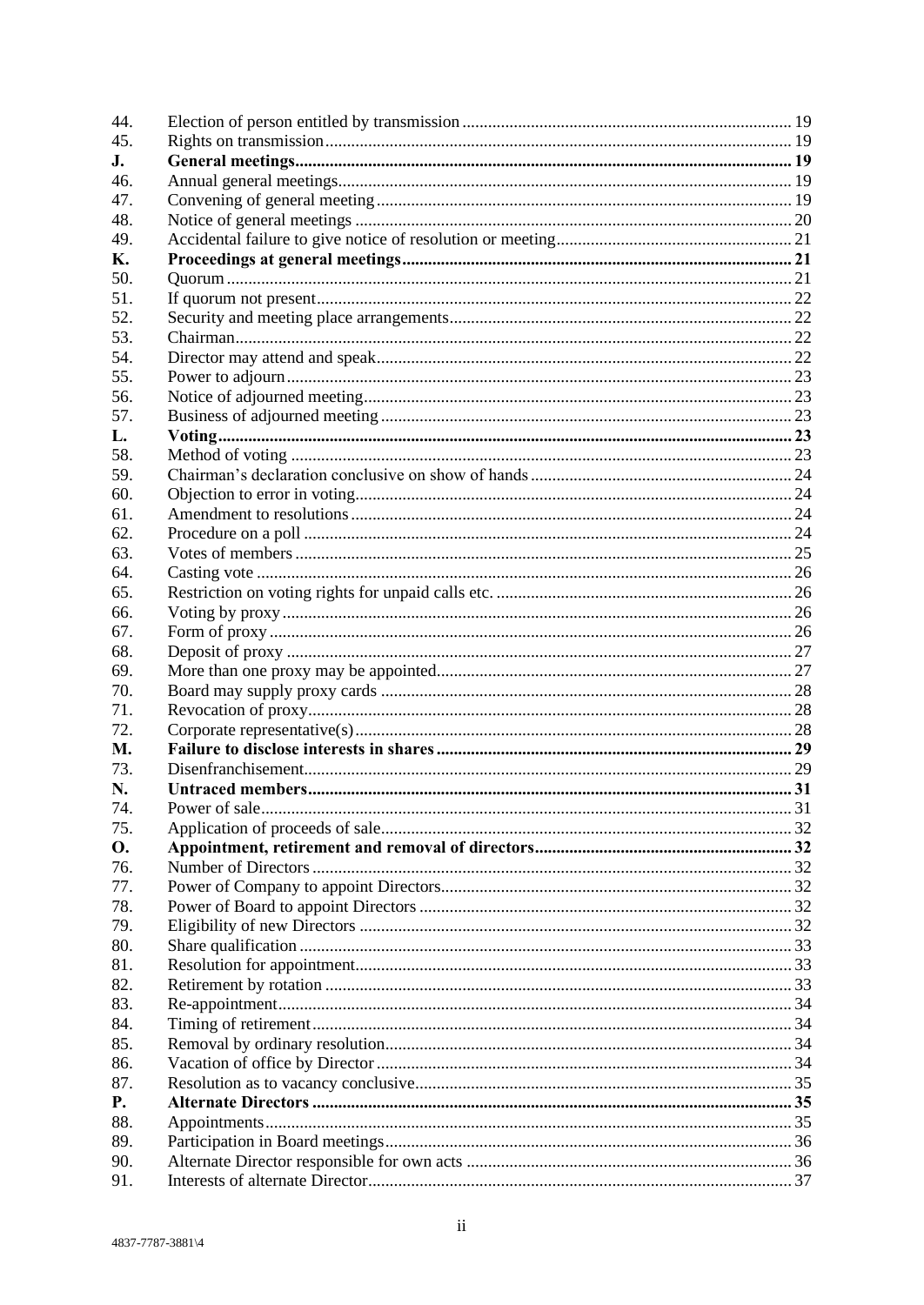| 92.  |                                                                                   |  |
|------|-----------------------------------------------------------------------------------|--|
| Q.   |                                                                                   |  |
| 93.  |                                                                                   |  |
| 94.  |                                                                                   |  |
| 95.  |                                                                                   |  |
| 96.  |                                                                                   |  |
| 97.  |                                                                                   |  |
| R.   |                                                                                   |  |
| 98.  |                                                                                   |  |
| 99.  |                                                                                   |  |
| 100. |                                                                                   |  |
| 101. |                                                                                   |  |
| 102. |                                                                                   |  |
| 103. |                                                                                   |  |
| 104. |                                                                                   |  |
| 105. |                                                                                   |  |
| 106. |                                                                                   |  |
| 107. |                                                                                   |  |
| 108. |                                                                                   |  |
| S.   |                                                                                   |  |
| 109. |                                                                                   |  |
| 110. |                                                                                   |  |
| 111. |                                                                                   |  |
| 112. |                                                                                   |  |
| 113. |                                                                                   |  |
| 114. |                                                                                   |  |
| 115. |                                                                                   |  |
| 116. |                                                                                   |  |
| 117. |                                                                                   |  |
| T.   |                                                                                   |  |
| 118. |                                                                                   |  |
| 119. |                                                                                   |  |
| 120. |                                                                                   |  |
| 121. |                                                                                   |  |
| 122. |                                                                                   |  |
| 123. |                                                                                   |  |
| 124. |                                                                                   |  |
| 125. |                                                                                   |  |
| U.   | The Seal, official seal for use abroad and execution of deeds without sealing  50 |  |
| 126. |                                                                                   |  |
| 127. |                                                                                   |  |
| 128. |                                                                                   |  |
| V.   |                                                                                   |  |
| 129. |                                                                                   |  |
| W.   |                                                                                   |  |
| 130. |                                                                                   |  |
| 131. |                                                                                   |  |
| 132. |                                                                                   |  |
| 133. |                                                                                   |  |
| 134. |                                                                                   |  |
| 135. |                                                                                   |  |
| 136. |                                                                                   |  |
| 137. |                                                                                   |  |
| 138. |                                                                                   |  |
| 139. |                                                                                   |  |
|      |                                                                                   |  |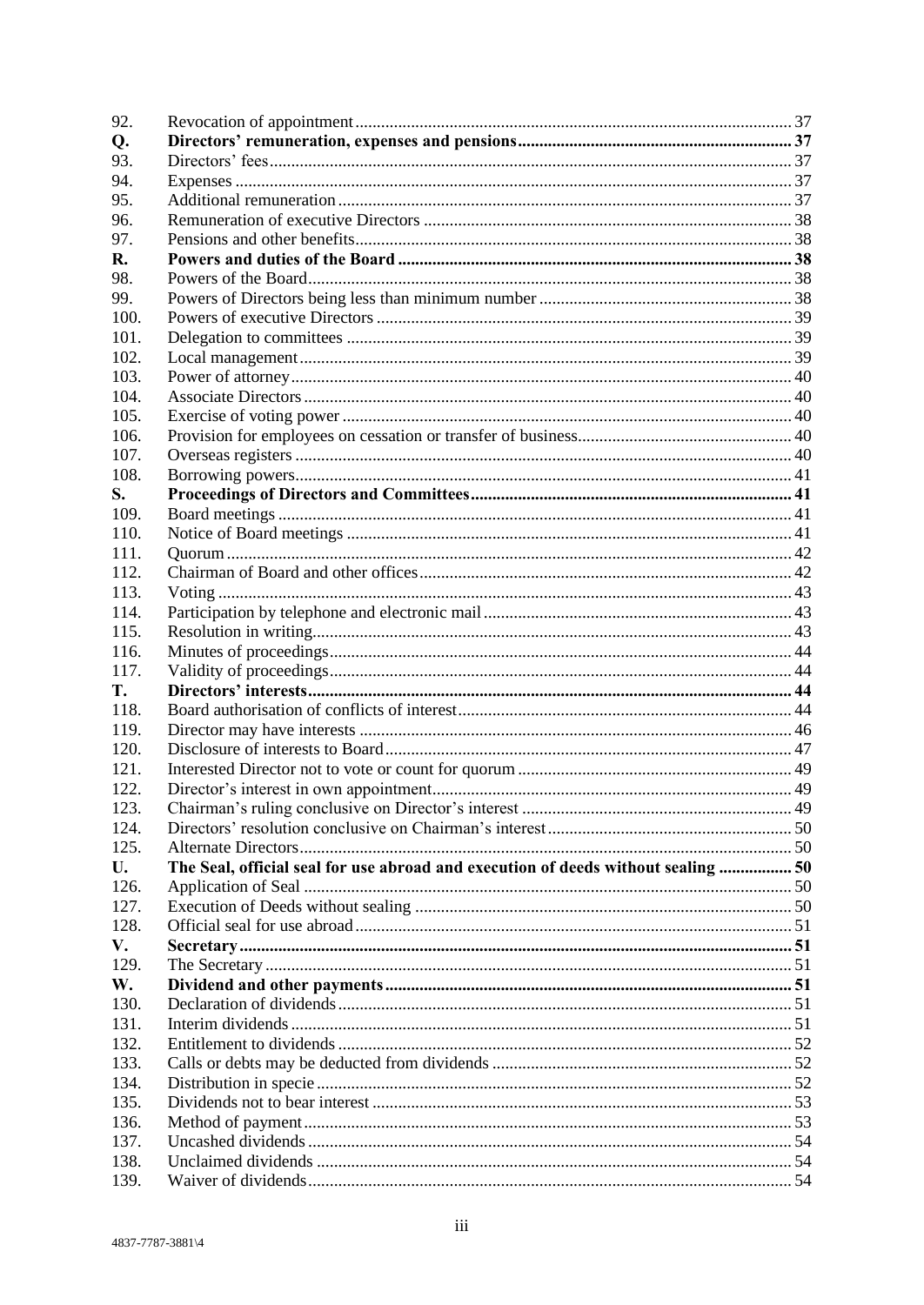| 140. |  |
|------|--|
| 141. |  |
| 142. |  |
| 143. |  |
| X.   |  |
| 144. |  |
| 145. |  |
| 146. |  |
| 147. |  |
| Υ.   |  |
| 148. |  |
| Z.   |  |
| 149. |  |
| 150. |  |
| AA.  |  |
| 151. |  |
| 152. |  |
| 153. |  |
| 154. |  |
| 155. |  |
| 156. |  |
| 157. |  |
| 158. |  |
| 159. |  |
| BB.  |  |
| 160. |  |
| 161. |  |
| CC.  |  |
| 162. |  |
| 163. |  |
| 164. |  |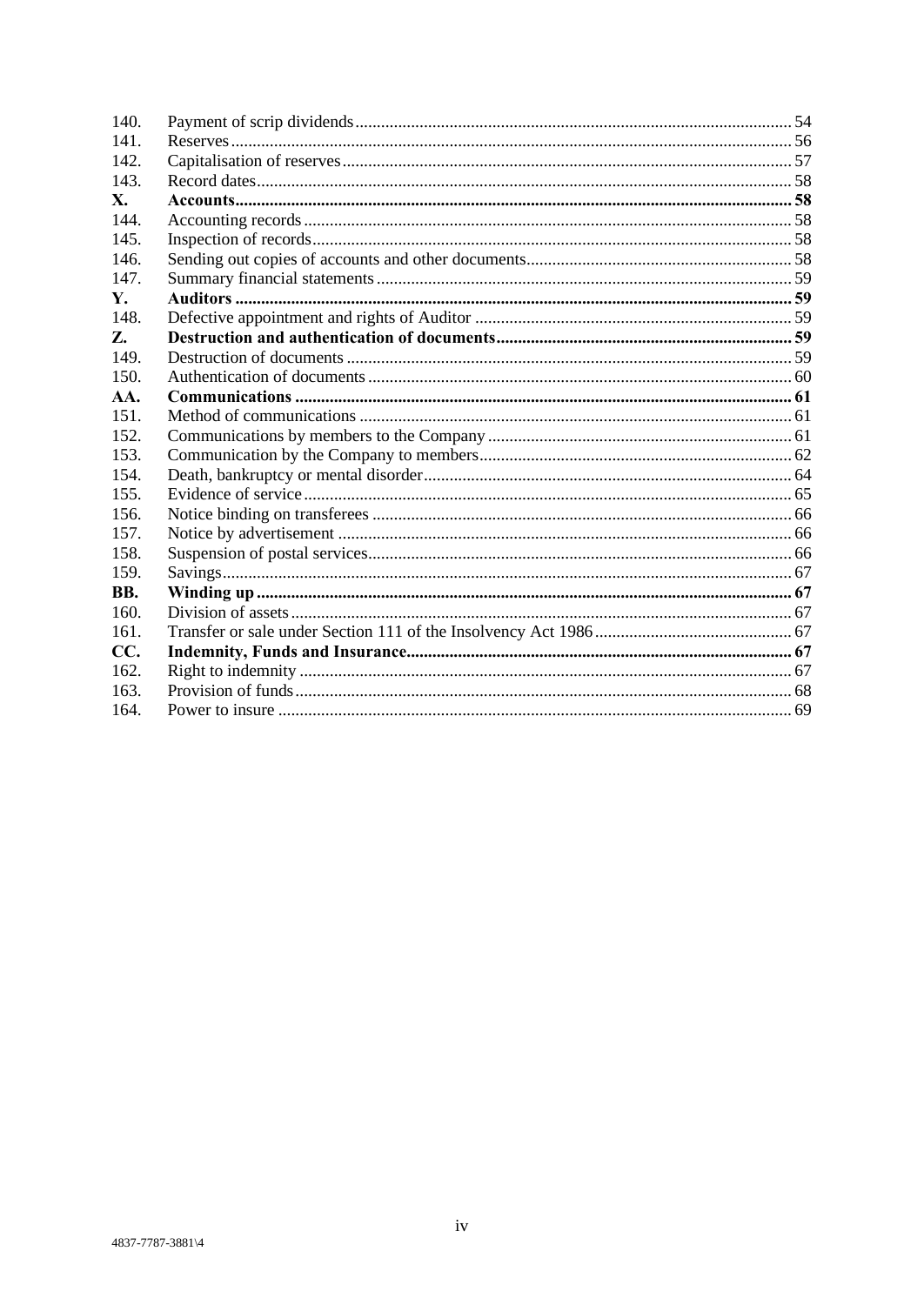## **Company number 03568010**

The Companies Act 2006

Public company limited by shares

## **Articles of Association**

of

## **Microsaic Systems plc**

(as adopted by a special resolution passed on 4 February 2021)

### <span id="page-5-0"></span>**A. Preliminary**

### <span id="page-5-1"></span>1. **Model Articles (and any other prescribed regulations) not to apply**

Notwithstanding any other provision of these Articles (as defined below), any regulations for management of a company set out in any statute concerning companies or contained in any regulations, order, instrument or other subordinate legislation made pursuant to a statute, including but not limited to the regulations contained in Table A in the Schedule to the Companies (Tables A to F) Regulations 1985 (SI 1985/805) (as amended from time to time) and the regulations contained in the model articles of association for public companies contained in Schedule 3 to The Companies (Model Articles) Regulations 2008 (SI 2008/3229) (as amended from time to time) shall not apply to the Company (as defined below). The following shall be the articles of association of the Company with effect from its re-registration as a public limited company.

#### <span id="page-5-2"></span>2. **Interpretation**

#### <span id="page-5-3"></span>2.1 *Definitions*

In these Articles, unless the context otherwise requires, the following definitions shall apply:

"**2006 Act**" means the Companies Act 2006.

"Acts" means the Companies Acts and every other statute, order, regulation, or other subordinate legislation from time to time in force concerning companies and affecting the Company.

"**address**" has the meaning set out in Section 1148(1) of the 2006 Act.

"**approved transfer**" means (in relation to any shares held by a member):

- (a) a transfer by way of or pursuant to acceptance of a takeover offer for the Company (as defined for the purposes of Part 28 of the 2006 Act);or
- (b) a transfer which is shown to the satisfaction of the Board to be made in consequence of a bona fide sale of the whole of the beneficial interest in the shares to a person who is unconnected with any member and with any other person appearing to be interested in the shares (including any such sale made through the London Stock Exchange). For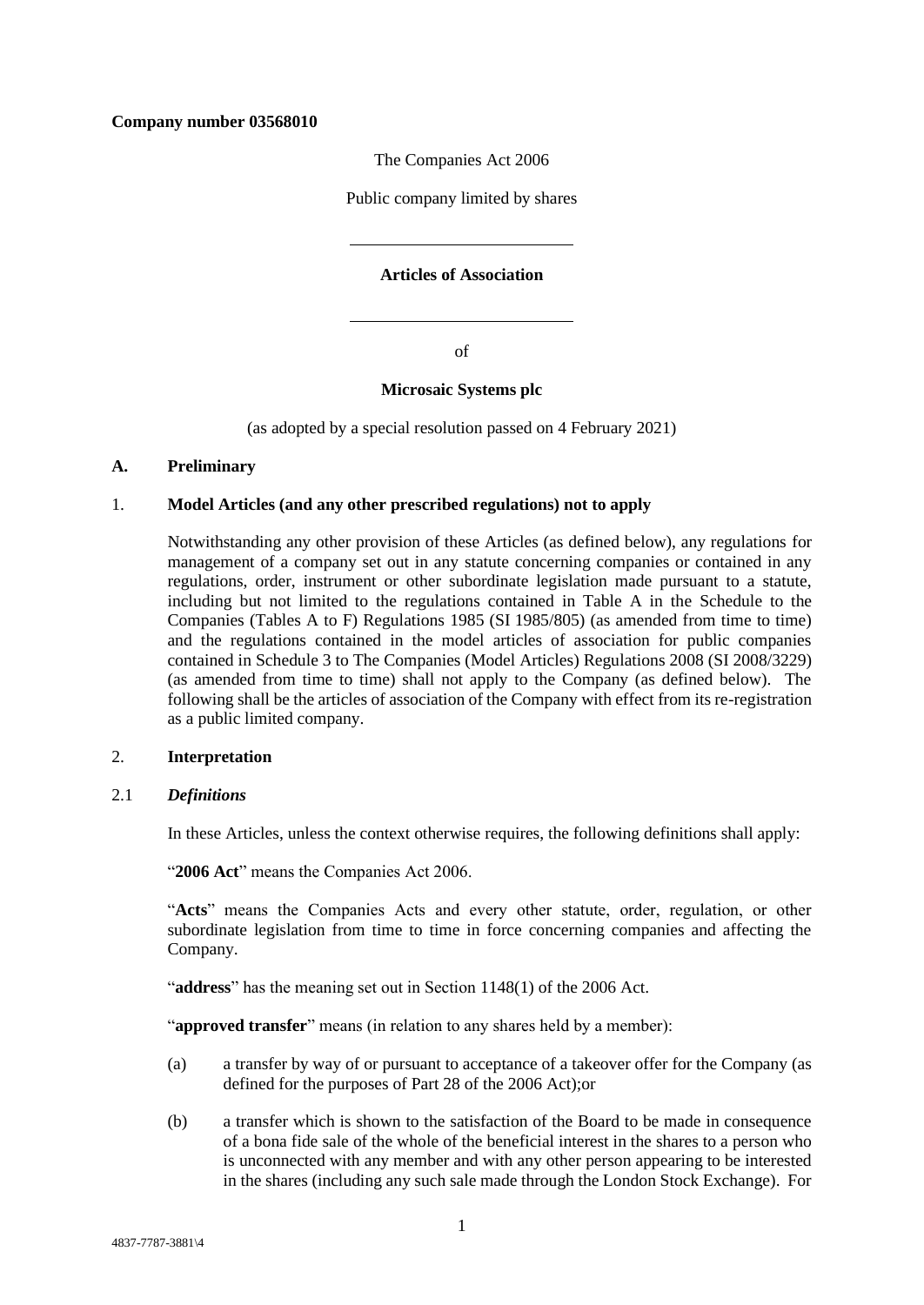the purpose of this sub-paragraph a connected person shall have the meaning set out in Sections 252 to 255 (inclusive) and Schedule 1 of the 2006 Act.

"**Articles**" means these articles of association as altered or varied from time to time (and "**Article**" means any provision of these articles of association as altered or varied from time to time).

"**Auditors**" means the auditors for the time being of the Company or, in the case of joint auditors, any of them.

"**Board**" means the board of Directors for the time being of the Company or the Directors present at a duly convened meeting of Directors at which a quorum is present.

"**certificated**" means (in relation to a share) a share which is not an uncertificated share.

"**Chairman**" means the chairman (if any) of the Board or, where the context requires, the chairman of a general meeting of the Company.

"**clear days**" means (in relation to a period of notice of a meeting or the period before a meeting by which a request must be received or sum deposited or tendered) the period of the specified length, excluding the day when the notice is served, the request received or the sum deposited or tendered (or deemed to be served, received, deposited or tendered) and the day of the meeting, and, unless expressly provided to the contrary in these Articles, for the purposes of calculating a period of clear days, account shall be taken of all days regardless of whether or not they are working days.

"**Code**" means the UK Corporate Governance Code published by the Financial Reporting Council in May 2010, as amended or varied from time to time.

"**Company**" means Microsaic Systems plc (registered in England and Wales with company number 03568010).

"**Companies Acts**" has the meaning set out in Section 2 of the 2006 Act.

"**Conflicted Director**" means (in relation to a Relevant Situation) a Director who has made a submission for authorisation in respect of that Relevant Situation.

"**default shares**" has the meaning set out in Article [73.1](#page-33-2) (Disenfranchisement notice).

"**Deferred Shares**" means deferred shares of 0.24 pence each in the capital of the Company.

"**Deputy Chairman**" means the deputy chairman (if any) of the Board or, where the context requires, the deputy chairman of a general meeting of the Company.

"**Director**" means a director for the time being of the Company.

"**disenfranchisement notice**" has the meaning set out in Article [73.1](#page-33-2) (*Disenfranchisement notice*).

"**dividend**" means a distribution or a bonus.

"**document**" means any document, including, but not limited to, any summons, notice, order or other legal process and registers.

"**elected Ordinary Shares**" has the meaning set out in Article [140.1\(h\)](#page-59-0) (*Authority to pay scrip dividends*).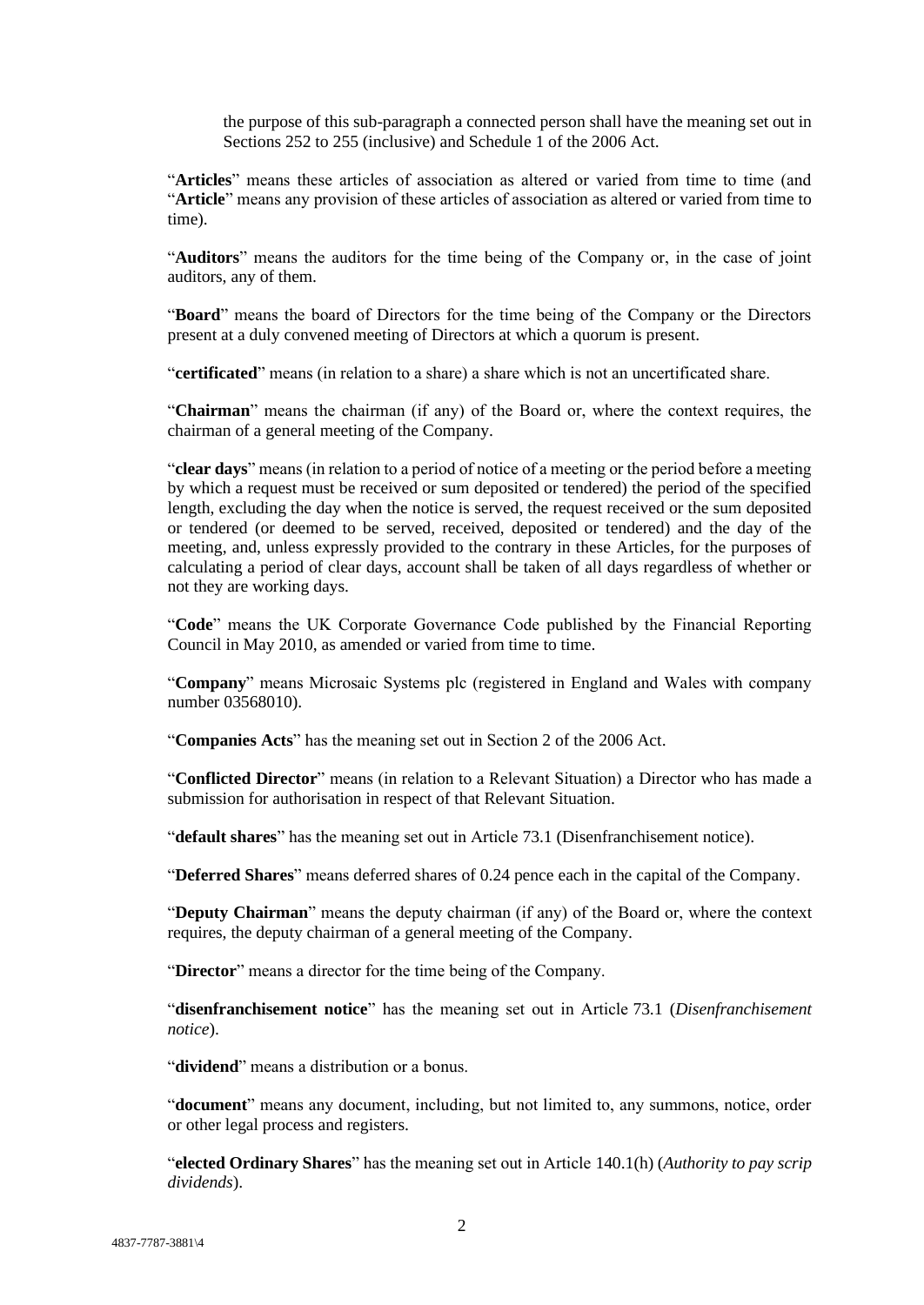"**electronic address**" means any address or number used for the purposes of sending or receiving documents or information by electronic means.

"**electronic form**" has the meaning set out in Section 1168 of the 2006 Act.

"**electronic means**" has the meaning set out in Section 1168(4) of the 2006 Act.

"**financial institution**" has the meaning set out in Section 778(2) of the 2006 Act.

"**Group**" means the Company and its subsidiaries and subsidiary undertakings (as such expressions defined in Sections 1159 and 1162 of the 2006 Act respectively) from time to time, and "**Group Company**" means any undertaking in the Group.

"**hard copy form**" has the meaning set out in Section 1168(2) of the 2006 Act.

"**holder**" means (in relation to any share) the member whose name is entered in the Register as the holder or, where the context permits, the members whose names are entered in the Register as the joint holders of that share.

"**Independent Director**" means (in relation to Article [118](#page-48-3) (*Board authorisation of conflicts of interest*)) the Directors, other than the Conflicted Director and any other Director(s) interested in the Relevant Situation.

"**London Stock Exchange**" means London Stock Exchange plc.

"**member**" means a member of the Company or, where the context requires, a member of the Board or of any committee of the Board.

"**Office**" means the registered office for the time being of the Company.

"**Operator**" means the operator as defined in the Uncertificated Regulations of the relevant Uncertificated System.

"**Ordinary Shares**" means ordinary shares of 0.01 pence each in the capital of the Company.

"**paid up**" means paid up or credited as paid up.

"**Participating Security**" means a share or class of shares or a renounceable right of allotment of a share, title to which is permitted to be transferred by means of an Uncertificated System in accordance with the Uncertificated Regulations.

"**person entitled by transmission**" means a person whose entitlement to a share in consequence of the death or bankruptcy of a member or of any other event giving rise to its transmission by operation of law has been noted in the Register.

"**prescribed period**" means, in a case where the default shares represent at least 0.25 per cent. in nominal value of their class, 14 days and in any other case, 28 days.

"**recognised investment exchange**" has the meaning set out in Section 285 of the Financial Services and Markets Act 2000 (as amended).

"**record date**" has the meaning set out in Article [143](#page-62-0) (*Record dates*).

"**Register**" means the register of members of the Company to be kept pursuant to Section 113 of the 2006 Act or, as the case may be, any overseas branch register kept pursuant to Article [107](#page-44-4) (*Overseas registers*).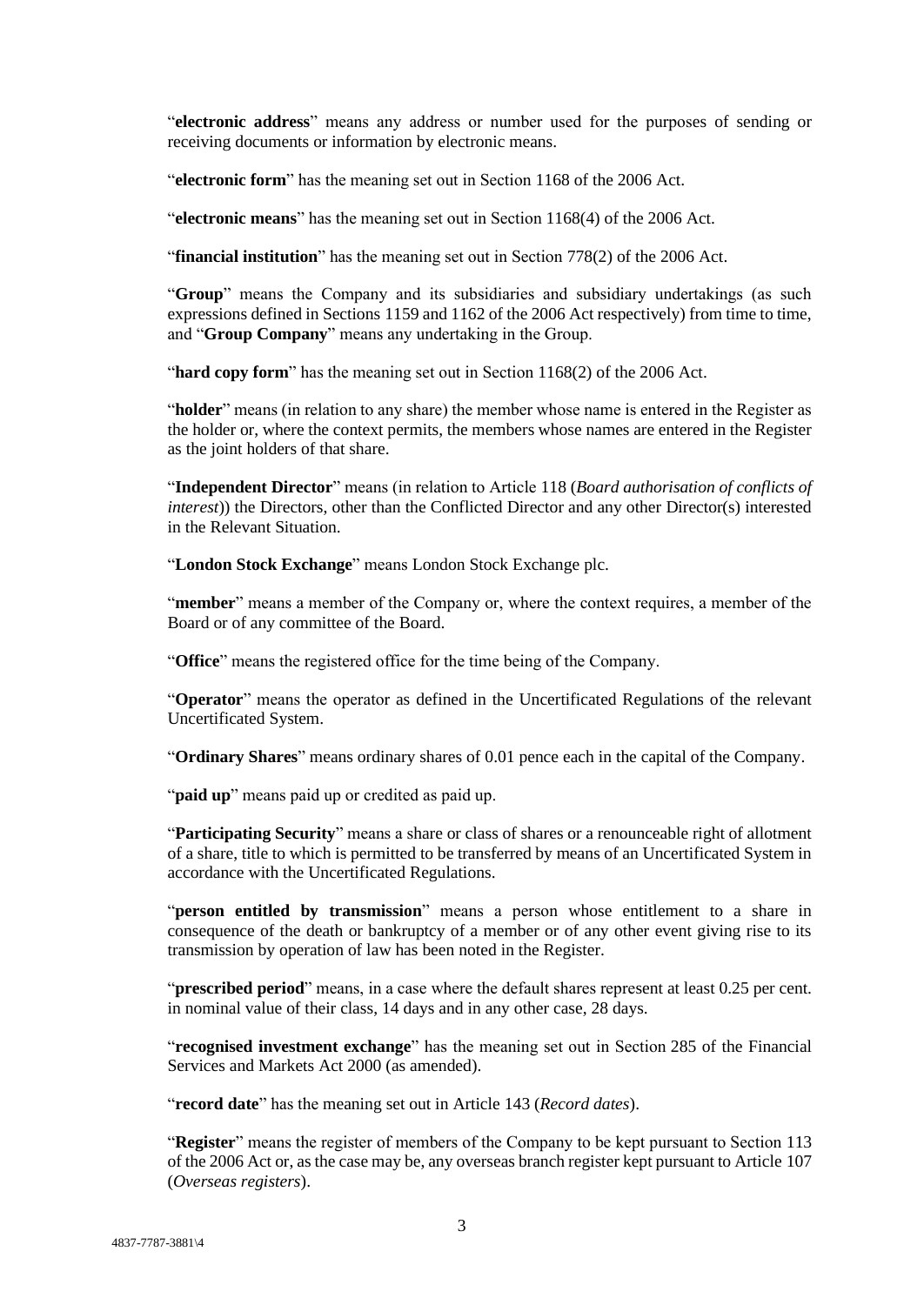"**Relevant Situation**" means a matter or situation in which a Director has, or can have, a direct or indirect interest that conflicts, or possibly may conflict, with the interests of the Company (including, without limitation, in relation to the exploitation of any property, information or opportunity, whether or not the Company could take advantage of it)

"**Remuneration Committee**" means the remuneration committee of the Board set up in accordance with Section B.1 of the Code.

"**Seal**" means the common seal of the Company or, where the context allows, any official seal kept by the Company pursuant to Section 50 of the 2006 Act.

"**Section 793 notice**" means a notice issued pursuant to Section 793 of the 2006 Act.

"**Secretary**" means the secretary for the time being of the Company or any other person appointed to perform any of the duties of the secretary of the Company including (subject to the provisions of the Acts) a joint, temporary, assistant or deputy secretary.

"**sent**" or "**supplied**" has the meaning set out in Section 1148(2) of the 2006 Act.

"**share**" means a share in the capital of the Company.

"**uncertificated**" means (in relation to a share) a share to which title may be transferred by means of an Uncertificated System in accordance with the Uncertificated Regulations.

"**Uncertificated Regulations**" means the Uncertificated Securities Regulations 2001 (SI 2001/3755), as amended and for the time being in force.

"**Uncertificated System**" means a relevant system (as such is defined in the Uncertificated Regulations).

"**United Kingdom**" means Great Britain and Northern Ireland.

"**withdrawal notice**" has the meaning set out in Article [73.2](#page-33-3) (*Withdrawal notice*).

"**working day**" means a day that is not a Saturday or Sunday, Christmas Day, Good Friday or any day that is a bank holiday under the Banking and Financial Dealings Act 1971 in the part of the United Kingdom where the Company is registered.

"**writing**" means printing, typewriting, lithography, photography and any other mode or modes of representing or reproducing words, symbols or other information in a legible and nontransitory form (and any combination of such forms) and "written" shall be construed accordingly.

#### 2.2 *General interpretation*

Unless the context otherwise requires:

- (a) words in the singular include the plural and vice versa;
- (b) words importing the masculine gender include the feminine gender;
- (c) a reference to a person includes a body corporate and an unincorporated body of persons;
- (d) a reference to a "conflict of interest" shall include a conflict of interest and duty and a conflict of duties; and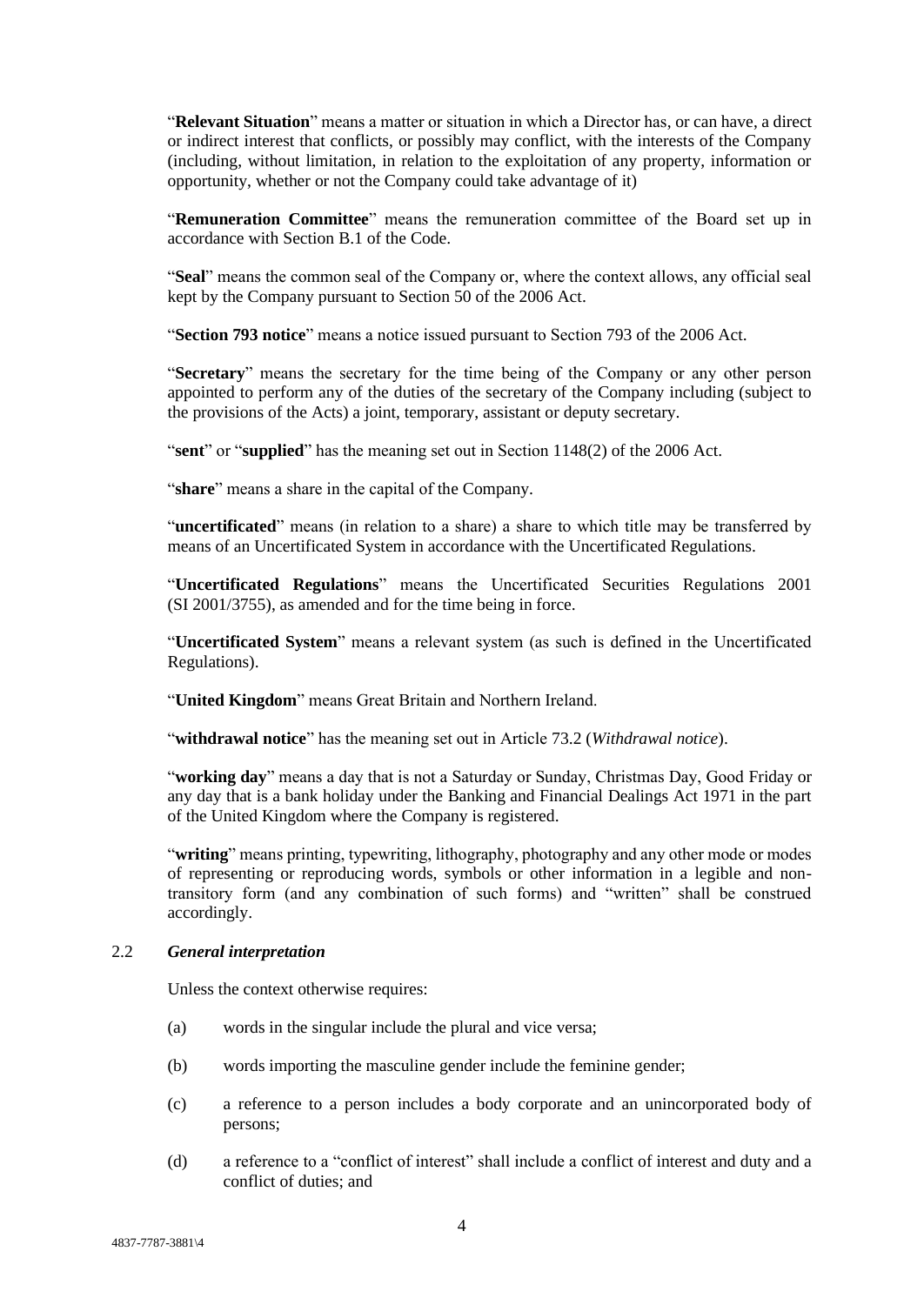(e) a reference to an Uncertificated System is a reference to the Uncertificated System in respect of which the particular share or class of shares or renounceable right of allotment of a share is a Participating Security.

# 2.3 *Statutory definitions*

Save as otherwise provided in sub-paragraph [2.1](#page-5-3) of this Article [2,](#page-5-2) and unless the context otherwise requires, words or expressions contained in these Articles shall bear the same meaning as in the Acts.

#### 2.4 *Statutory provisions*

In these Articles, a reference to any statute or provision or schedule of a statute shall include any orders, regulations or other subordinate legislation made under it and shall, unless the context otherwise requires, include any modification, re-enactment or re-statement of it for the time being in force and the same principle of construction shall be applied to any order, regulations or other subordinate legislation.

#### 2.5 *Resolutions*

Where for any purpose an ordinary resolution of the Company is required, a special resolution shall also be effective.

#### 2.6 *Headings*

The headings are inserted for convenience only and shall not affect the construction of these Articles.

### 2.7 *Documents or information being sent or supplied by or to a company*

References in these Articles to documents or information being sent or supplied by or to a company (including the Company) shall be construed in accordance with the provisions of Section 1148(3) of the 2006 Act.

## <span id="page-9-0"></span>3. **Public company**

The Company is a public company.

## <span id="page-9-1"></span>4. **Liability of members**

The liability of the members is limited to the amount, if any, unpaid on the shares held by them.

## <span id="page-9-2"></span>5. **Domicile and Office**

The Office shall be situated in England and Wales at such place as the Board shall from time to time appoint.

## <span id="page-9-3"></span>**B. Share capital**

### <span id="page-9-4"></span>6. **Deferred Shares**

- 6.1 The rights of the Deferred Shares and the limitations and restrictions to which each are subject are as follows:
	- (a) no right to receive notice of, or to attend or vote at, any general meeting of the Company;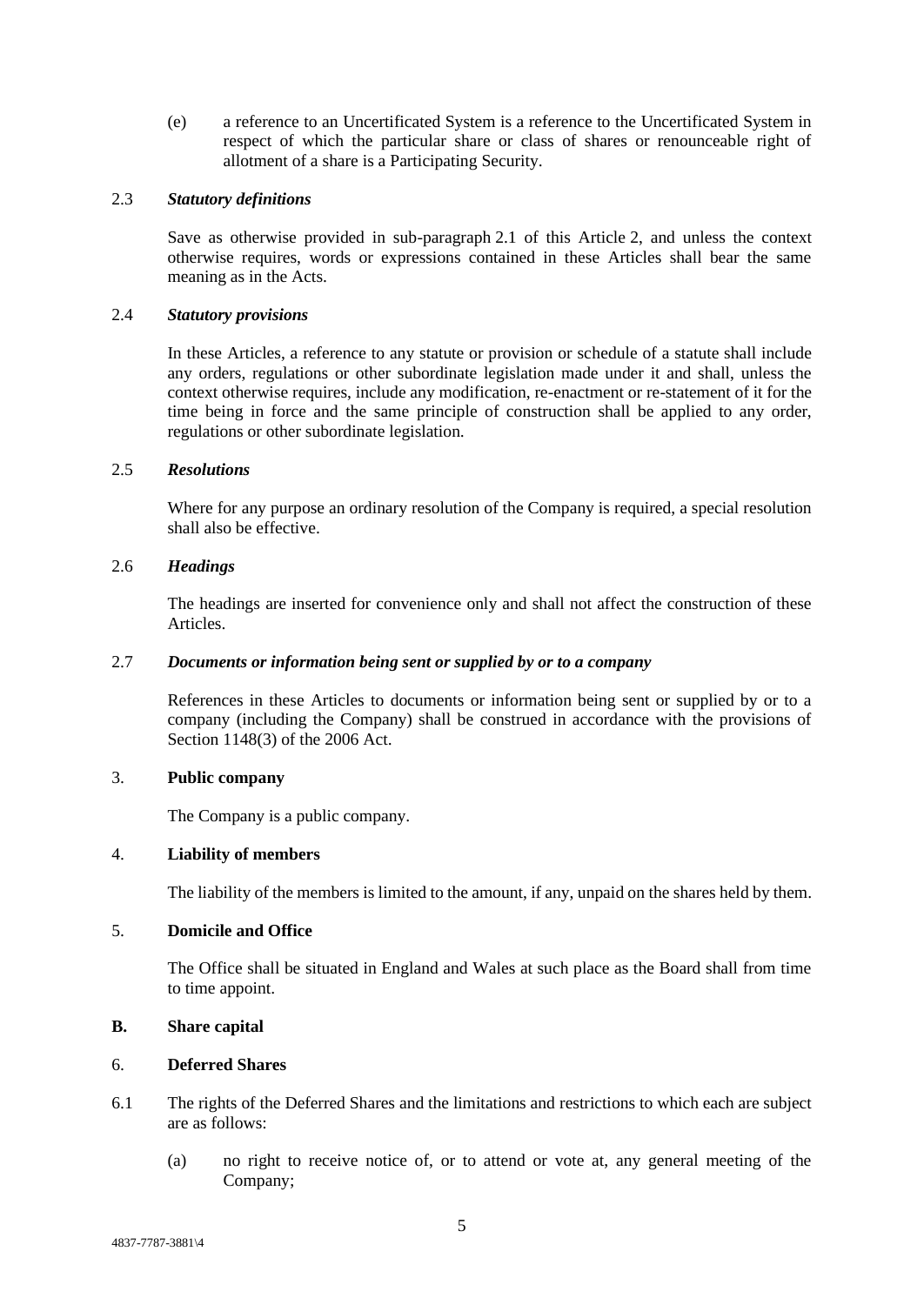- (b) no right to participate in the profits of the Company whether by way of dividend, distribution, return of capital (whether or not upon a winding-up) or otherwise, save that, upon a return of capital upon a winding-up, the holders of Deferred Shares shall be entitled to the return of the nominal value of each Deferred Share held after £10,000,000 has been returned on each Ordinary Share; and
- (c) no right to any share certificate in respect of the Deferred Shares.
- 6.2 The Company shall (pursuant to the authority given by the passing of the special resolution to adopt this Article) have irrevocable authority at any time after the adoption of this Article to appoint any person to execute, on behalf of any of the holders of the Deferred Shares, a transfer of any such shares and/or an agreement to transfer any such shares to such person as the Company may determine as custodian of the same and/or to purchase the same (in accordance with the provisions of the Act and all other legislation), in any such case for not more than 1 penny for all of the Deferred Shares and without obtaining the prior sanction of the holder(s) of the Deferred Shares, and, pending such transfer and/or purchase, to retain the certificate(s) for such shares.
- 6.3 The rights attached to the Deferred Shares shall not be deemed to be varied or abrogated by the creation or issue of any new shares ranking in priority to or pari passu with or subsequent to the Deferred Shares.
- 6.4 In the event of any conflict or inconsistency between this Article and any other provisions of these Articles, this Article [6](#page-9-4) shall prevail in respect of any matter relating to the Deferred Shares.

## <span id="page-10-0"></span>7. **Power to allot shares and vary share capital**

## 7.1 *Allotment*

Subject to the provisions of the Acts and to any relevant authority of the Company in general meeting, unissued shares at the date of adoption of these Articles and any shares hereafter created shall be at the disposal of the Board which may allot (with or without conferring rights of renunciation), grant options over, offer or otherwise deal with or dispose of them, or grant rights to subscribe for or convert any security into shares, to such persons (including the Directors themselves), at such times and generally on such terms and conditions as the Board may decide, provided that no share shall be issued at a discount.

## 7.2 *Variation of capital*

Subject to the provisions of the Acts, these Articles, and to any relevant authority of the Company in general meeting and any rights attaching to its shares, the Company may:

- (a) increase its share capital, consolidate and divide all or any of its share capital into shares of larger amounts, cancel any shares which have not been taken or agreed to be taken by any person and sub-divide its shares or any of them into shares of smaller amounts; and
- (b) reduce its share capital, any capital redemption reserve, any share premium account or other undistributable reserve in any manner.

## <span id="page-10-1"></span>8. **Power to attach rights and issue redeemable shares**

## 8.1 *Rights attaching to shares*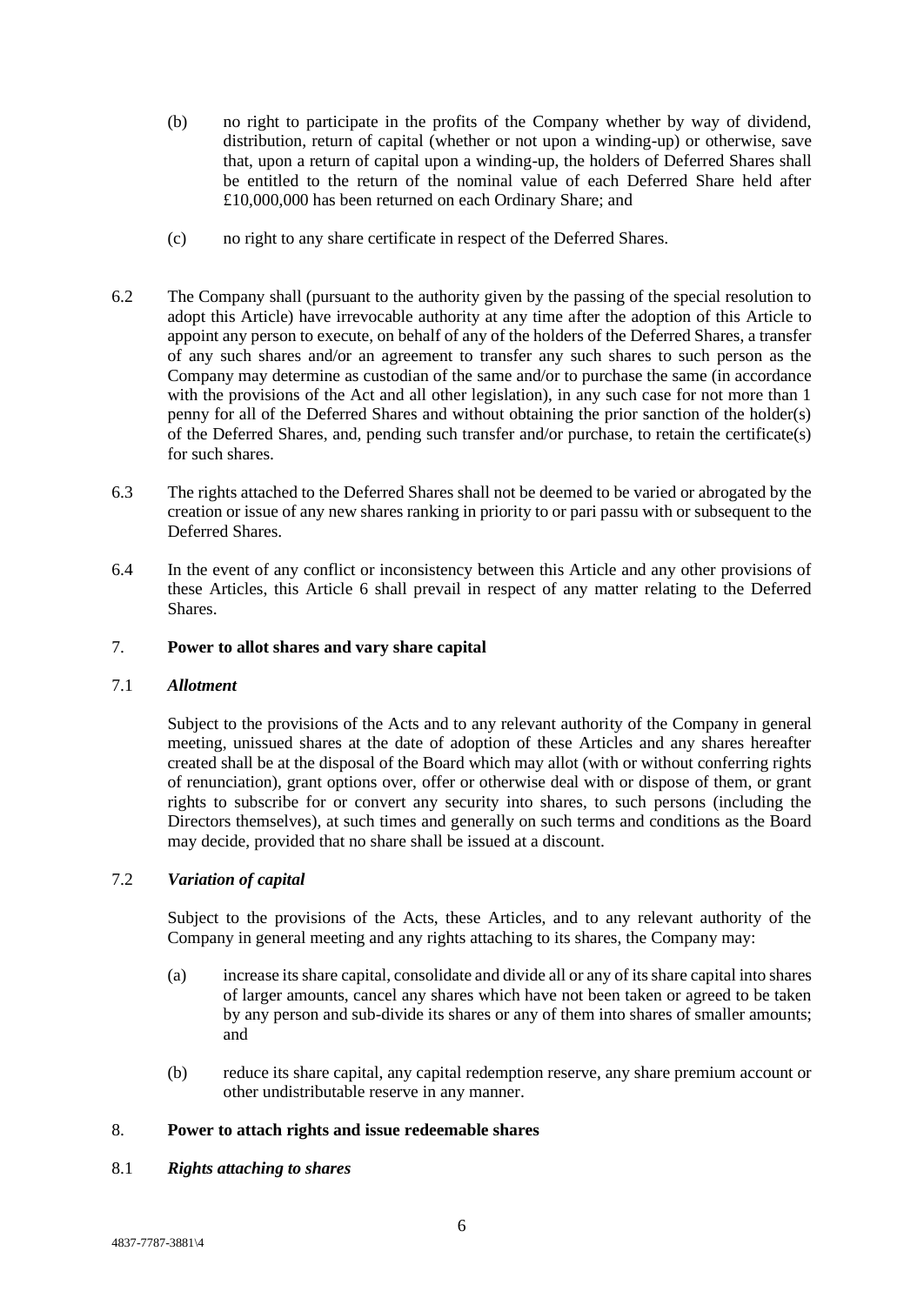Subject to the provisions of the Acts and to any special rights for the time being attached to any existing shares, the Company may allot or issue any shares or have attached to them such preferred, deferred or other special rights or restrictions whether in regard to dividends, voting, transfer, return of capital or otherwise as the Company may from time to time by ordinary resolution determine or if no such resolution has been passed or so far as the resolution does not make specific provision, as the Board may determine.

## 8.2 *Power to issue redeemable shares*

Subject to the provisions of the Acts and to any special rights for the time being attached to any existing shares, any share may be issued which is, or at the option of the Company or of the holder of such share, liable to be redeemed.

## 8.3 *Terms, conditions and manner of redemption*

Subject to the provisions of the Acts and save as otherwise provided in these Articles, the Directors may determine the terms, conditions and manner of redemption of any redeemable shares provided they must do so before the shares are allotted.

## <span id="page-11-0"></span>9. **Share warrants**

#### <span id="page-11-2"></span>9.1 *Power to issue share warrants*

The Company may with respect to any fully paid shares, issue a warrant (a "share warrant") stating that the bearer of the warrant is entitled to the shares specified in it and may provide (by coupons or otherwise) for the payment of future dividends on the shares included in a share warrant and a share warrant may be issued in any manner that a share certificate may be issued pursuant to these Articles.

## 9.2 *Conditions attaching to warrants*

The powers referred to in Article [9.1](#page-11-2) (Power to issue share warrants) may be exercised by the Board, which may determine and vary the conditions on which share warrants shall be issued and in particular on which:

- (a) a new share warrant or coupon will be issued in the place of one damaged, defaced, worn out or lost (provided that no new share warrant shall be issued to replace one that has been lost unless the Board is satisfied beyond reasonable doubt that the original has been destroyed);
- (b) the bearer of a share warrant shall be entitled to receive notice of and to attend, vote and demand a poll at general meetings;
- (c) dividends will be paid; and
- (d) a share warrant may be surrendered and the name of the holder entered in the Register in respect of the shares specified in it.

The bearer of a share warrant shall be subject to the conditions for the time being in force and applicable thereto whether made before or after the issue of such share warrant.

## <span id="page-11-1"></span>10. **Commission and brokerage**

The Company may exercise the powers conferred by the Acts to pay commissions or brokerage to any person in consideration of his subscribing or agreeing to subscribe (whether absolutely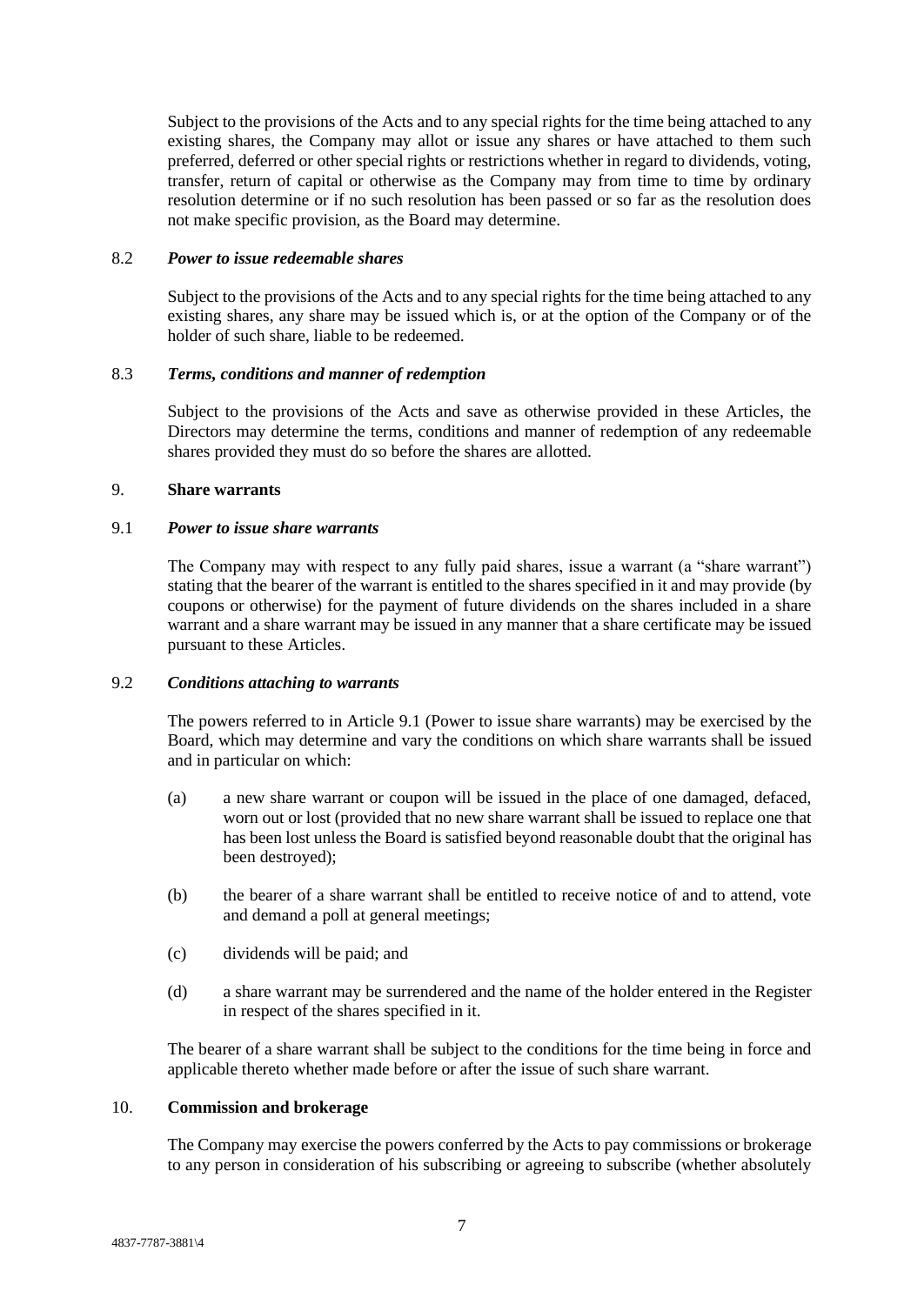or conditionally) for any shares in the Company, or procuring or agreeing to procure subscriptions (whether absolute or conditional) for any shares in the Company to the full extent permitted by the Acts. Subject to the provisions of the Acts, any such commission or brokerage may be satisfied by the payment of cash, the allotment of fully or partly paid shares, the grant of an option to call for an allotment of shares or any combination of such methods.

#### <span id="page-12-0"></span>11. **Trusts not to be recognised**

Except as otherwise expressly provided by these Articles, as required by law or as ordered by a court of competent jurisdiction, the Company shall not recognise any person as holding any share on any trust and (except as aforesaid) the Company shall not be bound by or recognise (even if having notice of it) any equitable, contingent, future, partial or other claim to or interest in any share or any interest in any fractional part of a share except an absolute right of the holder or (in the case of a share warrant) of the bearer of the warrant, to the whole of the share.

#### <span id="page-12-1"></span>12. **Renunciation of shares**

Subject to the provisions of the Acts and of these Articles, the Directors may at any time after the allotment of any share but before any person has been entered in the Register as the holder recognise a renunciation of it by the allottee in favour of some other person and may accord to any allottee of a share the right to effect such renunciation upon and subject to such terms and conditions as the Directors may think fit to impose.

#### <span id="page-12-2"></span>13. **Fractions**

### <span id="page-12-4"></span>13.1 *Power to deal with fractional entitlements*

Whenever as the result of any consolidation, division or sub-division of shares any member would become entitled to fractions of a share, the Board may deal with the fractions as it thinks fit and in particular (but without prejudice to the generality of the foregoing) the Board may determine which of the shares of such holder are to be treated as giving rise to such fractional entitlement and may decide that any of those shares shall be consolidated with any of the shares of any other holder or holders which are similarly determined by it to be treated as giving rise to a fractional entitlement for such other holder or holders into a single consolidated share and the Board may on behalf of all such holders, sell such consolidated share for the best price reasonably obtained to any person (including the Company) and distribute the net proceeds of sale after deduction of the expenses of sale in due proportion among those holders (except that any amount otherwise due to a holder, being less than £3 or such other sum as the Board may from time to time determine may be retained for the benefit of the Company).

## 13.2 *Sale of fractions*

For the purposes of any sale of consolidated shares pursuant to Article [13.1](#page-12-4) (*Power to deal with fractional entitlements*), the Board may in the case of certificated shares authorise some person to execute an instrument of transfer of the shares to or in accordance with the directions of the purchaser or in the case of uncertificated shares exercise any power conferred on it by Article [20.5\(](#page-16-0)*Forfeiture and sale*), and the transferee shall not be bound to see to the application of the purchase money in respect of any such sale, nor shall his title to the shares be affected by any irregularity in or invalidity of the proceedings in reference to the sale or transfer and any instrument or exercise shall be effective as if it had been executed or exercised by the holder of the fractional entitlement to which it relates.

## <span id="page-12-3"></span>14. **Purchase of own shares**

#### <span id="page-12-5"></span>14.1 *Power to purchase own shares*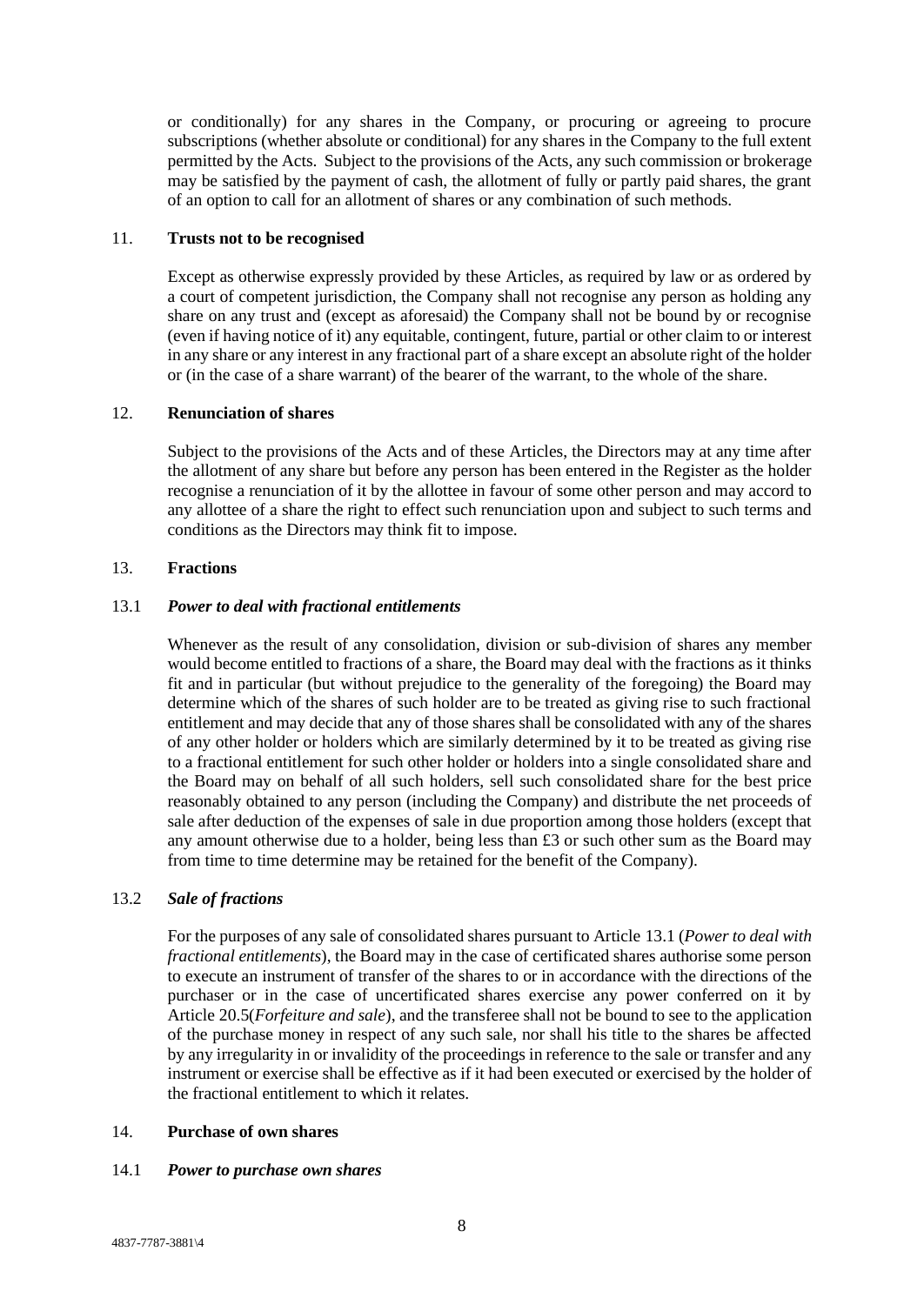Subject to the provisions of the Acts and to any rights for the time being attached to any shares, the Company may purchase any of its own shares of any class (including any redeemable shares) and may enter into any contract under which it may, subject to any conditions, become entitled or obliged to purchase all or any of such shares. Any shares to be so purchased may be selected in any manner whatsoever provided that if at the relevant date proposed for approval of the proposed purchase there shall be in issue any shares of a class entitling the holders to convert into equity share capital of the Company then no such purchase shall take place unless it has been sanctioned by a special resolution passed at a separate general meeting (or meetings if there is more than one class) of the holders of such class of convertible shares.

#### 14.2 *Class rights*

Notwithstanding anything to the contrary contained in these Articles (other than the proviso in Article [14.1](#page-12-5) (*Power to enter into share buy back agreements*)), the rights attached to any class of shares shall be deemed not to be varied by anything done by the Company or the Directors pursuant to this Article.

## <span id="page-13-0"></span>**C. Variation of class rights**

#### <span id="page-13-1"></span>15. **Sanction to variation**

Subject to the provisions of the Acts, if at any time the share capital of the Company is divided into shares of different classes, any of the rights for the time being attached to any share or class of shares in the Company (and notwithstanding that the Company may be or be about to be in liquidation) may (unless otherwise provided by the terms of issue of the shares of that class) be varied or abrogated in such manner (if any) as may be provided by such rights or, in the absence of any such provision, either with the consent in writing of the holders of not less than three quarters in nominal value of the issued shares of the class or with the sanction of a special resolution passed at a separate general meeting of the holders of shares of the class duly convened and held as provided in these Articles (but not otherwise). The foregoing provisions of this Article shall apply also to the variation or abrogation of the special rights attached to some only of the shares of any class as if each group of shares of the class differently treated formed a separate class the separate rights of which are to be varied. Subject to the terms of issue or the rights attached to any shares, the rights or privileges attached to any class of shares shall be deemed not to be varied or abrogated by the Board resolving that a class of shares is to become or to cease to be a Participating Security.

### <span id="page-13-2"></span>16. **Class meetings**

Save as provided in the Acts, all the provisions in these Articles as to general meetings shall mutatis mutandis apply to every meeting of the holders of any class of shares, save that in the case of a meeting held in connection with the variation or abrogation of the rights attached to the shares of the class:

- (a) subject to paragraph [\(d\)](#page-14-3) of this Article [16,](#page-13-2) the quorum at every such meeting shall be not less than two persons present holding or representing by proxy at least one-third in nominal value of the issued shares of the class in question (excluding any shares of that class held as treasury shares);
- (b) every holder of shares of the class in question present in person or by proxy may demand a poll;
- (c) each such holder shall on a poll be entitled to one vote for every share of the class held by him;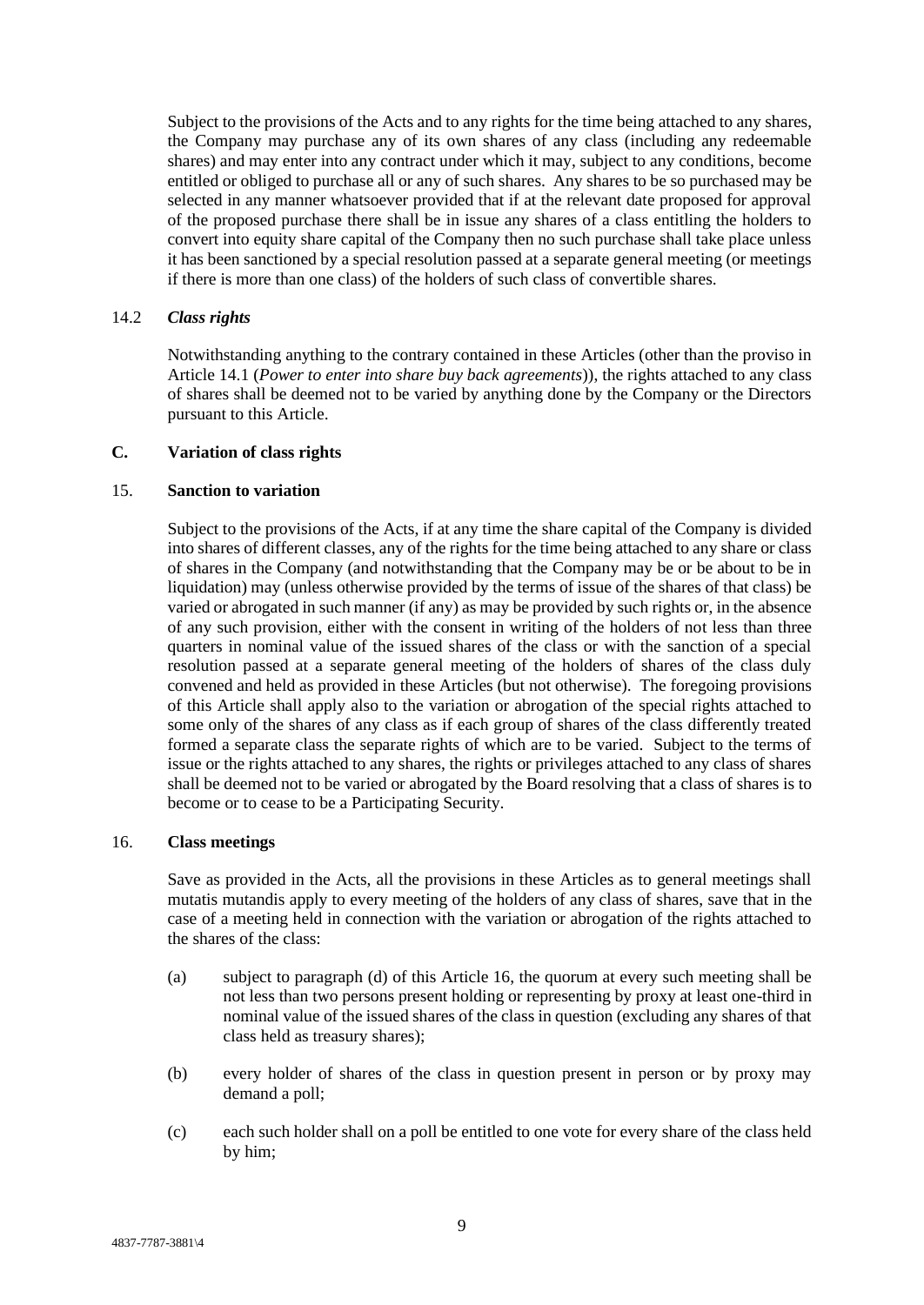- <span id="page-14-3"></span>(d) if at any adjourned meeting of such holders, such quorum as aforesaid is not present, not less than one person holding shares of the class who is present in person or by proxy shall be a quorum; and
- (e) where a person is present by proxy or proxies, he is treated as holding only the shares in respect of which those proxies are authorised to exercise voting rights.

## <span id="page-14-0"></span>17. **Deemed variation**

Subject to the terms on which any shares may be issued, the rights or privileges attached to any class of shares shall be deemed to be varied or abrogated by the reduction of the capital paid up on such shares or by the allotment of further shares ranking in priority for the payment of a dividend or in respect of capital or howsoever or which confer on the holders voting rights more favourable than those conferred by such first mentioned shares but shall not be deemed to be varied or abrogated by the creation or issue of any new shares ranking pari passu in all respects (save as to the date from which such new shares shall rank for dividend) with or subsequent to those already issued or by the purchase or redemption by the Company of its own shares in accordance with the provisions of the Acts and these Articles.

## <span id="page-14-1"></span>**D. Share certificates**

## <span id="page-14-2"></span>18. **Right to certificates**

## 18.1 *Issue of certificates*

- (a) Subject to Article [18.6](#page-15-2) (*Certificates on surrender of share warrants*), on becoming the holder of any certificated share every person (except a financial institution in respect of whom the Company is not by law required to complete and have ready for delivery a certificate) shall be entitled without charge to have issued within two months after allotment or lodgement of a transfer (unless the terms of issue of the shares provide otherwise) one certificate for all the certificated shares of any one class registered in his name and to a separate certificate for each class of certificated shares so registered.
- (b) Such certificate shall specify the number, class and distinguishing numbers (if any) of the shares in respect of which it is issued and the amount or respective amounts paid up on them.
- (c) Such certificate shall be issued either under the Seal (which may be affixed to it or printed on it) or in such other manner having the same effect as if issued under the Seal and, having regard to the provisions of the Acts and the rules and regulations applicable to any recognised investment exchange(s) to which the Company's shares are admitted (or any other stock exchange on which the company's shares are normally traded), as the Board may approve.

## 18.2 *Distinguishing numbers*

If and so long as all the issued shares of the Company or all the issued shares of a particular class are fully paid up and rank pari passu for all purposes then none of those shares shall bear a distinguishing number. In all other cases each share shall bear a distinguishing number.

## 18.3 *Issue of certificates to joint holders*

The Company shall not be bound to issue more than one certificate in respect of certificated shares held jointly by two or more persons. Delivery of a certificate to the person first named on the register shall be sufficient delivery to all joint holders.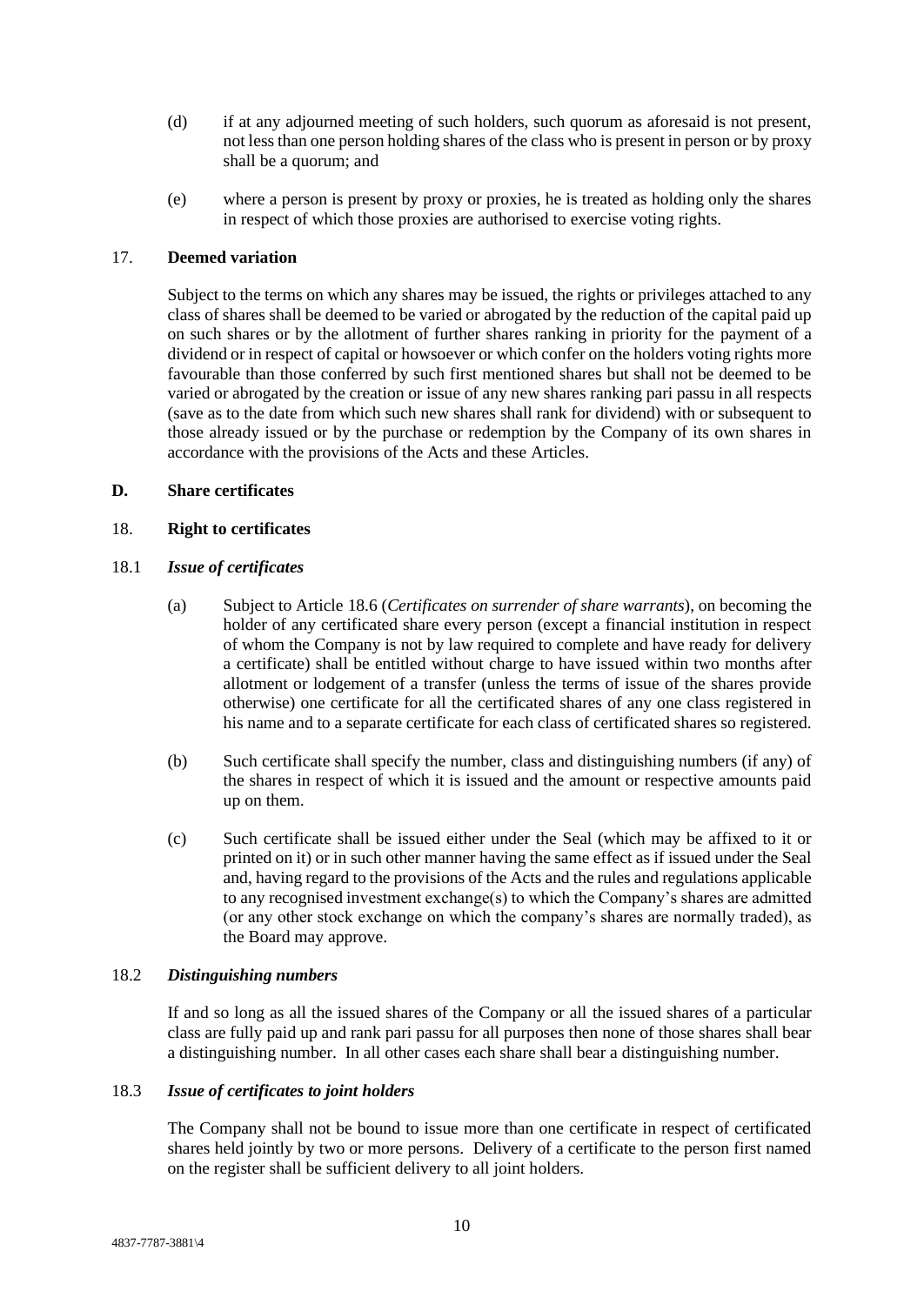## 18.4 *Balancing certificates*

Where a member (other than a financial institution) has transferred part only of the shares comprised in a certificate he shall be entitled without charge to a certificate for the balance of such certificated shares.

## 18.5 *Restrictions on certificates*

No certificate shall be issued representing certificated shares of more than one class.

#### <span id="page-15-2"></span>18.6 *Certificates on surrender of share warrants*

Save as provided to the contrary in any relevant share warrant instrument, Section 780(1) of the 2006 Act shall not apply to the Company.

## <span id="page-15-0"></span>19. **Replacement certificates**

### 19.1 *Consolidation of certificates*

Any two or more certificates representing shares of any one class held by any member may at his request be cancelled and a single new certificate for such shares issued in lieu, subject to the payment of such reasonable fee, if any, as the Board may determine, on surrender of the original certificates for cancellation.

## 19.2 *Splitting share certificates*

If any member shall surrender for cancellation a share certificate representing certificated shares held by him and request the Company to issue in lieu two or more share certificates representing such certificated shares in such proportions as he may specify, the Board may, if it thinks fit, comply with such request subject to the payment of such fee (if any) as it may determine.

#### 19.3 *Renewal or replacement*

Share certificates may be renewed or replaced on such terms as to provision of evidence and indemnity (with or without security) and to payment of any exceptional out-of-pocket expenses (including those incurred by the Company in investigating such evidence and preparing such indemnity and security) as the Board may decide, and on surrender of the original certificate (where it is defaced or worn out) but without any further charge.

## 19.4 *Request for replacement by joint holders*

In the case of shares held jointly by several persons, any such request as is mentioned in this Article [19](#page-15-0) (*Replacement certificates*) may be made by any one of the joint holders.

## <span id="page-15-1"></span>20. **Uncertificated shares**

## 20.1 *Participating security*

The Board may resolve that a class of shares is to become, or is to cease to be, a Participating Security. Shares of a class shall not be treated as forming a separate class from other shares of the same class as a consequence only of such shares being held in uncertificated form. Any share of a class which is a Participating Security may be changed from an uncertificated share to a certificated share and from a certificated share to an uncertificated share in accordance with the Uncertificated Regulations. For any purpose under these Articles, the Company may treat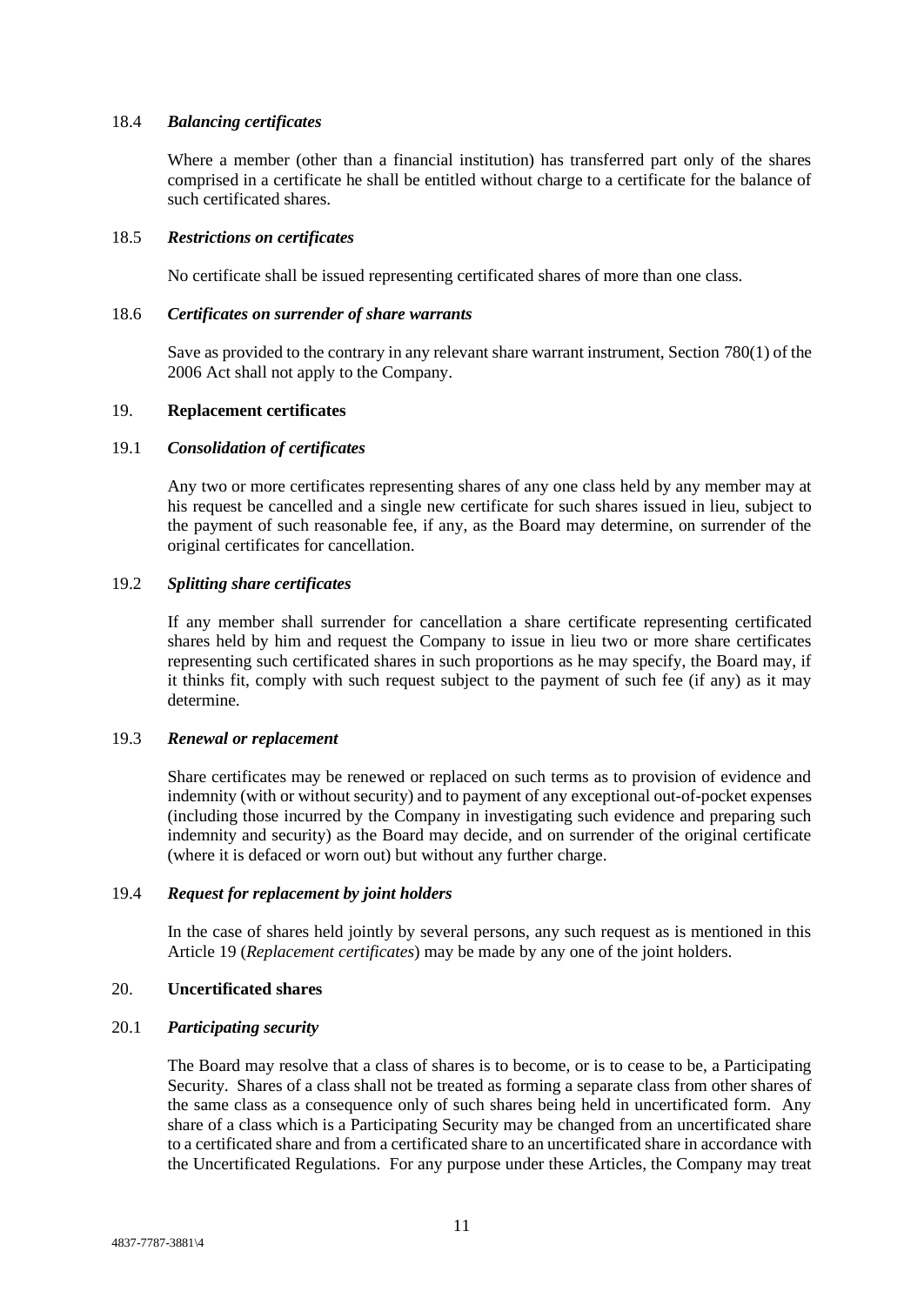a member's holding of uncertificated shares and of certificated shares of the same class as if they were separate holdings, unless the Board otherwise decides.

## <span id="page-16-1"></span>20.2 *Application of Articles*

These Articles apply to uncertificated shares of a class which is a Participating Security only to the extent that these Articles are consistent with the holding of such shares in uncertificated form, with the transfer of title to such shares by means of the Uncertificated System and with the Uncertificated Regulations.

## 20.3 *Board regulations*

The Board may lay down regulations not included in these Articles which:

- (a) apply to the issue, holding or transfer of uncertificated shares (in addition to or in substitution for any such provisions in these Articles);
- (b) set out (where appropriate) the procedures for conversion and/or redemption of uncertificated shares,

in each case which are necessary to ensure that these Articles are consistent with the Uncertificated Regulations and/or the Operator's rules and practices and such regulations will apply instead of any relevant provisions in these Articles which relate to certificates and the transfer, conversion and redemption of shares or which are not consistent with the Uncertificated Regulations, in all cases to the extent (if any) stated in such regulations. If the Board makes any such regulations, Article [20.2](#page-16-1) (*Application of Articles*) will (for the avoidance of doubt) continue to apply to these Articles, when read in conjunction with those regulations.

### 20.4 *Instructions via an uncertificated system*

Any instruction given by means of an Uncertificated System as referred to in these Articles shall be a dematerialised instruction given in accordance with the Uncertificated Regulations, the facilities and requirements of the Uncertificated System and the Operator's rules and practices.

## <span id="page-16-0"></span>20.5 *Forfeiture and sale*

Where the Company is entitled (under the Acts, the Operator's rules and practices, these Articles or otherwise) to dispose of, forfeit, enforce a lien over or sell or otherwise procure the sale of any shares of a class which is a Participating Security and which are held in uncertificated form, the Board may take such steps (subject to the Uncertificated Regulations and to such rules and practices) as may be required or appropriate, by instruction by means of an Uncertificated System or otherwise, to effect such disposal, forfeiture, enforcement or sale including by (without limitation):

- (a) requesting or requiring the deletion of any computer-based entries in the Uncertificated System relating to the holding of such shares in uncertificated form;
- (b) altering such computer-based entries so as to divest the holder of such shares of the power to transfer such shares other than to a person selected or approved by the Company for the purpose of such transfer;
- (c) requiring any holder of such shares, by notice in writing to him, to change his holding of such uncertificated shares into certificated form within any specified period;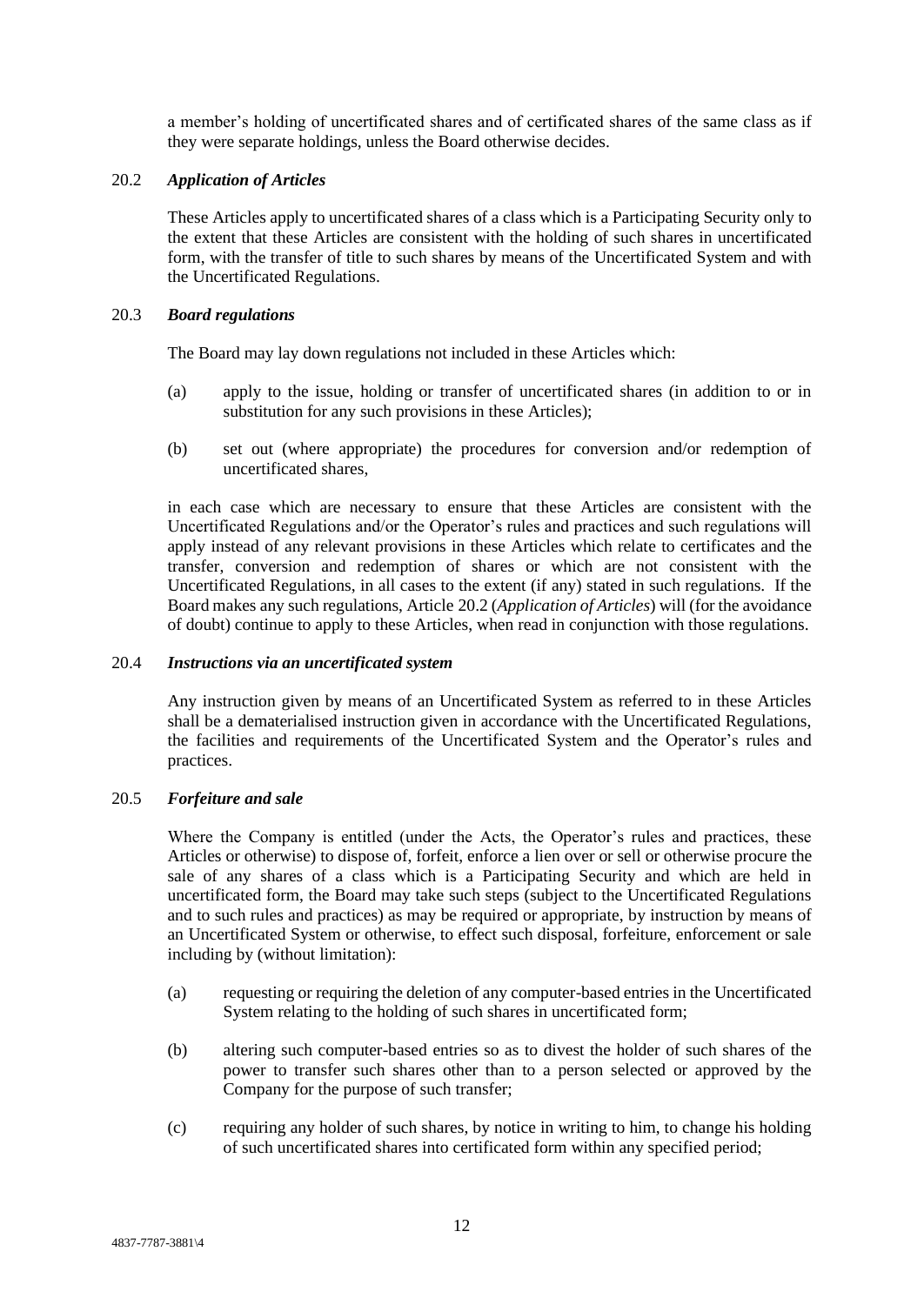- (d) requiring any holder of such shares to take such steps as may be necessary to sell or transfer such shares as directed by the Company;
- (e) otherwise rectify or change the Register in respect of any such shares in such manner as the Board considers appropriate (including, without limitation, by entering the name of a transferee into the Register as the next holder of such shares); and/or
- (f) appointing any person to take any steps in the name of any holder of such shares as may be required to change such shares from uncertificated form to certificated form and/or to effect the transfer of such shares (and such steps shall be effective as if they had been taken by such holder).

## <span id="page-17-0"></span>**E. Lien on shares**

## <span id="page-17-1"></span>21. **Lien on shares not fully paid**

The Company shall have a first and paramount lien on any of its shares which are not fully paid, but only to the extent and in the circumstances permitted by Section 670 of the 2006 Act. The lien shall also extend to all distributions and other moneys from time to time declared or payable in respect of such share. The Board may waive any lien which has arisen and may resolve that any share shall for some limited period be exempt wholly or partially from the provisions of this Article. Unless otherwise determined by the Board, the registration of a transfer of a share shall operate as a waiver of the Company's lien (if any) on that share.

## <span id="page-17-2"></span>22. **Enforcement of lien by sale**

#### 22.1 *Power of sale*

The Company may sell in any manner decided by the Board all or any of the shares subject to any lien at such time or times and in such manner as it may determine, save that no sale shall be made until such time as the moneys in respect of which such lien exists or some part of them are or is presently payable, or the liability or engagement in respect of which such lien exists is liable to be presently fulfilled or discharged, and until a demand and notice in writing stating the amount due, or specifying the liability or engagement and demanding payment or fulfilment or discharge of them, and giving notice of intention to sell in default, shall have been served on the holder or the persons (if any) entitled by transmission to the shares and default in payment, fulfilment or discharge shall have been made by him or them for 14 clear days after service of such notice.

## 22.2 *Title*

A statutory declaration in writing that the declarant is a Director or the Secretary of the Company and that a share has been duly forfeited or surrendered or sold to satisfy a lien of the Company on a date stated in the declaration shall be conclusive evidence of the facts stated in it as against all persons claiming to be entitled to the share.

## 22.3 *Perfection of transfer*

In order to give effect to any such sale, the Board may in the case of certificated shares authorise some person to execute an instrument of transfer of the shares sold in the name and on behalf of the holder or the persons entitled by transmission in favour of the purchaser or as the purchaser may direct and in the case of uncertificated shares exercise any power conferred on it by Article [20.5](#page-16-0) (*Forfeiture and sale*) to effect a transfer of the shares. The purchaser shall not be bound to see to the application of the purchase money in respect of any such sale and the title of the transferee to the shares shall not be affected by any irregularity in or invalidity of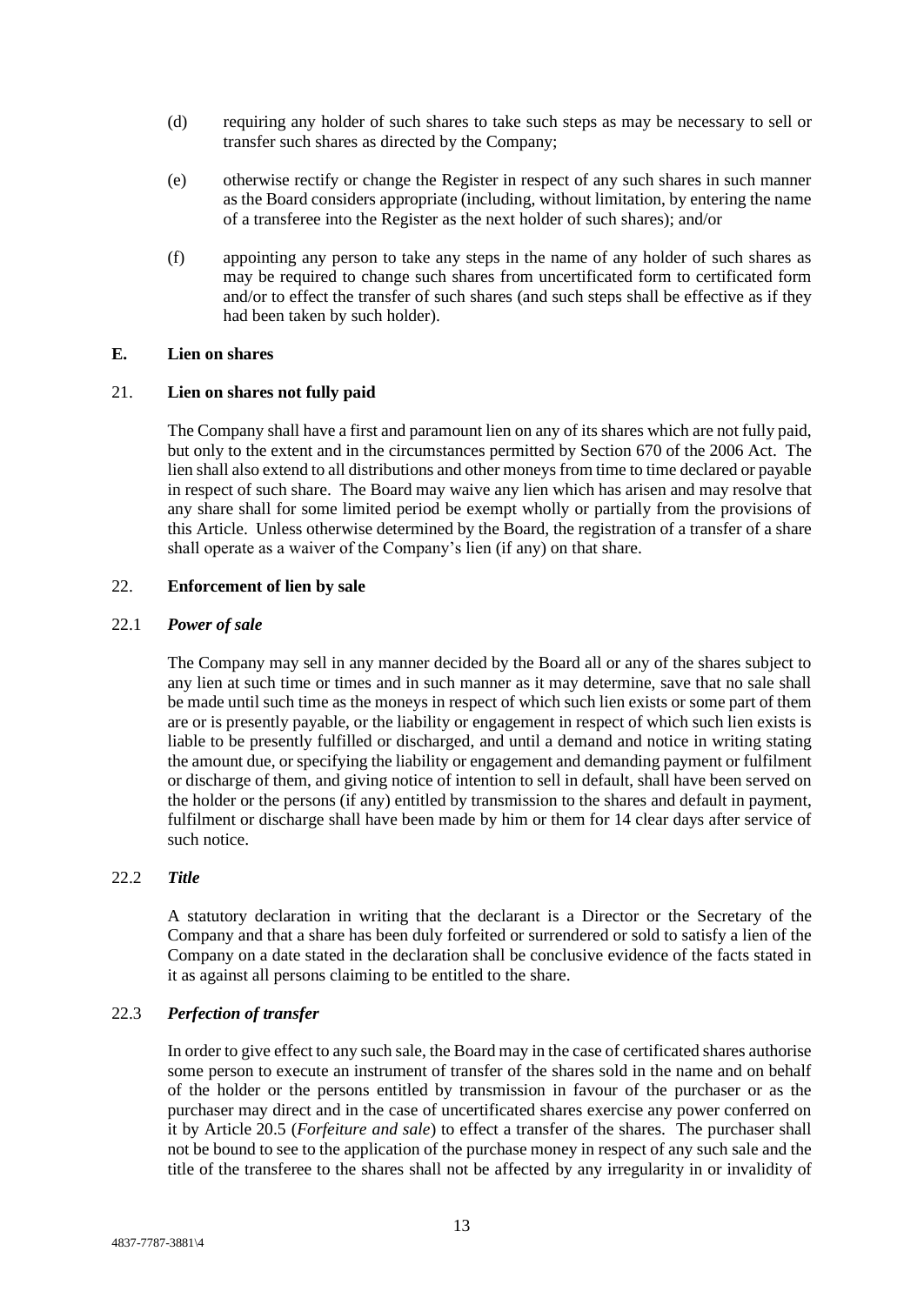the proceedings in reference to the sale. Any instrument or exercise shall be effective as if it had been executed or exercised by the holder of, or the person entitled by transmission to, the shares to which it relates.

## <span id="page-18-0"></span>23. **Application of proceeds of sale**

The net proceeds of any sale of shares subject to any lien after payment of the costs shall be applied in or towards satisfaction of so much of the amount due to the Company or of the liability or engagement (as the case may be) as is presently payable or is liable to be presently fulfilled or discharged. The balance (if any) shall be paid to the former shareholder or to any other person who would otherwise be automatically entitled to the shares by law. In the case of certificated shares such payment shall only be made on surrender to the Company for cancellation of the certificate for the shares sold. In any event, the Company's lien shall also apply to any money left over to cover any money still due to the Company which is not yet payable.

## <span id="page-18-1"></span>**F. Calls on shares**

## <span id="page-18-2"></span>24. **Calls**

Subject to the terms of allotment of shares, the Board may from time to time make calls on the members in respect of any moneys unpaid on the shares or any class of shares held by them respectively (whether in respect of nominal value or premium) and not payable on a date fixed by or in accordance with the terms of issue provided that no call on any share shall be payable within one month from the date fixed for the payment of the last preceding call. Each member shall (subject to receiving at least 14 clear days' notice specifying when and where payment is to be made and whether or not by instalments) be liable to pay the amount of every call so made on him as required by the notice. A call shall be deemed to have been made at the time when the resolution of the Board authorising such call was passed or (as the case may require) any person to whom power has been delegated pursuant to these Articles serves notice of exercise of such power. A call may be required to be paid by instalments and may before receipt by the Company of any sum due under it be either revoked or postponed in whole or part as regards all or any such members as the Board may determine. A person on whom a call is made shall remain liable notwithstanding the subsequent transfer of the shares in respect of which the call was made. The joint holders of a share shall be jointly and severally liable for the payment of all calls in respect of them.

## <span id="page-18-3"></span>25. **Interest on calls**

If the whole of the sum payable in respect of any call is not paid on or before the day appointed for payment, the person from whom it is due and payable shall pay all reasonable costs, charges and expenses that the Company may have incurred by reason of such non-payment together with interest on the unpaid amount from the day appointed for payment thereof to the time of actual payment at the rate fixed by the terms of the allotment of the share or, if no rate is so fixed, at such rate, not exceeding 15 per cent. per annum, as the Board shall determine and specify in the notice of the call. The Board may waive payment of such costs, charges, expenses or interest in whole or in part.

## <span id="page-18-4"></span>26. **Rights of member when call unpaid**

No member shall be entitled to receive any dividend or to be present and vote at any general meeting either personally or (save as proxy for another member) by proxy, or be reckoned in a quorum or to exercise any other privilege as a member unless and until he shall have paid all calls for the time being due and payable on every share held by him, whether alone or jointly with any other person, together with interest and expenses (if any).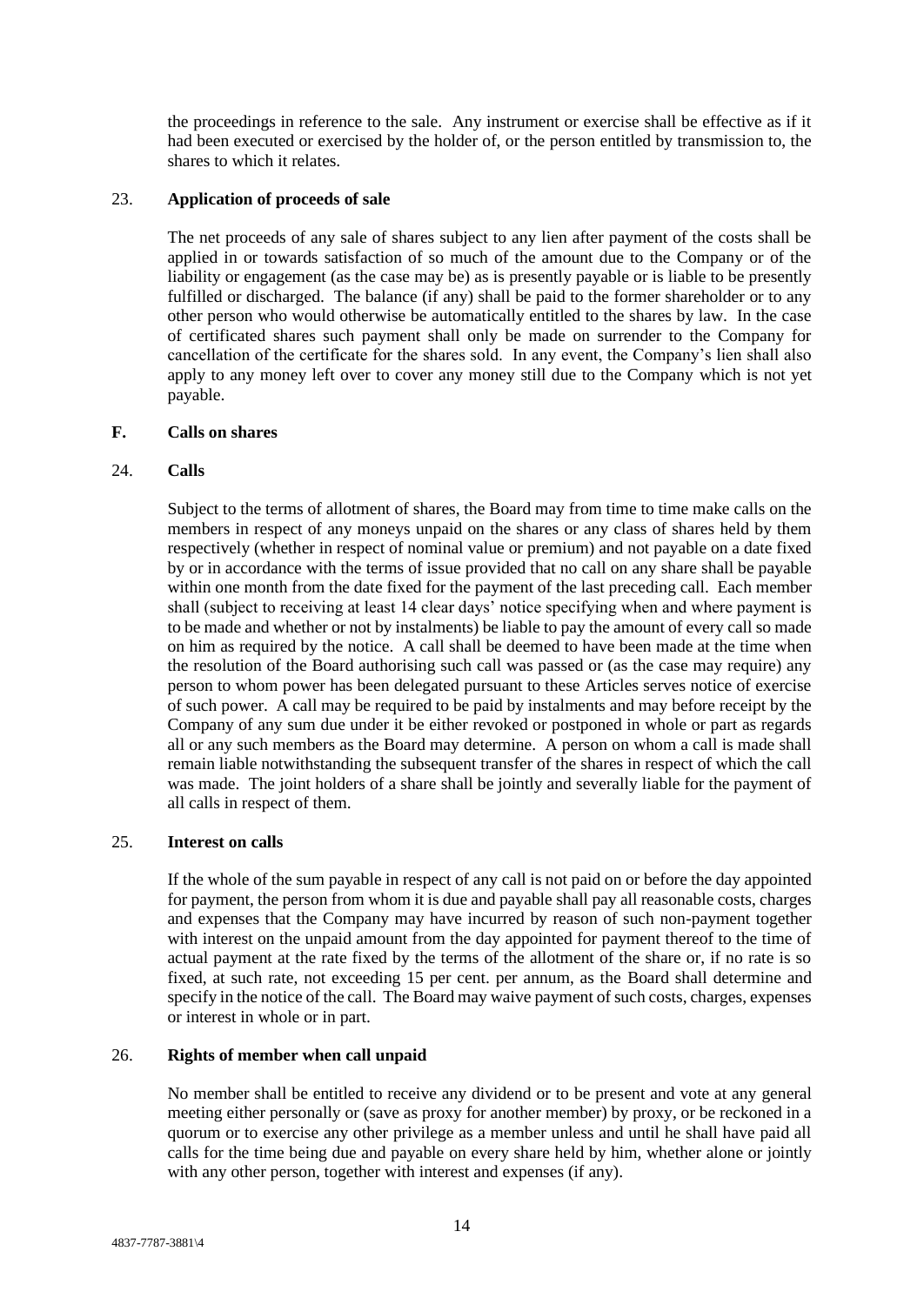#### <span id="page-19-0"></span>27. **Sums due on allotment treated as calls**

Any sum payable in respect of a share on allotment or at any fixed date whether in respect of the nominal value of the share or by way of premium or as an instalment of a call shall for all purposes of these Articles be deemed to be a call duly made, notified and payable on the date on which, by the terms of allotment or in the notice of call, it becomes payable. If it is not paid, the provisions of these Articles shall apply as if such amount had become due and payable by virtue of a call duly made and notified.

## <span id="page-19-1"></span>28. **Power to differentiate**

The Board may make arrangements on the allotment or issue of shares for a difference as between the allottees or holders of such shares in the amount and time of payment of calls.

## <span id="page-19-2"></span>29. **Payment in advance of calls**

The Board may if it thinks fit receive from any member willing to advance it all or any part of the moneys uncalled and unpaid on the shares held by him. Such payment in advance of calls shall extinguish only to that extent the liability on the shares on which it is made. The Company may pay interest on the money paid in advance or so much of it as exceeds the amount for the time being called up on the shares in respect of which such advance has been made at such rate not exceeding 15 per cent. per annum as the Board may decide until and to the extent that it would, but for the advance, become payable. The Board may at any time repay the amount so advanced on giving to such member not less than 14 clear days' notice in writing of its intention in that regard, unless before the expiration of such notice the amount so advanced shall have been called up on the shares in respect of which it was advanced. No sum paid in advance of calls shall entitle the holder of a share in respect of them to any portion of a dividend subsequently declared in respect of any period prior to the date upon which such sum would, but for such payment, become payable.

## <span id="page-19-3"></span>**G. Forfeiture of shares**

## <span id="page-19-4"></span>30. **Notice if call not paid**

If any member fails to pay the whole of any call or any instalment of any call on or before the day appointed for payment the Board may at any time serve a notice in writing on such member, or on any person entitled to the shares by transmission, requiring payment, on a date not less than 14 clear days from the date of the notice, of the amount unpaid and any interest which may have accrued on it and any reasonable costs, charges and expenses incurred by the Company by reason of such non-payment. The notice shall name the place where the payment is to be made and state that, if the notice is not complied with, the shares in respect of which such call was made will be liable to be forfeited.

## <span id="page-19-5"></span>31. **Forfeiture for non-compliance**

If the notice referred to in Article [30](#page-19-4) (*Notice if call not paid*) is not complied with, any share in respect of which it was given may, at any time after the date appointed for payment pursuant to the notice, be forfeited by a resolution of the Board to that effect. Such forfeiture shall include all dividends declared or other moneys payable in respect of the forfeited shares and not paid before the forfeiture, and shall be deemed to occur at the time of the passing of the said resolution of the Board.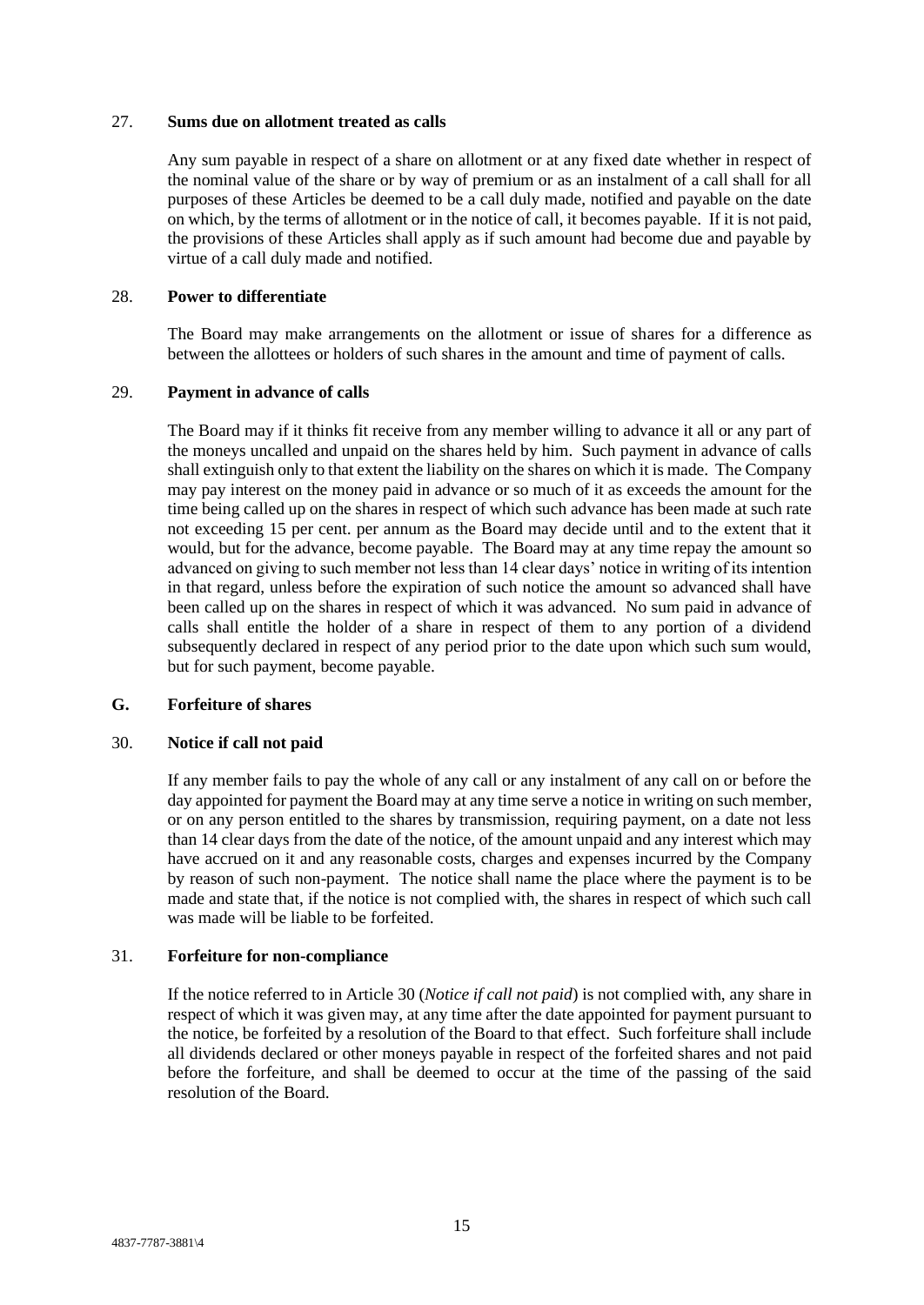#### <span id="page-20-0"></span>32. **Notice after forfeiture**

When any share has been forfeited notice of the forfeiture shall be served on the person who was before forfeiture the holder of the share or the person entitled to such share by transmission (as the case may be). An entry of such notice having been given and of the forfeiture with the date of it shall forthwith be made in the Register in respect of such share together with a note that dealings are not permitted in the share. However, no forfeiture shall be invalidated by any omission to give such notice or to make such entry as aforesaid.

## <span id="page-20-1"></span>33. **Forfeiture may be annulled**

The Board may at any time before any share so forfeited has been cancelled or sold, re-allotted or otherwise disposed of annul the forfeiture, on the terms that payment shall be made of all calls and interest due thereon and all expenses incurred in respect of the share and on such further terms (if any) as the Board shall see fit.

## <span id="page-20-2"></span>34. **Surrender**

The Board may accept a surrender of any share liable to be forfeited under these Articles upon such terms and conditions as may be agreed and, subject to any such terms and conditions, a surrendered share shall be treated as if it had been forfeited. In such case, references in these Articles to forfeiture shall include surrender.

#### <span id="page-20-3"></span>35. **Disposal of forfeited shares**

Every share which shall be forfeited shall thereupon become the property of the Company. The Company shall not exercise any voting rights in respect of such a share. Subject to the provisions of the Acts, any such share may be sold, re-allotted or otherwise disposed of either to the person who was before forfeiture its holder or entitled to it or to any other person on such terms and in such manner as the Board shall determine and, in the case of re-allotment, whether with or without all or any part of the amount previously paid up on the share being treated as so paid up. The Board may, for the purposes of the disposal in the case of certificated shares, authorise some person to transfer the share in question and may enter the name of the transferee in respect of the transferred share in the Register notwithstanding the absence of any share certificate being lodged in respect of it and may issue a new certificate to the transferee in respect of certificated shares transferred to it. An instrument of transfer executed by that person shall be as effective as if it had been executed by the holder of or the person entitled by transmission to the share. In the case of uncertificated shares the Board may exercise any power conferred on it by Article [20.5](#page-16-0) (*Forfeiture and sale*) to effect a transfer of the shares. The Company may, if the Board considers it just and equitable to do so, receive the consideration (if any) given for the share on its disposal.

## <span id="page-20-4"></span>36. **Effect of forfeiture**

A member whose shares have been forfeited shall cease to be a member in respect of the shares forfeited and shall in the case of a certificated share surrender to the Company for cancellation the certificate for such shares. He shall nevertheless be liable (unless payment is waived in whole or in part by the Directors) to pay to the Company all calls made and not paid on such shares at the time of forfeiture, and interest on them from the date of the forfeiture to the date of payment at the rate at which interest was payable on those amounts before the forfeiture or, if no interest was so payable, at such rate not exceeding 15 per cent. per annum as the Board may determine, in the same manner in all respects as if the shares had not been forfeited, and to satisfy all (if any) claims, demands and liabilities which the Company might have enforced in respect of the shares at the time of forfeiture without any reduction or allowance for the value of the shares at the time of forfeiture or for any consideration received on the disposal.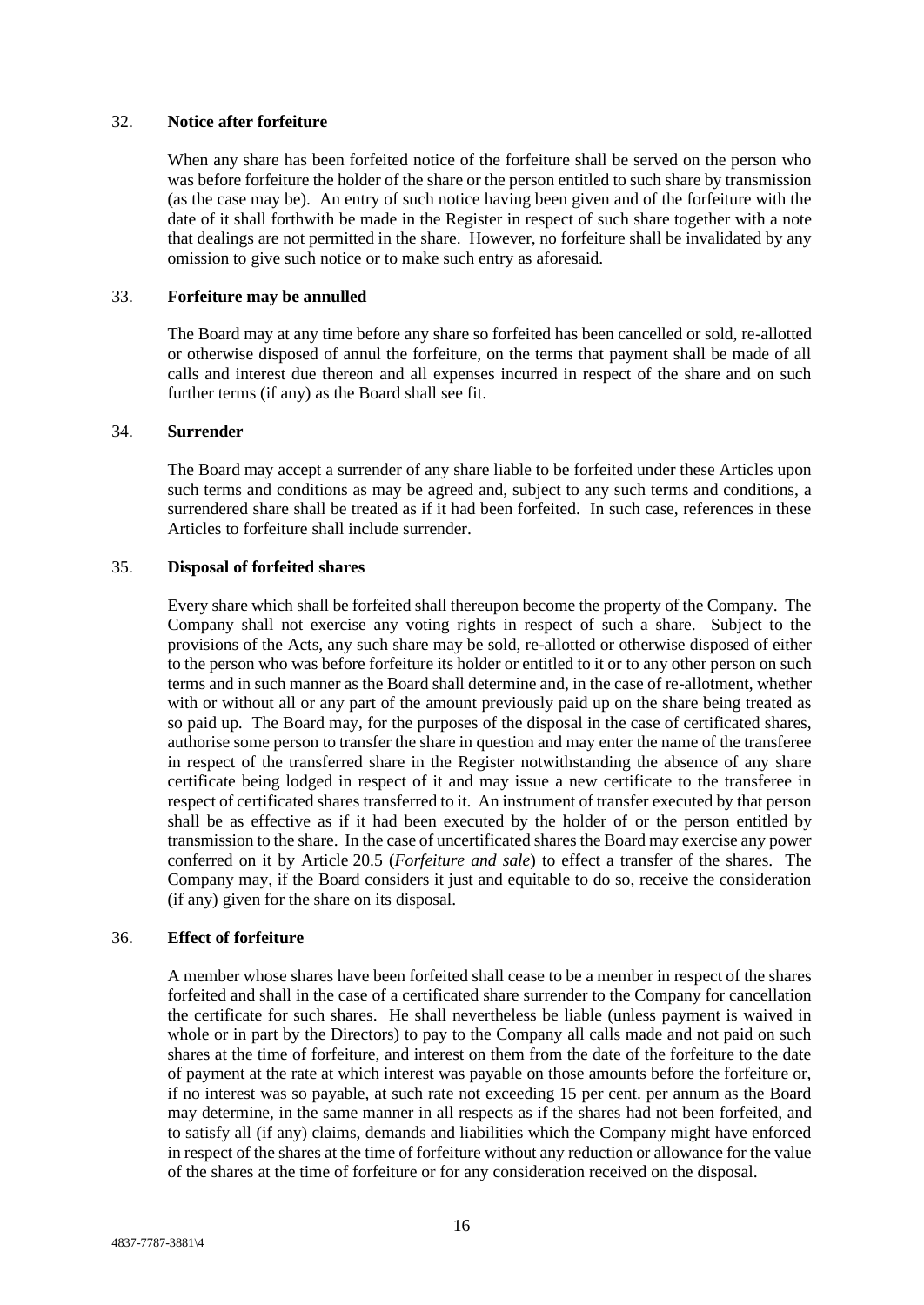## <span id="page-21-0"></span>37. **Extinction of claims**

The forfeiture of a share shall include all dividends and other payments or distributions declared in respect of the forfeited shares and not paid or distributed before forfeiture.

#### <span id="page-21-1"></span>38. **Evidence of forfeiture**

A statutory declaration by a Director or the Secretary that a share has been forfeited in pursuance of these Articles and stating the date on which it was forfeited shall as against all persons claiming to be entitled to the share adversely to its forfeiture, be conclusive evidence of the facts stated in it. The declaration, together with the receipt of the Company for the consideration (if any) given for the share on its sale or disposition and a certificate for the share delivered to the person to whom it is sold or disposed of, shall (subject if necessary to the execution of an instrument of transfer) constitute a good title to the share. Subject to the execution of any necessary transfer in the case of a certificated share, such person shall be registered as the holder of the share and shall be discharged from all calls made prior to such sale or disposition and shall not be bound to see to the application of the purchase money or other consideration (if any) nor shall his title to the share be affected by any act, omission or irregularity relating to or connected with the proceedings in reference to the forfeiture or disposal of the share. Such person shall not (except by express agreement with the Company) become entitled to any dividend which might have accrued on the share before the completion of the sale or disposition thereof.

#### <span id="page-21-2"></span>**H. Transfer of shares**

#### <span id="page-21-3"></span>39. **Form of transfer**

Each member may transfer all or any of his shares, in the case of certificated shares, by instrument of transfer in writing in any usual form or in any form approved by the Board, or, in the case of uncertificated shares, without a written instrument in accordance with the Uncertificated Regulations. Any written instrument shall be executed by or on behalf of the transferor and (in the case of a transfer of a share which is not fully paid up) by or on behalf of the transferee. The transferor shall be deemed to remain the holder of such share until the name of the transferee is entered in the Register in respect of it.

## <span id="page-21-4"></span>40. **Right to refuse registration**

## 40.1 *Registration of certificated share transfer*

The Board may in its absolute discretion refuse to register any transfer of a certificated share unless it is:

- (a) in respect of a share which is fully paid up;
- (b) in respect of a share on which the Company has no lien;
- (c) in respect of only one class of shares;
- (d) in favour of a single transferee or not more than four joint transferees;
- (e) duly stamped (if so required); and
- (f) delivered for registration to the Office, or such other place as the Board may from time to time determine, accompanied (except in the case of a transfer by a financial institution where a certificate has not been issued) by the certificate for the shares to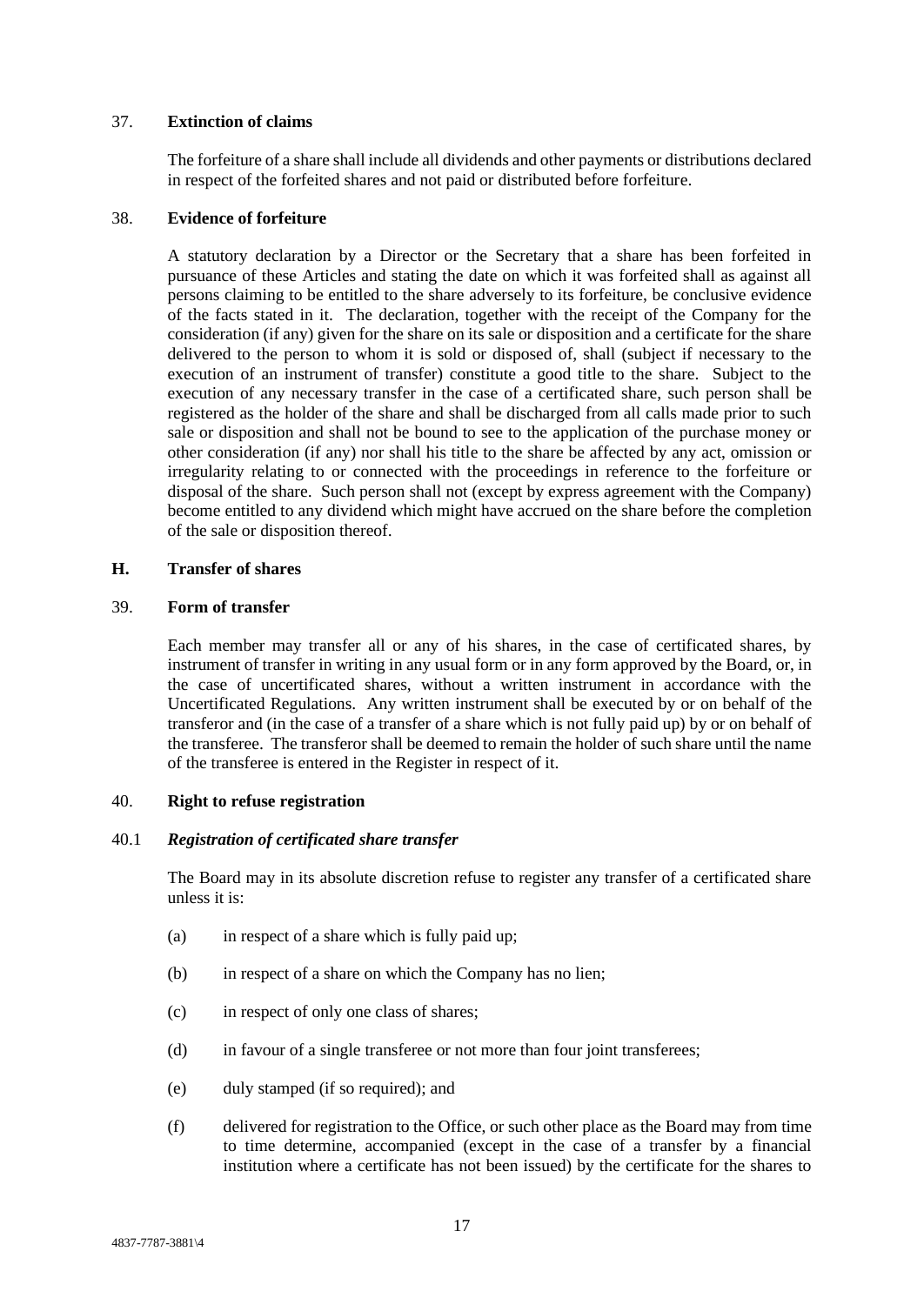which it relates and such other evidence as the Board may reasonably require to prove the title of the transferor and the due execution by him of the transfer or if the transfer is executed by some other person on his behalf, the authority of that person to do so,

provided that such discretion may not be exercised in such a way as to prevent dealings in such shares from taking place on an open and proper basis.

## 40.2 *Registration of an uncertificated share transfer*

The Board shall register a transfer of title to any uncertificated share or the renunciation or transfer of any renounceable right of allotment of a share which is a Participating Security held in uncertificated form in accordance with the Uncertificated Regulations, except that the Board may refuse (subject to any relevant requirements applicable to the recognised investment exchange(s) to which the shares of the Company are admitted (or to any other stock exchange on which the Company's shares are normally traded)) to register any such transfer or renunciation which is in favour of more than four persons jointly or in any other circumstance permitted by the Uncertificated Regulations.

## 40.3 *Transfers to minors, bankrupts or mentally disordered persons No transfer of any share shall be made:*

- (a) to a minor; or
- (b) to a bankrupt; or
- (c) to any person who is, or may be, suffering from mental disorder and either:
	- (i) has been admitted to hospital in pursuance of an application for admission for treatment under the Mental Health Act 1983 or any similar statute relating to mental health (whether in the United Kingdom or elsewhere); or
	- (ii) an order has been made by any court having jurisdiction (whether in the United Kingdom or elsewhere) in matters concerning mental disorder for his detention or for the appointment of a receiver, curator bonis or other person to exercise powers with respect to his property or affairs,

and the Directors shall refuse to register the purported transfer of a share to any such person.

## <span id="page-22-0"></span>41. **Notice of and reasons for refusal**

If the Board refuses to register a transfer of a share it shall, within two months after the date on which the transfer was lodged with the Company, send notice of the refusal to the transferee together with its reasons for the refusal. Any instrument of transfer which the Board refuses to register shall (except in the case of suspected fraud) be returned to the person depositing it. All instruments of transfer which are registered may be retained by the Company.

#### <span id="page-22-1"></span>42. **No fees on registration**

No fee shall be charged for registration of a transfer or on the registration of any probate, letters of administration, certificate of death or marriage, power of attorney, notice or other instrument relating to or affecting the title to any shares or otherwise for making any entry in the Register affecting the title to any shares.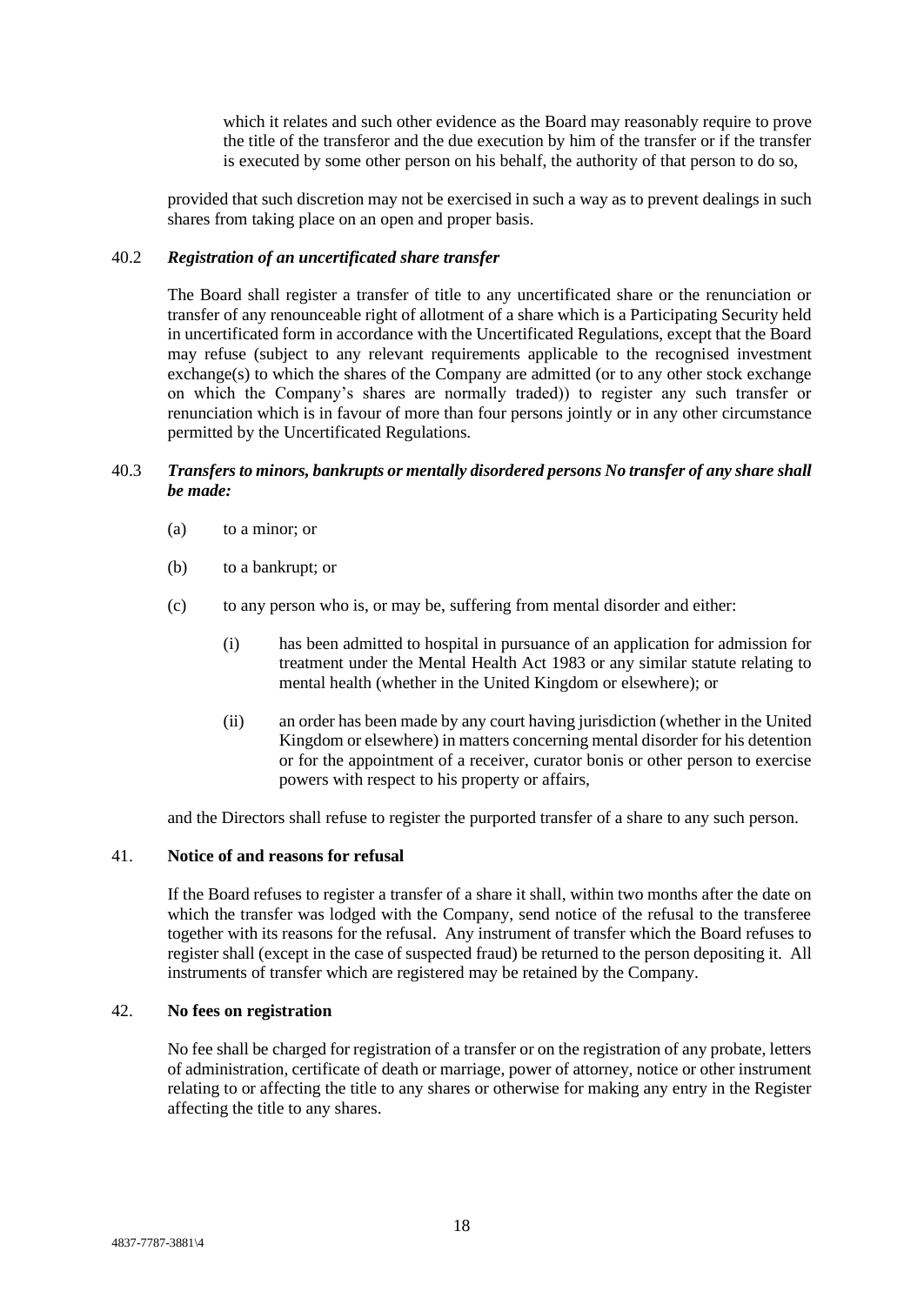## <span id="page-23-0"></span>**I. Transmission of shares**

## <span id="page-23-1"></span>43. **On death**

If a member dies, the survivors or survivor where he was a joint holder and his executors or administrators where he was a sole or the only survivor of joint holders, shall be the only persons recognised by the Company as having any title to his shares. Nothing in these Articles shall release the estate of a deceased member from any liability in respect of any share which has been solely or jointly held by him.

## <span id="page-23-2"></span>44. **Election of person entitled by transmission**

Any person entitled to a share by transmission, may, on such evidence as to his title being produced as the Board may reasonably require, elect either to become registered as a member or to have some person nominated by him registered as a member. If he elects to become registered himself he shall give written notice signed by him to the Company to that effect. If he elects to have some other person registered he shall, in the case of a certificated share, execute an instrument of transfer of such shares to that person and, in the case of an uncertificated share, either procure that all appropriate instructions are given by means of the Uncertificated System to effect the transfer of such share to such person or change the uncertificated share to certificated form and then execute an instrument of transfer of such share to such person. All the provisions of these Articles relating to the transfer of shares shall apply to the notice, instrument of transfer or instructions (as the case may be) as if it were an instrument of transfer executed or instructions given by the member and his death, bankruptcy or other event had not occurred and any notice or transfer were executed by such member. Where the entitlement of a person to a share in consequence of the death or bankruptcy of a member or of any other event giving rise to its transmission by operation of law is proved to the satisfaction of the Board, the Board shall, within two months after proof, cause the entitlement of that person to be noted in the Register.

## <span id="page-23-3"></span>45. **Rights on transmission**

Where a person is entitled to a share by transmission, the rights of the holder in relation to such share shall cease. However, the person so entitled may give a good discharge for any dividends and other moneys payable in respect of it and shall have the same rights to which he would be entitled if he were the holder of the share except that he shall not before he is registered as the holder of the share be entitled in respect of it to give notice of or to attend or vote at any meeting of the Company or at any separate meeting of the holders of any class of shares of the Company. The Board may at any time give notice requiring any such person to elect either to be registered himself or to transfer the share. If the notice is not complied with within 60 days the Board may thereafter withhold payment of all dividends and other moneys payable in respect of such share until the requirements of the notice have been complied with.

## <span id="page-23-4"></span>**J. General meetings**

## <span id="page-23-5"></span>46. **Annual general meetings**

Subject to the provisions of the Acts, annual general meetings shall be held at such time and place as the Board may determine.

## <span id="page-23-6"></span>47. **Convening of general meeting**

The Board may convene a general meeting whenever it thinks fit. A general meeting shall also be convened by the Board on a member's requisition in accordance with Sections 303 and 304 of the 2006 Act or, in default, may be convened by the members requisitioning such meeting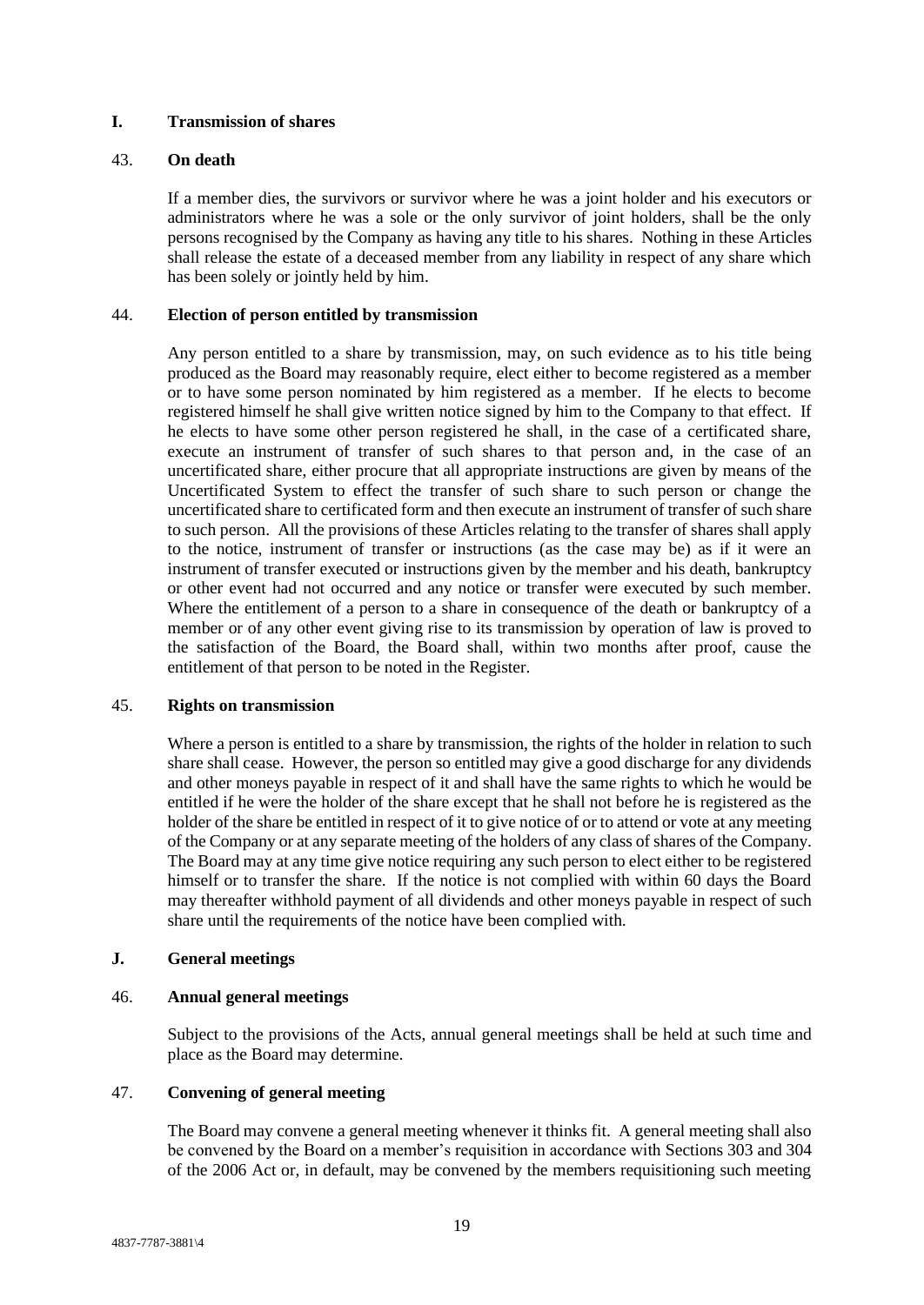in accordance with Section 305 of the 2006 Act. At any general meeting convened no business shall be transacted except that proposed by the Board or by the members (as the case may be).

## <span id="page-24-0"></span>48. **Notice of general meetings**

#### <span id="page-24-1"></span>48.1 *Length of notice*

A general meeting of the Company (other than an adjourned meeting) shall be called by notice of:

- (a) in the case of an annual general meeting, at least 21 clear days; and
- (b) in any other case, at least 14 clear days.

#### 48.2 *Short notice*

Subject to the provisions of the Acts, and notwithstanding that it is convened by shorter notice than that specified in Article [48.1](#page-24-1) (*Length of notice*), a general meeting shall be deemed to have been duly convened if it is so agreed:

- (a) in the case of an annual general meeting, by all the members entitled to attend and vote at the meeting; and
- (b) in the case of any other general meeting, by a majority in number of the members having a right to attend and vote at the meeting, being a majority who together hold not less than 95 per cent. in nominal value of the shares giving that right (excluding any shares in the Company held as treasury shares).

## 48.3 *Form and content of notice*

Every notice convening a general meeting shall specify:

- (a) the place, the date and the time of the meeting;
- (b) the general nature of the business to be dealt with at the meeting;
- (c) if the meeting is convened to consider a special resolution, the text of the resolution and intention to propose the resolution as a special resolution;
- (d) with reasonable prominence, that a member is entitled to appoint another person (who does not have to be a member) as his proxy to exercise all or any rights of his to attend, speak and vote at the meeting and that a member may appoint more than one proxy in relation to the meeting (provided that each proxy is appointed to exercise the rights attached to a different share or shares held by him) and shall also specify any more extensive rights (if any) conferred by these Articles to appoint more than one proxy;
- (e) in the case of notice convening an annual general meeting only, the notice shall specify that the meeting will be an annual general meeting.

#### 48.4 *Manner in which notice to be given*

Subject to the provisions of these Articles and the Acts, notice of a general meeting of the Company may be given:

(a) in hard copy form;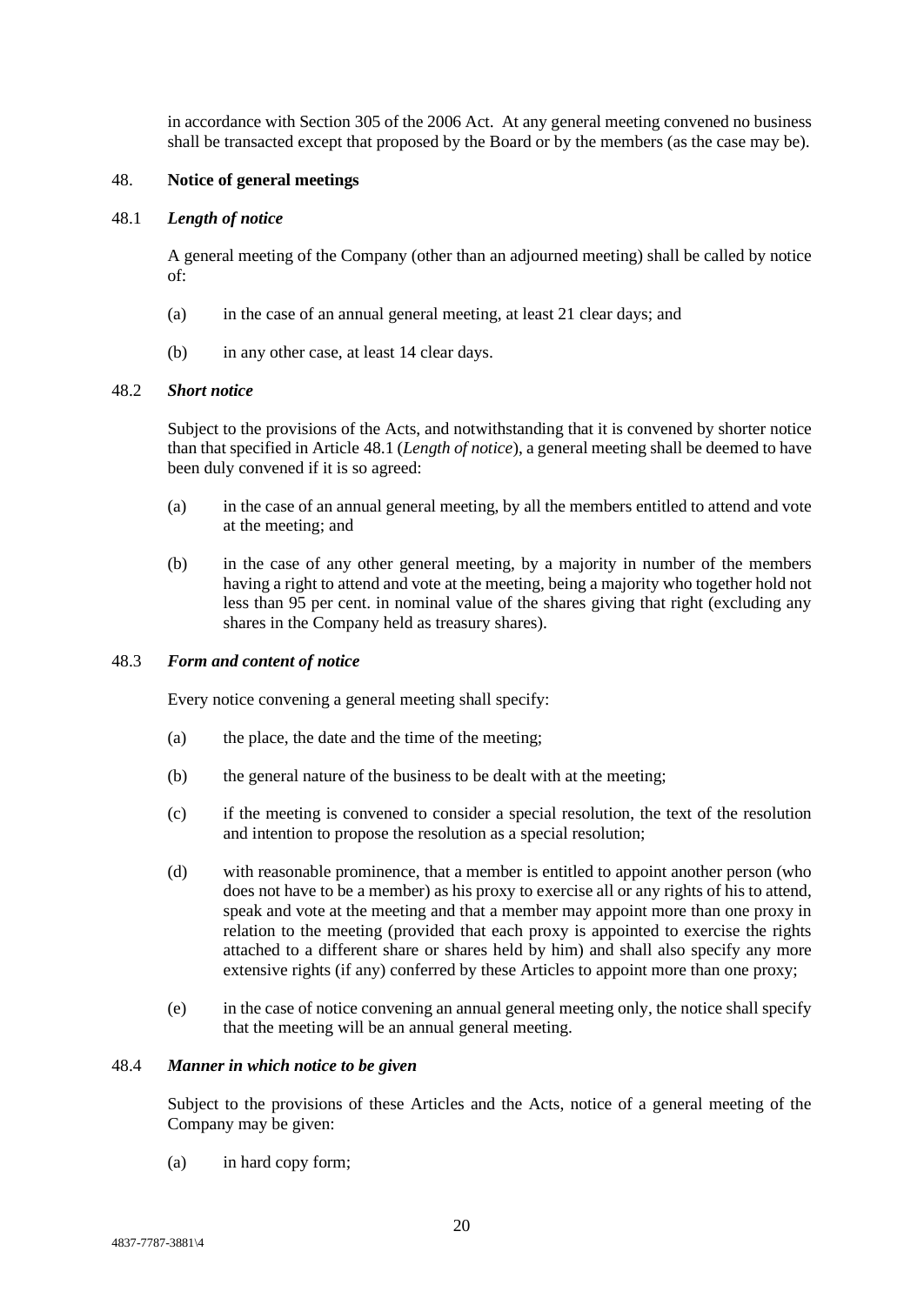- (b) in electronic form; or
- (c) by means of a website

or partly by one such means and partly by another and the provisions of Articles 150 to 158 (inclusive) (*Communications*) shall apply accordingly.

## 48.5 *Sending documents relating to meetings in electronic form*

Subject to any conditions or limitations specified in the notice, where the Company has given an electronic address in a notice calling a meeting, any document or information relating to proceedings at the meeting may be sent by electronic means to that address.

#### 48.6 *Publication of notice of meeting on website*

If (to the extent permitted by these Articles, the Acts or otherwise) the Company gives notice of a meeting by means of a website, it shall notify each member of the presence of the notice on the website and such notification shall (in addition to any other notification requirements regarding communication by means of a website provided pursuant to Article [153.4](#page-67-0) (*Notification of availability on website*), by the Acts or otherwise):

- (a) state that it concerns a notice of a company meeting;
- (b) specify the place, date and time of the meeting; and
- (c) state whether the meeting will be an annual general meeting,

and the notice of the meeting shall be available on the website throughout the period beginning with the date of the notification and ending with the conclusion of the meeting.

#### 48.7 *Entitlement to receive notice*

The notice shall be given to the members (other than any who under the provisions of these Articles or of any restrictions imposed on any shares are not entitled to receive notice from the Company), to the Directors and to the Auditors and if more than one for the time being, to each of them.

#### <span id="page-25-0"></span>49. **Accidental failure to give notice of resolution or meeting**

The accidental failure to give notice of general meeting or, in cases where it is intended that it be sent out with the notice, an instrument of proxy, or to give notice of a resolution intended to be moved at a general meeting to, or the non-receipt of any of them by, any person or persons entitled to receive the same shall not invalidate the proceedings at that meeting and shall be disregarded for the purpose of determining whether the notice of the meeting, instrument of proxy or resolution were duly given.

# <span id="page-25-1"></span>**K. Proceedings at general meetings**

## <span id="page-25-2"></span>50. **Quorum**

No business shall be transacted at any general meeting unless a quorum is present when the meeting proceeds to business but the absence of a quorum shall not preclude the choice or appointment of a Chairman which shall not be treated as part of the business of the meeting. Subject to the provisions of Article [16](#page-13-2) (Class meetings) and Article [51](#page-26-0) (*If quorum not present*), two persons entitled to attend and to vote on the business to be transacted, each being a member present in person or a proxy for a member, shall be a quorum.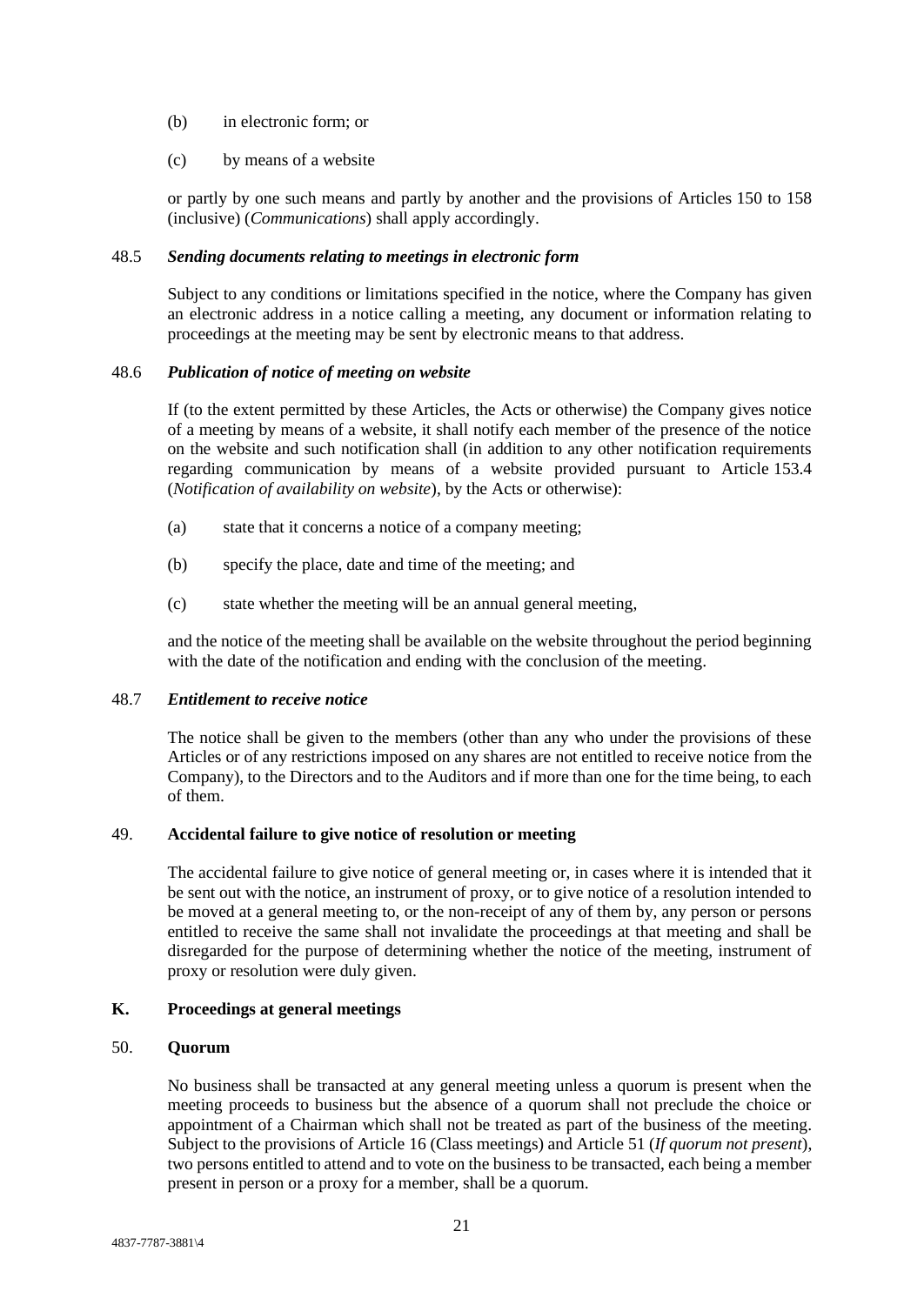## <span id="page-26-0"></span>51. **If quorum not present**

If within 15 minutes (or such longer interval not exceeding one hour as the Chairman in his absolute discretion thinks fit) from the time appointed for the holding of a general meeting a quorum is not present, or if during a meeting such a quorum ceases to be present, the meeting, if convened on the requisition of members, shall be dissolved. Subject to the provisions of the Acts, in any other case, the meeting shall stand adjourned to the same day in the next week at the same time and place, or to such other day and at such time and place as the Chairman (or, in default, the Board) may determine, being not less than seven nor more than 28 days thereafter. If, at such adjourned meeting, a quorum is not present within 15 minutes from the time appointed for holding the meeting, one member present in person or by proxy shall be a quorum. If no such quorum is present or, if during the adjourned meeting a quorum ceases to be present, the adjourned meeting shall be dissolved.

## <span id="page-26-1"></span>52. **Security and meeting place arrangements**

## 52.1 *Searches*

The Board may direct that members or proxies or duly authorised representatives wishing to attend any general meeting should submit to such searches or other security arrangements or restrictions as the Board shall consider appropriate in the circumstances and shall be entitled in its absolute discretion to refuse entry to such general meeting to any member, proxy or duly authorised representative who fails to submit to such searches or otherwise to comply with such security arrangements or restrictions.

## 52.2 *Inadequate meeting place*

If it appears to the Chairman that the meeting place specified in the notice convening the meeting is inadequate to accommodate all members entitled and wishing to attend, the meeting shall nevertheless be duly constituted and its proceedings valid provided that the Chairman is satisfied that adequate facilities are available to ensure that any member who is unable to be accommodated is nonetheless able to participate in the business for which the meeting has been convened and to hear and see all persons present who speak (whether by the use of microphones, loud-speakers, audio-visual communications equipment or otherwise), whether in the meeting place or elsewhere, and to be heard and seen by all other persons so present in the same manner.

## <span id="page-26-2"></span>53. **Chairman**

The Chairman of the Board shall preside as Chairman at every general meeting of the Company. If there be no such Chairman or if at any meeting he shall not be present within 15 minutes after the time appointed for holding the meeting or shall be unwilling to act as Chairman, the Deputy Chairman (if any) shall, if present and willing to act, preside as Chairman at such meeting. If no Chairman or Deputy Chairman shall be so present and willing to act, the Directors present shall choose one of their number to act or, if there be only one Director present, he shall be Chairman if willing to act. If no Director is willing to act as Chairman of the meeting or, if no Director is present within 15 minutes of the time appointed for holding the meeting, a member or a proxy for a member may be elected to be the Chairman of such meeting by ordinary resolution of the Company passed at the meeting.

## <span id="page-26-3"></span>54. **Director may attend and speak**

A Director shall notwithstanding that he is not a member be entitled to attend and speak at any general meeting and at any separate meeting of the holders of any class of shares of the Company. The Chairman may invite any person to attend and speak at any general meeting of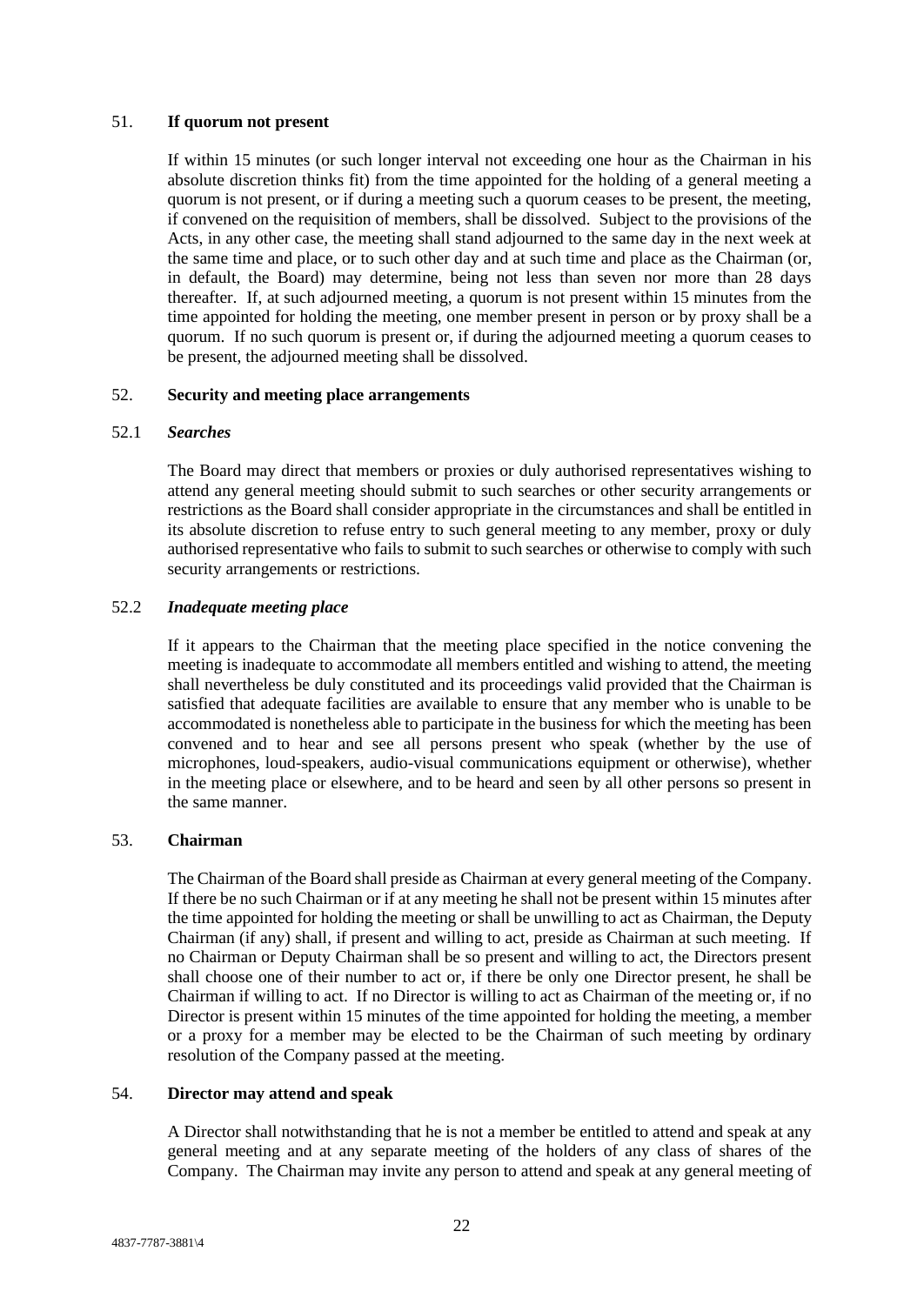the Company whom the Chairman considers to be equipped by knowledge or experience of the Company's business to assist in the deliberations of the meeting.

## <span id="page-27-0"></span>55. **Power to adjourn**

Subject to the provisions of Article [56](#page-27-1) (*Notice of adjourned meeting*) and Article [57](#page-27-2) (*Business of adjourned meeting*), the Chairman of the general meeting may, with the consent of a meeting at which a quorum is present, and shall if so directed by the meeting, adjourn any meeting from time to time (or indefinitely) and from place to place as he shall determine. However, without prejudice to any other power which he may have under these Articles or at common law the Chairman may, without the need for the consent of the meeting, interrupt or adjourn any meeting from time to time and from place to place or for an indefinite period if he is of the opinion that it has become necessary to do so in order to secure the proper and orderly conduct of the meeting or to give all persons entitled to do so a reasonable opportunity of speaking and voting at the meeting or to ensure that the business of the meeting is otherwise properly disposed of.

#### <span id="page-27-1"></span>56. **Notice of adjourned meeting**

Where a meeting is adjourned for 14 days or more the Board shall fix the date, time and place for the adjourned meeting and at least seven clear days' notice, specifying the place, the date and time of the adjourned meeting and the general nature of the business to be transacted, shall be given in the same manner as in the case of an original meeting. Save as aforesaid, no member shall be entitled to any notice of an adjournment or of the business to be transacted at any adjourned meeting.

## <span id="page-27-2"></span>57. **Business of adjourned meeting**

No business shall be dealt with at any adjourned meeting, the general nature of which was not stated in the notice of the original meeting.

## <span id="page-27-3"></span>**L. Voting**

#### <span id="page-27-4"></span>58. **Method of voting**

At any general meeting a resolution put to a vote of the meeting shall be decided on a show of hands unless (before or immediately after the declaration of the result of the show of hands or on the withdrawal of any other demand for a poll) a poll is duly demanded. Subject to the provisions of the Acts and the provisions of Article [16](#page-13-2) (*Class meetings*), a poll may be demanded by:

- (a) the Chairman of the meeting; or
- <span id="page-27-5"></span>(b) not less than three members present in person or by proxy having the right to vote on the resolution; or
- <span id="page-27-6"></span>(c) a member or members present in person or by proxy representing not less than 10 per cent. of the total voting rights of all the members having the right to vote on the resolution (excluding any voting rights attached to any shares in the Company held as treasury shares); or
- <span id="page-27-7"></span>(d) a member or members present in person or by proxy holding shares in the Company conferring a right to vote on the resolution, being shares on which an aggregate sum has been paid up equal to not less than 10 per cent. of the total sum paid up on all the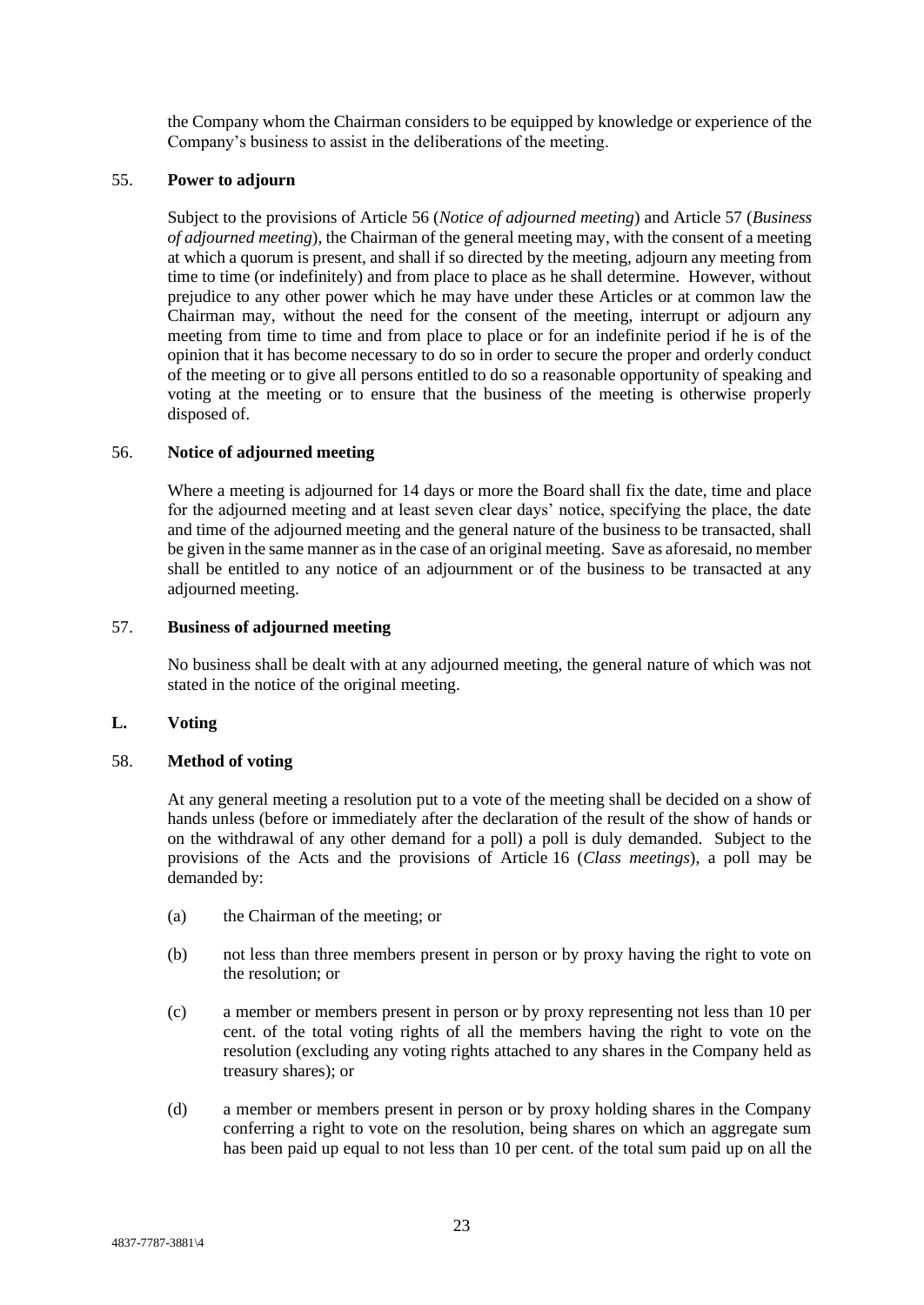shares conferring that right (excluding shares in the Company conferring a right to vote on the resolution which are held as treasury shares)

and a demand for a poll by a person as proxy for a member counts:

- (a) for the purposes of paragraph [\(b\)](#page-27-5) above, as a demand by the member;
- (b) for the purposes of paragraph [\(c\)](#page-27-6) above, as a demand by a member representing the voting rights that the proxy is authorised to exercise; and
- (c) for the purposes of paragraph [\(d\)](#page-27-7) above, as a demand by a member holding the shares to which those rights are attached.

#### <span id="page-28-0"></span>59. **Chairman's declaration conclusive on show of hands**

Unless a poll is duly demanded and the demand is not subsequently withdrawn, a declaration by the Chairman of the meeting that a resolution, on a show of hands, has or has not been passed or passed with a particular majority and an entry in respect of such a declaration to that effect in the book containing the minutes of proceedings of the Company, shall be conclusive evidence thereof, without proof of the number or proportion of the votes recorded in favour of or against such resolution.

## <span id="page-28-1"></span>60. **Objection to error in voting**

No objection shall be raised to the qualification of any voter or to the counting of or failure to count any vote except at the meeting or adjourned meeting at which the vote objected to is given or tendered or at which the error occurs. Any objection or error shall be referred to the Chairman of the meeting and shall only vitiate the decision of the meeting on any resolution if the Chairman decides that it is of sufficient magnitude to vitiate the resolution or may otherwise have affected the decision of the meeting. The decision of the Chairman on such matters shall be final and conclusive.

#### <span id="page-28-2"></span>61. **Amendment to resolutions**

If an amendment shall be proposed to any resolution under consideration but shall in good faith be ruled out of order by the Chairman of the meeting, any error in such ruling shall not invalidate the proceedings on the substantive resolution. In the case of a resolution duly proposed as a special resolution no amendment to it (other than a mere clerical amendment to correct a manifest error) may in any event be considered or voted on. In the case of a resolution duly proposed as an ordinary resolution, no amendment to it (other than a mere clerical amendment to correct a manifest error) may be considered or voted upon unless notice of such proposed amendment is given to the Office at least 48 hours prior to the time appointed for holding the relevant meeting or adjourned meeting or (in the absence of any such notice) the Chairman of the meeting in his absolute discretion rules that the amendment is fit for consideration at the meeting.

#### <span id="page-28-3"></span>62. **Procedure on a poll**

#### 62.1 *Timing of poll*

Any poll duly demanded on the election of a Chairman of a meeting or on any question of adjournment shall be taken forthwith. A poll duly demanded on any other matter shall be taken in such manner (including the use of ballot or voting papers or tickets) and at such time (either forthwith or not more than 30 days from the date of the meeting or adjourned meeting at which the poll was demanded) and at such place, in each case, as the Chairman shall direct. The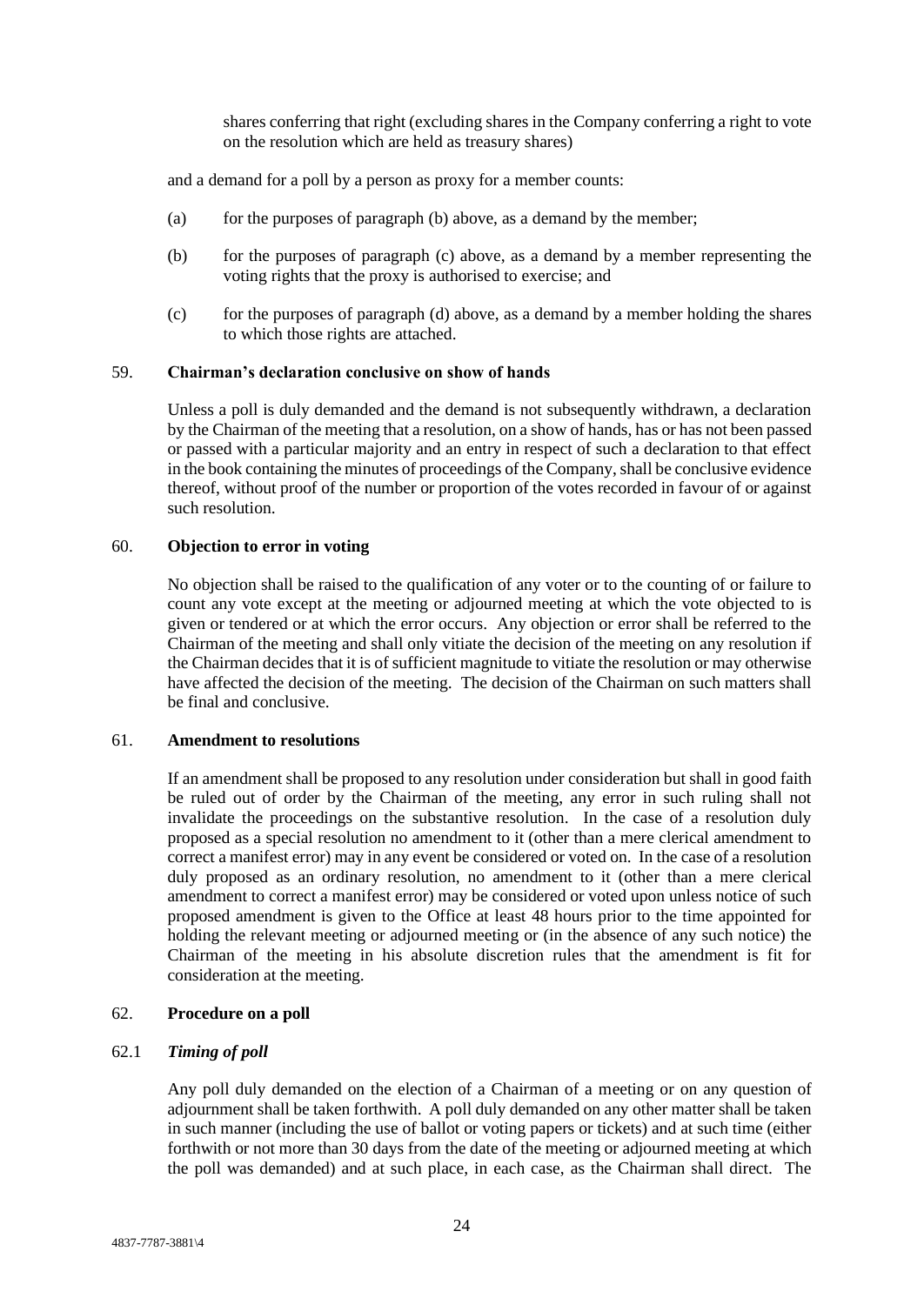Chairman may, and if so directed by the meeting shall, appoint scrutineers who need not be members and may adjourn the meeting to some place and time fixed by him for the purpose of declaring the result of the poll. No notice need be given of a poll not taken immediately if the time and place at which it is to be taken are announced at the meeting at which it is demanded. In any other case at least seven clear days' notice shall be given specifying the time and place at which the poll is to be taken. The result of the poll shall be deemed to be the resolution of the meeting at which the poll was demanded.

## 62.2 *Continuance of the meeting*

The demand for a poll shall not prevent the continuance of the meeting for the transaction of any business other than the question on which a poll has been demanded. If a poll is demanded before the declaration of the result on a show of hands and the demand is duly withdrawn the meeting shall continue as if the demand had not been made.

## 62.3 *Withdrawal of demand for a poll*

The demand for a poll may be withdrawn before the poll is taken, but only with the consent of the Chairman. If a demand is withdrawn, the persons entitled in accordance with Article [58](#page-27-4) (*Method of voting*) may demand a poll. A withdrawn demand shall validate the result of a show of hands declared before such demand was made.

#### 62.4 *Voting on a poll*

On a poll votes may be given in person or by proxy. A member entitled to more than one vote need not, if he votes, use all his votes or cast all the votes he uses in the same way.

#### <span id="page-29-0"></span>63. **Votes of members**

## 63.1 *Joint holders*

In the case of joint holders of shares in the Company, only the vote of the senior holder who votes (and any proxies duly authorised by him) may be counted by the Company. For this purpose the senior holder of a share shall be determined by the order in which the names of the joint holders stand in the Register.

## 63.2 *Receivers and other persons*

Where in England or elsewhere a receiver or other person (by whatever name called) has been appointed by any court claiming jurisdiction in that behalf to exercise powers with respect to the property or affairs of any member on the ground (however formulated) of mental disorder, the Board may in its absolute discretion on or subject to production of such evidence of the appointment as the Board may require, permit such receiver or curator bonis or other person authorised by a court or official, to vote (whether on a show of hands or on a poll) in person or by proxy on behalf of such member at any general meeting. Evidence to the satisfaction of the Board of the authority of the person claiming to exercise the right to vote shall be sent or supplied (in any form and manner permitted for the sending or supplying of appointments of proxy pursuant to these Articles) at the Office or at such other address (including electronic address) as has been appointed for the sending or supplying of appointments of proxy, to be received no later than the time specified for the receipt of an appointment of proxy set out in Article [68](#page-31-0) (*Deposit of proxy*) and, in default, the right to vote shall not be exercisable.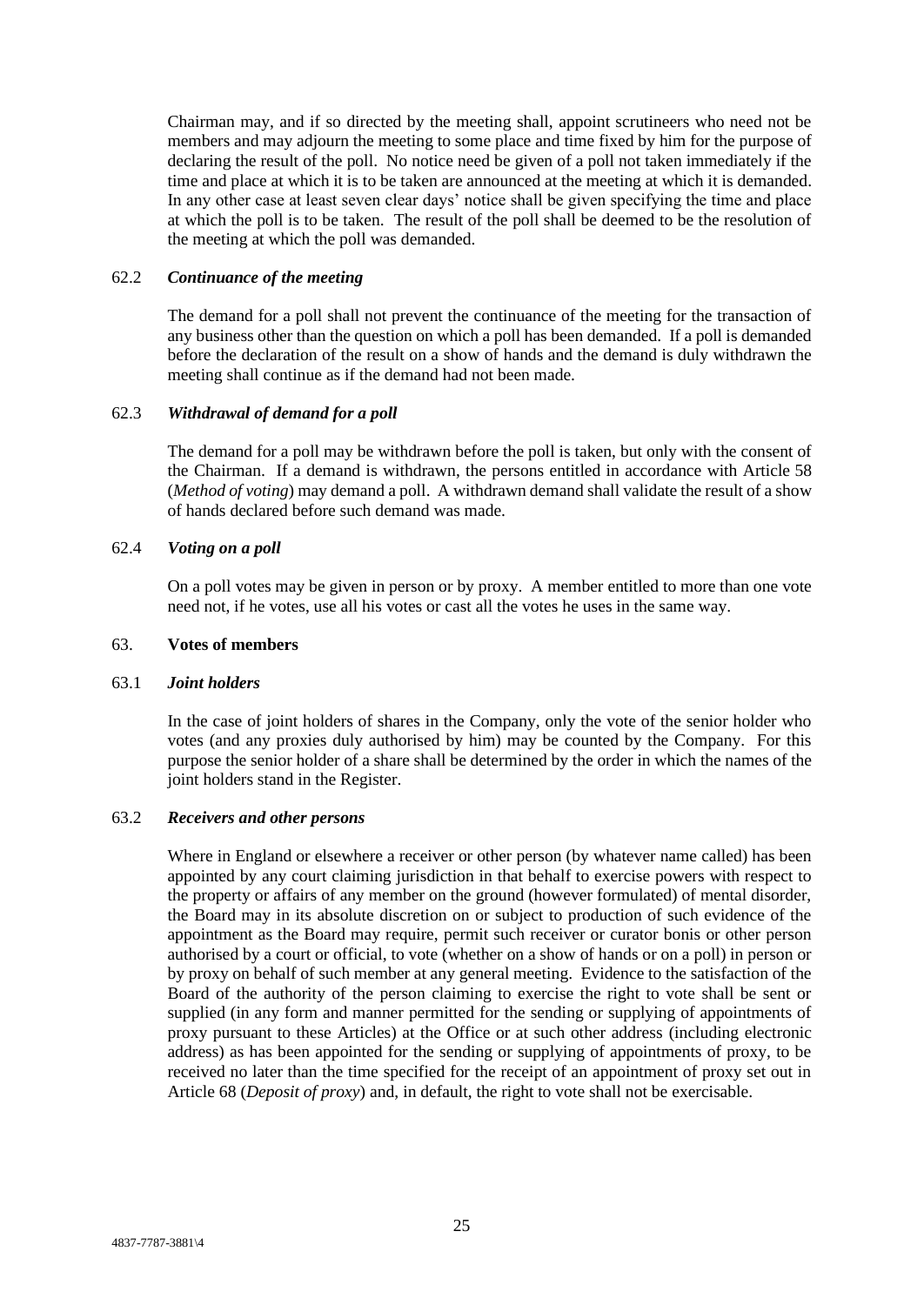#### <span id="page-30-0"></span>64. **Casting vote**

In the case of an equality of votes, whether on a show of hands or on a poll, the Chairman of the meeting at which the show of hands takes place or at which the poll was demanded shall not be entitled to a second or casting vote in addition to any other vote that he may have.

## <span id="page-30-1"></span>65. **Restriction on voting rights for unpaid calls etc.**

No member shall, unless the Board otherwise determines, be entitled to vote at a general meeting or at any separate meeting of the holders of any class of shares either in person or by proxy in respect of any share held by him or to exercise any right as a member unless all calls or other sums presently payable by him in respect of that share in the Company have been paid to the Company.

#### <span id="page-30-2"></span>66. **Voting by proxy**

## 66.1 *Any person may be appointed as proxy*

Any person (whether a member of the Company or not) may be appointed to act as a proxy. Deposit of an instrument of proxy shall not preclude a member from attending, speaking and voting in person at the meeting in respect of which the proxy is appointed or at any adjournment of it.

## 66.2 *Proxy to vote in accordance with instructions*

In accordance with Section 324A of the 2006 Act but subject to the provisions of the Acts, a proxy shall vote in accordance with any instructions given by the member by whom the proxy is appointed. The Company shall be under no obligation to ensure or otherwise verify that any vote(s) cast by a proxy are done so in accordance with any such instructions given by the member by whom such proxy is appointed. In the event that a vote cast by such proxy is not done so in accordance with the instructions of the member by whom such proxy is appointed, such vote shall not be deemed to be invalid.

## 66.3 *Discretionary votes where proxy appointed by more than one member*

On a vote on a resolution on a show of hands, where a proxy is appointed by more than one member (provided that, where some only of those members by whom the proxy is appointed instruct the proxy to vote in a particular way, those members all instruct such proxy to vote in the same way on a resolution (either "for" or "against")) such proxy shall be entitled to cast a second vote the other way in relation to any discretionary vote(s) given to him by other members by whom such proxy is appointed.

## <span id="page-30-3"></span>67. **Form of proxy**

The appointment of a proxy shall:

- (a) be in writing signed under the hand of the appointor or of his attorney duly authorised in writing (or if the appointor is a corporation under its common seal or under the hand of some officer or attorney duly authorised in that behalf), or shall be authenticated in such manner as the Directors may determine, and shall be in any common form or in such other form as the Board may, subject to the provisions of the Acts, approve;
- (b) be deemed (subject to any contrary direction contained in the same) to confer authority to demand or join in demanding a poll and to vote (whether on a show of hands or a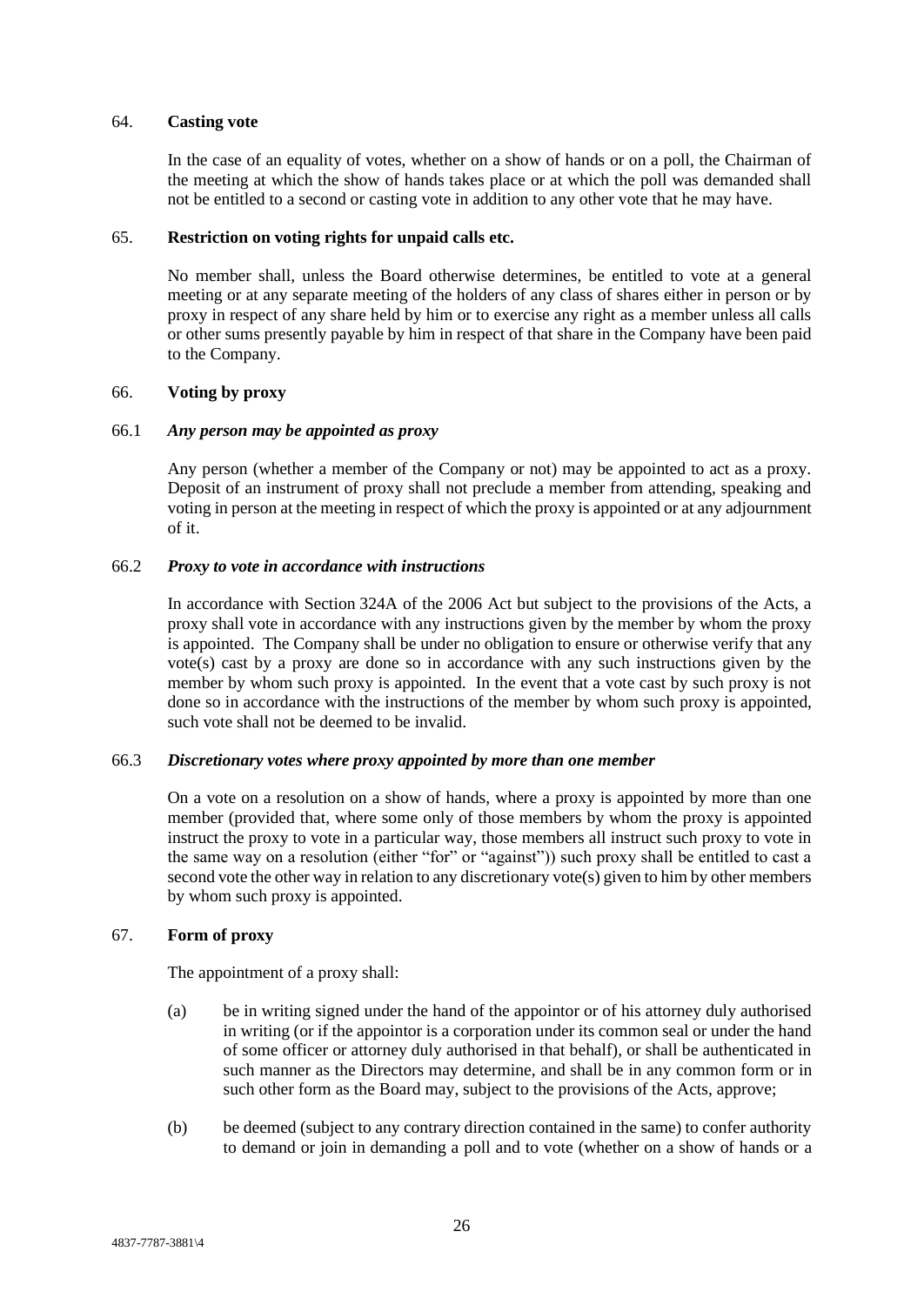poll) on any resolution or amendment of a resolution put to the meeting for which it is given (including any validly adjourned meeting), as the proxy thinks fit;

- (c) be deemed (subject to any contrary direction contained in the same) to confer the right to speak at the meeting to which it relates (including any adjournment of it);
- (d) unless the contrary is stated in it, be valid as well for any adjournment of the meeting as for the meeting to which it relates; and
- (e) where it is stated to apply to more than one meeting, be valid for all such meetings as well as for any adjournment of any such meetings.

### <span id="page-31-0"></span>68. **Deposit of proxy**

The appointment of a proxy and the power of attorney or other authority (if any) under which it is signed, or a copy of such authority certified notarially or in some other way approved by the Board, shall:

- (a) be sent or supplied in hard copy form, or (subject to any conditions and limitations which the Directors may specify) in electronic form, to the Office or such other address (including electronic address) as is specified in:
	- (i) the notice convening the meeting;
	- (ii) any instrument of proxy sent out by the Company in relation to the meeting; or
	- (iii) any invitation to appoint a proxy issued by the Company in relation to the meeting,

to be received at such address not less than 48 hours (excluding, in the calculation of such time period, any part of a day that is not a working day) before the time of the holding of the meeting or adjourned meeting at which the person named in the instrument proposes to vote; or

- (b) in the case of a poll taken more than 48 hours after it is demanded, be sent or supplied as aforesaid, after the poll has been demanded, to be received not less than 24 hours (excluding, in the calculation of such time period, any part of a day that is not a working day) before the time appointed for the taking of the poll; or
- (c) where the poll is not taken forthwith but is taken not more than 48 hours after it was demanded, be sent and supplied as aforesaid, to be received not later than the time at which the poll is demanded,

and an appointment of a proxy not so sent or supplied or delivered or received shall be invalid. No appointment of a proxy shall be valid after the expiry of 12 months from the date named in it as the date of its execution except at an adjourned meeting or on a poll demanded at a meeting or an adjourned meeting in cases where the meeting was originally held within 12 months from such date.

## <span id="page-31-1"></span>69. **More than one proxy may be appointed**

(a) A member may appoint more than one proxy in relation to a meeting provided that each proxy is appointed to exercise the rights attached to a different share or shares held by the member.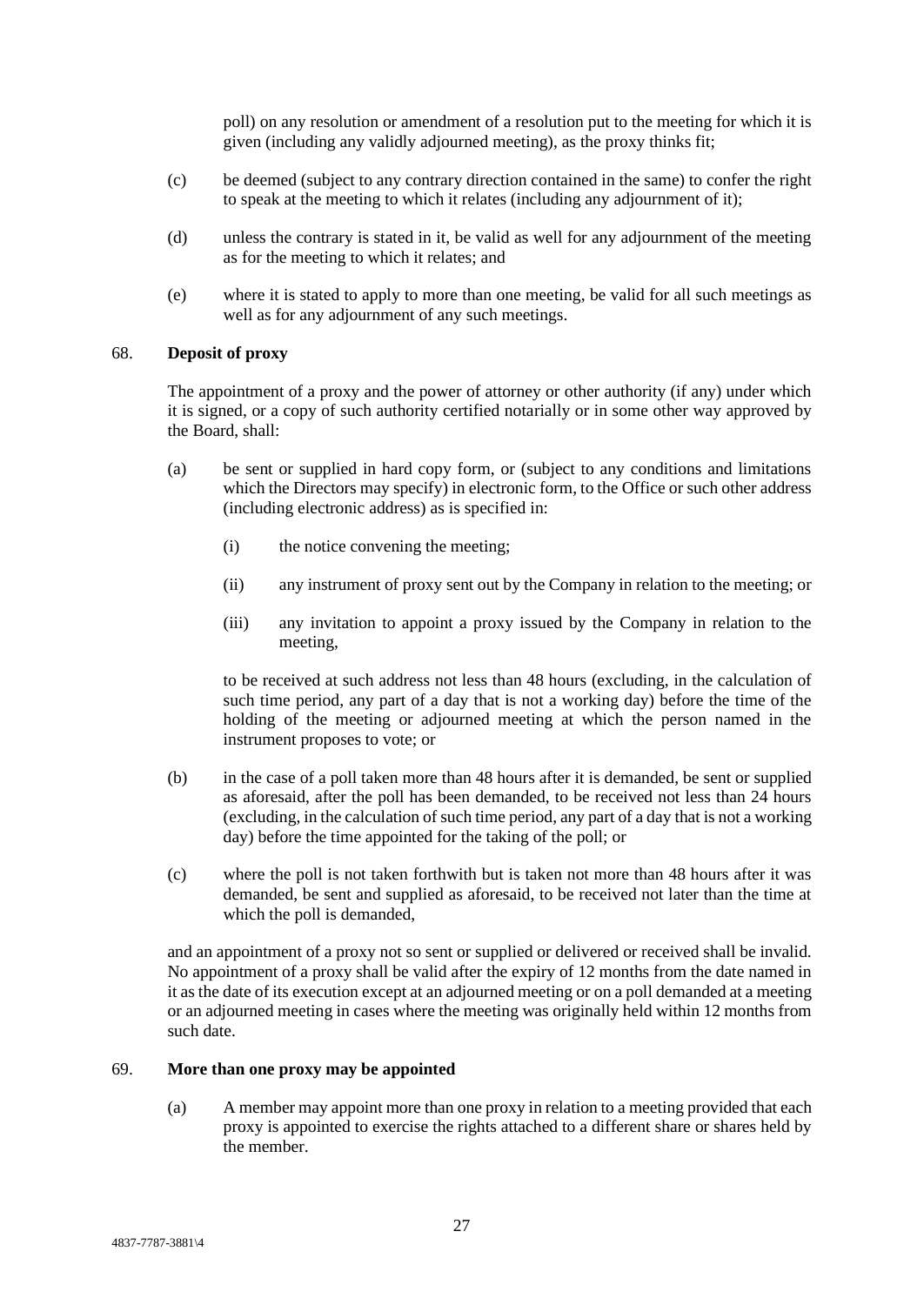(b) When two or more valid but differing appointments of proxy are delivered in respect of the same share for use at the same meeting and in respect of the same matter, the one which is last validly delivered (regardless of its date or of the date of its execution) shall be treated as replacing and revoking the other or others as regards that share. If the Company is unable to determine which appointment was last validly delivered, none of them shall be treated as valid in respect of that share.

## <span id="page-32-0"></span>70. **Board may supply proxy cards**

The Board shall, at the expense of the Company, send by post or otherwise forms of appointment of proxy (reply-paid or otherwise) with the notice convening any general meeting to members entitled to vote at the meeting. Such forms of appointment of proxy shall provide for voting both for and against all resolutions to be proposed at the meeting other than the resolutions relating to the procedure of the meeting. The accidental omission to send an appointment of proxy or the non-receipt of it by any member entitled to attend and vote at a meeting shall not invalidate the proceedings at that meeting.

# <span id="page-32-1"></span>71. **Revocation of proxy**

The validity of a vote given or poll demanded in accordance with the terms of an appointment of a proxy or the validity of anything done by a proxy acting as duly appointed Chairman, or any decision determining whether a proxy counts in a quorum at a meeting, shall not be affected notwithstanding the death or mental disorder of the principal or the revocation of the appointment of the proxy, or of the authority under which the appointment of the proxy was executed or the transfer of the share in respect of which the appointment of the proxy is given unless notice in writing of such death, mental disorder, revocation or transfer shall have been received by the Company or any other person as the Company may require in the notice of the meeting, any instrument of proxy sent out by the Company in relation to the meeting or in any invitation to appoint a proxy issued by the Company in relation to the meeting, (in any form and manner permitted for the sending or supplying of appointments of proxy pursuant to these Articles), at the Office or at such other address (including electronic address) as has been appointed for the sending or supplying of appointments of proxy:

- (a) at least 48 hours (excluding, in the calculation of such time period, any part of a day that is not a working day) before the commencement of the meeting or adjourned meeting; or
- (b) in the case of a poll to be taken more than 48 hours after it was demanded, at least 24 hours (excluding, in the calculation of such time period, any part of a day that is not a working day) before the time appointed for the taking of the poll at which the instrument of proxy is used; or
- (c) in the case of a poll to be taken not more than 48 hours after it was demanded, the time at which it was demanded.

# <span id="page-32-2"></span>72. **Corporate representative(s)**

A corporation (whether or not a company within the meaning of the Acts) which is a member may, by resolution of its directors or other governing body, authorise such person or person(s) as it thinks fit to act as its representative (or as the case may be, representatives) at any meeting of the Company or at any separate meeting of the holders of any class of shares. The corporation shall for the purposes of these Articles be deemed to be present in person at any such meeting if a person (or persons) so authorised is (or are) present at it and all references to attendance and voting in person shall be construed accordingly. The Company shall be under no obligation to ensure or otherwise verify that any vote(s) cast by a corporate representative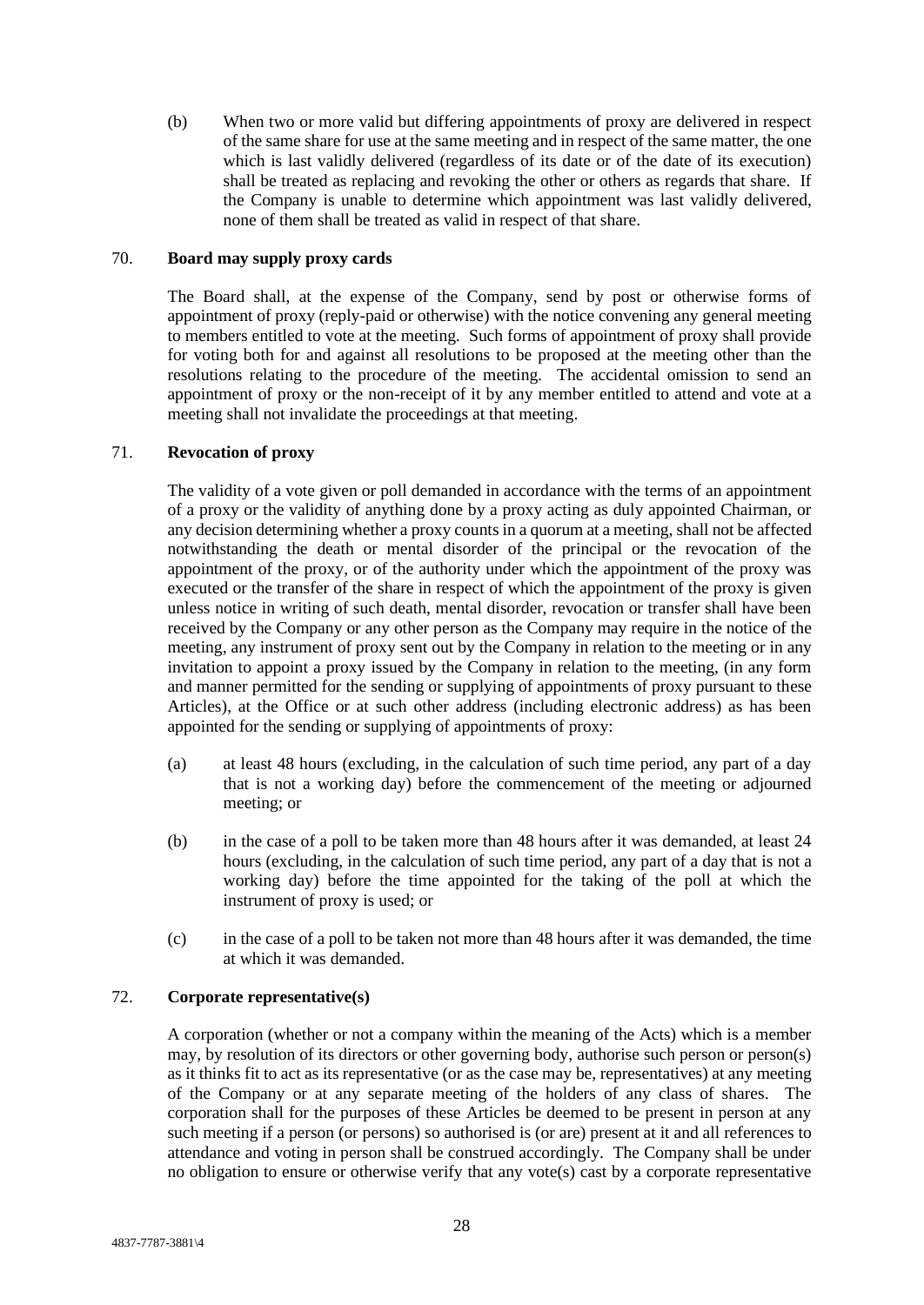are done so in accordance with any such instructions given by the member by whom such corporate representative is appointed. In the event that a vote cast by such corporate representative is not done so in accordance with the instructions of the member by whom such corporate representative is appointed, such vote shall not be deemed to be invalid.

## <span id="page-33-0"></span>**M. Failure to disclose interests in shares**

## <span id="page-33-1"></span>73. **Disenfranchisement**

#### <span id="page-33-2"></span>73.1 *Disenfranchisement notice*

If a member, or any other person appearing to be interested in shares held by that member, has been issued with a Section 793 notice and has failed in relation to any shares (the "**default shares**" which expression shall include any further shares which are issued in respect of such shares unless a separate notice is issued in respect of such further shares) to give the Company the information thereby required within the prescribed period from the date of service of the Section 793 notice, or, in purported compliance with such notice, has made a statement which is false or inadequate in a material particular, then the Board may, at least 14 days after service of the Section 793 notice, serve on the holder of such default shares a notice (in this Article called a "**disenfranchisement notice**") whereupon the following sanctions shall apply:

(a) *Voting*

the member shall not, with effect from the service of the disenfranchisement notice, be entitled in respect of the default shares to be present or to vote (either in person or proxy) at any general meeting of the Company or at any separate meeting of the holders of any class of shares of the Company or on any poll or to exercise any other right conferred by membership in relation to any such meeting or poll; and

(b) *Dividends and transfers*

where the default shares represent at least 0.25 per cent. in nominal value of their class:

- (i) any dividend or other money payable in respect of the shares shall be withheld by the Company, which shall not have any obligation to pay interest on it and the member shall not be entitled to elect pursuant to Article [140](#page-58-3) (*Payment of scrip dividends*) to receive shares instead of that dividend; and
- (ii) subject, in the case of uncertificated shares, to the Uncertificated Regulations, no transfer other than an approved transfer of any shares held by the member shall be registered unless the member is not himself in default as regards supplying the information required and the member proves to the satisfaction of the Board that no person in default as regards supplying such information is interested in any of the shares which are the subject of the transfer.

## <span id="page-33-3"></span>73.2 *Withdrawal notice*

The Company may at any time withdraw a disenfranchisement notice by serving on the holder of the shares to which the same relates a notice in writing to that effect (a "**withdrawal notice**").

## 73.3 *Cessation of sanctions*

Where the sanctions under Article [73.1](#page-33-2) (*Disenfranchisement notice*) apply in relation to any shares they shall cease to have effect: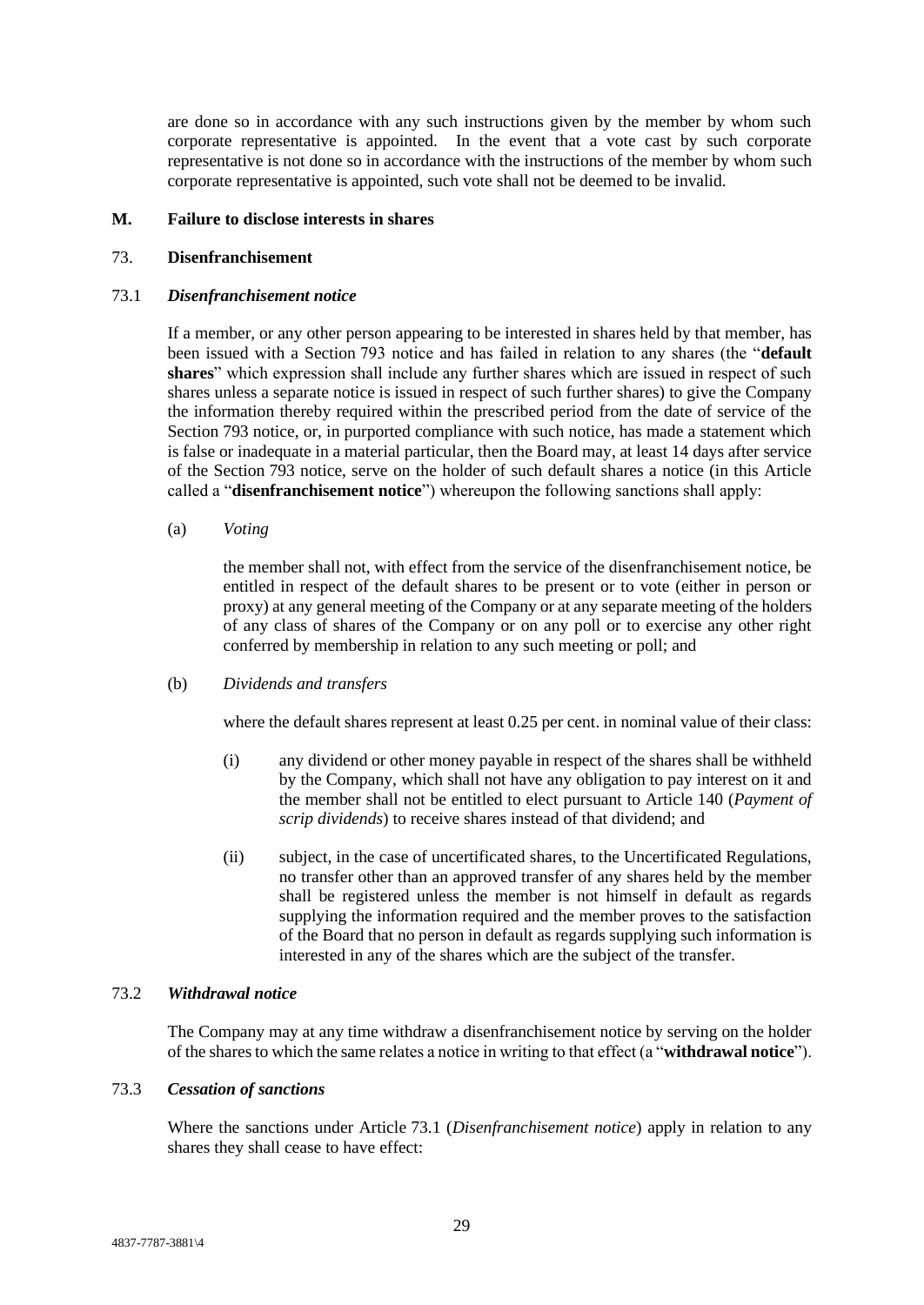- (a) if the shares are transferred by means of an approved transfer;
- (b) at the end of the period of one week (or such shorter period as the Board may determine) following receipt by the Company of the information required by the notice mentioned in Article [73.1](#page-33-2) (*Disenfranchisement notice*) and the Board being fully satisfied that such information is full and complete; or
- (c) on the date on which a withdrawal notice is served by the Company.

## 73.4 *Service of disenfranchisement notice*

Where on the basis of information obtained from a member in respect of any share held by him the Company issues a Section 793 notice to any other person it shall at the same time send a copy of the notice to the member but the accidental omission to do so, or the non-receipt by the member of the copy, shall not invalidate or otherwise affect the application of Article [73.1](#page-33-2) (*Disenfranchisement notice*).

# 73.5 *Certificated form*

The Board may:

- (a) give notice in writing to any member holding default shares in uncertificated form requiring the member to change his holding of such shares from uncertificated form into certificated form within a specified period and then to hold such default shares in certificated form for so long as the default subsists; and
- (b) appoint any person to take any steps, by instruction by means of an Uncertificated System or otherwise, in the name of any holder of default shares as may be required to change such shares from uncertificated form into certificated form (and such steps shall be effective as if they had been taken by such holder).

# 73.6 *Definitions*

For the purposes of this Article [73:](#page-33-1)

- (a) a person other than the member holding a share shall be treated as appearing to be interested in that share if the member has informed the Company that the person is or may be so interested or if the Company (after taking account of any information obtained from the member or, pursuant to a Section 793 notice, from anyone else) knows or has reasonable cause to believe that the person is, or may be, so interested;
- (b) "**interested**" shall be construed in accordance with Sections 820 to 825 (inclusive) of the 2006 Act; and
- (c) reference to a person having failed to give the Company the information required by a notice or being in default as regards supplying such information includes reference:
	- (i) to his having failed or refused to give all or any part of it; and
	- (ii) to his having given information which he knows to be false in a material particular or having recklessly given information which is false in a material particular.

## 73.7 *Section 794 powers*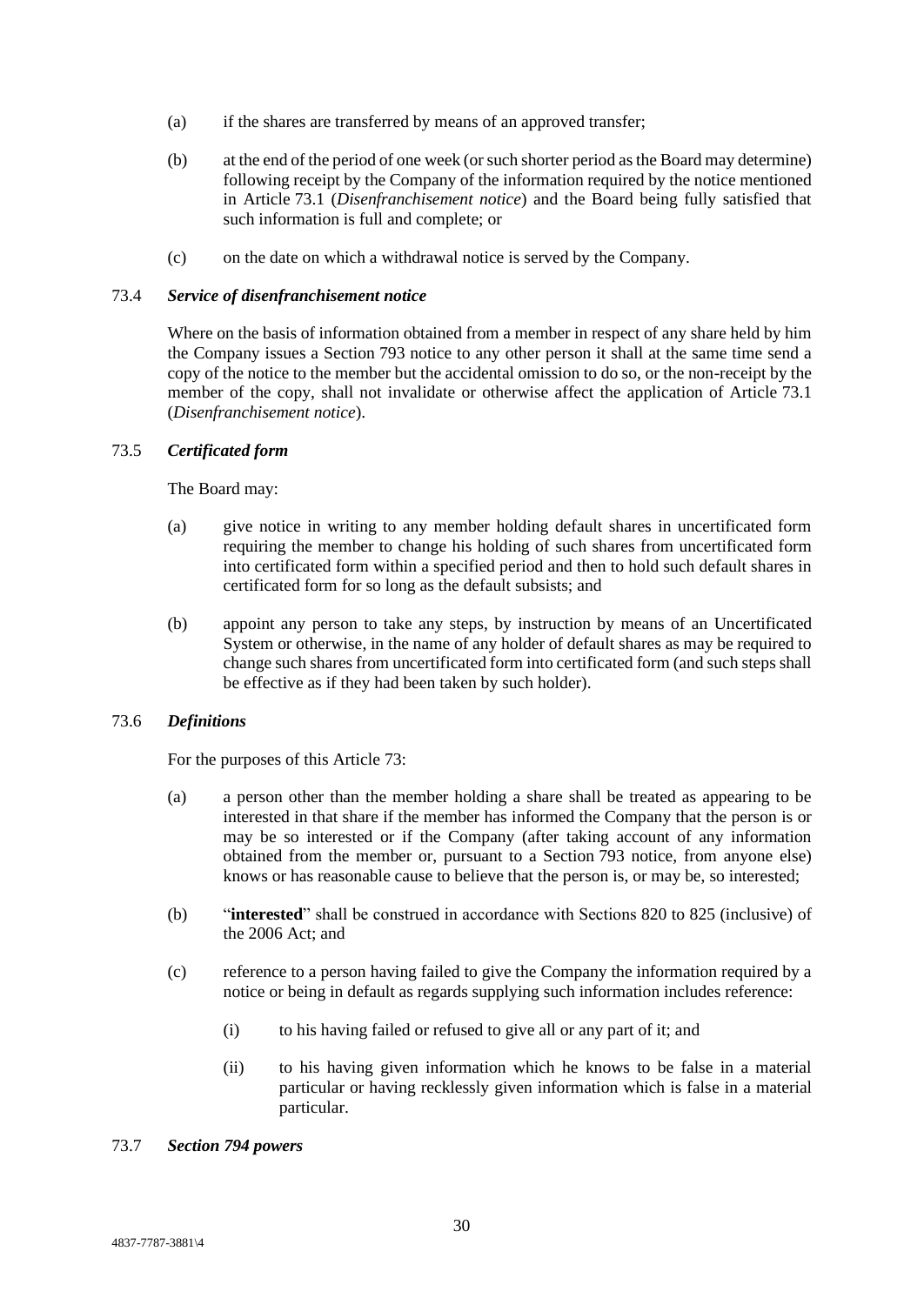Nothing contained in this Article [73](#page-33-1) shall be taken to limit the powers of the Company under Section 794 of the 2006 Act.

#### <span id="page-35-0"></span>**N. Untraced members**

## <span id="page-35-1"></span>74. **Power of sale**

#### 74.1 *Untraceable members*

The Company shall be entitled to sell at the best price reasonably obtainable any share of a member or any share to which a person is entitled by transmission if and provided that:

- (a) during the period of 12 years prior to the date of the publication of the advertisements referred to in paragraph [\(b\)](#page-35-2) below (or, if published on different dates, the earlier or earliest of them) no cheque, order or warrant in respect of such share sent by the Company through the post in a pre-paid envelope addressed to the member or to the person entitled by transmission to the share at his address on the Register or other last known address given by the member or person to which cheques, orders or warrants in respect of such share are to be sent has been cashed and the Company has received no communications in respect of such share from such member or person, provided that during such period of 12 years at least three cash dividends (whether interim or final) in respect of the shares in question have become payable and no such dividend during that period has been claimed by the person entitled to it;
- <span id="page-35-2"></span>(b) on or after expiry of the said period of 12 years the Company has given notice of its intention to sell such share by advertisements in both a national daily newspaper published in the United Kingdom and in a newspaper circulating in the area in which the last known address of such member or person appeared;
- (c) the said advertisements, if not published on the same day, shall have been published within 30 days of each other;
- (d) during the further period of three months following the date of publication of the said advertisements (or, if published on different dates, the later or latest of them) and prior to the exercise of the power of sale the Company has not received any communication in respect of such share from the member or person entitled by transmission; and
- (e) the Company has given notice in accordance with the regulations of the relevant regulatory authority of its intention to make such sale and shall, if appropriate, have obtained the approval of the relevant regulatory authority to the proposed form of the said advertisement, if shares of the class concerned are admitted to a securities list and/or a recognised investment exchange.

## 74.2 *Perfection of transfer*

To give effect to any sale of shares pursuant to this Article [74](#page-35-1) the Board may, in the case of certificated shares, authorise some person to transfer the shares in question and may enter the name of the transferee in respect of the transferred shares in the Register notwithstanding the absence of any share certificate being lodged in respect of it and may issue a new certificate to the transferee and, in the case of uncertificated shares, exercise any power conferred on it by Article [20.5](#page-16-0) (*Forfeiture and sale*) to effect a transfer of the shares. The purchaser shall not be bound to see to the application of the purchase moneys in respect of any such sale nor shall his title to the shares be affected by any irregularity or invalidity in the proceedings relating to the sale or transfer. Any instrument or exercise shall be effective as if it had been executed or exercised by the holder of or the person entitled by transmission to the shares to which it relates.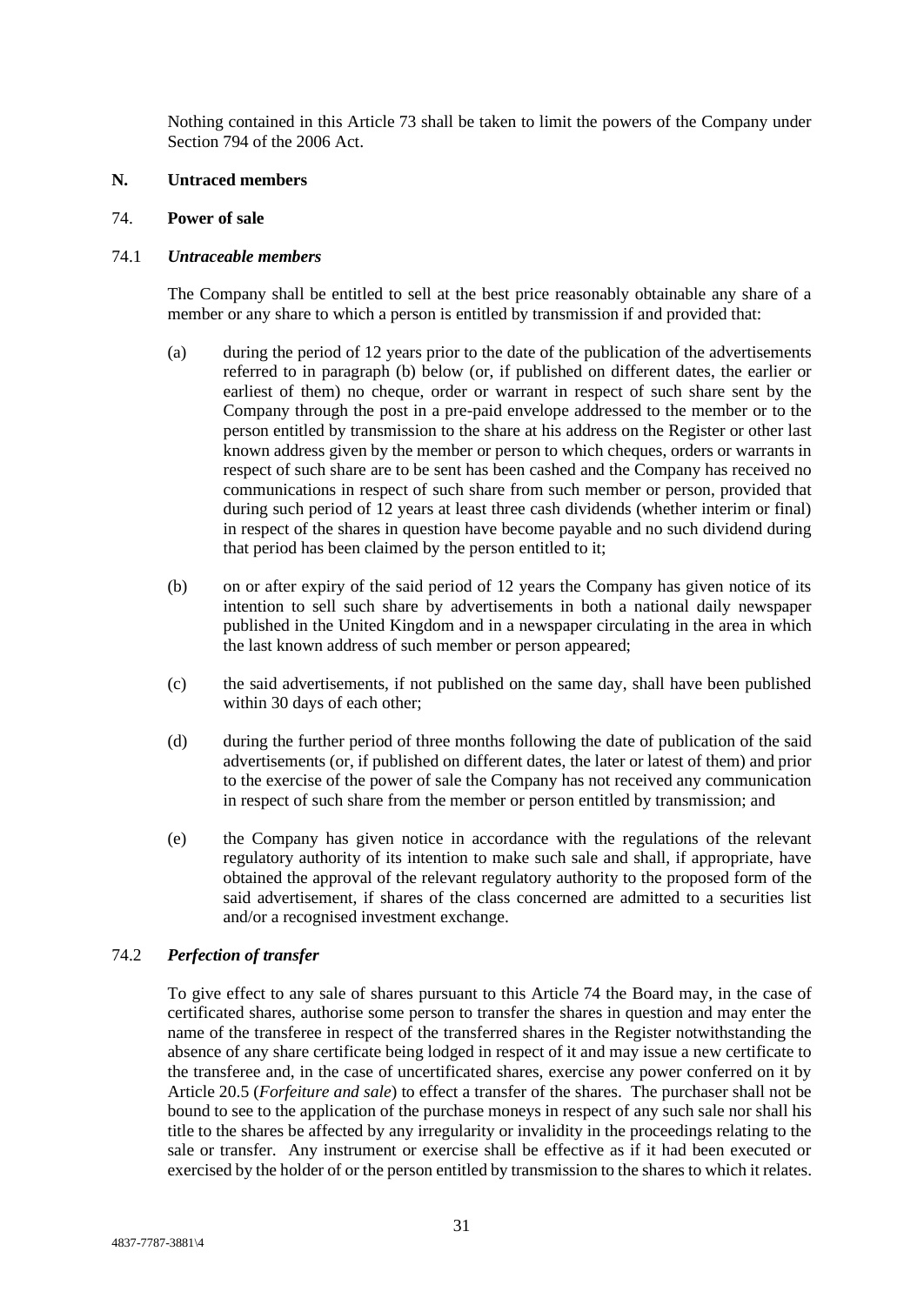# 74.3 *Additional shares*

If during the period of 12 years referred to in Article [74.1](#page-35-0) (*Untraceable members*) or during any period ending on the date when all the requirements of paragraphs [\(a\)](#page-35-1) to [\(d\)](#page-35-2) (or [\(a\)](#page-35-1) to [\(e\),](#page-35-3) as the case may be) of Article [74.1](#page-35-0) (*Untraceable members*) have been satisfied, any additional shares have been issued in respect of those held at the beginning of such period or of any previously so issued during such period and all the requirements of paragraph[s \(b\)](#page-35-4) to [\(d\)](#page-35-2) (o[r \(b\)](#page-35-4) to [\(e\)](#page-35-3) as the case may be) of Article [74.1](#page-35-0) (*Untraceable members*) have been satisfied in regard to such additional shares the Company shall also be entitled to sell the additional shares.

# 75. **Application of proceeds of sale**

The Company shall account to the member or other person entitled to such share for the net proceeds of such sale by carrying all moneys in respect of it to a separate account. The Company shall be deemed to be a debtor to and not a trustee for such member or other person in respect of such moneys. Moneys carried to such separate account may either be employed in the business of the Company or invested in such investments as the Board may from time to time think fit. No interest shall be payable to such member or other person in respect of such moneys and the Company shall not be required to account for any money earned on them.

# **O. Appointment, retirement and removal of directors**

## 76. **Number of Directors**

Unless and until otherwise determined by the Company by ordinary resolution the number of Directors (other than any alternate Directors) shall be not less than two or more than 10.

# 77. **Power of Company to appoint Directors**

Subject to the provisions of these Articles and to the Acts, the Company may by ordinary resolution appoint a person who is willing to act to be a Director, either to fill a vacancy, or as an addition to the existing Board, and may also determine the rotation in which any additional Directors are to retire, but the total number of Directors shall not exceed any maximum number fixed in accordance with these Articles.

## 78. **Power of Board to appoint Directors**

Without prejudice to the power of the Company to appoint any person to be a Director pursuant to these Articles, the Board shall, subject to the provisions of the Acts, have power at any time to appoint any person who is willing to act as a Director, either to fill a vacancy or as an addition to the existing Board, but the total number of Directors shall not exceed any maximum number fixed in accordance with these Articles. Any Director so appointed shall hold office only until the annual general meeting of the Company next following such appointment and shall then be eligible for re-election but shall not be taken into account in determining the number of Directors who are to retire by rotation at that meeting. If not re-appointed at such annual general meeting, he shall vacate office at that meeting in accordance with provisions on the timing of retirement set out in Article [84](#page-38-0) (*Timing of retirement*).

## 79. **Eligibility of new Directors**

No person other than a Director retiring at the meeting (whether by rotation or otherwise) shall be appointed or re-appointed a Director at any general meeting unless:

(a) he is recommended by the Board; or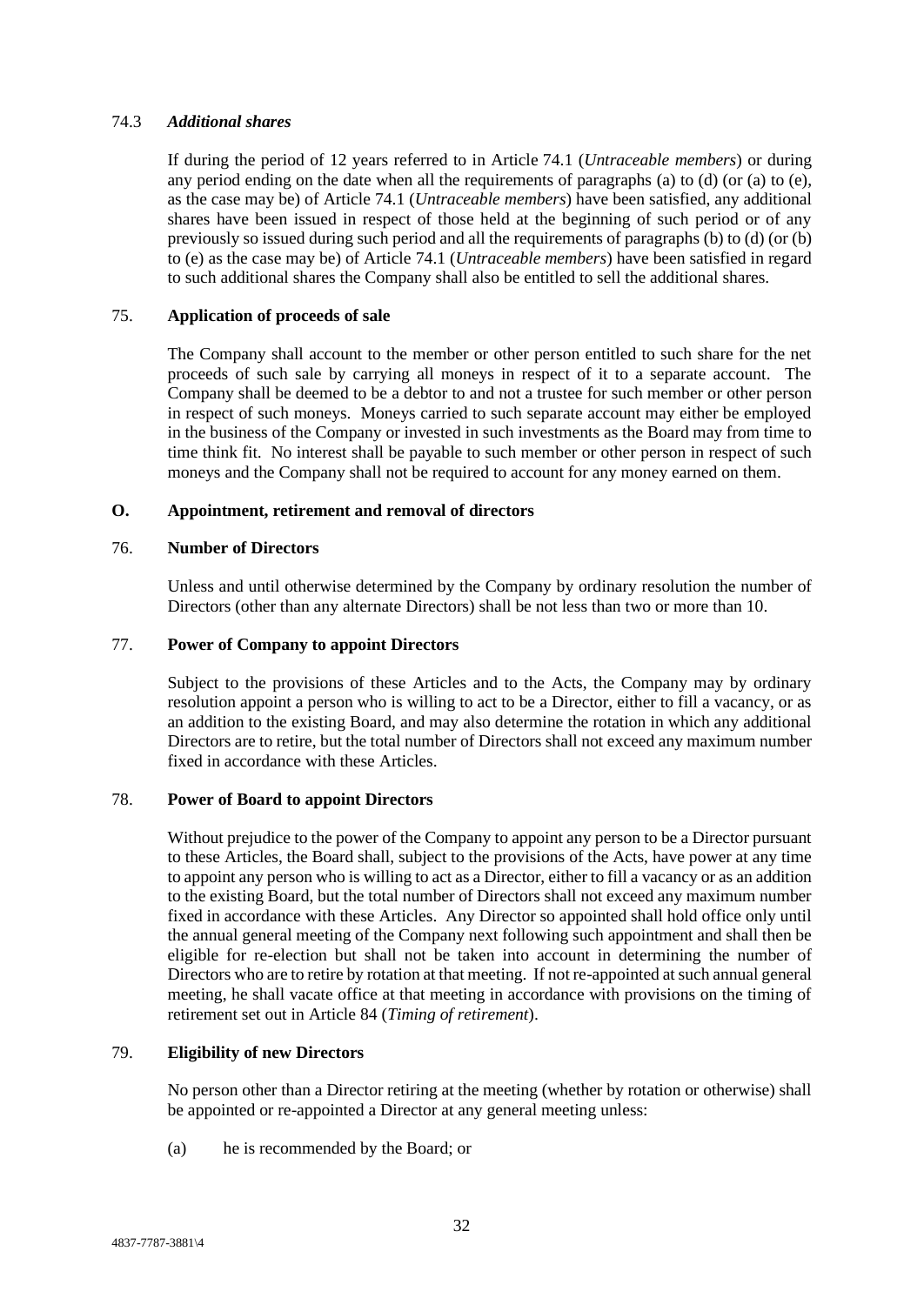(b) not less than seven nor more than 35 clear days before the date appointed for the meeting notice duly executed by a member (other than the person to be proposed) qualified to vote at the meeting has been given to the Company of the intention to propose that person for appointment or re-appointment stating the particulars which would if he were so appointed or re-appointed be required to be included in the Company's register of directors together with notice executed by that person of his willingness to be appointed or re-appointed is lodged at the Office.

#### 80. **Share qualification**

A Director shall not be required to hold any shares of the Company.

### <span id="page-37-4"></span>81. **Resolution for appointment**

A resolution for the appointment of two or more persons as Directors by a single resolution shall not be moved unless an ordinary resolution that it shall be so proposed has first been agreed to by the meeting without any vote being given against. Any resolution moved in contravention of this provision shall be void. For the purpose of this Article, a resolution for approving a person's appointment or for nominating a person for appointment as a Director shall be treated as a resolution for his appointment.

### 82. **Retirement by rotation**

### <span id="page-37-3"></span>82.1 *Retirement by rotation*

- (a) Any Director appointed by the Board shall retire at the annual general meeting of the Company next following his appointment.
- <span id="page-37-0"></span>(b) At any annual general meeting of the Company, any Director who has not been appointed or re-appointed at either of the two previous annual general meetings of the Company shall retire.
- <span id="page-37-2"></span>(c) If, at any annual general meeting of the Company, the number of Directors required to retire pursuant to Article [82.1\(b\)](#page-37-0) is less than one third of the total number of Directors calculated in accordance with Article [82.1\(d\)](#page-37-1) (rounded down to the nearest whole number (the "**Relevant Proportion**"), such number of additional Directors ("**Additional Directors**") as is required (when taken together with the Directors required to retire pursuant to Article [82.1\(d\)\)](#page-37-1) to constitute the Relevant Proportion shall retire at such annual general meeting of the Company. Subject to the penultimate sentence of Article [85](#page-38-1) (*Removal by ordinary resolution*), the Additional Directors to retire shall be those who have been the longest to have held office since their appointment or re-appointment but, as between persons who were appointed or were last appointed or re-appointed Directors on the same day, those to retire shall (unless otherwise agreed between them) be determined by lot.
- <span id="page-37-1"></span>(d) In calculating the "total number of Directors" for the purposes of Article [82.1\(c\),](#page-37-2) any Director who:
	- (i) wishes to retire and not be re-elected; or
	- (ii) is subject to re-election in accordance with Article [82.1\(a\),](#page-37-3)

shall be disregarded.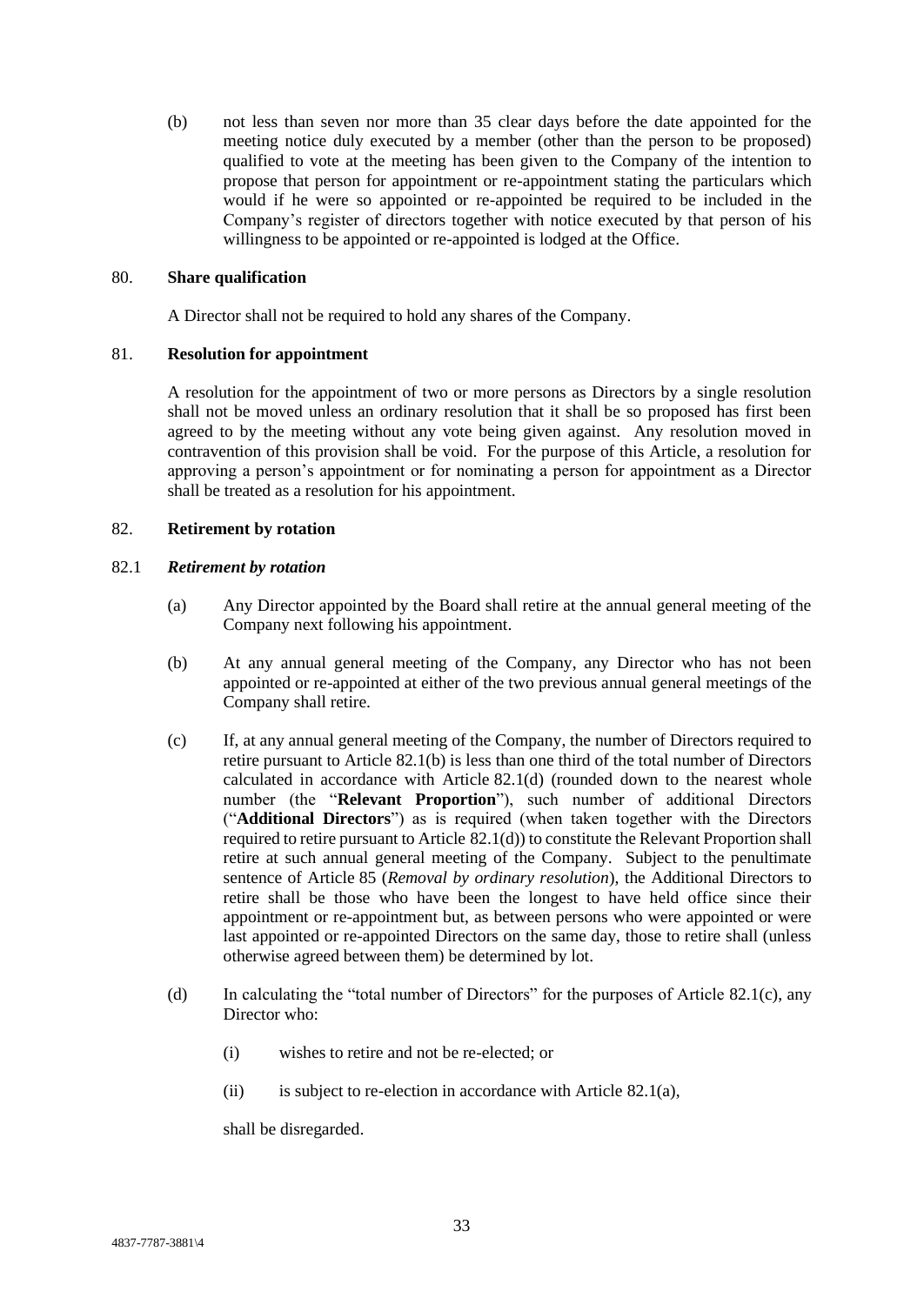#### 83. **Re-appointment**

A Director who retires at an annual general meeting of the Company (whether by rotation or otherwise) may, if willing to act, be re-appointed. If the Company, at the meeting at which a Director retires by rotation, does not fill the vacancy created by his retirement, the retiring Director shall, if willing to act, be deemed to have been re-appointed unless at the meeting it is expressly resolved not to fill the vacancy or unless a resolution for the re-appointment of the Director is put to the meeting and lost or unless the retiring Director has given notice in writing to the Company that he is unwilling to be re-elected or unless the default in filling the vacancy is due to the moving of a resolution in contravention of Article [81](#page-37-4) (*Resolution for appointment*).

## <span id="page-38-0"></span>84. **Timing of retirement**

The retirement of any Director retiring at an annual general meeting in accordance with these Articles shall not have effect until the conclusion of the meeting except where a resolution is passed to elect some other person in the place of the retiring Director or a resolution for his reelection is put to the meeting and lost in which case the retirement shall take effect at the time of election of his replacement or the time of the losing of that resolution as the case may be. A retiring Director who is re-elected or deemed to have been re-elected will continue in office without a break.

## <span id="page-38-1"></span>85. **Removal by ordinary resolution**

The Company may by ordinary resolution (of which special notice has been given in accordance with Section 312 of the 2006 Act), and otherwise in accordance with section 168 of the 2006 Act, remove any Director before the expiration of his period of office notwithstanding anything in these Articles or in any agreement between the Company and such Director and, without prejudice to any claim for damages which he may have for breach of any contract of service between him and the Company, may (subject to these Articles and the provisions of the Acts) by ordinary resolution (of which special notice has been given in accordance with Section 312 of the 2006 Act) appoint another person at that meeting who is willing to act to be a Director in his place. Any person so appointed shall be treated, for the purposes of determining the time at which he or any other Director is to retire by rotation, as if he had become a Director on the day on which the person in whose place he is appointed was last appointed or re-appointed a Director. In default of such appointment the vacancy arising upon the removal of a Director from office may be filled by a casual vacancy.

## <span id="page-38-2"></span>86. **Vacation of office by Director**

Without prejudice to any provisions for retirement contained in these Articles, the office of a Director shall be vacated if:

- (a) he resigns by notice in writing delivered to the Secretary at the Office or tendered at a Board meeting in which event he shall vacate that office on the service of that notice on the Company or at such later time as is specified in the notice or he offers in writing to resign from his office and the Directors resolve to accept such offer; or
- (b) he ceases to be a Director by virtue of any provision of the Acts, is removed from office pursuant to these Articles or becomes prohibited by law from being a Director; or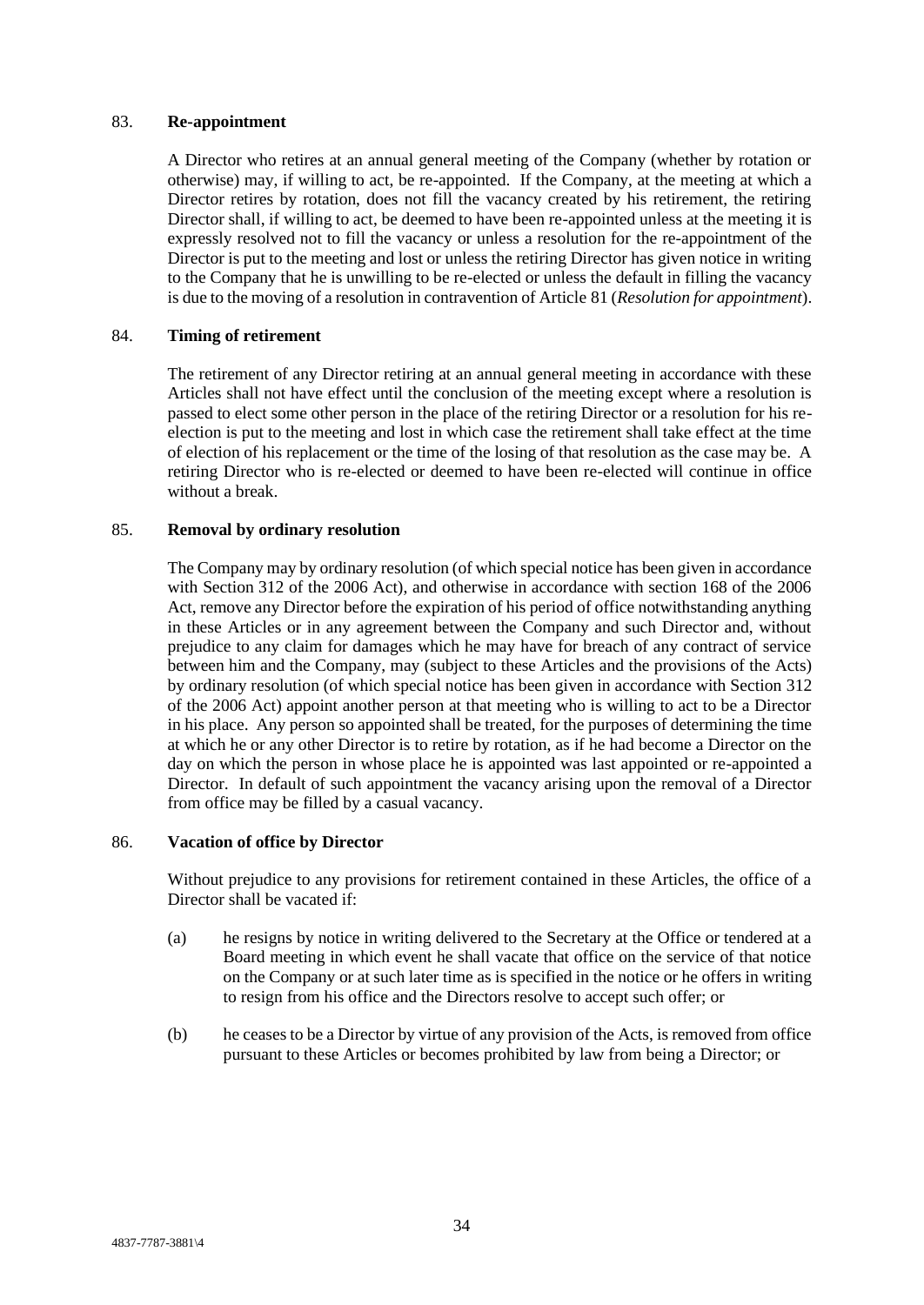- (c) he becomes bankrupt, has an interim receiving order made against him, makes any arrangement or compounds with his creditors generally or applies to the Court for an interim order under Section 253 of the Insolvency Act 1986 in connection with a voluntary arrangement under that Act; or
- (d) by reason of that person's mental health, a court makes an order which wholly or partly prevents that person from personally exercising any powers or rights which that person would otherwise have;
- (e) a registered medical practitioner who is treating that person gives a written opinion to the Company stating that that person has become physically or mentally incapable of acting as a director and may remain so far more than three months;
- (f) he shall be absent, without the permission of the Board from Board meetings for six consecutive months (whether or not an alternate Director appointed by him attends) and the Board resolves that his office be vacated; or
- (g) he is requested to resign by notice in writing addressed to him at his address as shown in the register of Directors and signed by all the other Directors (without prejudice to any claim for damages which he may have for breach of any contract between him and the Company); or
- (h) he is convicted of an indictable offence and the Directors shall resolve that it is undesirable in the interests of the Company that he remains a Director of the Company; or
- (i) the conduct of that Director (whether or not concerning the affairs of the Company) is the subject of an investigation by an inspector appointed by the Secretary of State or by the Serious Fraud Office (or any successor body or body equivalent in any foreign jurisdiction thereto) and the Board shall resolve that it is undesirable that he remains a Director; or
- (j) notice is given to terminate his contract of employment or engagement with the Company where he is in breach of such contract; or
- (k) he has been disqualified from acting as a director.

## 87. **Resolution as to vacancy conclusive**

A resolution of the Board declaring a Director to have vacated office under the terms of Article [86](#page-38-2) (*Vacation of office by Director*) shall be conclusive as to the fact and grounds of vacation stated in the resolution.

## **P. Alternate Directors**

## 88. **Appointments**

## 88.1 *Identity of appointee*

Each Director (other than an alternate Director) may (subject to the provisions of the Acts) by notice in writing under his hand delivered to the Secretary at the Office or at a meeting of the Directors or in any other manner approved by the Board appoint any other Director or any person approved for that purpose by the Board and willing to act to be his alternate and may in like manner remove from office an alternate Director so appointed by him.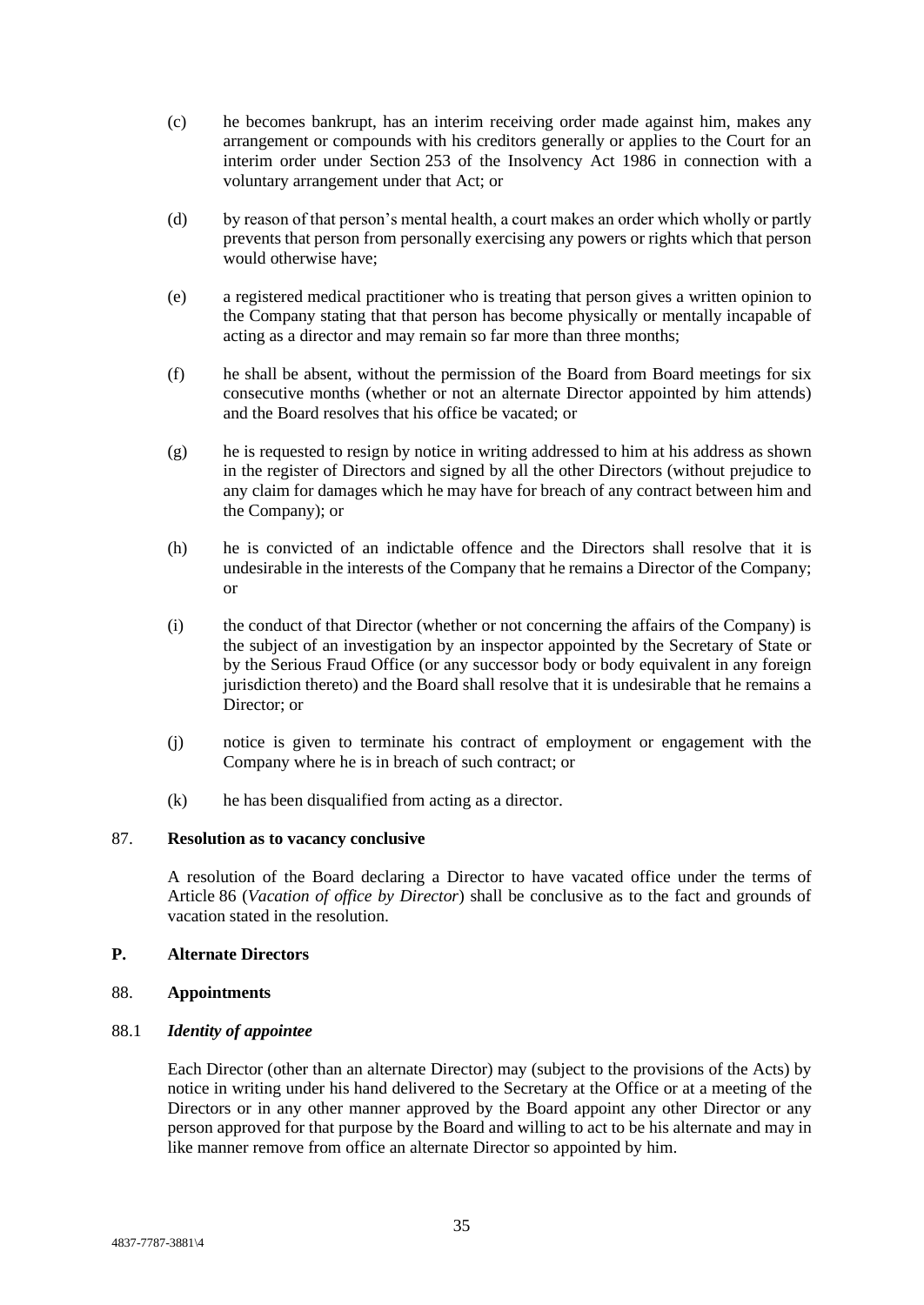### 88.2 *Method of appointment*

No appointment of an alternate Director shall be effective until his consent to act as a Director has been received at the Office.

#### 88.3 *Nature of alternate*

An alternate Director need not hold a share qualification and shall not be counted in reckoning any maximum number of Directors allowed by these Articles.

#### 89. **Participation in Board meetings**

#### 89.1 *Right to participate*

Every alternate Director shall (subject to his giving to the Company an address within the United Kingdom or an electronic address at which notices may be sent or supplied to him) be entitled to receive notice of all meetings of the Board and all committees of the Board of which his appointor is a member and, in the absence from such meetings of his appointor, to attend and vote at such meetings and to exercise all the powers, rights, duties and authorities of his appointor as a Director. A Director acting as alternate Director shall have a separate vote at Board meetings for each Director for whom he acts as alternate Director, in addition to his own vote (if any), but he shall count as only one person for the purpose of determining whether a quorum is present. It shall not be necessary to give notice of a Board meeting to an alternate Director who is absent from the United Kingdom unless he has requested the Board in writing (whether in hard copy form or in electronic form) that notices of Board meetings shall during his absence be given to him at any address in the United Kingdom (or any electronic address) notified to the Company for this purpose or by telephone where he has notified the Company of the relevant telephone number for such purpose but he shall not in such event be entitled to a longer period of notice than if he had been present in the United Kingdom.

## 89.2 *Alternate's authority*

Execution by an alternate Director of any resolution in writing of the Directors or of a committee of the Directors shall, unless the notice of his appointment provides to the contrary, be as effective as execution by his appointor. To such extent as the Directors may from time to time determine in relation to any committees of the Directors the foregoing provisions of this paragraph shall also apply mutatis mutandis to any meeting of any such committee of which his appointor is a member.

#### 90. **Alternate Director responsible for own acts**

## 90.1 *Responsibility for defaults*

Every person acting as an alternate Director shall be an officer of the Company, shall alone be responsible to the Company for his own acts and defaults and shall not be deemed to be the agent of the Director appointing him.

# 90.2 *Status of alternate*

Save as otherwise provided in these Articles, an alternate Director shall be subject in all respects to the provisions of these Articles relating to Directors and shall be deemed for all purposes to be a Director.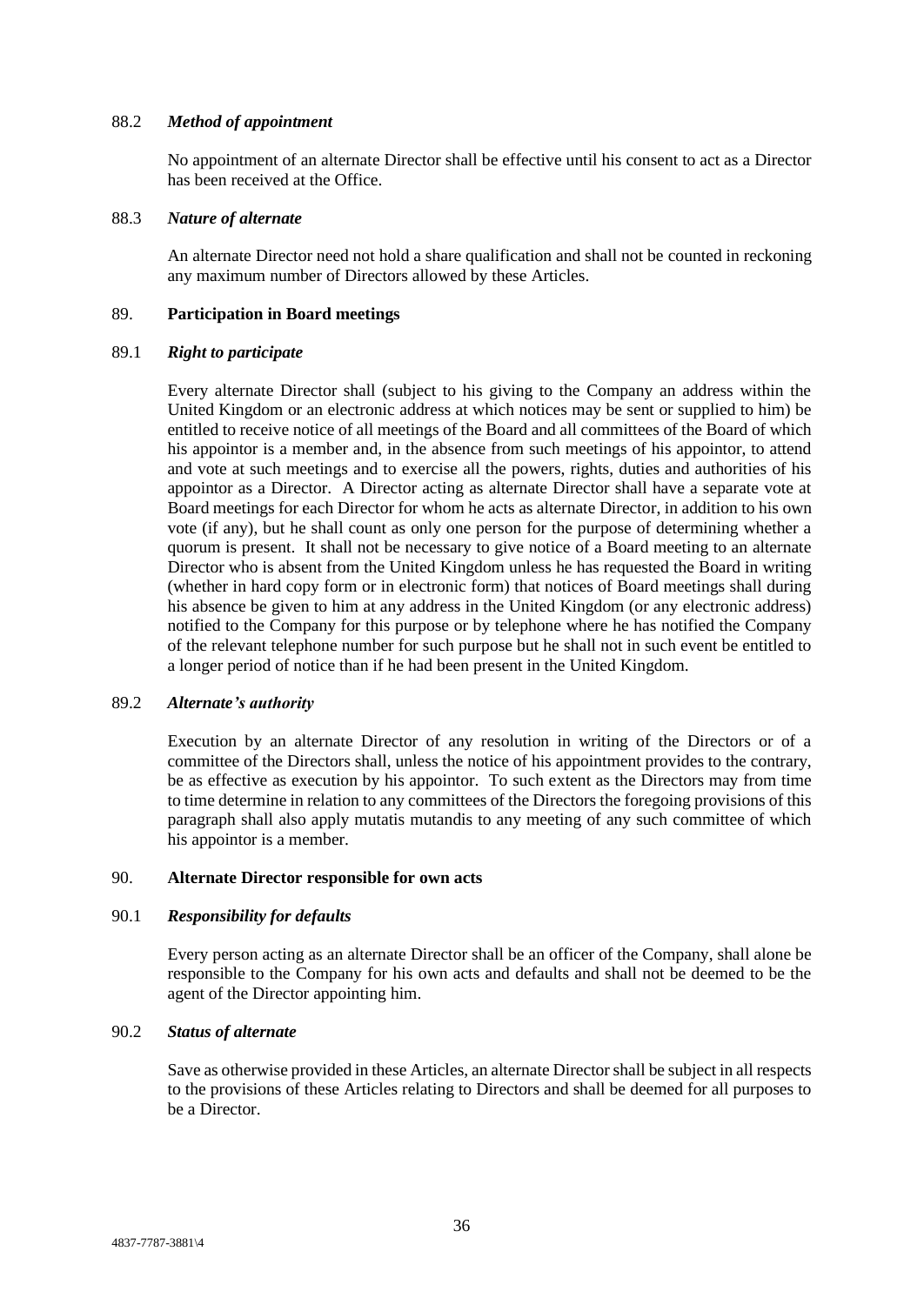### 91. **Interests of alternate Director**

An alternate Director shall be entitled to contract and be interested in and benefit from contracts or arrangements with the Company and to be repaid expenses and to be indemnified to the same extent mutatis mutandis as if he were a Director. However, he shall not, unless the Company by ordinary resolution otherwise determines, be entitled to receive from the Company any fees for his services as alternate except only such part (if any) of the fee payable to his appointor as such appointor may by notice in writing to the Company direct. Subject to this Article, the Company shall pay to an alternate Director such expenses as might properly have been paid to him if he had been a Director.

## 92. **Revocation of appointment**

An alternate Director shall cease to be an alternate Director for his appointor:

- (a) if his appointor revokes his appointment; or
- (b) if his appointor ceases for any reason to be a Director, provided that if any Director retires by rotation or otherwise but is re-appointed or deemed to be re-appointed at the same meeting at which he retires, any valid appointment of an alternate Director which was in force immediately before his retirement shall remain in force; or
- (c) if any event happens in relation to him which, if he were a Director otherwise appointed, would cause him to vacate office.

# **Q. Directors' remuneration, expenses and pensions**

#### 93. **Directors' fees**

The Directors (other than alternate Directors) shall be entitled to receive by way of fees for their services as Directors such sum as the Board may from time to time determine (not exceeding £200,000 per annum in aggregate or such other sum as the Company in general meeting shall from time to time determine). Such sum (unless otherwise directed by the resolution of the Company by which it is voted) shall be divided among the Directors in such proportions and in such manner as the Board may determine or in default of such determination, equally (except that in such event any Director holding office for less than the whole of the relevant period in respect of which the fees are paid shall only rank in such division in proportion to the time during such period for which he holds office). Any fees payable pursuant to this Article shall be distinct from any salary, remuneration or other amounts payable to a Director pursuant to any other provisions of these Articles and shall accrue from day to day.

#### 94. **Expenses**

Each Director shall be entitled to be repaid all reasonable travelling, hotel and other expenses properly incurred by him in or about the performance of his duties as Director, including any expenses incurred in attending meetings of the Board or any committee of the Board or general meetings or separate meetings of the holders of any class of shares or of debentures of the Company.

## 95. **Additional remuneration**

If, by arrangement with the Board, any Director shall perform or render any special duties or services outside his ordinary duties as a Director and not in his capacity as a holder of employment or executive office, he may be paid such reasonable additional remuneration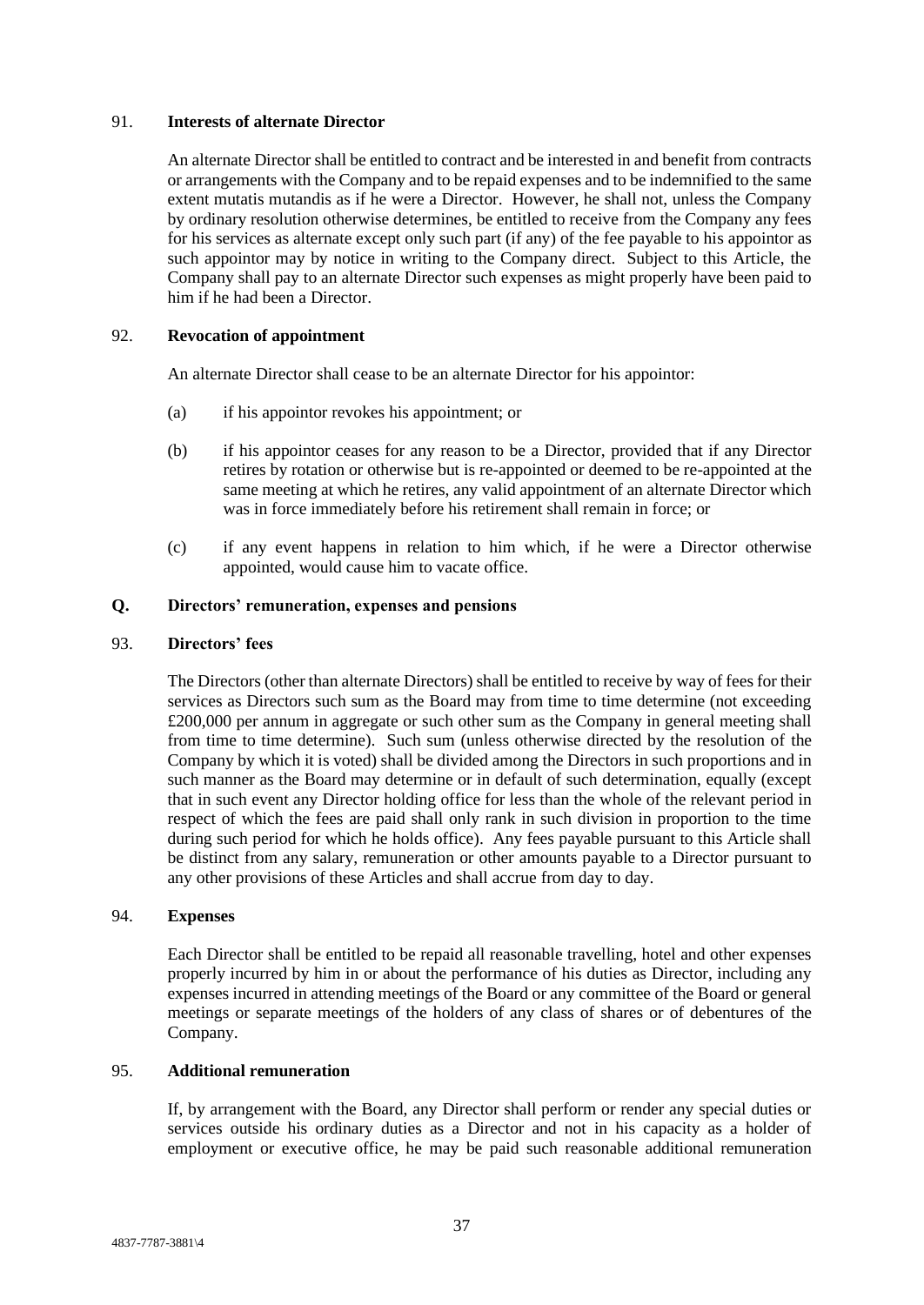(whether by way of a lump sum or by way of salary, commission, participation in profits or otherwise) as the Board may from time to time determine.

### 96. **Remuneration of executive Directors**

The salary or remuneration of any Director appointed to hold any employment or executive office may be either a fixed sum of money or may altogether or in part be governed by business done or profits made or otherwise determined by the Board and may be in addition to or in lieu of any fee payable to him for his services as Director pursuant to these Articles.

## 97. **Pensions and other benefits**

The Board may exercise all the powers of the Company to provide pensions or other retirement or superannuation benefits and to provide death or disability benefits or other allowances or gratuities (whether by insurance or otherwise) for or to institute and maintain any institution, association, society, club, trust, other establishment or profit sharing, share incentive, share purchase or employees' share scheme calculated to advance the interests of the Company or to benefit any person who is or has at any time been a Director of the Company or any company which is a subsidiary company of or allied to or associated with the Company or any such subsidiary or any predecessor in business of the Company or of any such subsidiary and for any member of his family (including a spouse or former spouse or civil partner or former civil partner) and any person who is or was dependent on him. For such purpose the Board may establish, maintain, subscribe and contribute to any scheme, institution, association, club, trust or fund and pay premiums and, subject to the provisions of the Acts, lend money or make payments to, guarantee or give an indemnity in respect of, or give any financial or other assistance in connection with, any of the aforesaid matters or bodies. The Board may procure any of such matters to be done by the Company either alone or in conjunction with any other person. Any Director or former Director shall be entitled to receive and retain for his own benefit any pension or other benefit provided under this Article and shall not be obliged to account for it to the Company.

## **R. Powers and duties of the Board**

## 98. **Powers of the Board**

Subject to the provisions of the Acts and these Articles and to any directions given by special resolution of the Company, the business of the Company shall be managed by the Board, which may exercise all the powers of the Company whether relating to the management of the business or not. No alteration of these Articles and no such direction given by the Company shall invalidate any prior act of the Board which would have been valid if such alteration had not been made or such direction had not been given. Provisions contained elsewhere in these Articles as to any specific power of the Board shall not be deemed to limit the general powers given by this Article.

## 99. **Powers of Directors being less than minimum number**

If the number of Directors is less than the minimum for the time being prescribed by these Articles the remaining Director or Directors shall act only for the purposes of appointing an additional Director or Directors to make up such minimum or of convening a general meeting of the Company for the purpose of making such appointment. If there is no Director or Directors able or willing to act, any two members may summon a general meeting for the purpose of appointing Directors. Subject to the provisions of these Articles, any additional Director so appointed shall hold office only until the dissolution of the annual general meeting of the Company next following such appointment unless he is re-elected during such meeting.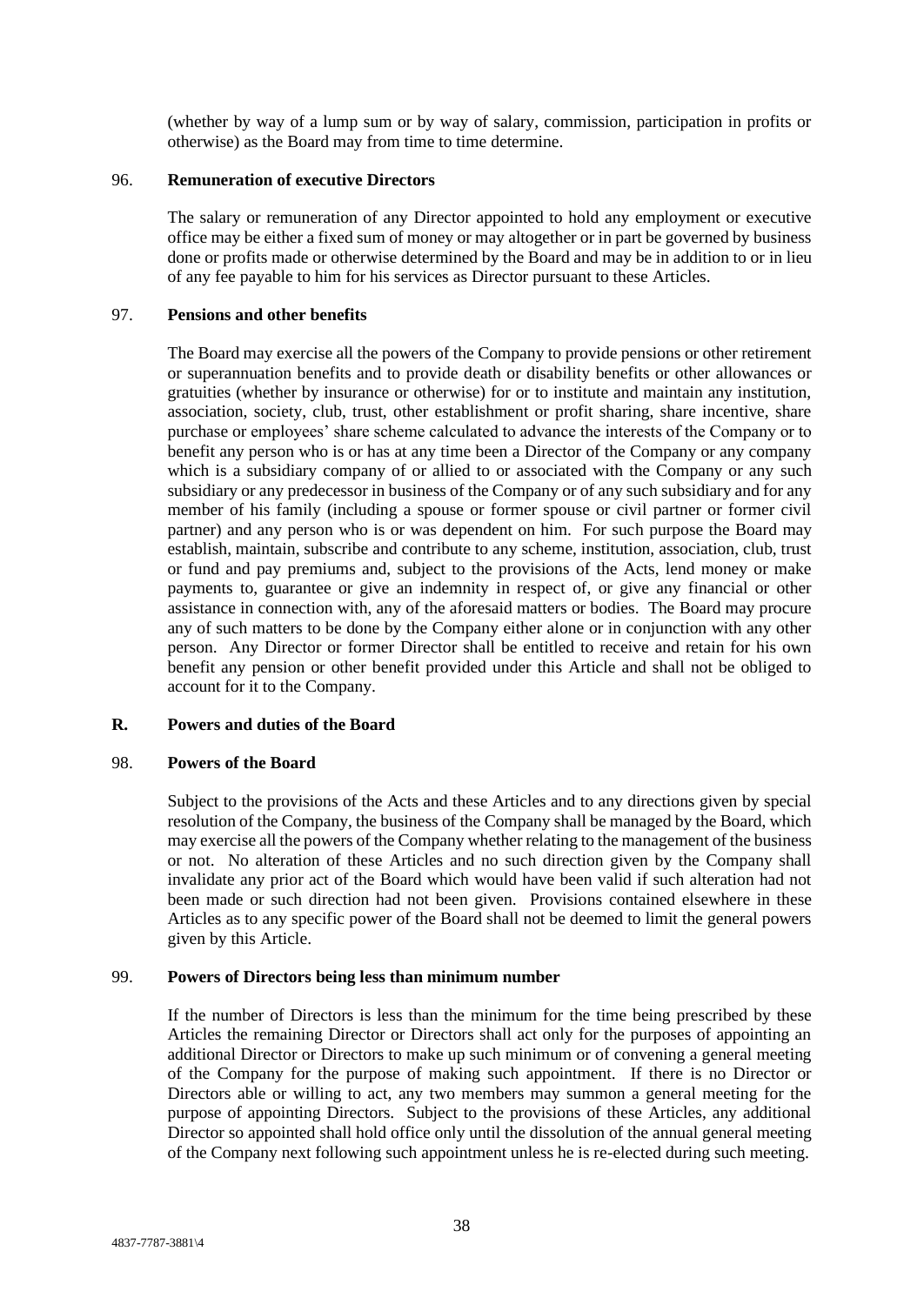### 100. **Powers of executive Directors**

The Board may from time to time:

- (a) delegate or entrust to and confer on any Director holding executive office (including a Managing Director) such of its powers, authorities and discretions (with power to subdelegate) for such time on such terms and subject to such conditions as it thinks fit; and
- (b) revoke, withdraw, alter or vary all or any of such powers.

### 101. **Delegation to committees**

#### 101.1 *Constituting committees*

The Board may delegate any of its powers, authorities and discretions (with power to subdelegate) for such time on such terms and subject to such conditions as it thinks fit to any committee consisting of one or more Directors and (if thought fit) one or more other persons provided that:

- (a) a majority of the members of a committee shall be Directors; and
- (b) no resolution of a committee shall be effective unless a majority of those present when it is passed are Directors or alternate Directors.

Any committee so formed may exercise its power to sub-delegate by sub-delegating to any person or persons (whether or not a member or members of the Board or of the Committee).

#### 101.2 *Powers of committee*

The Board may confer such powers either collaterally with or to the exclusion of and in substitution for all or any of the powers of the Board in that respect and may from time to time revoke, withdraw, alter or vary any of such powers and discharge any such committee in whole or in part. Insofar as any power, authority or discretion is so delegated any reference in these Articles to the exercise by the Board of such power, authority or discretion shall be construed as if it were a reference to the exercise of such power, authority or discretion by such committee. Subject to any terms and conditions expressly imposed by the Board, the proceedings of a committee with two or more members shall be governed by such of these Articles as regulate the proceedings of the Board so far as they are capable of applying.

## 102. **Local management**

The Board may establish any local group or divisional boards or agencies for managing any of the affairs of the Company in any specified locality either in the United Kingdom or elsewhere and may appoint any persons to be members of such local or divisional board or any managers or agents, may fix their remuneration and remove any person so appointed. The Board may delegate (with power to sub-delegate) to any local group or divisional board manager or agent so appointed any of its powers, authorities and discretions other than the power to borrow and make calls and may authorise the members for the time being of any such local or divisional board or any of them to fill any vacancies and to act notwithstanding vacancies, and any such appointment or delegation may be made for such time on such terms and subject to such conditions as the Board may think fit. The Board may confer such powers either collectively with or to the exclusion of and in substitution for all or any of the powers of the Board in that respect and may from time to time revoke, withdraw, alter or vary all or any of such powers. Subject to any terms and conditions expressly imposed by the Board, the proceedings of any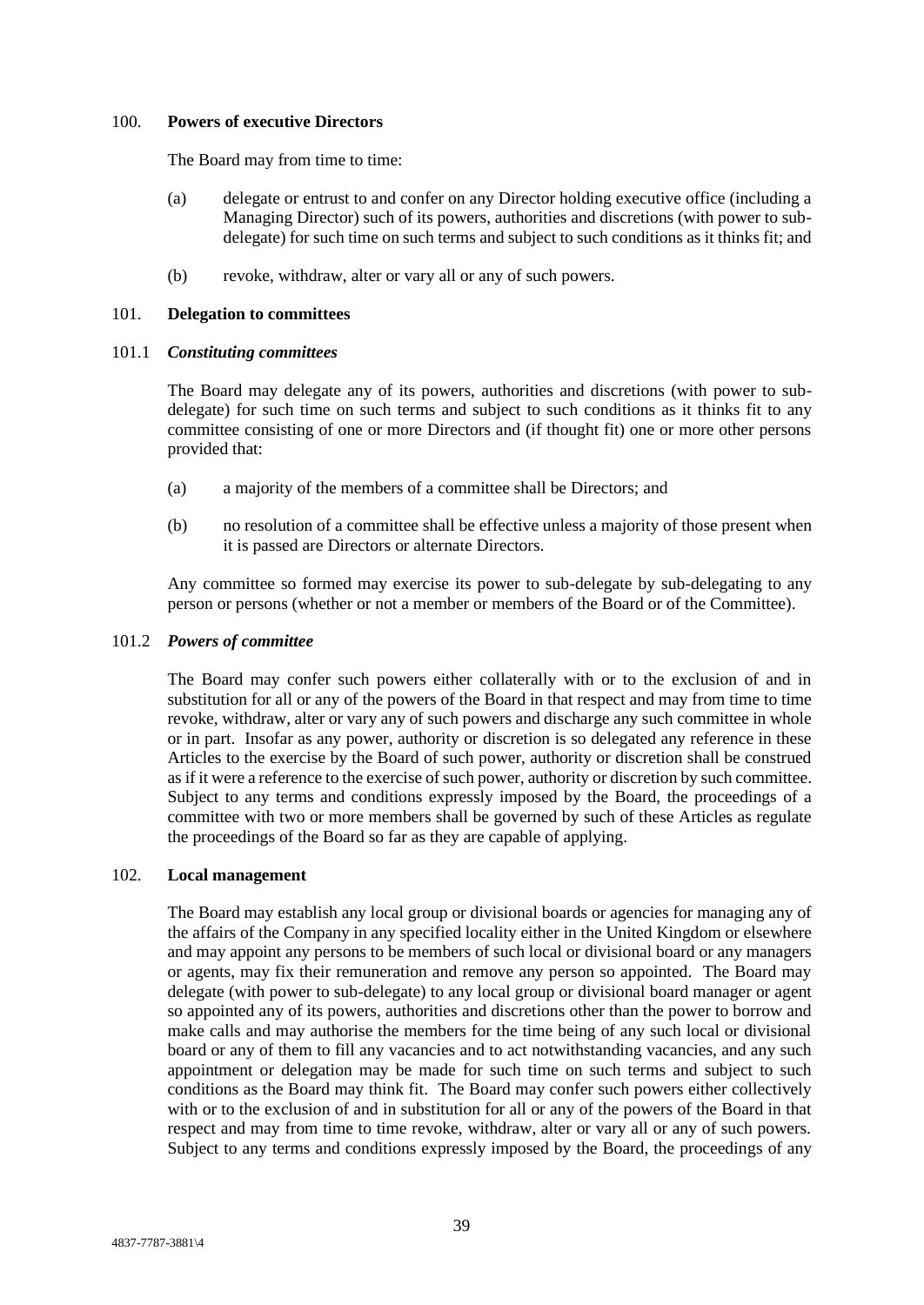local group or divisional board or agency with two or more members shall be governed by such of these Articles as regulate the proceedings of the Board so far as they are capable of applying.

### 103. **Power of attorney**

The Board may by power of attorney or otherwise appoint any company, firm, person or persons (including registrars) to be the agent or attorney of the Company and may delegate (with power to sub-delegate) to any such agent or attorney or any fluctuating body of persons, whether nominated directly or indirectly by the Directors, any of its powers, authorities and discretions, in each case for such purposes and for such time, on such terms (including as to remuneration) and subject to such conditions as it thinks fit. The Board may confer such powers either collaterally with, or to the exclusion of and in substitution for, all or any of the powers of the Board in that respect and may from time to time revoke, withdraw, alter or vary any of such powers. Any such appointment or power of attorney may contain such provisions for the protection and convenience of persons dealing with any such agent or attorney as the Board may think fit.

### 104. **Associate Directors**

The Board may appoint any person (not being a Director) to any office or employment having a designation or title including the word "director" or attach to any existing office or employment with the Company such designation or title and may define, limit, vary or restrict the powers, authorities and discretions of persons so appointed and may terminate any such appointment subject to any contract between him and the Company or the use of such designation or title. The inclusion of the word "director" in the designation or title of any such office or employment shall not imply that such person is or is deemed to be or is empowered in any respect to act as a Director or a member of any committee of the Board of Directors for any of the purposes of the Acts or these Articles.

#### 105. **Exercise of voting power**

The Board may exercise or cause to be exercised the voting power conferred by the shares in any other company held or owned by the Company or any power of appointment to be exercised by the Company in such manner in all respects as it thinks fit (including the exercise of the voting power or power of appointment in favour of the appointment of any Director as a director or other officer or employee of such company or in favour of the payment of remuneration to the directors, officers or employees of such company).

### 106. **Provision for employees on cessation or transfer of business**

The Board may exercise any power conferred on the Company by the Acts to make provision for the benefit of persons employed or formerly employed by the Company or any of its subsidiaries in connection with the cessation or the transfer to any person of the whole or part of the undertaking of the Company or that subsidiary. Any payments to be made by pursuant to any power exercised under this Article shall be made in accordance with Section 247 of the 2006 Act.

## 107. **Overseas registers**

Subject to the provisions of the Acts and the Uncertificated Regulations, the Board may exercise the powers conferred on the Company with regard to the keeping of an overseas branch register and may make and vary such regulations as it thinks fit respecting the keeping of any such register.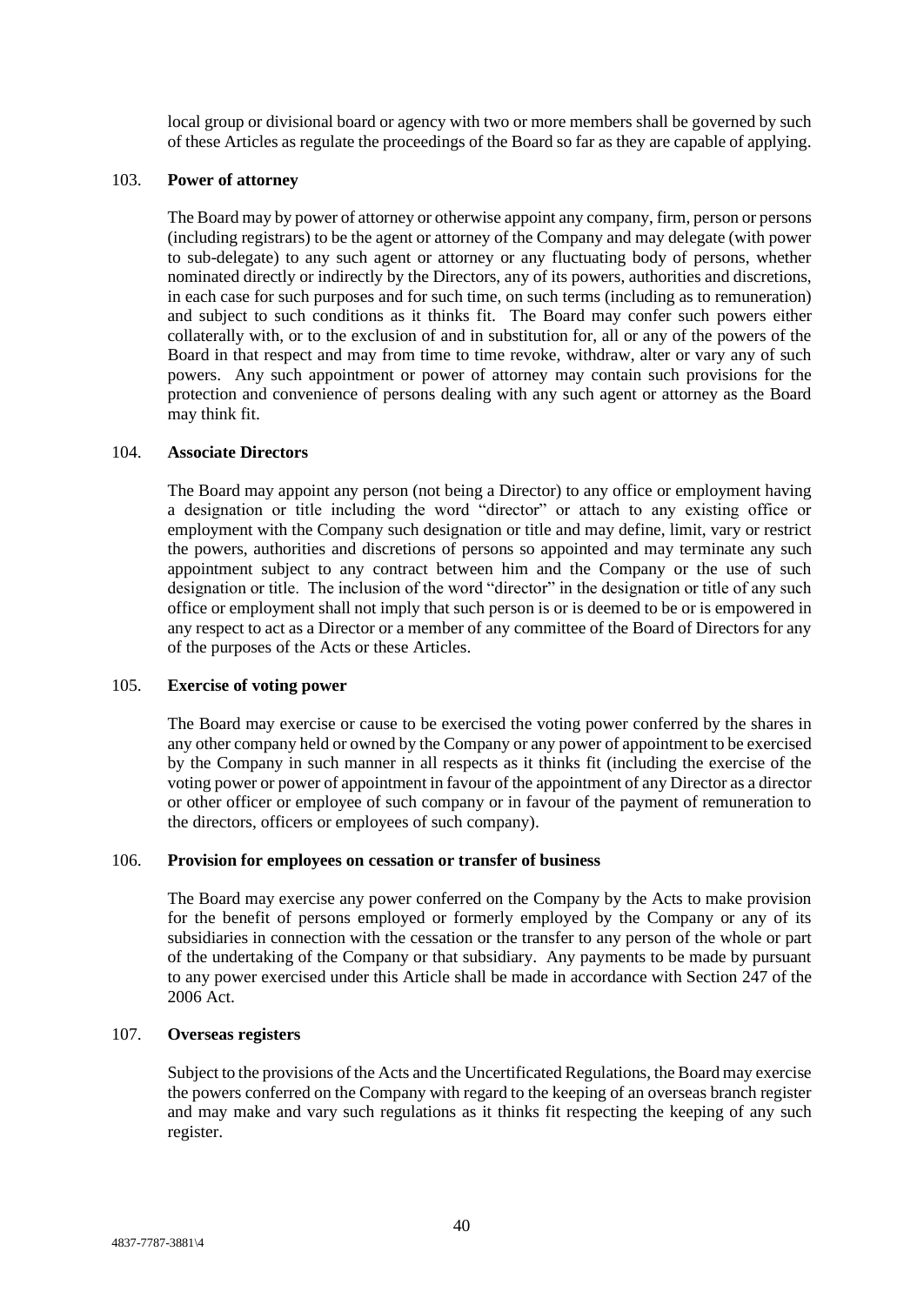#### <span id="page-45-0"></span>108. **Borrowing powers**

- 108.1 Subject as provided by this Article [108](#page-45-0) the directors may exercise all the powers of the Company to borrow money, and to mortgage or charge its undertaking, property and uncalled capital, and to issue debentures and other securities, whether as primary or collateral security for any debt, liability or obligation of the Company or any other party.
- 108.2 The directors shall so restrict the borrowings of the Company and exercise all voting and other rights or powers of control exercisable by the Company in relation to its subsidiaries as to secure (so far as by such exercise they can secure) that the aggregate amount for the time being remaining undischarged of all sums borrowed by the Company and its subsidiaries (exclusive of sums borrowed from or owing to the Company or any such subsidiary) shall not at any time exceed an amount equal to three times the share capital and consolidated reserves (as defined by this Article [108\)](#page-45-0) without the previous sanction of an ordinary resolution of the Company in general meeting.
- 108.3 For the purposes of this Article [108](#page-45-0) "the share capital and consolidated reserves" means the aggregate amount of the paid-up share capital of the Company plus the amount of the consolidated capital and revenue reserves (including any share premium account or capital redemption reserve) and any credit balance on the consolidated profit and loss account after deducting (a) any debit balance on that account and (b) any amounts attributable to shareholders other than the Company and its subsidiaries, all as shown in the latest audited consolidated balance sheet of the Company and its subsidiaries, but:
	- (a) adjusted so as to reflect any issue of shares or other variation in the paid-up share capital or share premium account of the Company since the date of the balance sheet and any distributions made from such reserves or profit and loss account since that date; and
	- (b) excluding any sums set aside for taxation, any share capital or reserves resulting from writing up after the adoption of these Articles the book values of the assets of the Company or any subsidiary, and any intangible assets.
- 108.4 For the purposes of this Article [108](#page-45-0) sums owing on debentures issued for a consideration other than cash shall be deemed to be borrowed, and the giving of a guarantee shall be deemed a borrowing of an amount equal to the maximum liability under the guarantee.
- 108.5 No person dealing with the Company or any of its subsidiaries shall by reason of the foregoing provisions be concerned to see or inquire whether the limit imposed by this regulation is observed, and no debt incurred or security given in excess of that limit shall be invalid unless he had express notice at the time when the debt was incurred or the security was given that the limit had been or would by that action be exceeded.

## **S. Proceedings of Directors and Committees**

## 109. **Board meetings**

Subject to the provisions of these Articles and the Acts, the Board may meet for the despatch of business, adjourn and otherwise regulate its proceedings as it thinks fit.

## 110. **Notice of Board meetings**

One Director may and the Secretary at the request of a Director shall summon a Board meeting at any time. Notice of a Board meeting shall be deemed to be properly given to a Director if is given to him personally or by word of mouth or sent in writing (whether in hard copy form or electronic form) to him at his last known address or any other address (including electronic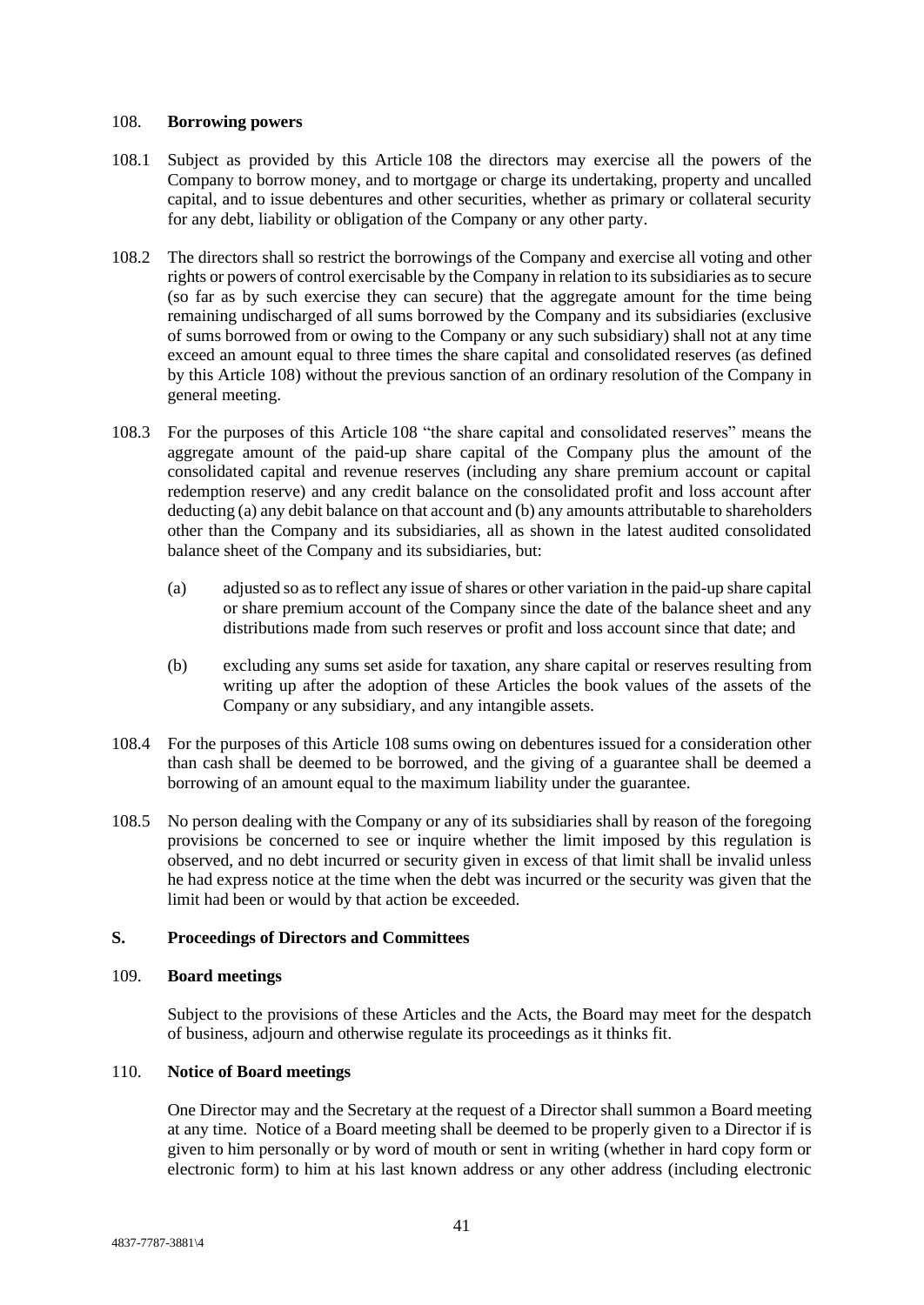address) given by him to the Company for this purpose. A Director may waive the requirement that notice be given to him of any Board meeting either prospectively or retrospectively. It shall not be necessary to give notice of a Board meeting to a Director who is absent from the United Kingdom unless he has requested the Board in writing (whether in hard copy form or in electronic form) that notices of Board meetings shall during his absence be given to him at any address in the United Kingdom (or any electronic address) notified to the Company for this purpose or by telephone where he has notified the Company of the relevant telephone number for such purpose but he shall not in such event be entitled to a longer period of notice than if he had been present in the United Kingdom.

## 111. **Quorum**

Subject to Section 175(6) of the 2006 Act and the provisions of Article [118](#page-48-0) (*Board authorisation of conflicts of interest*) the quorum necessary for the transaction of business may be determined by the Board and until otherwise determined shall be two persons, each being a Director or an alternate Director. A person who holds office only as an alternate Director shall only be counted in the quorum if his appointor is not present. A Director or other person who is present at a meeting of the Board in more than one capacity (that is to say as both Director and an alternate Director or as an alternate for more than one Director) shall not be counted as two or more for these purposes unless at least one other Director or alternate Director is also present. A duly convened meeting of the Board at which a quorum is present shall be competent to exercise all or any of the authorities, powers and discretions for the time being vested in or exercisable by the Board. Any Director who ceases to be a Director at a meeting of the Directors may, subject to any provision to the contrary in these Articles, continue to be present and to act as a Director and be counted in the quorum until the termination of the meeting of the Directors if no Director objects and if otherwise a quorum of Directors would not be present.

#### 112. **Chairman of Board and other offices**

#### 112.1 *Appointment of Chairman*

The Board shall appoint any Chairman, joint Chairman or Deputy Chairman of the Board and shall determine the period for which he is or they are to hold office and may at any time remove him or them from office. If no such Chairman or Deputy Chairman is elected or if at any meeting neither a Chairman nor a Deputy Chairman is present within fifteen minutes of the time appointed for holding it, the Directors present shall choose one of their number to be Chairman of such meeting. In the event of two or more Joint Chairmen or in the absence of a Chairman, two or more Deputy Chairmen being present, the Joint Chairman or Deputy Chairman to act as Chairman of the meeting shall be decided by those Directors present. Any Chairman or Deputy Chairman may also hold executive office under the Company.

## 112.2 *Chief Executive*

Subject to the provisions of the Acts, the Directors may appoint one or more of their number to any office or employment under the Company (including, but without limitation, that of Chief Executive, Managing Director or Joint Managing Director but not including that of auditor), and may enter into an agreement or arrangement with any Director for his employment by the Company or for the provision by him of any services outside the scope of the ordinary duties of a Director and may also permit any person appointed to be a Director to continue in any office or employment held by him before he was so appointed. Any such appointment, agreement or arrangement may be made for such period and upon such terms as the Directors determine.

## 112.3 *Delegation of powers*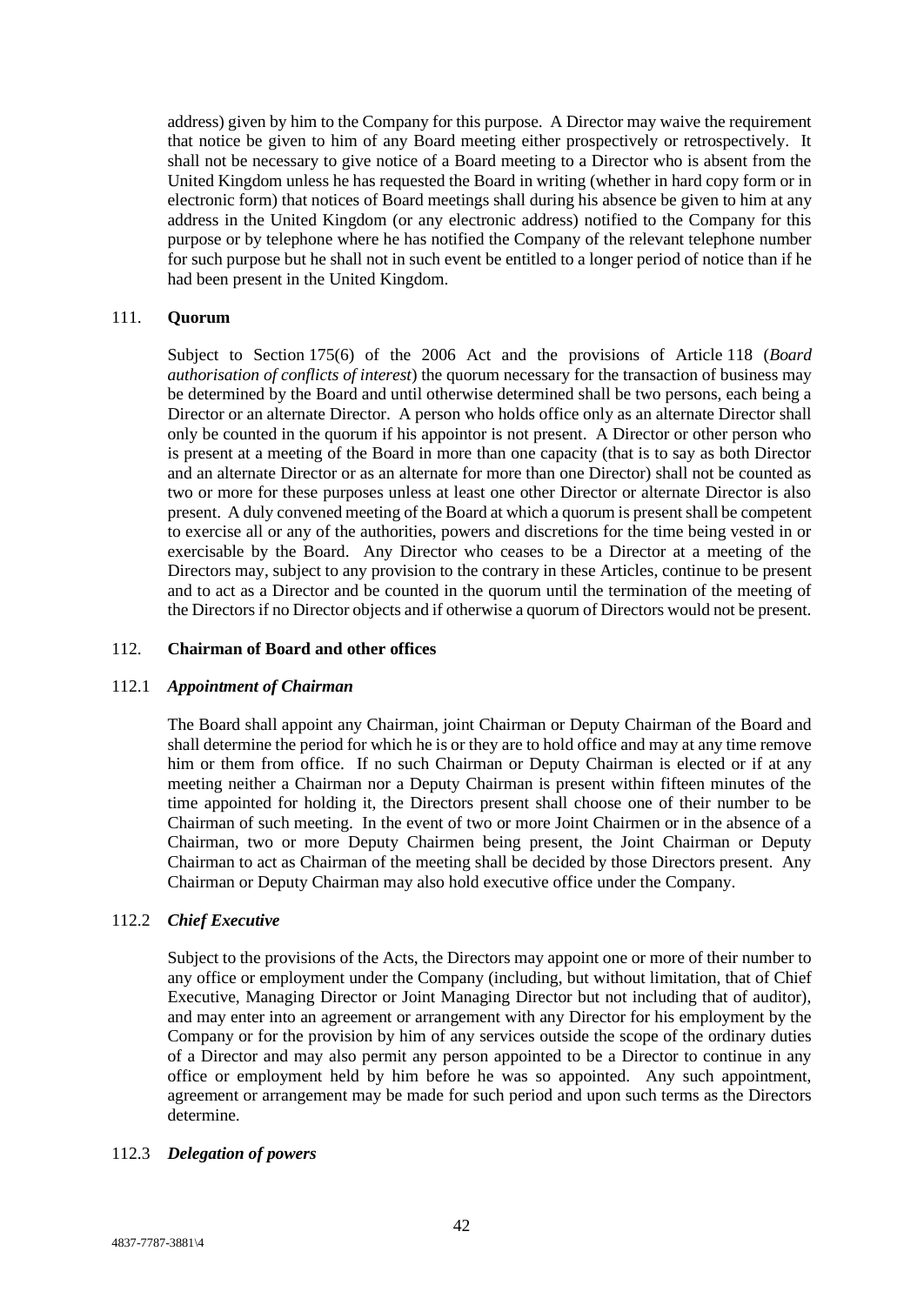Without prejudice to the generality of the foregoing the Directors may entrust to and confer upon any Director holding any such office or employment any of the powers exercisable by them as Directors with power to sub-delegate upon such terms and conditions and with such restrictions as they think fit and either collaterally with or to the exclusion of their own powers, authorities and discretions, and may from time to time revoke, withdraw, alter or vary all or any of such powers but no person dealing in good faith and without notice of the revocation or variation shall be affected by it.

### 112.4 *Removal from position*

The Directors may (without prejudice to any claim for damages for breach of any agreement between the Director and the Company) remove a Director from any office and appoint another in his place.

#### 112.5 *Cessation of position on ceasing to be a director*

A Director appointed to the office of Chairman, Deputy Chairman, Managing Director, Chief Executive or any other executive office shall automatically and immediately cease to hold that office if he ceases to hold the office of Director for any cause, but he shall not (unless any agreement between him and the Company shall otherwise provide) cease to hold his office as a Director by reason only of his ceasing to be Chairman, Deputy Chairman, Managing Director, Chief Executive of the Company or to hold any other such executive office, as the case may be.

## 113. **Voting**

Subject to Section 175(6) of the 2006 Act and Article [118,](#page-48-0) questions arising at any meeting shall be determined by a majority of votes. In the case of an equality of votes the Chairman of that meeting shall have a second or casting vote. A Director who is also an alternate director shall be entitled in the absence of his appointor to a separate vote on behalf of his appointor in addition to his own vote and an alternate director who is appointed by two or more Directors shall be entitled to a separate vote on behalf of each of his appointors, in their absence.

## 114. **Participation by telephone and electronic mail**

Any Director or his alternate may validly participate in a meeting of the Board or a committee of the Board (if he is entitled to participate in such meeting) through the medium of conference telephone or electronic mail or similar form of communication equipment provided that all persons participating in the meeting are able to hear and speak to each other throughout such meeting or are able to receive communications from each of the other Directors participating in the meeting. A person so participating shall be deemed to be present in person at the meeting and shall accordingly be counted in a quorum and be entitled to vote. Such a meeting shall be deemed to take place where the largest group of those participating is assembled or if there is no group which is larger than any other group where the Chairman of the meeting then is. Subject to the provisions of the Acts, all business transacted in such manner by the Board or a committee of the Board shall for the purpose of these Articles be deemed to be validly and effectively transacted at a meeting of the Board or a committee of the Board notwithstanding that two or fewer than two Directors or alternate Directors are physically present at the same place.

#### 115. **Resolution in writing**

A resolution in writing executed by all of the Directors for the time being entitled to receive notice of a Board meeting and not being less than a quorum or by all the members of a committee of the Board for the time entitled to receive notice of such committee meeting and not being less than a quorum of that committee shall be as valid and effective for all purposes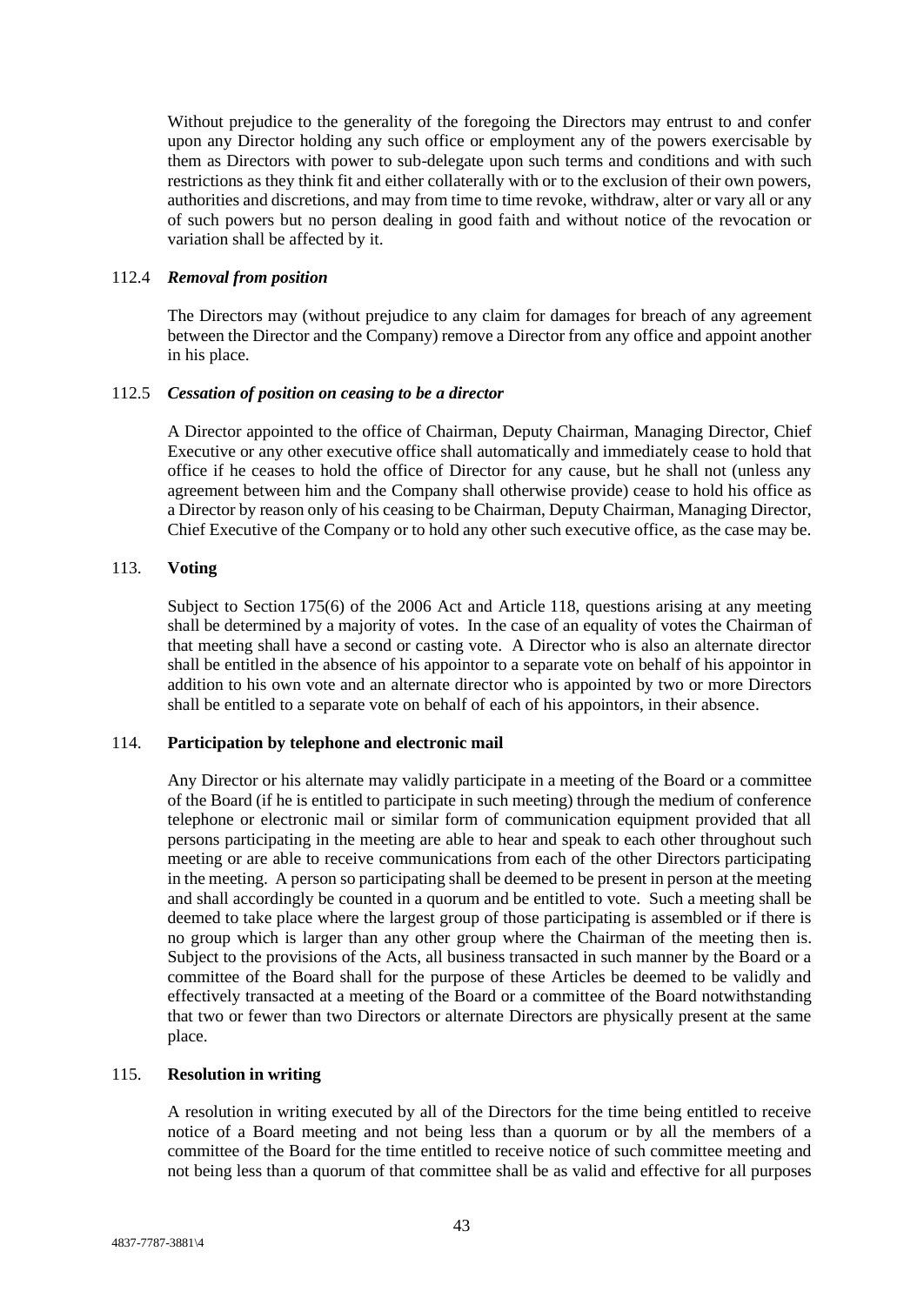as a resolution duly passed at a meeting of the Board (or committee as the case may be). Such a resolution:

- (a) may consist of several documents in the same form each executed by one or more of the Directors or members of the relevant committee, including executions in electronic form;
- (b) need not be signed by an alternate Director if it is signed by the Director who appointed him; and
- (c) if signed by an alternate Director need not also be signed by his appointor.

For such a resolution to be effective it shall not be necessary for it to be signed by a Director who is prohibited by these Articles from voting thereon or by his alternate.

## 116. **Minutes of proceedings**

### 116.1 *Contents of minutes*

The Board shall cause minutes to be made in books kept for the purpose of recording all orders, resolutions and proceedings of every meeting of the Board, of a committee of the Board, of the Company or of the holders of any class of shares or debentures of the Company including:

- (a) all appointments of officers and committees made by the Board and of any such officer's salary or remuneration; and
- (b) the names of Directors present at every such meeting.

#### 116.2 *Evidence of proceedings*

Any such minutes if purporting to be signed by the Chairman of the meeting at which the proceedings were held or by the Chairman of the next succeeding meeting or the Secretary, shall be prima facie evidence of the matters stated in such minutes without any further proof.

# 117. **Validity of proceedings**

All acts done by a meeting of the Board or of any committee of a local board or agency or by any person acting as a Director, alternate Director or member of a committee, local board or agency shall, as regards all persons dealing in good faith with the Company, notwithstanding that it is afterwards discovered that there was some defect in the appointment of any person or persons acting as aforesaid or that they or any of them were or was disqualified from holding office or not entitled to vote or had in any way vacated their or his office or that the delegation to such committee, local board or agency had been annulled, varied or revoked, be as valid as if every such person had been duly appointed, and was duly qualified and had continued to be a Director alternate Director, or member and had been entitled to vote or as if the delegation had continued in full force and effect.

# **T. Directors' interests**

### <span id="page-48-0"></span>118. **Board authorisation of conflicts of interest**

#### <span id="page-48-1"></span>118.1 *Power to authorise*

Subject to and in accordance with the 2006 Act and the provision of this Article [118](#page-48-0) (*Board authorisation of conflicts of interest*), the Directors may authorise any Relevant Situation, including without limitation, the continuing performance by the Conflicted Director of his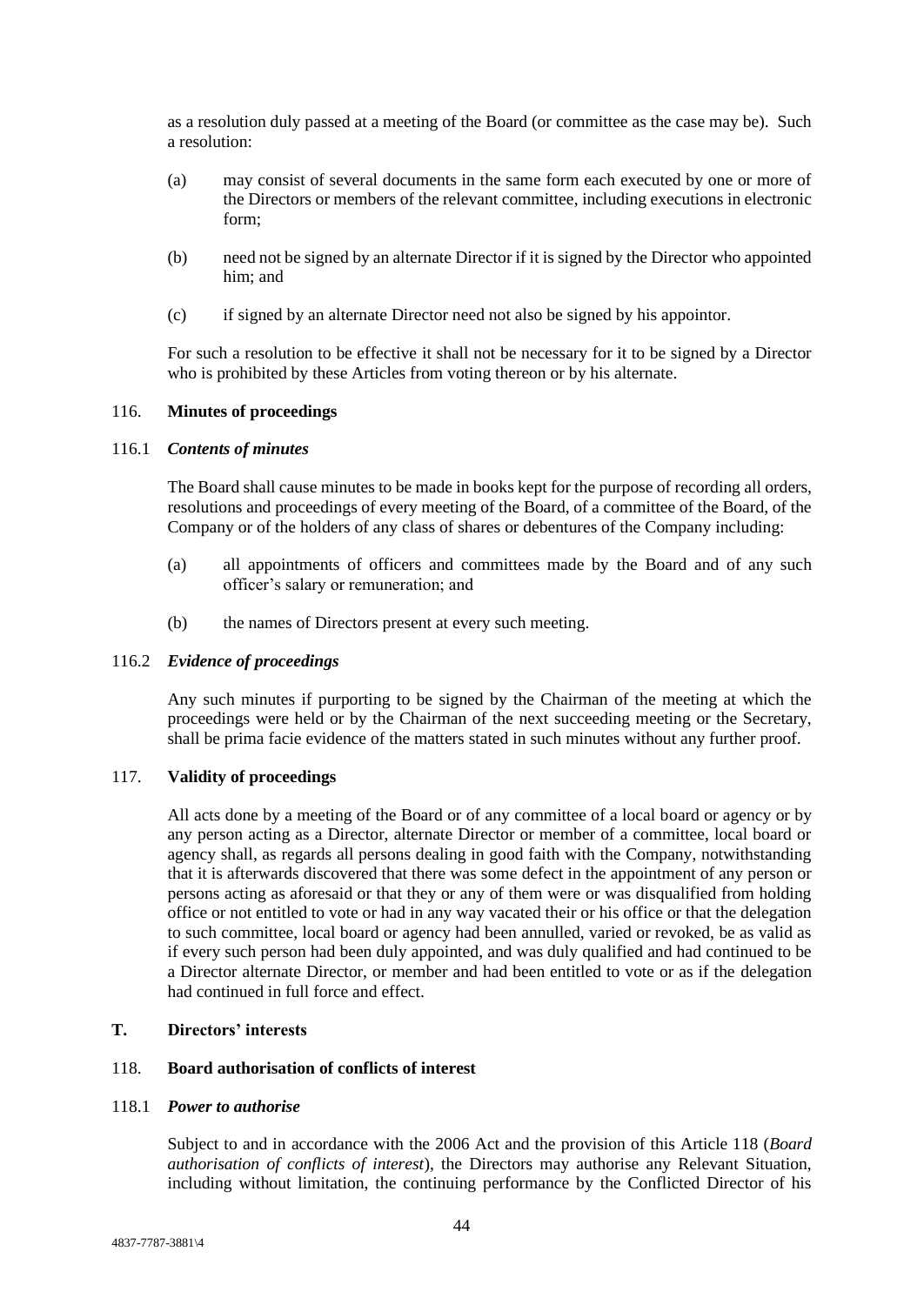duties and the acceptance of or continuing in any office, employment or position in addition to that of his office as a Director.

# <span id="page-49-0"></span>118.2 *Provisions relating to authorisation*

- (a) Any authorisation under Article [118.1](#page-48-1) (*Power to authorise*) shall be effective only if:
	- (i) the Relevant Situation arose on or after 1 October 2008;
	- (ii) any requirement as to the quorum at any meeting of the Directors at which the matter is considered is met without counting either the Conflicted Director or any other interested Director; and
	- (iii) the matter or situation was agreed to and any relevant resolution was passed without counting the votes of the Conflicted Director and without counting the votes of any other interested Director (or such matter or situation would have been so agreed and such relevant resolution would have been so passed if their votes had not been counted); and
	- (iv) the Conflicted Director has disclosed in writing all material particulars of the matter, office, employment or position which relates to the Relevant Situation which could reasonably be expected to influence the decision of the Independent Directors as to whether to authorise such matter, office, employment or position which relates to the Relevant Situation and the continuing performance of the Conflicted Director of his duties and/or the terms of such authorisation.
- (b) Subject to the provisions of paragraph [\(a\)](#page-49-0) any request for authorisation received from a Conflicted Director may be dealt with and resolved upon by the Independent Directors in such manner as any other matter may be considered and resolved upon by the Directors in accordance with these Articles.
- (c) Any authorisation made in accordance with this Article [118](#page-48-0) may be made on such terms and subject to such conditions and/or limitations as the Independent Directors may, in their absolute discretion determine (including, without limitation, excluding the Conflicted Director and any other interested director from certain Board meetings, withholding from him or them certain Board or other papers and/or denying him or them access to certain confidential Company information) and such terms and limitations may be imposed at the time of or after the authorisation and may be subsequently varied or terminated.
- (d) In considering any request for authorisation in respect of a Relevant Situation, the Independent Directors shall be entitled to exclude the Conflicted Director from any meeting or other discussion (whether oral or written) concerning the authorisation of such Relevant Situation and they shall also be entitled to withhold from such Conflicted Director any Board or other papers concerning the authorisation of such Relevant Situation.

## <span id="page-49-1"></span>118.3 *Confidential information, absenting from Board meetings and receipt of Board papers etc*

If a matter, office, employment or position relating to a Relevant Situation is authorised by the Independent Directors in accordance with the provisions of this Article [118,](#page-48-0) the Conflicted Director (for long as he reasonably believes such Relevant Situation subsists):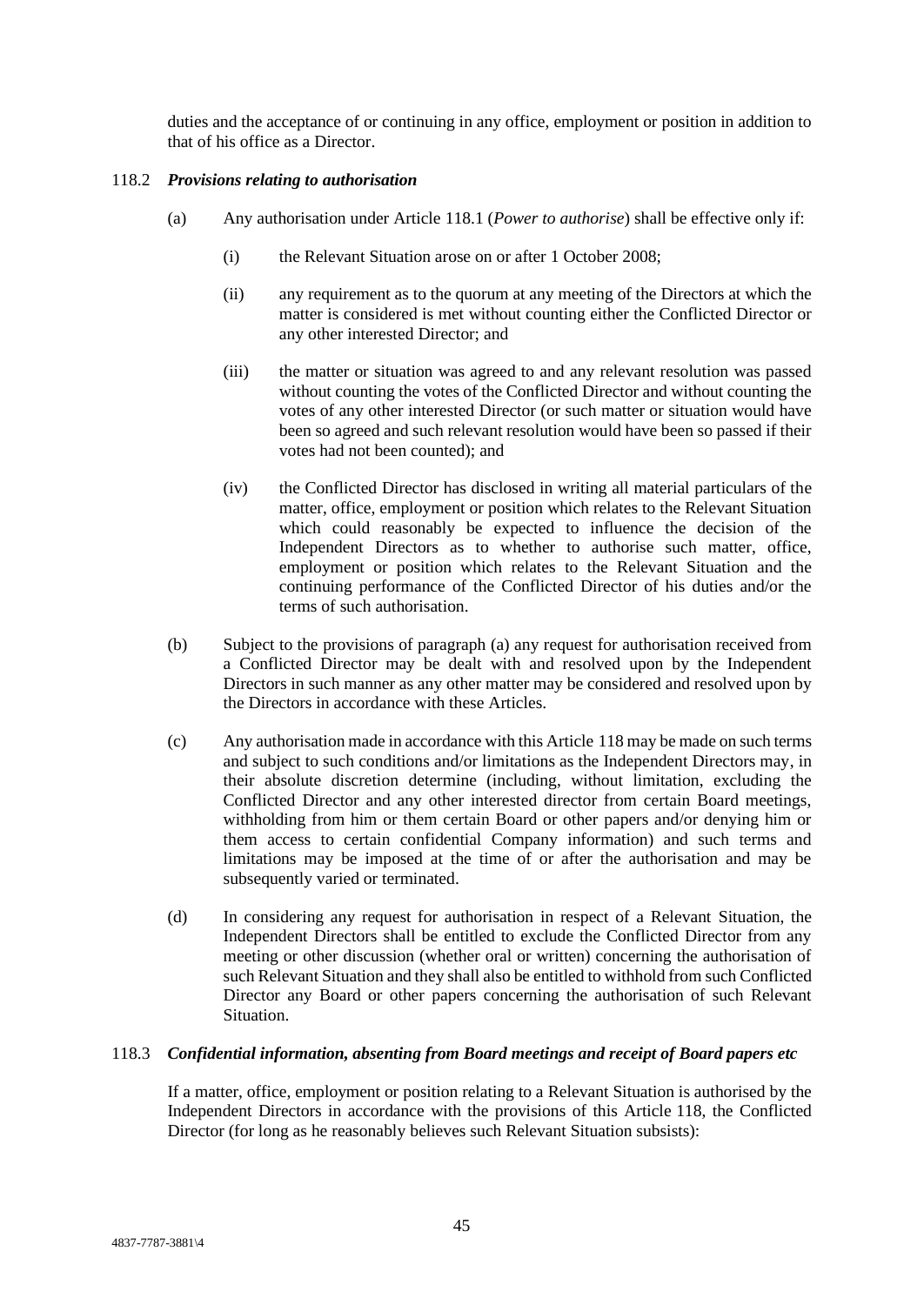- (a) shall not be required to disclose to the Company (including the Board or any committee of it) any confidential information relating to such matter, office, employment or position which he obtains or has obtained otherwise than in his capacity as a Director, if to make such disclosure would give rise to a breach of duty or breach of obligation of confidence owed by him to another person in relation to such matter, office, employment or position;
- (b) shall be entitled to absent himself from all or any meetings of the Board (or any committee of it) at which anything relating to such matter, office, employment or position will or may be discussed; and
- (c) shall be entitled to make such arrangements as he thinks fit not to receive documents or information (including, without limitation, Board papers (or those of any committee of it)) relating to any such matter, office, employment or position and/or for such documents or information to be received and read by a professional adviser on his behalf,

and in so doing, such Conflicted Director shall not be in breach of any general duty he owes to the Company pursuant to Sections 171 to 177 (inclusive) of the 2006 Act and the provisions of this Article [118.3](#page-49-1) shall be without prejudice to any equitable principle or rule of law which may excuse the Conflicted Director from disclosing information or attending meetings or receiving documents or information, in circumstances where such disclosure, attendance or receipt would otherwise be required under these Articles.

# 118.4 *Exceptions to requirement for authorisation*

It shall not be necessary for a Conflicted Director to seek any authorisation under this Article [118](#page-48-0) if:

- (a) the Relevant Situation cannot reasonably be regarded as likely to give rise to a conflict of interest;
- (b) the conflict of interest arises in relation to a proposed or existing transaction or arrangement with the Company in which the Conflicted Director is in any way, directly or indirectly, interested; or
- (c) the provisions of Chapter 4 of Part 10 of the 2006 Act apply to the Relevant Situation and either approval is given in accordance with the relevant provision(s) of that Chapter or any such approval is not required (as determined in accordance with the relevant provision of that Chapter).

## <span id="page-50-1"></span>119. **Director may have interests**

Provided permitted by the Acts and provided he has disclosed to the Board the nature and extent of his interest in accordance with Article [120](#page-51-0) (*Disclosure of interests to Board*),a Director, notwithstanding his office:

- <span id="page-50-0"></span>(a) may be a party to, or otherwise interested in any contract, arrangement, transaction or proposal with the Company or in which the Company is otherwise interested, either in regard to his tenure of any office or place of profit or as vendor, purchaser or otherwise;
- (b) may hold any other office or place of profit under the Company (except that of Auditor or of auditor of a subsidiary of the Company) in addition to the office of Director and may act by himself or through his firm in a professional capacity for the Company and in any such case on such terms as to remuneration and otherwise as the Remuneration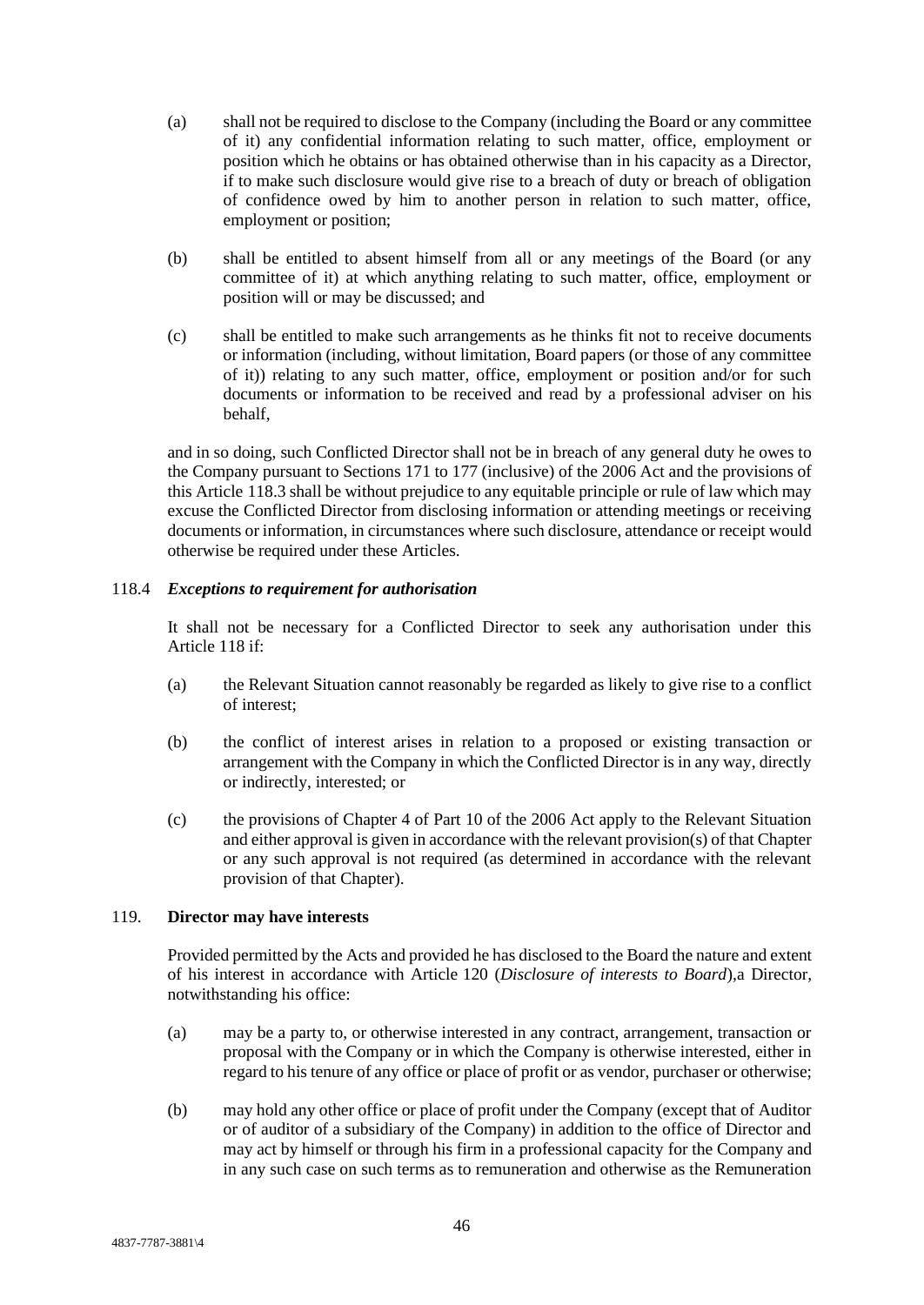Committee may arrange either in addition to or in lieu of any remuneration provided for by any other Article;

- <span id="page-51-1"></span>(c) may be a member of or a director or other officer of, or employed by, or a party to any transaction or arrangement with or otherwise interested in, any body corporate promoted by or promoting the Company or in which the Company is otherwise interested or as regards which the Company has any powers of appointment;
- (d) shall not, by reason of his office, be liable to account to the Company for any dividend, profit, remuneration, superannuation payment or other benefit which he derives from:
	- (i) any matter, office, employment or position which relates to a Relevant Situation authorised in accordance with Article [118](#page-48-0) (Board authorisation of conflicts of interest); or
	- (ii) any office, employment, contract, arrangement, transaction or proposal or other interest permitted pursuant to paragraphs [\(a\)](#page-50-0) to [\(c\)](#page-51-1) (inclusive) of this Article [119,](#page-50-1)

and no contract, arrangement, transaction or proposal shall be avoided on the grounds of any Director having any such interest or receiving any such dividend, profit, remuneration, superannuation, payment or other benefit authorised in accordance with Article [118](#page-48-0) (*Board authorisation of conflicts of interest*) or permitted pursuant to paragraphs [\(a\)](#page-50-0) to [\(c\)](#page-51-1) (inclusive) of this Article [119](#page-50-1) and the receipt of any such dividend, profit, remuneration, superannuation, payment or other benefit so authorised or permitted shall not constitute a breach of the duty not to accept benefits from third parties as set out in section 176, 2006 Act.

#### <span id="page-51-0"></span>120. **Disclosure of interests to Board**

# <span id="page-51-5"></span>120.1 *Declaration of interest other than in relation to transactions or arrangements with the Company*

A Director shall declare the nature and extent of his interest in a Relevant Situation to the other Directors and any such declaration shall be made in accordance with the provisions of Articles [120.4](#page-51-2) to [120.6](#page-52-0) (inclusive).

## <span id="page-51-3"></span>120.2 *Declaration of interest in a proposed transaction or arrangement with the Company*

If a Director is in any way, directly or indirectly, interested in a proposed transaction or arrangement with the Company, he must declare the nature and extent of that interest to the other Directors and any such declaration shall be made in accordance with the provisions of Articles [120.4](#page-51-2) to [120.6](#page-52-0) (inclusive).

## <span id="page-51-4"></span>120.3 *Declaration of interest in an existing transaction or arrangement with the Company*

If a Director is in any way, directly or indirectly, interested in a transaction or arrangement which has already been entered into by the Company, he must declare the nature and extent of his interest to the other Directors (unless the interest has already been declared under Article [120.2](#page-51-3) (*Declaration of interest in a proposed transaction or arrangement with the Company*)) and any such declaration shall be made in accordance with the provisions of Articles [120.4](#page-51-2) to [120.6](#page-52-0) (inclusive).

## <span id="page-51-2"></span>120.4 *Method of declarations of interest*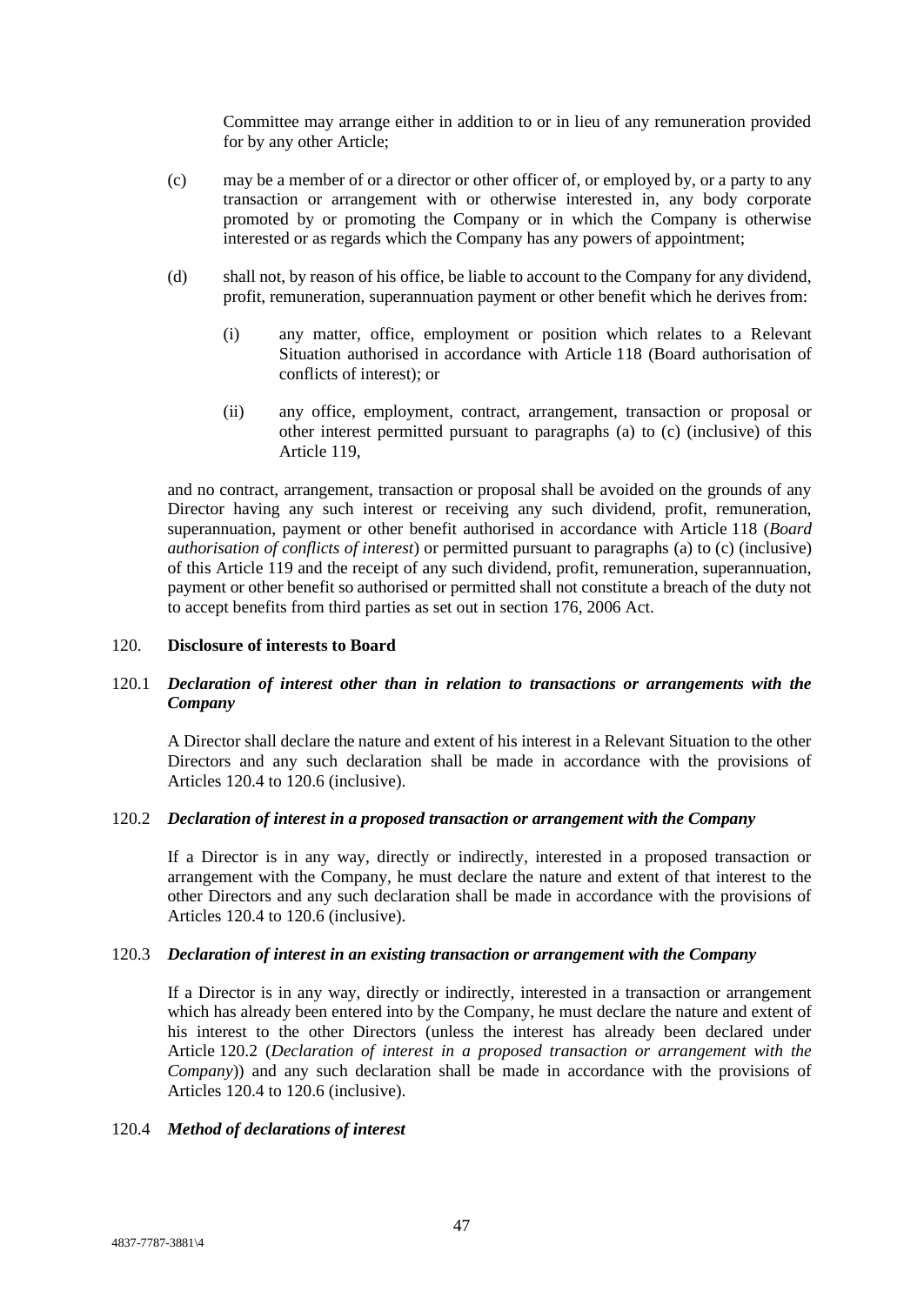- (a) The declaration of interest must (in the case of Article [120.3](#page-51-4) (*Declaration of interest in an existing transaction or arrangement with the Company*)) and may, but need not (in the case of Article [120.1](#page-51-5) (*Declaration of interest other than in relation to transactions or arrangements with the Company*) or Article [120.2](#page-51-3) (*Declaration of interest in a proposed transaction or arrangement with the Company*), be made:
	- (i) at a meeting of the Directors, or
	- (ii) by notice to the Directors in accordance with:
		- (A) Section 184 of the 2006 Act (*notice in writing*); or
		- (B) Section 185 of the 2006 Act (*general notice*).
- (b) If any declaration of interest made pursuant to Articles [120.1](#page-51-5) to [120.3](#page-51-4) (inclusive) proves to be, or becomes, inaccurate or incomplete, a further declaration must be made.

#### 120.5 *Timing of declarations of interest*

- (a) Any declaration of interest required by Article [120.1](#page-51-5) (*Declaration of interest other than in relation to transactions or arrangements with the Company*) must be made as soon as is reasonably practicable. Failure to comply with this requirement does not affect the underlying duty to make the declaration of interest.
- (b) Any declaration of interest required by Article [120.2](#page-51-3) (*Declaration of interests in a proposed transaction or arrangement with the Company*) must be made before the Company enters into the transaction or arrangement.
- (c) Any declaration of interest required by Article [120.3](#page-51-4) (*Declaration of interest in an existing transaction or arrangement with the Company*) above must be made as soon as is reasonably practicable. Failure to comply with this requirement does not affect the underlying duty to make the declaration of interest.

#### <span id="page-52-0"></span>120.6 *Exceptions to requirement for declaration of interest*

No declaration of interest is required under this Article [120:](#page-51-0)

- (a) in relation to an interest of which the Director is not aware, or where the Director is not aware of the transaction or arrangement in question. For this purpose, a Director is treated as being aware of matters of which he ought reasonably to be aware;
- (b) if the interest cannot reasonably be regarded as likely to give rise to a conflict of interest;
- (c) if, or to the extent that, the other Directors are already aware of it (and for this purpose the other Directors are treated as aware of anything of which they ought reasonably to be aware); or
- (d) if, or to the extent that, it concerns terms of his service contract that have been or are to be considered:
	- (i) by a meeting of the Directors; or
	- (ii) by a committee of the Directors appointed for the purpose under these Articles.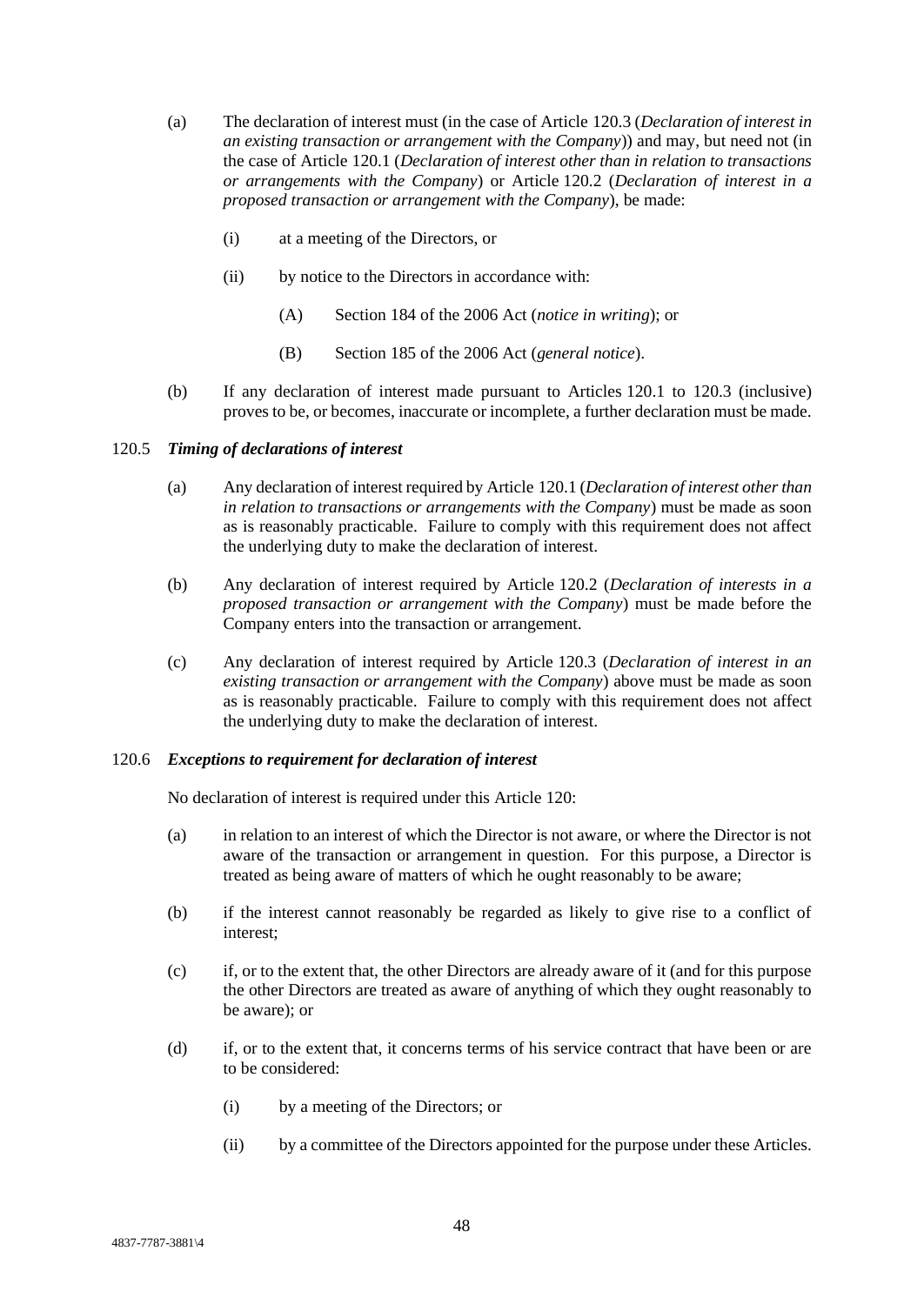#### <span id="page-53-0"></span>121. **Interested Director not to vote or count for quorum**

Save as provided in this Article [121,](#page-53-0) a Director shall not vote on or be counted in the quorum in relation to any resolution of the Board or of a committee of the Board concerning any transaction or arrangement with the Company in which he has an interest which may reasonably be regarded as likely to give rise to a conflict of interest, unless the resolution relates to one of the matters set out in the following sub-paragraphs in which case (subject to the terms of any authorisation granted pursuant to Article [118](#page-48-0) (*Board authorisation of conflicts of interest*)) he shall be entitled to vote and be counted in the quorum:

- (a) the giving to him of any guarantee, security or indemnity in respect of money lent or obligations incurred by him at the request of or for the benefit of the Company or any of its subsidiary undertakings;
- (b) the giving to a third party of any guarantee, security or indemnity in respect of a debt or obligation of the Company or any of its subsidiary undertakings for which he himself has assumed responsibility in whole or in part either alone or jointly with others, under a guarantee or indemnity or by the giving of security;
- (c) where the Company or any of its subsidiary undertakings is offering securities in which offer the Director is or may be entitled to participate as a holder of securities or in the underwriting or sub-underwriting of which the Director is to participate;
- (d) relating to another company in which he and any persons connected with him do not to his knowledge hold an interest in shares (as that term is used in Sections 820 to 825 (inclusive) of the 2006 Act) representing 1 per cent. or more of either any class of the equity share capital, or the voting rights, in such company;
- (e) relating to an arrangement for the benefit of the employees of the Company or any of its subsidiary undertakings which does not award him any privilege or benefit not generally awarded to the employees to whom such arrangement relates; or
- (f) concerning insurance which the Company proposes to maintain or purchase for the benefit of Directors or for the benefit of persons including Directors.

## 122. **Director's interest in own appointment**

A Director shall not vote or be counted in the quorum on any resolution of the Board or committee of the Board concerning his own appointment (including fixing or varying the terms of his appointment or its termination) as the holder of any office or place of profit with the Company or any company in which the Company is interested. Where proposals are under consideration concerning the appointment (including fixing or varying the terms of appointment or termination) of two or more Directors to offices or places of profit with the Company or any company in which the Company is interested, such proposals may be divided and a separate resolution considered in relation to each Director. In such case each of the Directors concerned (if not otherwise debarred from voting under these Articles) shall be entitled to vote (and be counted in the quorum) in respect of each resolution except that concerning his own appointment.

## 123. **Chairman's ruling conclusive on Director's interest**

If any question arises at any meeting of the Board or any committee of the Board as to whether an interest of a Director (other than the Chairman's interest) shall reasonably be regarded as likely to give rise to a conflict of interest or as to the entitlement of any Director (other than the Chairman) to vote or be counted in a quorum and such question is not resolved by his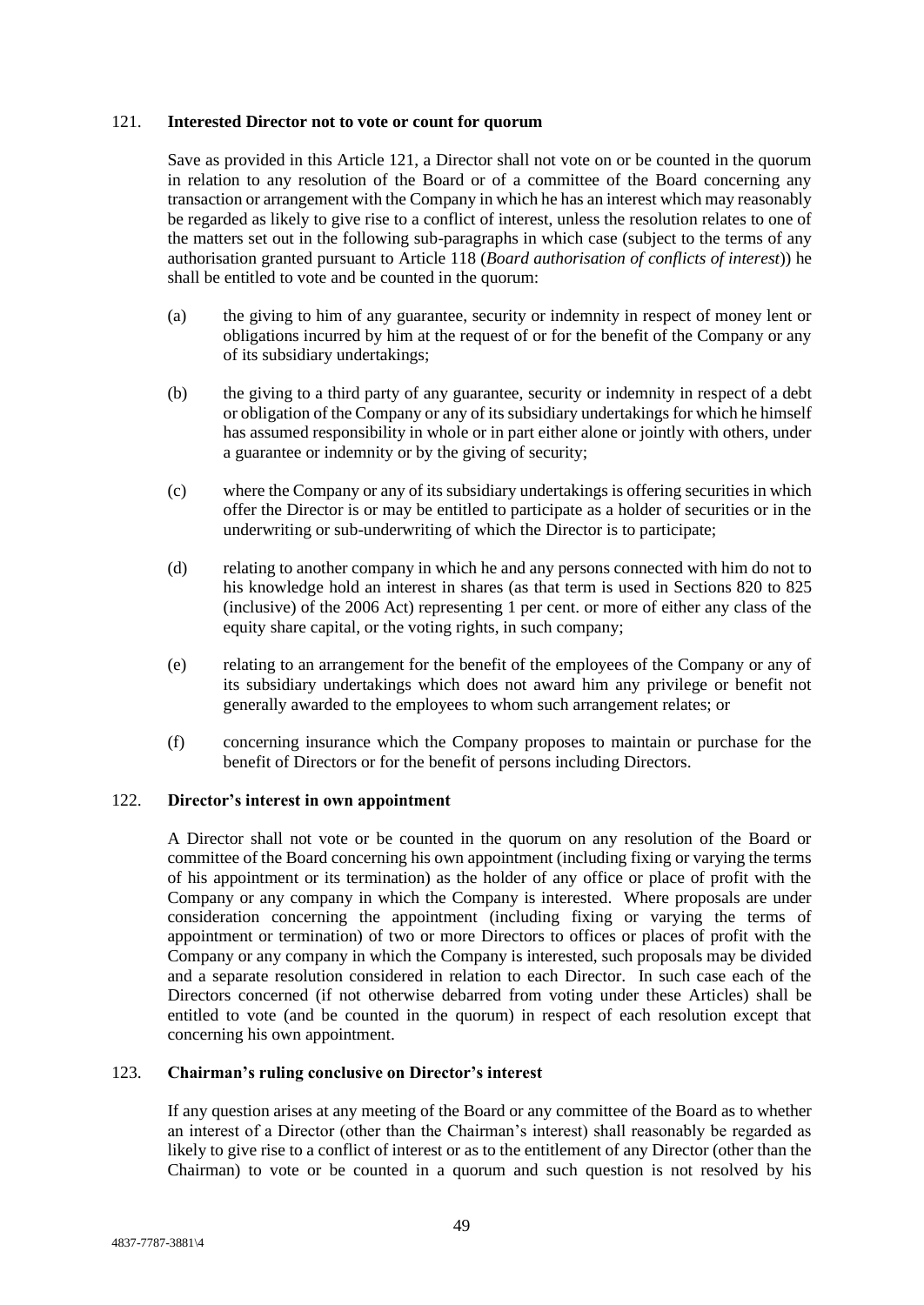voluntarily agreeing to abstain from voting or being counted in the quorum such question (unless the Director concerned is the Chairman in which case Article [124](#page-54-0) (*Director's resolution conclusive on Chairman's interest*) shall apply) shall before the conclusion of the meeting be referred to the Chairman of the meeting. The Chairman's ruling in relation to the Director concerned shall be final and conclusive except in a case where the nature or extent of the interest of the Director has not been fairly disclosed.

### <span id="page-54-0"></span>124. **Directors' resolution conclusive on Chairman's interest**

If any question arises at any meeting of the Board or any committee of the Board as to whether an interest of the Chairman shall reasonably be regarded as likely to give rise to a conflict of interest or as to the entitlement of the Chairman to vote or be counted in a quorum and such question is not resolved by his voluntarily agreeing to abstain from voting or being counted in the quorum, such question shall before the conclusion of the meeting be decided by resolution of the Directors or committee members present at the meeting (excluding the Chairman) whose majority vote shall be final and conclusive except in a case where the nature or extent of the interest of the Director has not been fairly disclosed.

#### 125. **Alternate Directors**

For the purposes of Articles [118](#page-48-0) to [124](#page-54-0) (inclusive), in relation to an alternate Director, an interest of his appointor shall be treated as an interest of the alternate Director without prejudice to any interest which the alternate Director otherwise has.

### **U. The Seal, official seal for use abroad and execution of deeds without sealing**

#### 126. **Application of Seal**

The Seal shall be used only by the authority of a resolution of the Board or of a committee of the Board so authorised. The Board may determine whether any instrument to which the Seal is affixed shall be signed and if it is to be signed who shall sign it. Unless otherwise so determined (and subject to any contrary provisions of these Articles regarding share certificates and warrants):

- (a) share certificates and warrants and (subject to the provisions of any instrument constituting them) certificates issued under the Seal in respect of any debentures or other securities (but excluding letters of allotment or scrip certificates) shall be signed by the Board but the Board may, by resolution, determine that any signatures may be affixed to or printed on any such certificate by any means approved by the Board (including such signature(s) being applied by any mechanical or electronic means in place of the person's actual signature) or that such certificates need not bear any signature; and
- (b) every other instrument to which the Seal is affixed shall be signed by a Director and the Secretary or by two Directors or by any other person appointed by the Board for the purpose.

### 127. **Execution of Deeds without sealing**

A document signed by:

- (a) a Director and by the Secretary; or
- (b) two Directors; or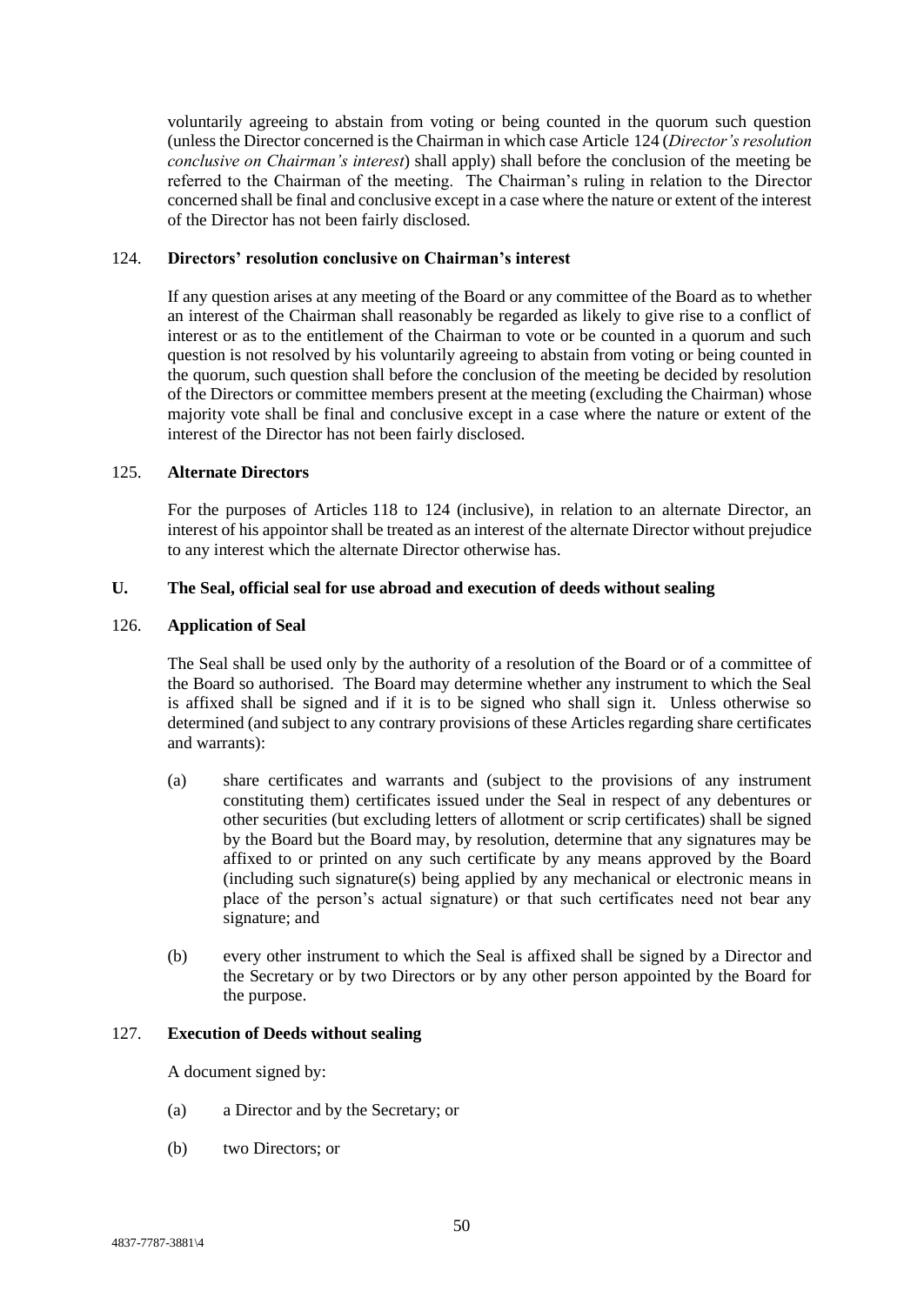(c) by a Director in the presence of a witness who attests the signature,

and expressed (in whatever form of words) to be executed by the Company as a deed, shall have the same effect as if it were executed under the Seal, provided that no instrument shall be so signed which makes it clear on its face that it is intended by the person or persons making it not to have effect as a deed without the authority of a resolution of the Board or of a committee of the Board authorised in that behalf. An instrument or document which is executed by the Company as a deed shall not be deemed to be delivered by the Company solely as a result of it having been executed by the Company.

### 128. **Official seal for use abroad**

Subject to the provisions of the Acts, the Company may have an official seal for use in any place abroad and the Company may by an instrument executed by the Company appoint any agent or committee abroad to be the duly authorised agent or committee of the Company for the purpose of affixing and using such official seal and may impose such restrictions on the use thereon as it may think fit.

#### **V. Secretary**

#### 129. **The Secretary**

#### 129.1 *Board's power of appointment*

Subject to the provisions of the Acts, the Board shall appoint a Secretary or joint secretaries and shall have power to appoint one or more persons to be an assistant or deputy secretary each for such term, at such remuneration and on such other terms and conditions as it thinks fit and any Secretary so appointed may be removed by the Board but without prejudice to any claim for damages for breach of any contract of services between him and the Company.

### 129.2 *Limitations where a Director is also a secretary*

Any provision of the Acts or of these Articles requiring or authorising a thing to be done by or to a Director and the Secretary shall not be satisfied by its being done by or to the same person acting both as Director and as, or in place of, the Secretary.

#### **W. Dividend and other payments**

#### 130. **Declaration of dividends**

Subject to the provisions of the Acts and of these Articles, the Company may by ordinary resolution declare that out of profits available for distribution dividends be paid to members according to their respective rights and interests in the profits of the Company available for distribution. However, no dividend shall exceed the amount recommended by the Board.

#### 131. **Interim dividends**

Subject to the provisions of the Acts and of these Articles, the Board may declare and pay such interim dividends (including any dividend payable at a fixed rate) as appear to the Board to be justified by the profits of the Company available for distribution and the position of the Company. If at any time the share capital of the Company is divided into different classes, the Board may pay such interim dividends on shares which rank after shares conferring preferential rights with regard to dividend as well as on shares conferring preferential rights unless at the time of payment any preferential dividend is in arrears. Provided that the Board acts in good faith it shall not incur any liability to the holders of shares conferring preferential rights for any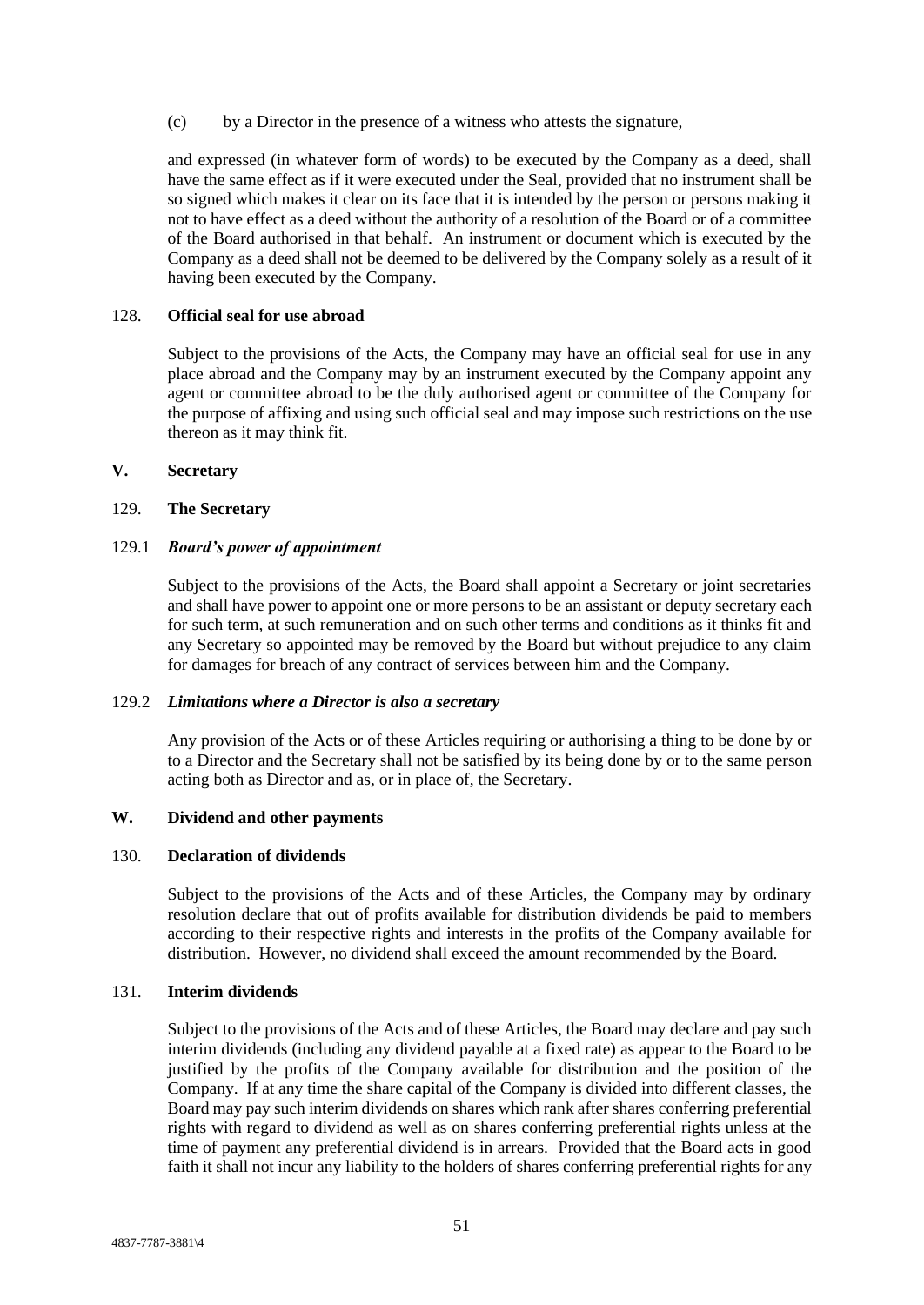loss that they may suffer in consequence of the declaration of, or by the lawful payment of, any interim dividend on any shares ranking after those with preferential rights.

# 132. **Entitlement to dividends**

#### 132.1 *Accrual of dividends*

Except as otherwise provided by these Articles and by the rights attached to shares, all dividends shall be declared and paid according to the amounts paid up (otherwise than in advance of calls) on the shares on which the dividend is paid. Subject as aforesaid, all dividends shall be apportioned and paid pro rata according to the amounts paid up or credited as paid up on the shares during any portion or portions of the period in respect of which the dividend is paid but if any share is issued on terms providing that it shall rank for dividend as from a particular date or be entitled to dividends declared after a particular date it shall rank for or be entitled to dividends accordingly.

#### 132.2 *Payment of dividends*

All dividends and interest shall be paid (subject to any lien of the Company) to those members whose names shall be on the register at the date at which such dividend shall be declared or at the date at which such interest shall be payable respectively, or at such other date as the Company by ordinary resolution or the Board may determine, notwithstanding any subsequent transfer or transmission of shares.

#### 132.3 *Shares passing by transmission*

The Board may pay the dividends or interest payable on shares in respect of which any person is by transmission entitled to be registered as holder to such person upon production of such certificate and evidence as would be required if such person desired to be registered as a member in respect of such shares.

### 133. **Calls or debts may be deducted from dividends**

The Board may deduct from any dividend or other money payable to any member on or in respect of a share all such sums as may be due from him to the Company on account of calls or otherwise in relation to the shares of the Company.

## 134. **Distribution in specie**

The Company in general meeting may, on the recommendation of the Board, by ordinary resolution direct that payment of any dividend declared may be satisfied wholly or partly by the distribution of assets, and in particular, of fully paid up shares or debentures of any other company or in any one or more of such ways. Where any difficulty arises in regard to such distribution the Board may settle it as it thinks fit. In particular, subject to the provisions of the Acts, the Board may:

- (a) issue fractional certificates or authorise any person to sell and transfer any fractions or disregard fractions altogether;
- (b) fix the value for distribution of such assets or any part of them and determine that cash payments may be made to any members on the footing of the value so fixed, in order to adjust the rights of members; and
- (c) vest any such assets in trustees on trust for the persons entitled to the dividend.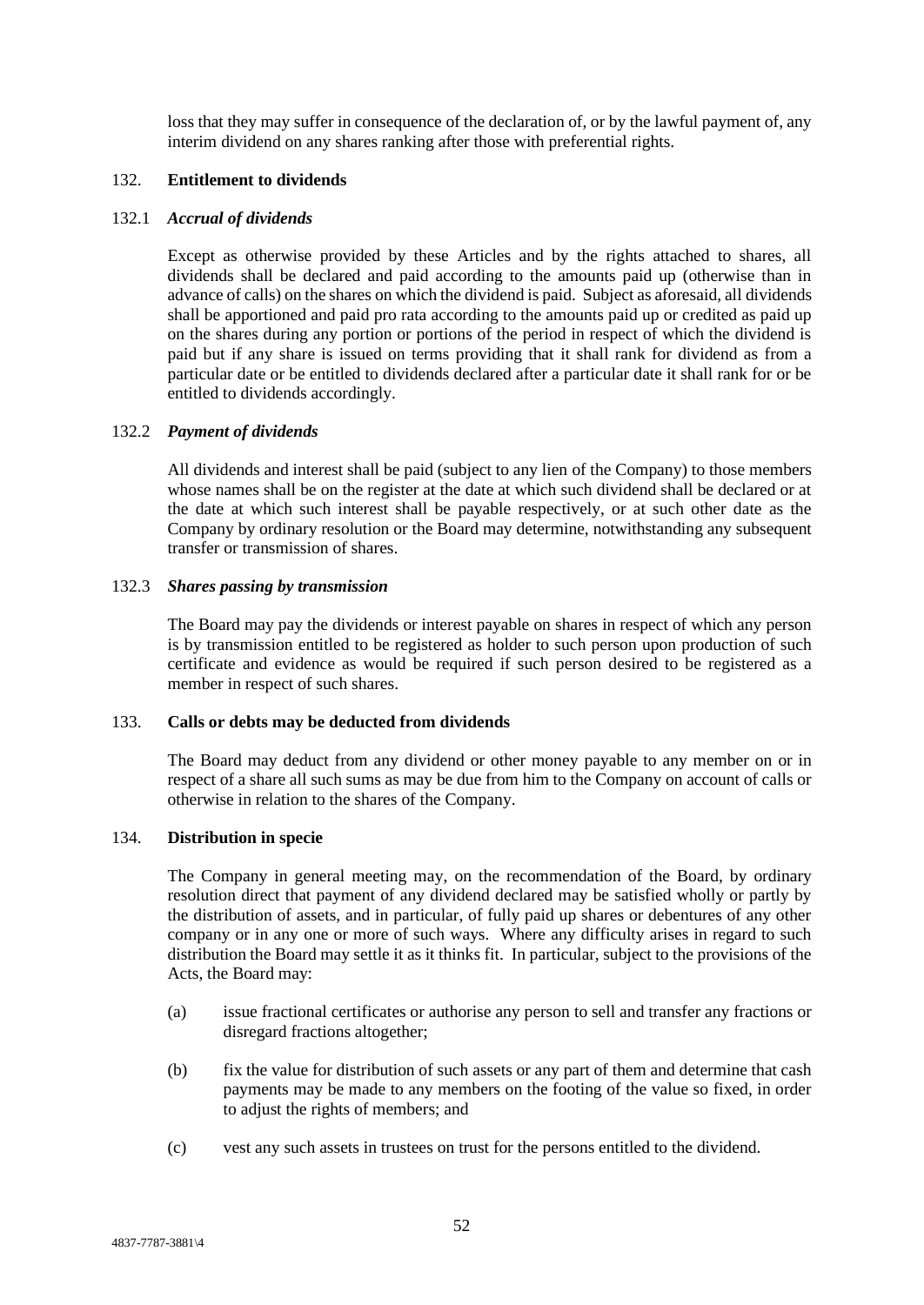#### 135. **Dividends not to bear interest**

Unless otherwise provided by the rights attached to the share no dividend or other moneys payable by the Company or in respect of a share shall bear interest as against the Company.

## 136. **Method of payment**

### 136.1 *General provisions*

The Company may pay any dividend, interest or other sum payable in respect of a share in cash or by direct debit, bank transfer, cheque, dividend warrant or money order (or in respect of any uncertificated share, through the Uncertificated System) and may send it by post or other delivery service to the registered address of the member or person entitled to it (or if two or more persons are holders of the share or are jointly entitled to it by reason of the death or bankruptcy of the member or otherwise by operation of law to the registered address of such of those persons as is first named in the Register) or to such person and such address as such member or person or persons may direct in writing. Every cheque, warrant or order is sent at the risk of the person entitled to the money represented by it and shall be made payable to the order of the person or persons entitled or, where an authority in that behalf shall have been received by the Company in such form as the Company shall consider sufficient, to such other person as the person or persons entitled may direct in writing. Payment of the cheque, warrant or order to the person entitled or the person specified in such authority shall be a good discharge by the Company. If any such cheque, warrant or order has or shall be alleged to have been lost, stolen or destroyed the Board may at the request of the person entitled to it issue a replacement cheque, warrant or order, subject to compliance with such conditions as to evidence and indemnity and the payment of out-of-pocket expenses of the Company in connection with the request as the Board may think fit. Any joint holder or other person jointly entitled to a share may give an effective receipt for any dividend or other moneys payable in respect of such share. Any such dividend, interest or other sum may also be paid by any other method as the Board considers appropriate. If the payment is made on behalf of the Company through the Uncertificated System the Company shall not be responsible for any default in accounting for such payment to the member or other person entitled to such payment by a bank or other financial intermediary of which the member or other person is a customer for settlement purposes in connection with the Uncertificated System.

## 136.2 *Payment in currencies other than sterling*

The Board may, at its discretion, make provisions to enable such member(s) as the Board shall from time to time determine to receive dividends duly declared in a currency or currencies other than sterling. For the purposes of the calculation of the amount receivable in respect of any dividend, the rate of exchange to be used to determine the foreign currency equivalent of any sum payable as a dividend shall be such market rate selected by the Board as it shall consider appropriate at the close of business in London on the date which is the business day last preceding:

- (a) in the case of a dividend to be declared by the Company in general meeting, the date on which the Board publicly announces its intention to recommend that specific dividend; and
- (b) in the case of any other dividend, the date on which the Board publicly announces its intention to pay that specific dividend, provided that where the Board considers the circumstances to be appropriate it shall determine such foreign currency equivalent by reference to such market rate or rates or the mean of such market rates prevailing at such time or times or on such other date or dates, in each case falling before the time of the relevant announcement, as the Board may select.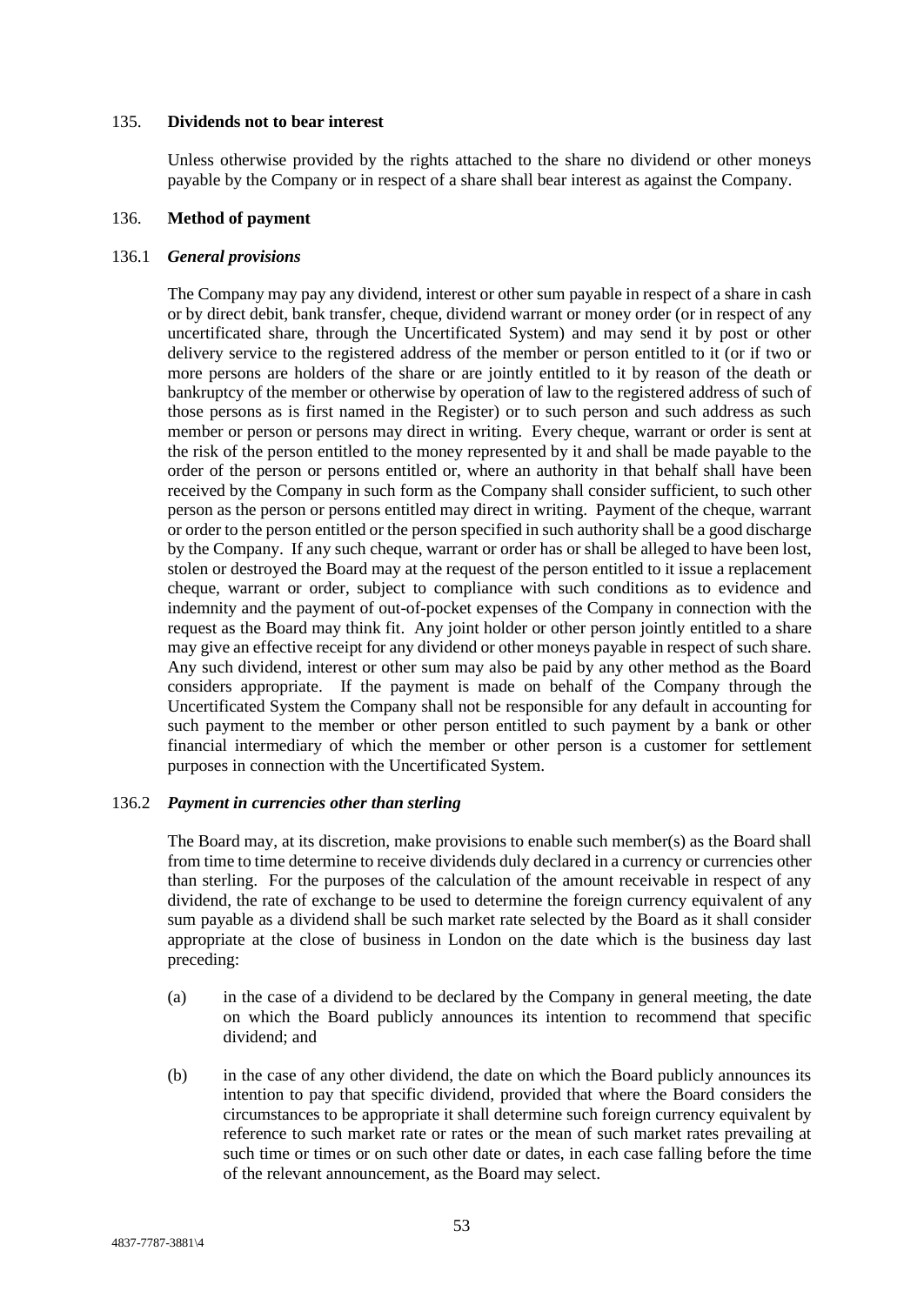## 136.3 *Payments through the Uncertificated System*

The Board may:

- (a) lay down procedures for making any payments in respect of uncertificated shares through the Uncertificated System;
- (b) allow any holder of uncertificated shares to elect to receive or not to receive any such payment through the Uncertificated System; and
- (c) lay down procedures to enable any such holder to make, vary or revoke any such election.

The Company may make, or procure the making of, any payment in respect of a member's uncertificated shares through the Uncertificated System in accordance with any authority given to the Company to do so (whether in writing, through the Uncertificated System or otherwise) by or on behalf of the member in a form satisfactory to the Board. The making of such payment in accordance with such authority shall be a good discharge by the Company.

### 137. **Uncashed dividends**

If cheques, warrants or orders for dividends or other sums payable in respect of a share sent by the Company to the person entitled thereto by post are returned to the Company undelivered or left uncashed on two consecutive occasions the Company shall not be obliged to send any further dividends or other moneys payable in respect of that share due to that person until he notifies the Company of an address to be used for the purpose.

#### 138. **Unclaimed dividends**

All dividends, interest or other sum payable and unclaimed for 12 months after having become payable may be invested or otherwise made use of by the Board for the benefit of the Company until claimed and the Company shall not be constituted a trustee in respect thereof. All dividends unclaimed for a period of 12 years after having become due for payment shall (if the Board so resolves) be forfeited and shall cease to remain owing by the Company and shall belong to the Company absolutely.

## 139. **Waiver of dividends**

The waiver in whole or in part of any dividend on any share by any document (whether or not under seal) shall be effective only if such document is signed by the member (or the person entitled to the share in consequence of the death, bankruptcy or mental disorder of the holder or otherwise by operation of law) and delivered to the Company and only if or to the extent that the same is accepted as such or acted upon by the Company.

## 140. **Payment of scrip dividends**

## 140.1 *Authority to pay scrip dividends*

The Board may with the prior authority of an ordinary resolution of the Company and subject to such conditions as the Board may determine and provided that the Company has sufficient unissued shares and undistributed profits or reserves to give effect to it, offer to any holders of Ordinary Shares the right to elect to receive Ordinary Shares credited as fully paid, in whole or in part instead of cash in respect of the whole or some part (to be determined by the Board) of any dividend specified by the ordinary resolution. The following provisions shall apply: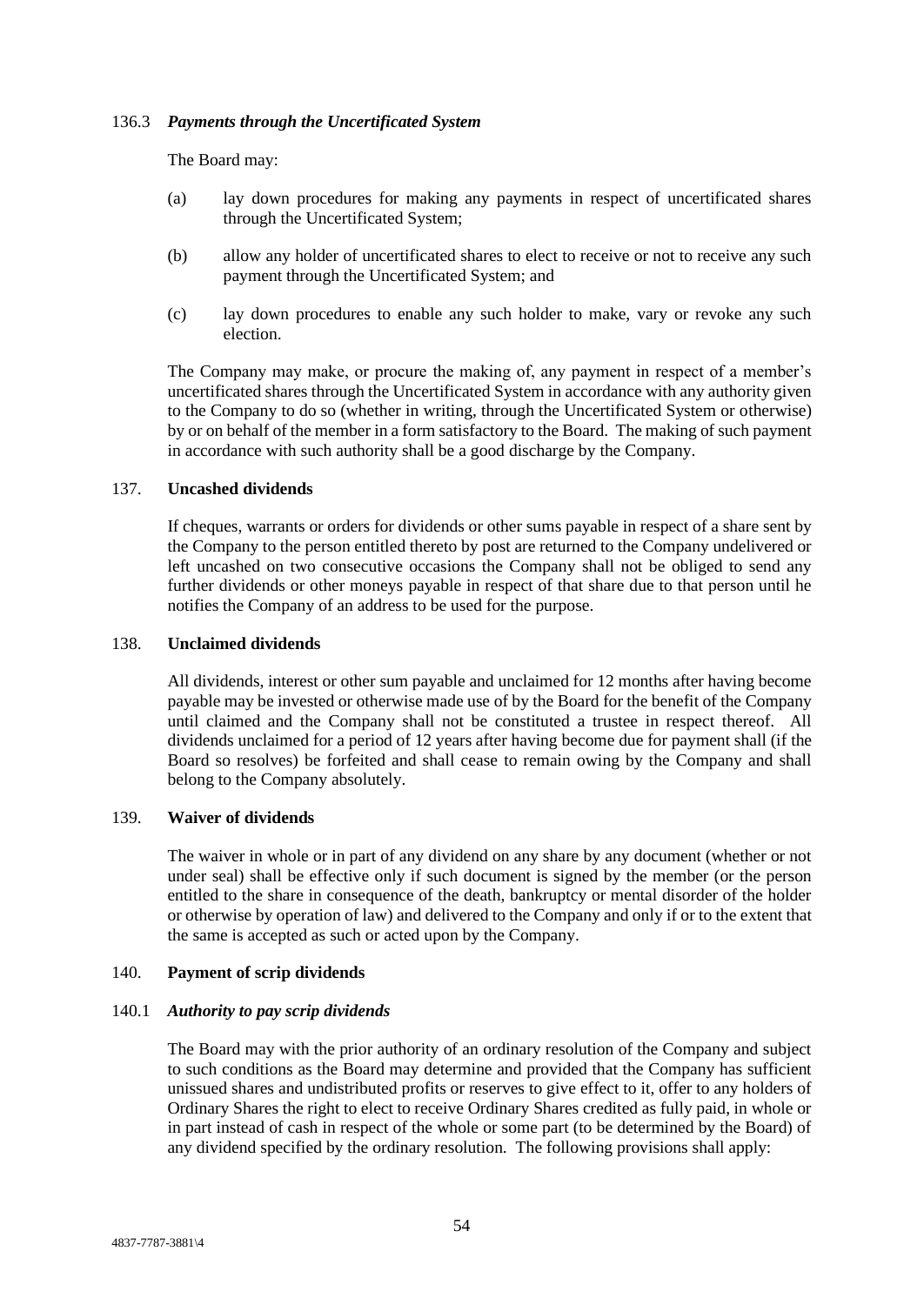- (a) the said resolution may specify a particular dividend, or may specify all or any dividends declared within a specified period or periods but such period may not end later than the beginning of the fifth annual general meeting following the date of the meeting at which such resolution is passed;
- (b) the entitlement of each holder of Ordinary Shares to new Ordinary Shares shall be such that the relevant value of the entitlement shall, unless the Board otherwise determines, be as nearly as possible equal to the cash amount (disregarding any tax credit) of the dividend that such holder would have received by way of dividend. For this purpose "relevant value" shall be calculated by reference to the average of the middle market quotations for the Ordinary Shares on the London Stock Exchange, as derived from the Daily Official List, for the day on which the Ordinary Shares are first quoted "ex" the relevant dividend and the four subsequent dealing days, or in such other manner as the Board may determine on such basis as it considers to be fair and reasonable. A certificate or report by the Auditors as to the amount of the relevant value in respect of any dividend shall be conclusive evidence of that amount and in giving such a certificate or report the Auditors may rely on advice or information from such brokers or other sources of information as they think fit;
- (c) no fractions of a share shall be allotted and the Directors may make such provision as they think fit for dealing with the case of shares otherwise becoming distributable in fractions including provisions whereby, in whole or in part, the benefit of the fractional entitlements accrues to the Company rather than to the members concerned;
- (d) the Directors may specify a minimum number of Ordinary Shares in respect of which the right of election may be exercised;
- (e) without prejudice to Article [140.2](#page-60-0) (*Election mandates*), the Board shall, after determining the basis of allotment, notify the holders of Ordinary Shares in writing of the right of election offered to them and specify the procedure to be followed and place at which and the latest time by which (being at least 21 clear days after the despatch of the notice) elections must be lodged in order to be effective. A form of election lodged in respect of a particular dividend in relation to which the Directors have announced their intention to offer elections may not be revoked as regards the said dividend unless prior to the latest time specified by the Directors for lodgement of elections in respect of the said dividend written notice of revocation is lodged at the place specified by the Directors as aforesaid;
- (f) the Board may exclude from any offer or impose any restrictions on any holders of Ordinary Shares or any Ordinary Shares on which dividends are payable in foreign currency as they think necessary or desirable where the Board considers that the making of the offer to them or in respect of such shares would or might involve the contravention of the laws of any territory or that such exclusions or restrictions are necessary or expedient;
- (g) the Board may determine that every duly effected election in respect of any Ordinary Shares shall be binding on every successor in title to their holder;
- (h) the dividend (or that part of the dividend in respect of which a right of election has been offered) shall not be payable on Ordinary Shares in respect of which an election has been duly made (the "**elected Ordinary Shares**") and instead additional Ordinary Shares shall be allotted to the holders of the elected Ordinary Shares on the basis of allotment determined as aforesaid. For such purpose the Board may capitalise out of any amount for the time being standing to the credit of any reserve or fund (including any share premium account or capital redemption reserve) or of any of the profits which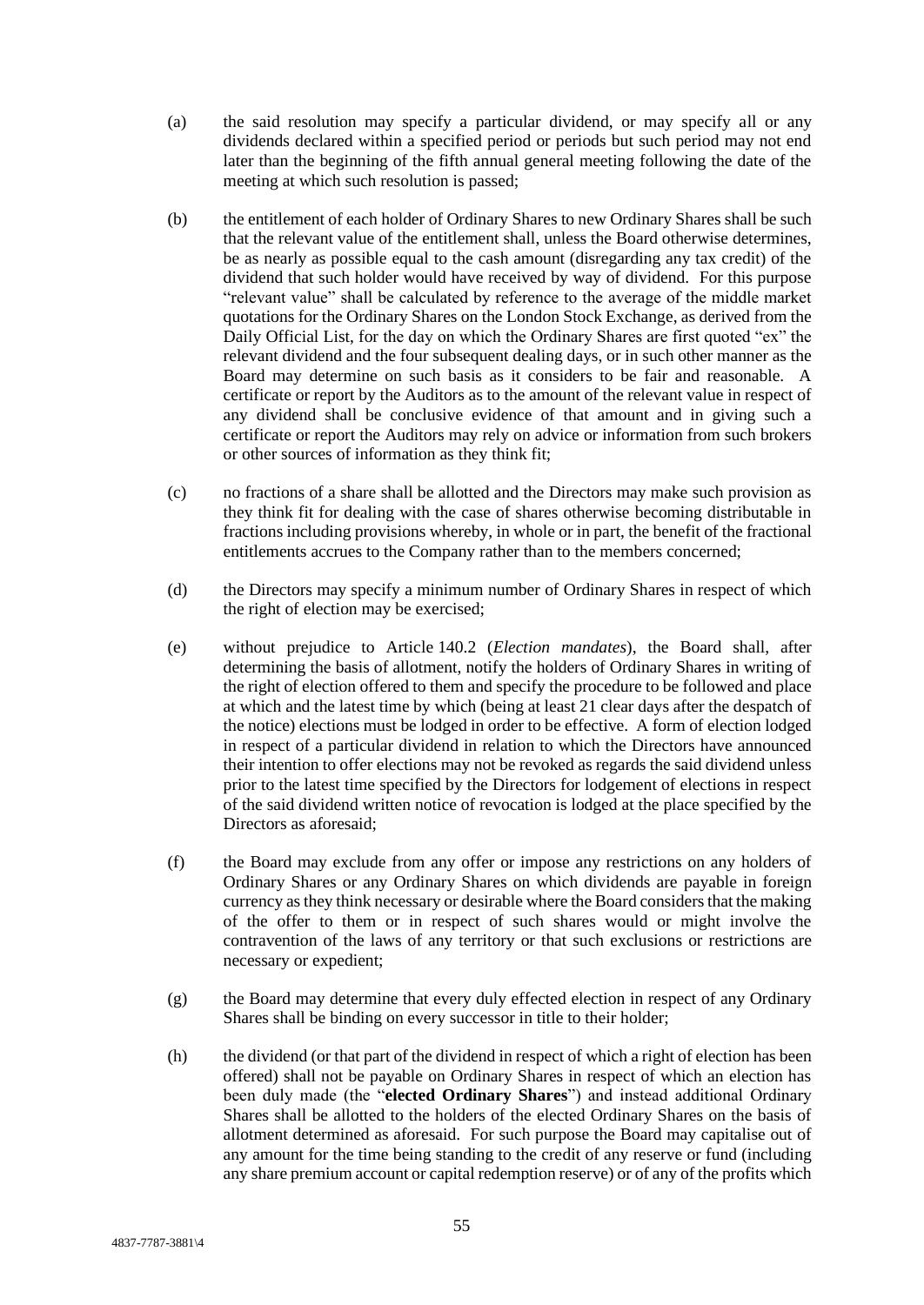could otherwise have been applied in paying dividends in cash as the Board may determine, a sum equal to the aggregate nominal amount of the additional Ordinary Shares to be allotted on that basis and apply it in paying up in full the appropriate number of unissued Ordinary Shares for allotment and distribution to the holders of the elected Ordinary Shares on that basis. A Board resolution capitalising any part of such reserve or fund or profits shall have the same effect as if such capitalisation had been declared by ordinary resolution of the Company in accordance with Article [142](#page-61-0) (*Capitalisation of reserves*) and in relation to any such capitalisation the Board may exercise all the powers conferred on them by Article [142](#page-61-0) (*Capitalisation of reserves*) without need of such ordinary resolution;

- (i) the additional Ordinary Shares so allotted shall rank pari passu in all respects with each other and with the fully paid Ordinary Shares in issue on the record date for the dividend in respect of which the right of election has been offered except that they will not rank for any dividend or other distribution or other entitlement (including the relevant dividend and the share election in lieu of such dividend) which has been declared, paid or made by reference to such record date or any earlier record date; and
- (j) the Board may terminate, suspend or amend any offer of the right to elect to receive Ordinary Shares in lieu of any cash dividend at any time (whether temporarily or otherwise) and shall not proceed with any election unless the Company has sufficient unissued shares authorised for issue and sufficient reserves or funds that may be capitalised to give effect to it after the basis of allotment is determined.

#### <span id="page-60-0"></span>140.2 *Election mandates*

The Board may also from time to time establish or vary a procedure for election mandates, under which a holder of Ordinary Shares may elect to receive Ordinary Shares credited as fully paid instead of cash in respect of all or certain future rights offered to that holder under this Article until the election mandate is revoked in accordance with any such procedure.

#### 140.3 *Admission of shares*

The Company shall apply to the relevant regulatory authority for the additional Ordinary Shares so allotted to be admitted to the recognised investment exchange(s) or other stock exchanges and securities list(s) (if any) to which the Company's existing issued Ordinary Shares are admitted.

#### 140.4 *Directors' powers*

Subject to the provisions of the Acts, the Directors shall have power to do all acts and things as they consider necessary or expedient to give effect to this Article.

### 141. **Reserves**

The Board may, before recommending any dividend (whether preferential or otherwise) carry to reserves out of the profits of the Company such sums as it thinks fit. All sums standing to reserves may be applied from time to time, at the discretion of the Board, for any other purpose to which the profits of the Company may properly be applied and pending such application may either be employed in the business of the Company or be invested in such investments as the Board thinks fit and so that it shall not be necessary to keep any investment constituting the reserve separate or distinct from any other investment of the Company. The Board may divide the reserve into such special funds as it thinks fit and may (subject to the following sentence) consolidate into one fund any special fund or any part of any special fund into which the reserve may have been divided as it thinks fit. Any sum which the Board may carry to reserve out of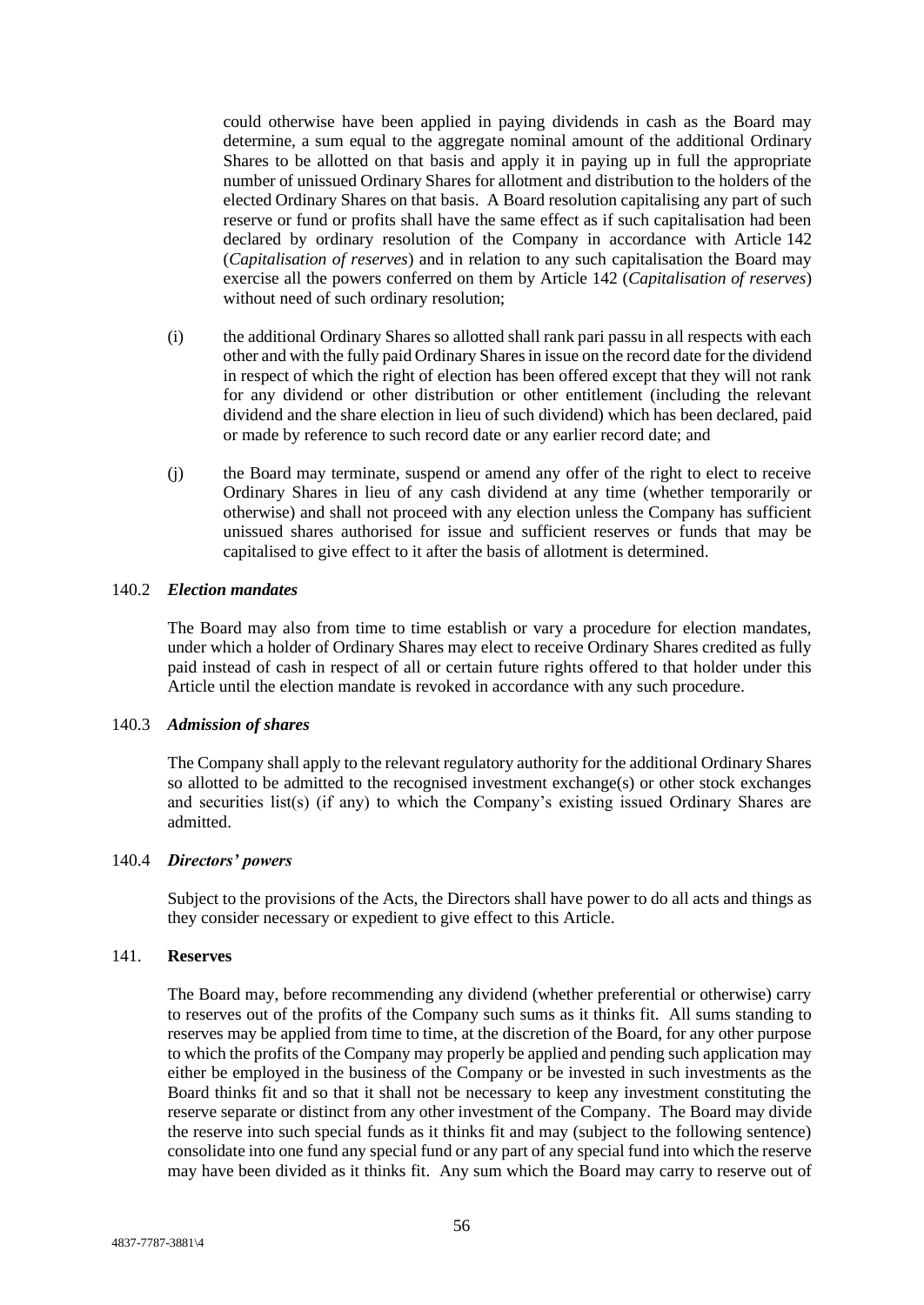the unrealised profit of the Company shall not be mixed with any reserve to which profits available for distribution have been carried. The Board may also, without placing the same to reserve, carry forward any profit which it may think prudent not to distribute.

## <span id="page-61-0"></span>142. **Capitalisation of reserves**

The Board may with the authority of an ordinary resolution of the Company:

- (a) subject as provided in this Article, resolve to capitalise any profits of the Company not required for paying any preferential dividend (whether or not they are available for distribution) or any sum standing to the credit of any reserve or fund of the Company which is available for distribution or standing to the credit of share premium account or capital redemption reserve or other undistributable reserve;
- (b) appropriate the sum resolved to be capitalised on the date specified in the resolution to the holders of Ordinary Shares in proportion to the nominal amount of the shares (whether or not fully paid) held by them respectively which would entitle them to participate in a distribution of that sum if the shares were fully paid and the sum was then distributable and was distributed by way of dividend, and apply such sum on their behalf in or towards paying up the amount, if any, for the time being unpaid on any share held by them respectively and/or in paying up in full unissued shares or debentures of the Company of a nominal amount equal to that sum and allot the shares or debentures credited as fully paid to those holders of Ordinary Shares or as they may direct in those proportions provided that:
	- (i) the share premium account, the capital redemption reserve, any other undistributable reserve and any profits which are not available for distribution may, for the purposes of this Article, only be applied in paying up unissued shares to be allotted to holders of Ordinary Shares credited as fully paid; and
	- (ii) in a case where any sum is applied in paying amounts for the time being unpaid on any shares of the Company or in paying up in full debentures of the Company, the amount of the net assets of the Company at that time is not less than the aggregate of the called up share capital of the Company and its undistributable reserves as shown in the latest audited accounts of the Company or such other accounts as may be relevant and would not be reduced below that aggregate by the payment of it;
- (c) resolve that any shares so allotted to any member in respect of a holding by him of any partly paid shares shall, so long as such shares remain partly paid, rank for dividends only to the extent that such partly paid shares rank for dividends;
- (d) make such provision by the issue of fractional certificates (or by ignoring fractions or by accruing the benefit of such fractions to the Company rather than to the holders of Ordinary Shares concerned) or by payment in cash or otherwise as it thinks fit in the case of shares or debentures becoming distributable in fractions; and
- (e) generally do all acts and things required to give effect to such resolution.

The Directors may appoint any person to sign any contract with the Company on behalf of those who are entitled to shares under the resolution. Such a contract shall be binding on all concerned.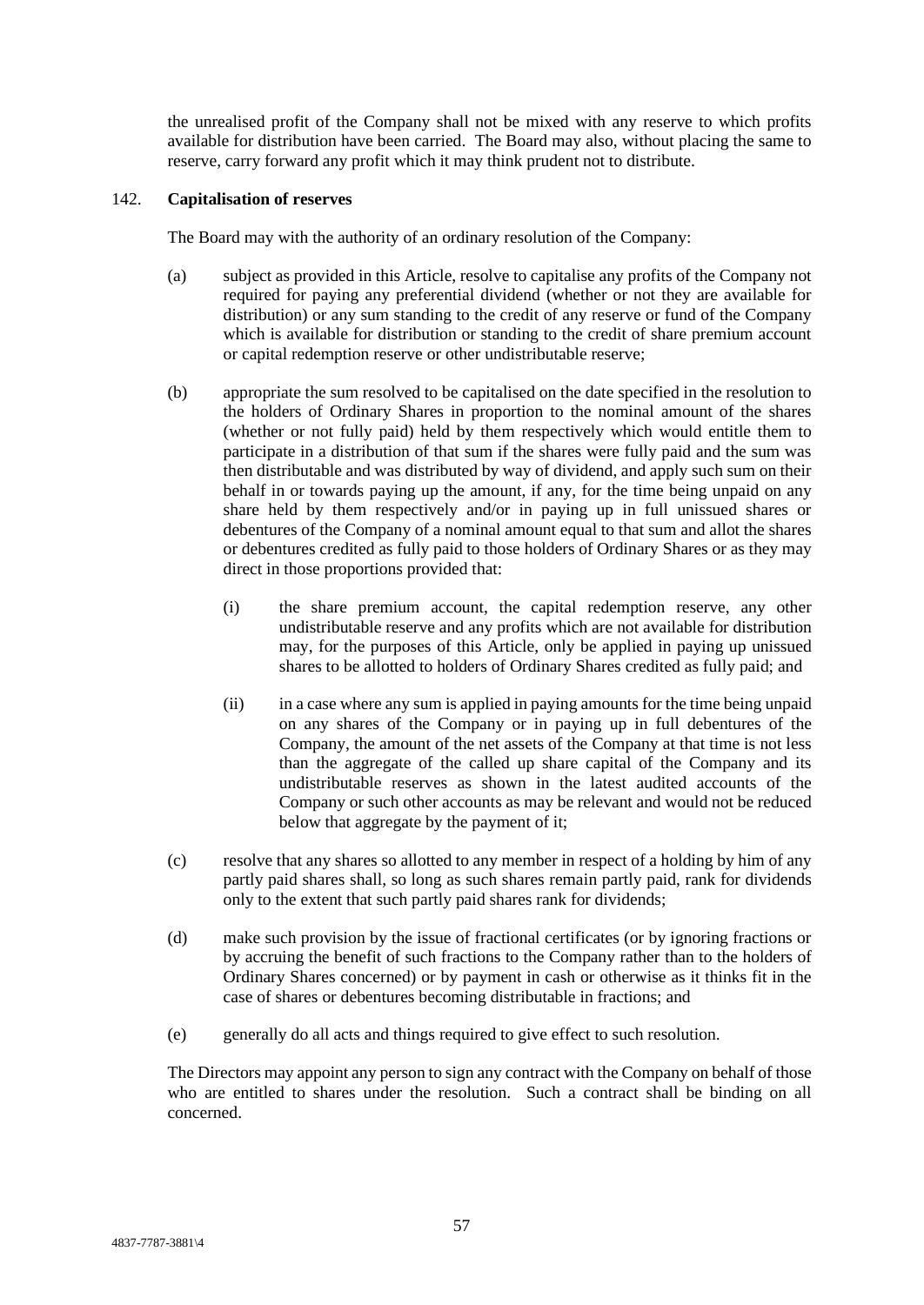#### 143. **Record dates**

Notwithstanding any other provision of these Articles but subject always to the provisions of the Acts and without prejudice to the rights attached to any shares, the Company or the Board may fix any date (the "**record date**") as the date at the close of business (or such other time as the Board may determine) on which persons registered as the holders of shares or other securities shall be entitled to receipt of any dividend, distribution, interest, allotment, issue, notice, information, document or circular. Such record date may be on or at any time within six months before any date on which such dividend, distribution, interest, allotment, issue, notice, information, document or circular is declared, paid, made, or sent or supplied. In the absence of a record date being fixed, entitlement to any dividend, distribution, allotment or issue shall be determined by reference to the date on which the dividend is declared or the distribution, allotment or issue is made.

## **X. Accounts**

### 144. **Accounting records**

The Board shall cause accounting records to be kept in accordance with the provisions of the Acts and shall keep such other books and registers as are necessary to comply with the provisions of the Acts.

#### 145. **Inspection of records**

The accounting records shall be kept at the registered office or (subject to the provisions of the Acts) at such other place in United Kingdom as the Board thinks fit. No member (other than a Director) shall have any right to inspect any accounting record or other document of the Company unless he is authorised to do so by statute, by order of the Court, by the Board or by ordinary resolution of the Company. Such records shall at all times be open to inspection by officers of the Company.

### <span id="page-62-0"></span>146. **Sending out copies of accounts and other documents**

- (a) Except as provided in Article [147](#page-63-0) (*Summary financial statements*) and except as provided in Section 423(2) of the 2006 Act and subject to Article [153.7](#page-68-0) (*Joint holders*), a copy of the Directors' and Auditor's reports, accompanied by a copy of the annual accounts (including every document required by law to be comprised in them or annexed or attached to such accounts), shall, not less than 21 clear days before the meeting of the Company before which they are to be laid, be sent or supplied to:
	- (i) every member; and
	- (ii) every holder of debentures of the Company; and
	- (iii) the Auditors; and
	- (iv) every other person who is entitled to receive notice of general meetings,

and shall be sent or supplied in any manner in which documents or information may be sent or supplied by the Company to a member in accordance with these Articles.

(b) Any member to whom such documents are sent or supplied shall be entitled to receive a further copy, free of charge, on application at the Office.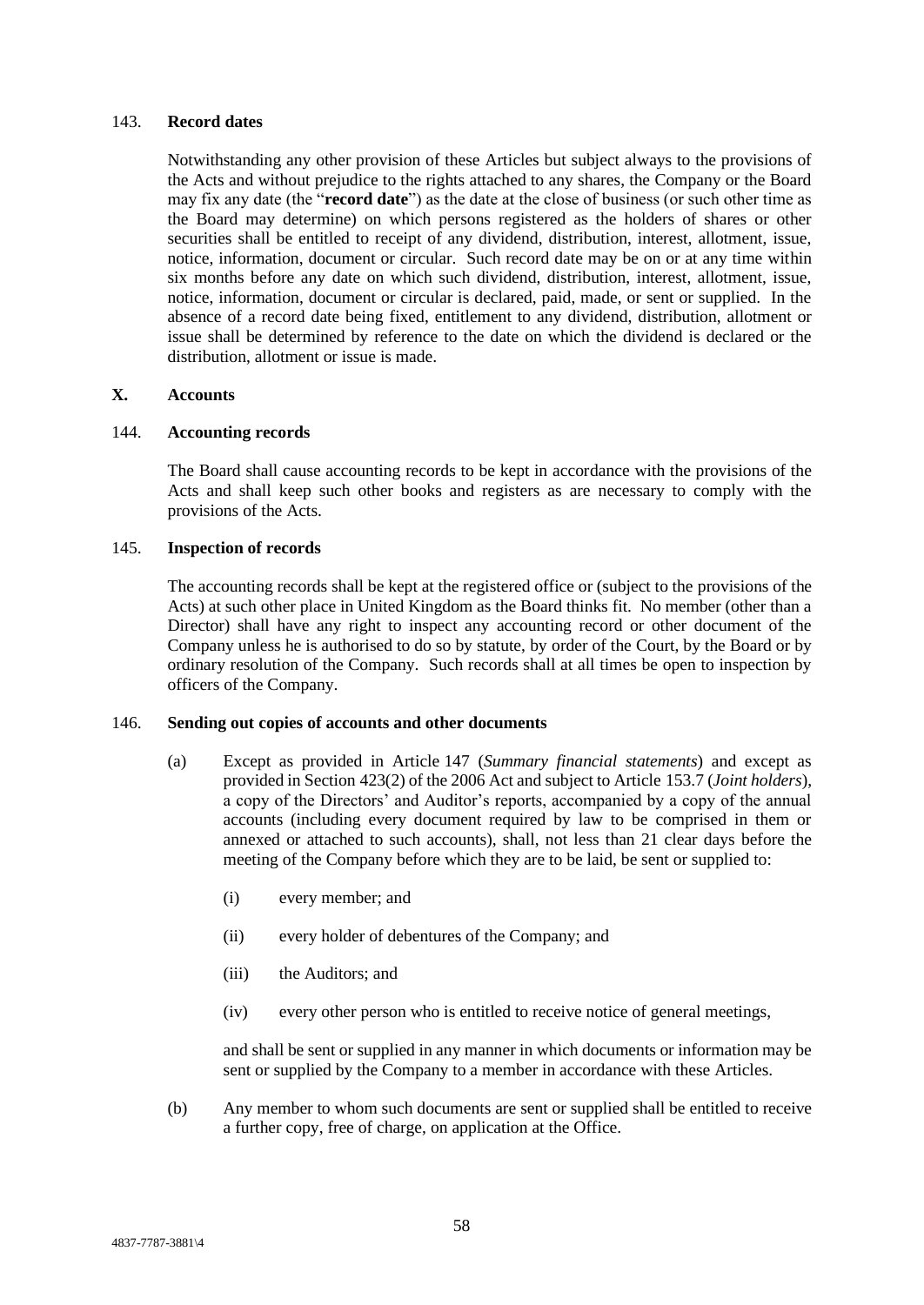(c) If all or any of the shares in or debentures of the Company are listed or dealt in on any stock exchange, there shall at the same time be forwarded such number of copies of each of those documents to such persons as the regulations of that stock exchange may from time to time require.

#### <span id="page-63-0"></span>147. **Summary financial statements**

The Company may, in accordance with and subject to the provisions of Sections 426 to 429 (inclusive) of the 2006 Act (to the extent applicable to the Company) and any regulations made under it, send or supply a summary financial statement to any member instead of or in addition to the documents referred to in Article [146](#page-62-0) (*Sending out copies of accounts and other documents*). Where it does so, the statement shall be sent or supplied to the member not less than 21 clear days before the meeting before which those documents are to be laid.

### **Y. Auditors**

#### 148. **Defective appointment and rights of Auditor**

#### 148.1 *Defective appointment*

Subject to the provisions of the Acts, all acts done by any person acting as an auditor of the Company shall, as regards all persons dealing in good faith with the Company, be valid, notwithstanding that there was some defect in his appointment or that he was at the time of his appointment not qualified for appointment or subsequently became disqualified.

#### 148.2 *Auditor's rights*

Pursuant to the provisions of Section 502 of the 2006 Act, an Auditor shall be entitled to:

- (a) receive all notices of, and other communications relating to, any general meeting which a member of the Company is entitled to receive;
- (b) attend any general meeting of the Company; and
- (c) be heard at any general meeting which he attends on any part of the business of the meeting which concerns him as Auditor,

and where the Auditor is a firm, the right to attend or be heard at a meeting is exercisable by an individual authorised by the firm in writing to act as its representative at the meeting.

## **Z. Destruction and authentication of documents**

#### <span id="page-63-1"></span>149. **Destruction of documents**

#### 149.1 *Documents which may be destroyed*

Subject to the provisions of the Acts, including (but not limited to) any rules relating to uncertificated shares, the Company may destroy:

- (a) any instrument of transfer after six years from the date on which it is registered;
- (b) any dividend mandate or any variation or cancellation thereof or any notification of change of name or address after two years from the date on which it is recorded;
- (c) any registered certificate for debentures or representing any other form of securities after one year from the date on which it is cancelled;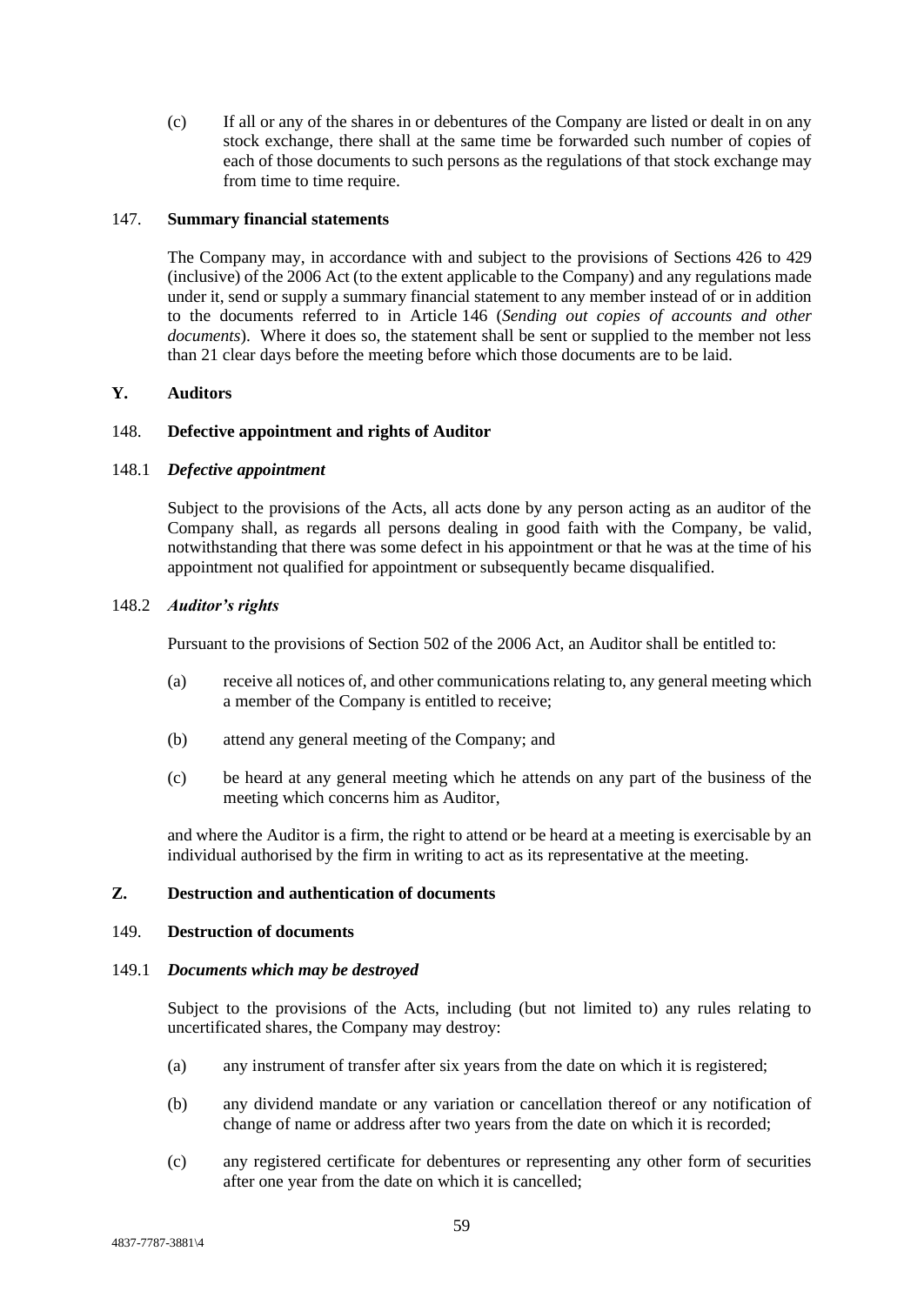- (d) any other document on the basis of which any entry in the Register is made after six years from the date on which an entry was first made in the Register in respect of it;
- (e) all paid dividend warrants and cheques at any time after the expiration of one year from the date of actual payment thereof; and
- (f) all instruments of proxy which have been used for the purpose of a poll at any time after the expiration of two years from the date of such use (or such longer period to enable the Company to comply with the provisions of Section 353 of the 2006 Act, if applicable) and all instruments of proxy which have not been used for the purpose of a poll at any time after one month from the end of the meeting to which the instrument of proxy relates and at which no poll was demanded,

provided that the Company may destroy any such type of document after such shorter period as the Board may determine if a copy of such document is retained on microfilm or other similar means which shall not be destroyed before the expiration of the relevant period and provided that adequate precautions against falsification and to share reproduction are taken.

#### 149.2 *Presumption in respect of destroyed documents*

It shall be conclusively presumed in favour of the Company that every entry in the Register purporting to have been made on the basis of a document so destroyed was duly and properly made, that every instrument of transfer so destroyed was duly registered, that every share certificate so destroyed was a valid and effective certificate duly cancelled, that every other document so destroyed had been properly dealt with in accordance with its terms and was valid and effective in accordance with the particulars in the records of the Company, provided that:

- (a) this Article [149](#page-63-1) shall apply only to the destruction of a document in good faith and without notice of any claim (regardless of the parties to it) to which the document might be relevant;
- (b) nothing in this Article [149](#page-63-1) shall be construed as imposing on the Company any liability in respect of the destruction of any such document or otherwise than as provided for in this Article [149](#page-63-1) which would not attach to the Company in the absence of this Article [149;](#page-63-1) and
- (c) references in this Article [149](#page-63-1) to the destruction of any document include references to the disposal of it in any manner.

#### 150. **Authentication of documents**

#### 150.1 *Power to authenticate*

Any Director or the Secretary or any person appointed by the Board for the purpose shall have power to authenticate:

- (a) any documents affecting the constitution of the Company;
- (b) any resolutions passed by the Company or the Directors or any committee; and
- (c) any books, records, documents and accounts relating to the business of the Company,

and to certify copies of them or extracts from them as true copies or extracts and where any books, records, documents or accounts are elsewhere than at the Office, the local manager or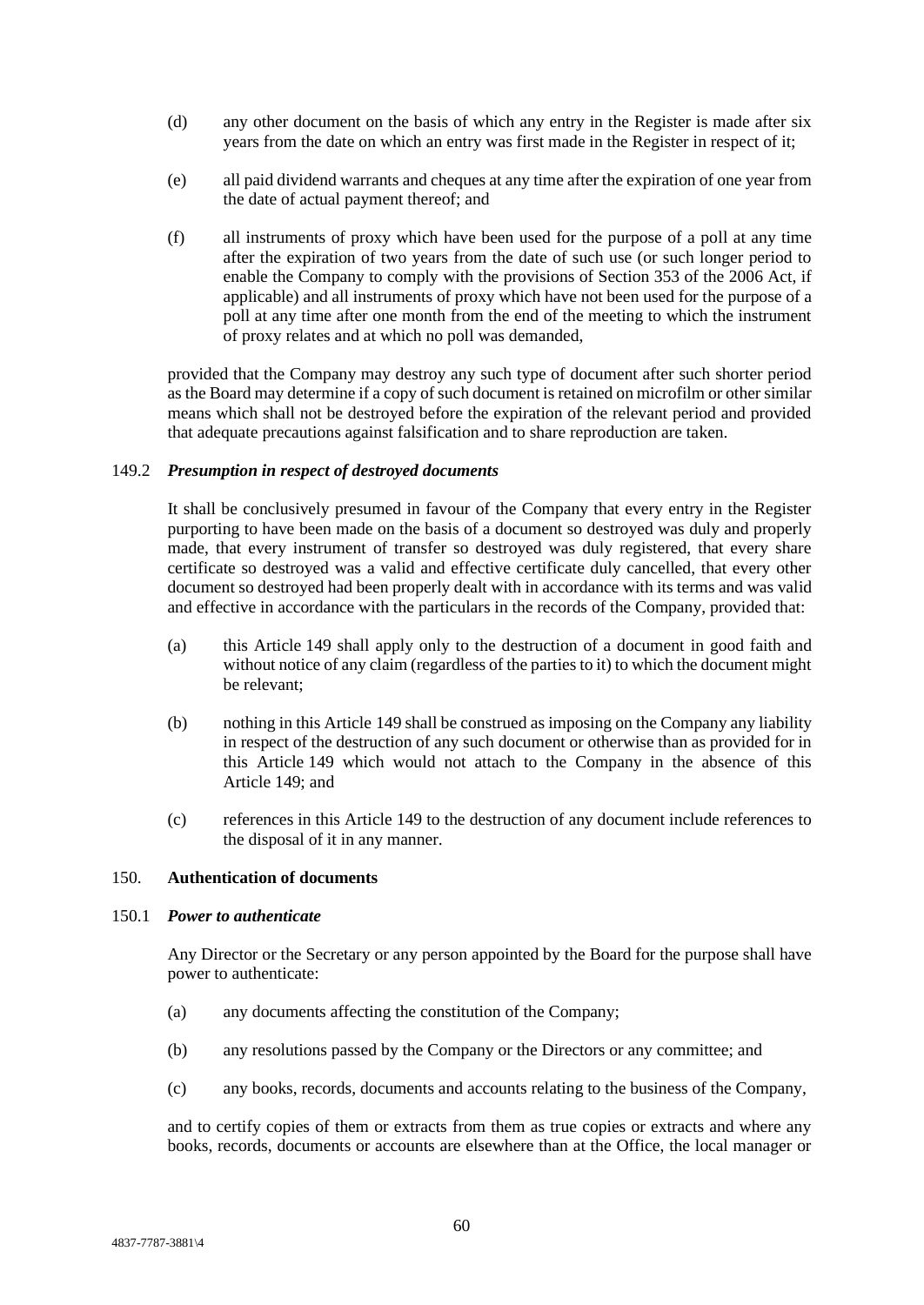other officer of the Company having the custody of them shall be deemed to be a person appointed by the Board as aforesaid.

### 150.2 *Conclusive evidence*

A document purporting to be a copy of a resolution, or an extract from the minutes of a meeting, of the Company or of the Directors or any committee which is certified as aforesaid shall be conclusive evidence in favour of all persons dealing with the Company in reliance on them that such resolution has been duly passed or, as the case may be, that any minute so extracted is a true and accurate record of proceedings at a duly constituted meeting.

### **AA. Communications**

#### <span id="page-65-0"></span>151. **Method of communications**

Subject to the provisions of the Acts, any document or information required or authorised to be sent or supplied by the Company to any member or any person pursuant to these Articles, the Companies Acts or any other rules or regulations to which the Company may be subject, may be sent or supplied in hard copy form, in electronic form, by means of a website or in any other way in which documents or information may be sent or supplied by or to the Company pursuant to the Acts. The provisions of the 2006 Act which apply to sending or supplying a document or information required or authorised to be sent or supplied by the Companies Acts by making it available on a website shall, mutatis mutandis, apply to the sending or supplying of any document or information required or authorised to be sent by the Articles or any other rules or regulations to which the Company may be subject by making it available on a website.

#### 152. **Communications by members to the Company**

#### 152.1 *Communications by members to the Company in hard copy form*

A document or information is validly sent or supplied by a member to the Company in hard copy form if it is sent or supplied by hand or by post (in a prepaid envelope containing the document or information) in either case to:

- (a) an address specified by the Company for the purpose;
- (b) the Office; or
- (c) an address to which any provision of the Acts authorises the document or information to be sent or supplied.

#### 152.2 *Communications by members to the Company in electronic form*

A document or information is validly sent or supplied by a member to the Company in electronic form if the Company has either agreed (generally or specifically) that the document or information may be sent or supplied in that form and has not revoked that agreement or the Company is deemed to have so agreed by a provision of the Acts provided that, where the document or information is sent or supplied:

(a) by electronic means, it must be sent or supplied to an address specified for the purpose by the Company (generally or specifically) or deemed by a provision of the Acts to have been specified; or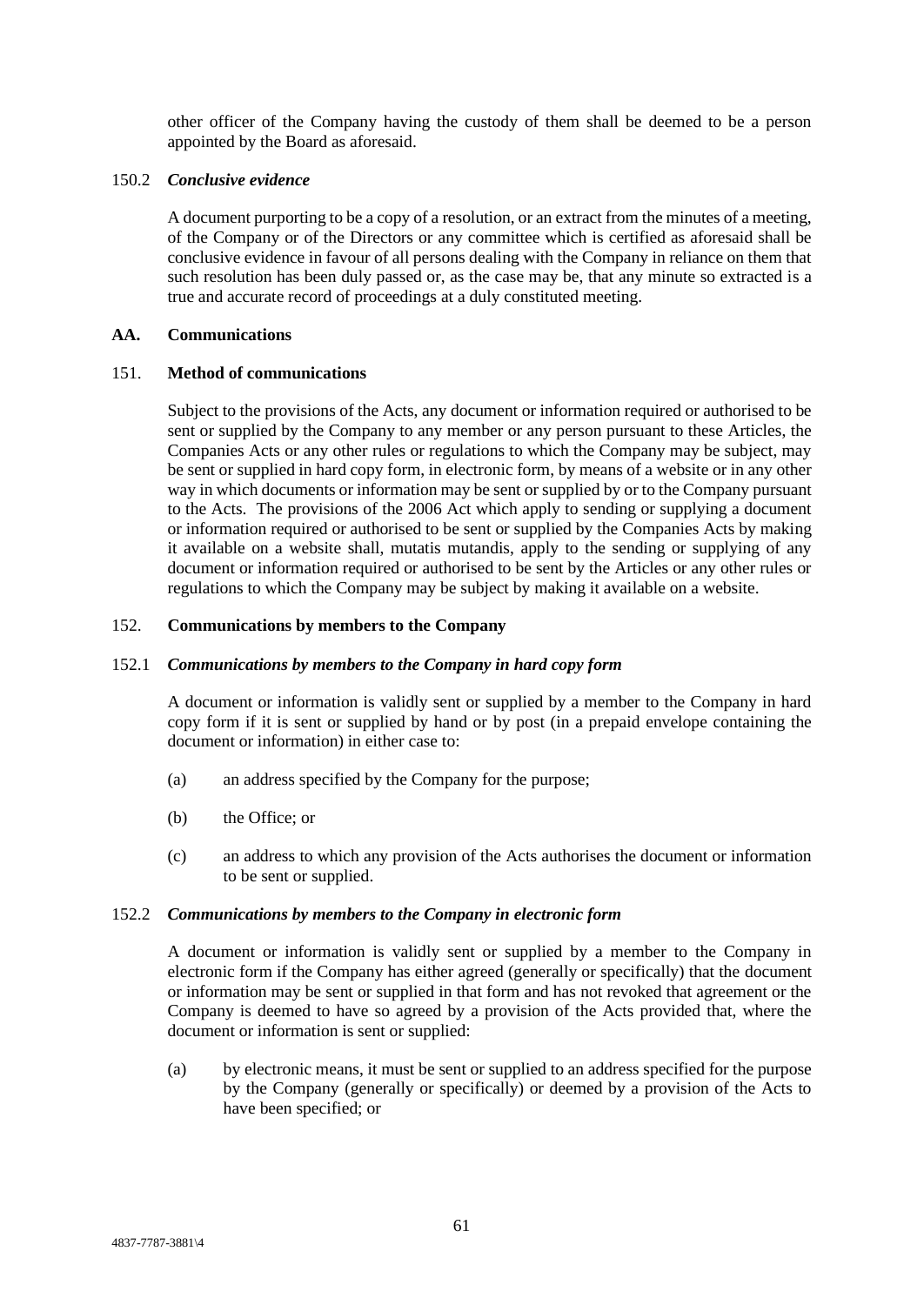(b) by hand or by post, it must be sent or supplied to an address to which it could be validly sent if it were in hard copy form (and, if by post it must be in a prepaid envelope containing the document or information).

### 152.3 *Communications by members to the Company by other means*

A document or information that is sent or supplied by a member to the Company otherwise than in hard copy form or electronic form is validly sent or supplied if done so in a form or manner that has been agreed by the Company.

## 153. **Communication by the Company to members**

### 153.1 *Communications by the Company to members in hard copy form*

A document or information is validly sent or supplied by the Company to a member in hard copy form if it is:

- (a) handed to the member; or
- <span id="page-66-0"></span>(b) sent or supplied by hand or by post (in a prepaid envelope containing the document or information):
	- (i) to an address specified for the purpose by the member;
	- (ii) to his address as shown in the Register; or
	- (iii) to an address to which any provision of the Acts authorises the document or information to be sent or supplied,

provided that where the Company is unable to obtain an address falling within sub-paragraph [\(b\),](#page-66-0) the document or information may, subject to any contrary provision in these Articles, be sent or supplied to the member's last address known to the Company.

#### 153.2 *Communications by the Company to members in electronic form*

A document or information is validly sent or supplied by the Company to a member in electronic form if such member has agreed (generally or specifically) that the document or information may be sent or supplied in that form and has not revoked that agreement (or, being a company, is deemed to have so agreed by a provision in the Acts), provided that where such document or information is sent or supplied:

- (a) by hand or by post (in which case it must be in a prepaid envelope containing the document or information), it must be:
	- (i) handed to the member; or
	- (ii) sent or supplied to an address to which it could be validly sent if it were in hard copy form; or
- (b) by electronic means, it must be sent or supplied to an address specified for the purpose by the member (generally or specifically) (or, being a company, is deemed to have been so specified by a provision of the Acts).

## 153.3 *Communications by the Company to members by means of a website*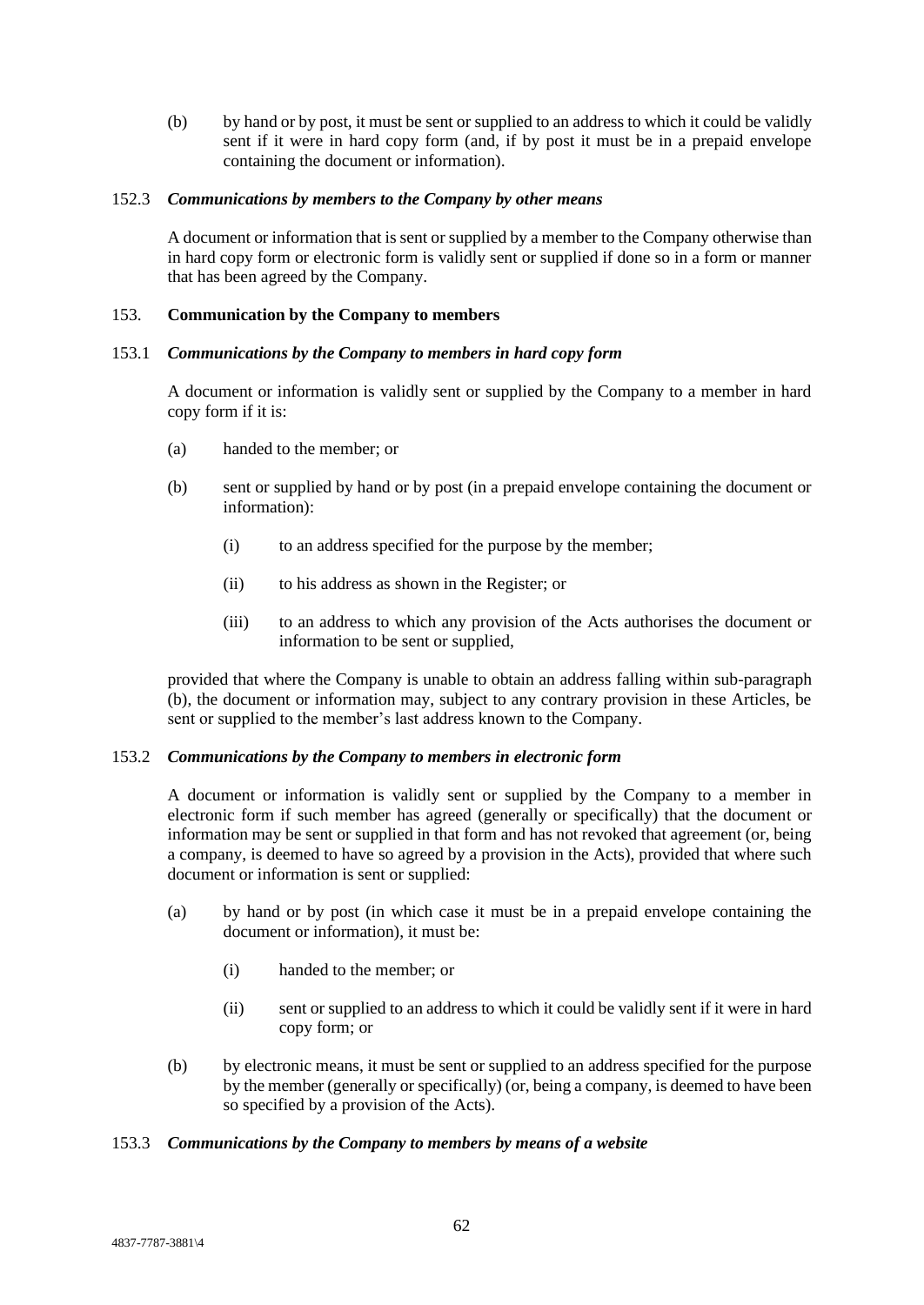A document or information is validly sent or supplied by the Company to a member if it is made available on a website, provided that the member has been asked individually by the Company to agree that the Company may send or supply documents or information generally, or the documents or information in question, to him by means of a website and the Company has not received a response within the period of 28 days beginning with the date in which the Company's request was sent out (provided that such request by the Company stated clearly what the effect of failure to respond would be and was not sent out less than 12 months after any previous request by the Company to such member in respect of the same or a similar class of documents or information), and provided always that such document or information is made available in a form and by a means that the Company reasonably considers will enable the recipient to read it (as construed in accordance with paragraph 12 of Part 4 of Schedule 5 of the 2006 Act) and retain a copy of it.

#### <span id="page-67-0"></span>153.4 *Notification of availability on website*

Where (to the extent permitted by these Articles, the Acts or otherwise) the Company sends or supplies a document or information to a member by making it available on a website, it must notify the intended recipient of:

- (a) the presence of the document or information on the website;
- (b) the address of the website;
- (c) the place on the website where it may be accessed; and
- (d) how to access the document or information,

and must make the document or information available on the website throughout the period specified by any applicable provision of the Acts, or, if no such provision is specified, the period of 28 days beginning with the date on which the notification is sent to the person in question. This Article [153.4](#page-67-0) must be read in conjunction with Article [48.6](#page-25-0) (*Publication of notice of meeting on website*) with regard to notices of general meetings. Any failure to make a document or information available on a website throughout the period referred to in this Article shall be disregarded if it is made available on the website for part of that period and the failure to make it available throughout that period is wholly attributable to circumstances that it would not be reasonable to have expected the Company to prevent or avoid.

### 153.5 *Communications by the Company by other means*

A document or information sent or supplied by the Company otherwise than in hard copy form, electronic form or by means of a website is validly sent or supplied if done so in a form or manner that has been agreed by the intended recipient.

### 153.6 *Right to hard copy version*

Where a member of the Company (or a holder of the Company's debentures) has received a document or information from the Company, otherwise than in hard copy form, he shall be entitled to require the Company to send him a version of the document or information in hard copy form free of charge within 21 days of receipt of the request from the member or debenture holder.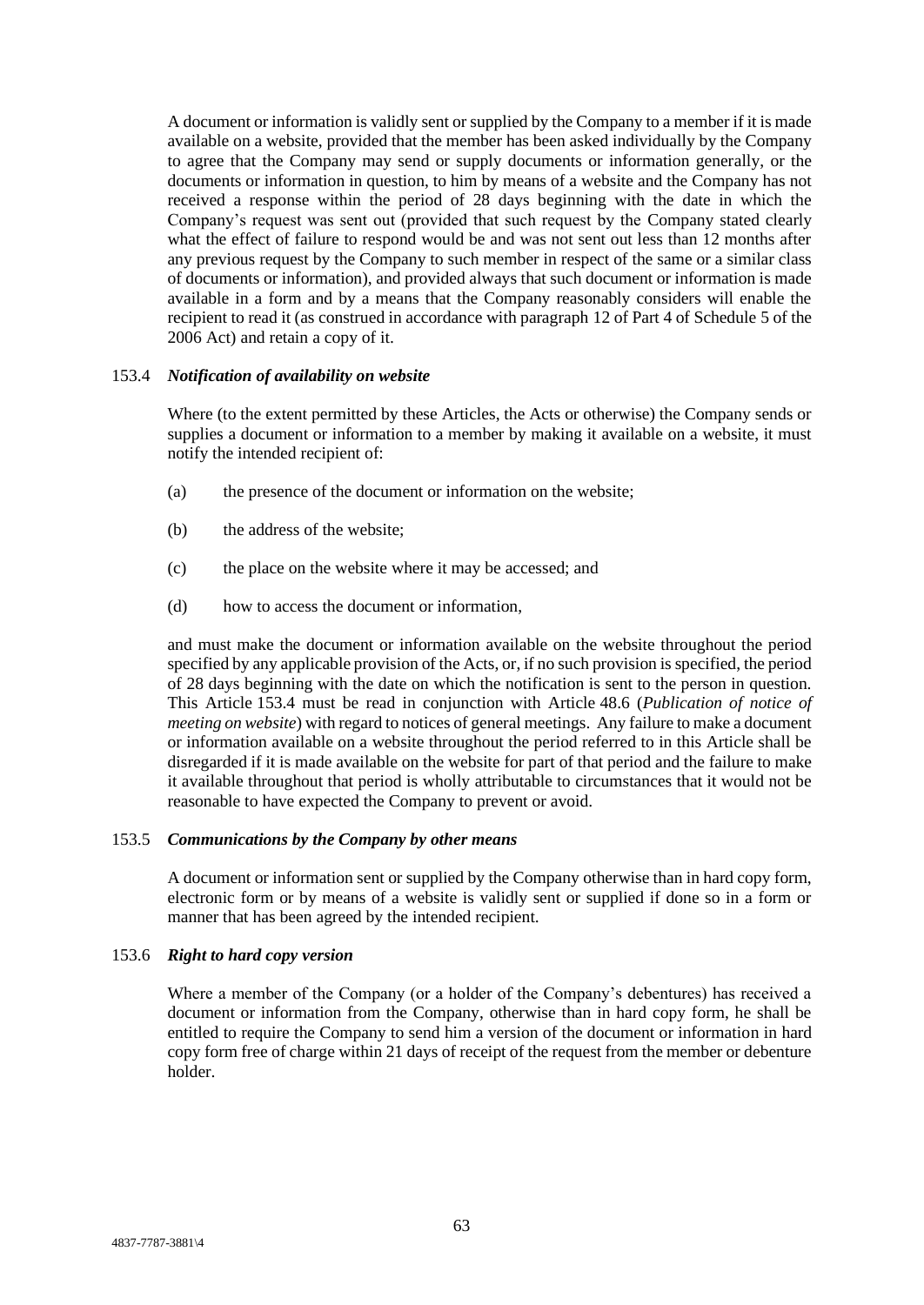## <span id="page-68-0"></span>153.7 *Joint holders*

In the case of joint holders of a share, documents or information shall be sent or supplied to the joint holder whose name stands first in the Register in respect of the joint holding. Documents or information so sent or supplied shall be sufficient service of such document or information on all the joint holders.

### 153.8 *Members outside the UK*

Where a member (or in the case of joint holders the person first named in the Register) has a registered address outside the United Kingdom but has notified the Company of an address within the United Kingdom at which documents or information may be sent or supplied to him or of an electronic address to which documents or information may be sent or supplied using electronic means, he shall, subject to the provisions of these Articles and the Acts, be entitled to have documents or information sent or supplied to him at that address, but otherwise no such member shall be entitled to receive any document or information from the Company.

#### 153.9 *Undelivered documents or information*

- (a) If, on at least two consecutive occasions, the Company has attempted to send any document or information by electronic means to an electronic address specified (or deemed specified) for the purpose and a delivery failure (or other similar) notification has been received by the Company, the Company thereafter shall, send documents or information in hard copy form or electronic form (but not by electronic means) to such member at his registered address or address for service within the United Kingdom (whether by hand, by post or by leaving it or them at such address), in which case the provisions of paragraph [\(b\)](#page-68-1) shall apply.
- <span id="page-68-1"></span>(b) If on three consecutive occasions documents or information have been sent or supplied to any member at his registered address or address for the service of such documents or information in the United Kingdom (whether by hand, by post or leaving it or them at such address) but have been returned undelivered, such member shall not thereafter be entitled to receive any documents or information from the Company until he shall have communicated with the Company and supplied in writing a new registered address or address within the United Kingdom for the service of documents or information or an electronic address to which documents or information may be sent or supplied using electronic means.

## 153.10 *Record date*

Any document or information to be sent or supplied to a member may be sent or supplied by reference to the Register as it stands at any time within the period of 15 days before the document or information is sent or supplied (subject to the Uncertificated Regulations if the Company is then a participating issuer for the purposes of the Uncertificated Regulations) and no change in the Register after that time shall invalidate the sending or supplying of the document or information.

#### 154. **Death, bankruptcy or mental disorder**

The Company may, on receipt of such evidence as the Board may reasonably require to show title to that share, send or supply any document or information to the person entitled to a share in consequence of the death, bankruptcy or mental disorder of a member or otherwise by operation of law, by sending or supplying it in any manner authorised by these Articles for the sending or supplying of any document or information to a member, addressed to that person by name, or by the title of representative(s) of the deceased or trustee of the bankrupt or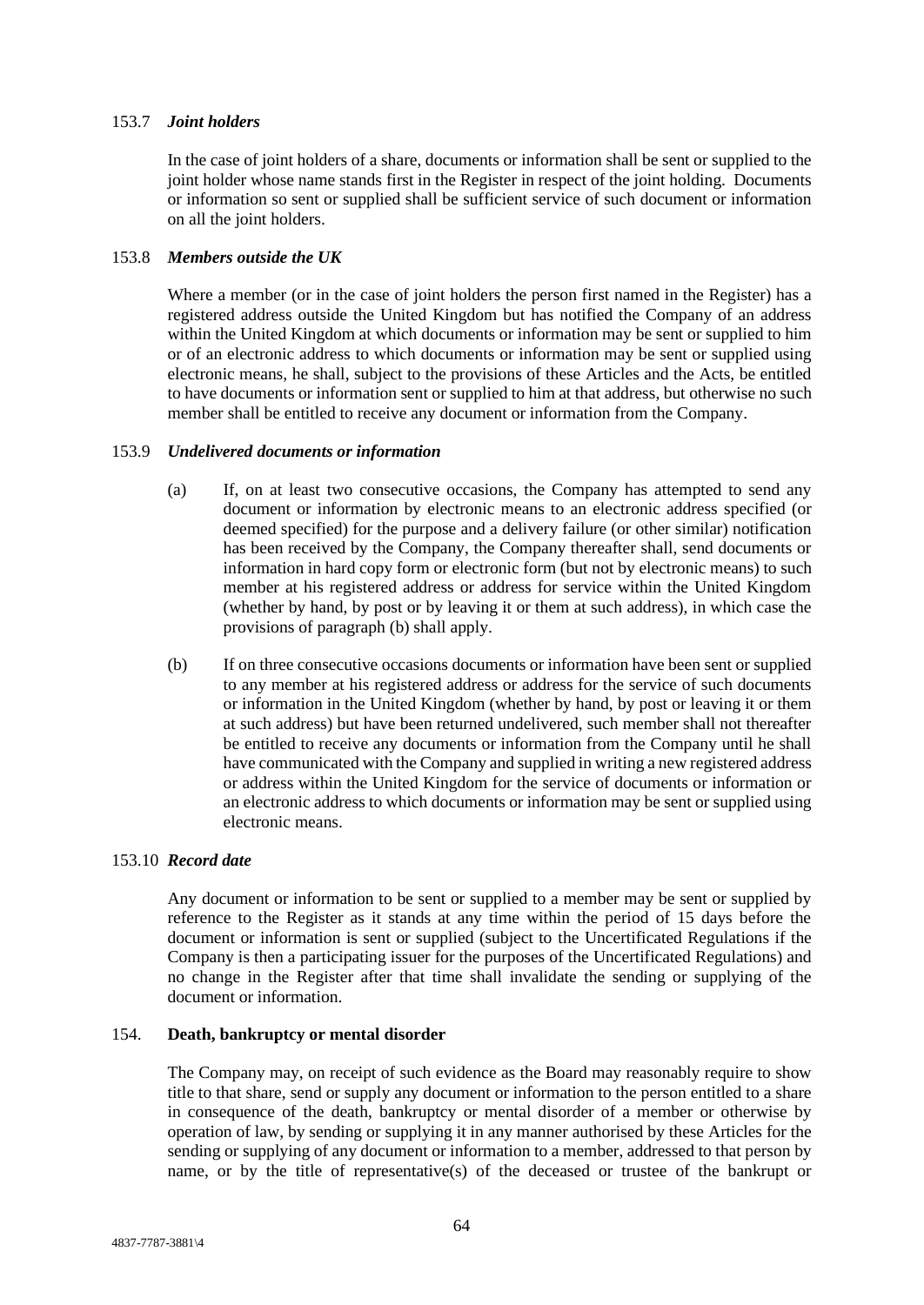representative(s) by operation of law or by any like description at the address (if any) within the United Kingdom or, if relevant, any electronic address supplied for the purpose by the person claiming to be so entitled. Until such an address has been so supplied a document or information may be sent or supplied in any manner in which it might have been sent or supplied if the death, bankruptcy, mental disorder operation of law or other event had not occurred. Such service of a document or information shall for all purposes be deemed a sufficient service of such document or information on all persons interested in the share. Any reference to the bankruptcy of a person in this Article shall be construed in accordance with the provisions of paragraph 17 of Part 6 of Schedule 5 to the 2006 Act.

### 155. **Evidence of service**

### 155.1 *Present at meeting*

Any member present, in person or by proxy at any meeting of the Company or of the holders of any class of shares of the Company, shall be deemed to have received due notice of such meeting and, where requisite, of the purposes for which such meeting was called.

#### <span id="page-69-0"></span>155.2 *Deemed delivery of documents and information*

- (a) Any document or information, addressed to a member (or other person to whom such document or information is required or authorised to be sent pursuant to these Articles, the Companies Acts or otherwise) at his registered address or other address for service in the United Kingdom (or electronic address specified, as the case may be) shall:
	- (i) if hand delivered or left at a registered address or other address for service in the United Kingdom, be deemed to have been served or delivered on the day on which it was so delivered or left;
	- (ii) if sent or supplied by post (whether in hard copy form or in electronic form), be deemed to have been received at the expiration of 24 hours after the envelope was posted;
	- (iii) if sent or supplied by electronic means (other than by means of website), be deemed to have been received (if sent or supplied between the hours of 9 a.m. and 5 p.m. on a working day) at the time it was sent, or (if sent or supplied at any other time) at 9 a.m. on the next following working day; and
	- (iv) if sent or supplied by means of a website, be deemed to have been received when the material was first made available on the website or, if later, when the recipient received (or is deemed to have received) notice of the fact that the material was available on the website.
- <span id="page-69-1"></span>(b) In calculating a period of hours for the purpose of this Article [155.2,](#page-69-0) account shall be taken of any part of a day that is not a working day.
- (c) In proving such service or delivery it shall be sufficient to prove that:
	- (i) the envelope containing the document or information was properly addressed and put into the post as a prepaid letter; or,
	- (ii) in the case of a document or information sent or supplied by electronic means, to prove that it was properly addressed and dispatched, provided that if the Company is aware that there has been delivery failure after least two attempts it shall, within 48 hours of its first attempt to send the document or information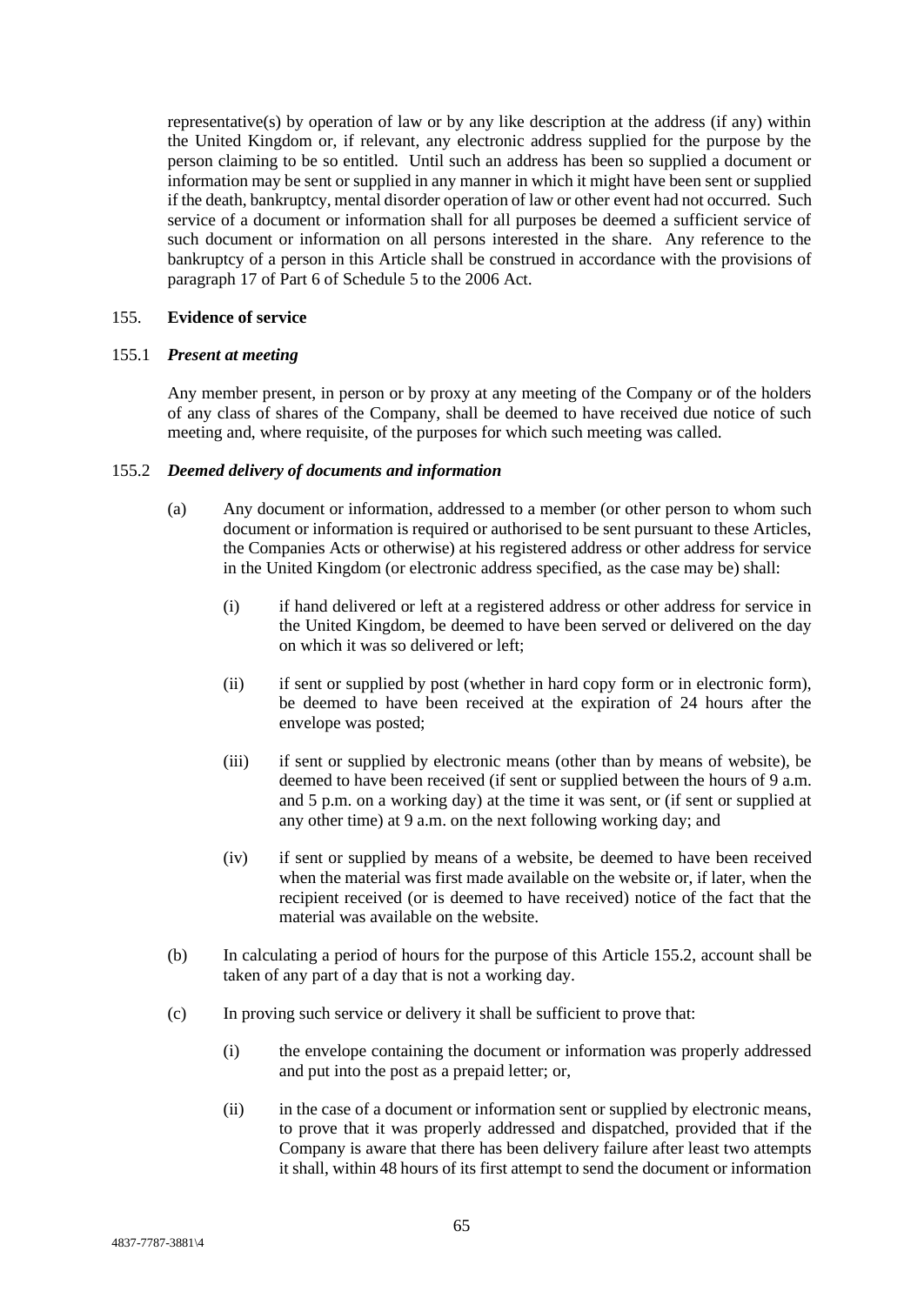by electronic means, send the document or information to such member at his registered address or address for service within the United Kingdom (by hand, by post or by leaving it or them at such address)

- (d) The deemed delivery provisions set out in paragraph [\(b\)](#page-69-1) shall apply regardless of any such documents or information being returned undelivered and regardless of any delivery failure notification or "out of office" or other similar response and any such "out of office" or other similar response shall not be considered to be a delivery failure for the purposes of these Articles.
- (e) The Company shall not be held responsible for any failure in transmission beyond its reasonable control.

## 156. **Notice binding on transferees**

Every person who, by operation of law, transfers or by any other means becomes entitled to a share shall be bound by any document or information in respect of that share (other than a notice given by the Company under Section 793 of the 2006 Act) which, before his name is entered in the Register, has been duly sent or supplied to a person from whom he derives his title.

# 157. **Notice by advertisement**

Subject to the provisions of the Acts, any document or information to be sent or supplied by the Company to the members or any of them and not otherwise provided for by these Articles shall be sufficiently sent or supplied if given by advertisement in at least one leading daily national newspaper published in the United Kingdom and, where the Company keeps an overseas branch register, in at least one leading daily newspaper published in the territory in which such register is maintained. Any document or information given by advertisement shall be deemed to have been served at noon on the day on which the advertisement first appears.

## <span id="page-70-0"></span>158. **Suspension of postal services**

- (a) If at any time by reason of the threat of or of the suspension, interruption or curtailment of postal services within the United Kingdom, the Company is or would be unable effectively to convene a general meeting by notices sent through the post, a general meeting may be convened by:
	- (i) a notice advertised on its website and in at least one leading daily national newspaper; and
	- (ii) giving notice by electronic means to those members to whom, in accordance with the Acts, the Company is able to give notice by electronic means
- (b) Such notice shall be deemed to have been duly served on all members entitled thereto at noon on the day on which the first of such advertisements appears.
- (c) In any such case, the Company shall send confirmatory copies of the notice (or, as the case may be, the notification of the website notice) by post to those members to whom notice (or notification) cannot be given by electronic means, if at least 7 days prior to the meeting the posting of notices to addresses throughout the United Kingdom again becomes practicable.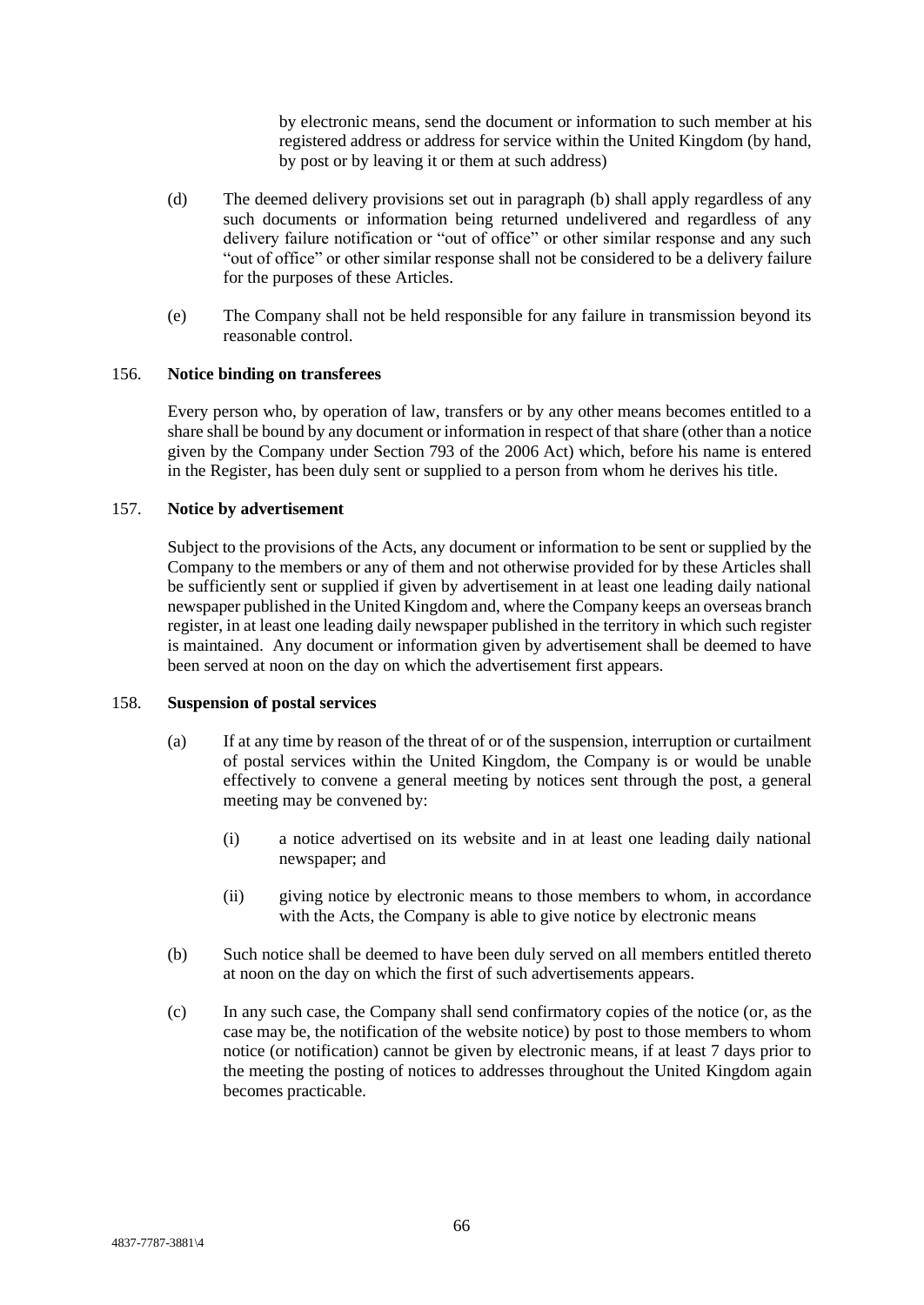#### 159. **Savings**

Nothing in Articles [151](#page-65-0) to [158](#page-70-0) (*Communications*) shall affect any requirements of the Acts that any particular document or information be sent or supplied in any particular manner.

### **BB. Winding up**

### 160. **Division of assets**

### 160.1 *Power to present a petition*

The Board shall have power in the name and on behalf of the Company to present a petition to the court for the Company to be wound up.

#### <span id="page-71-0"></span>160.2 *Distribution of assets*

If the Company is wound up, the surplus assets remaining after payment of all creditors are to be divided among the members in proportion to the capital which at the commencement of the winding up is paid up on the shares held by them respectively and, if such surplus assets are insufficient to repay the whole of the paid up capital, they are to be distributed so that as nearly as may be the losses are borne by the members in proportion to the capital paid up at the commencement of the winding up on the shares held by them respectively. This Article [160.2](#page-71-0) is subject to the rights attached to any shares which may be issued on special terms or conditions.

#### 160.3 *Distribution in specie*

If the Company is wound up the liquidator may, with the sanction of a special resolution of the Company and any other sanction required by law, divide among the members in specie the whole or any part of the assets of the Company and may for that purpose value any assets and determine how the division shall be carried out as between the members or different classes of members. Any such division may be otherwise than in accordance with the existing rights of the members but if any division is resolved otherwise than in accordance with such rights the members shall have the same right of dissent and consequential rights as if such resolution were a special resolution passed pursuant to Section 111 of the Insolvency Act 1986. The liquidator may, with the like sanction, vest the whole or any part of the whole of the assets in trustees on such trusts for the benefit of the members as he, with the like sanction, shall determine but no member shall be compelled to accept any assets on which there is a liability.

## 161. **Transfer or sale under Section 111 of the Insolvency Act 1986**

A special resolution sanctioning a transfer or sale to another company duly passed pursuant to Section 111 of the Insolvency Act 1986 may in the like manner authorise the distribution of any shares or other consideration receivable by the liquidator among the members otherwise than in accordance with their existing rights and any such determination shall be binding on all the members, subject to the right of dissent and consequential rights conferred by the said section.

## **CC. Indemnity, Funds and Insurance**

#### 162. **Right to indemnity**

Subject to, and to the fullest extent permitted by, the provisions of the Acts (but without prejudice to any indemnity to which he may be otherwise entitled), every Director and every director of any associated company, former director of the Company, alternate Director,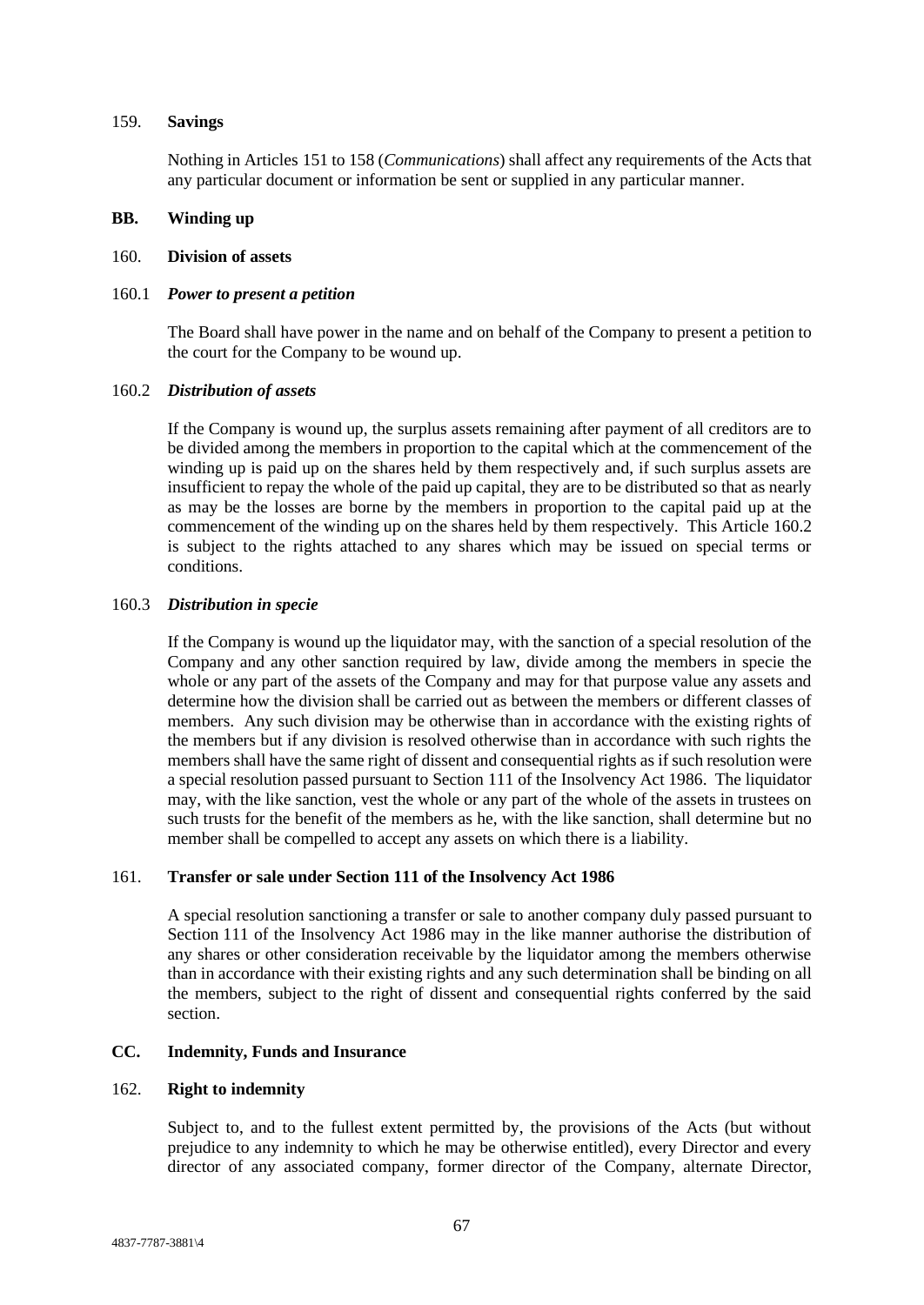Secretary or other officer of the Company (other than an Auditor) may be fully indemnified out of the assets of the Company against all or any part of any costs, charges, losses, damages and liabilities (all or any of them being a "**liability**") incurred by him in relation to anything done, omitted or alleged to have been done by him in the actual or purported execution or discharge of his duties or exercise of his powers in relation to the Company or in connection with the Company's activities as trustee of any occupational pension scheme (as defined in Section 235(6) of the 2006 Act), provided that no Director nor any director of any associated company (which shall, for the purpose of this Article [162,](#page-71-0) bear the meaning set out in Section 256 of the 2006 Act), former director of the Company, alternate Director, Secretary or other officer of the Company (other than an Auditor) shall be indemnified against any liability incurred by him to the Company or any associated company in connection with any negligence, default, breach of duty or breach of trust in relation to the Company or any associated company of which he is a director or against any liability:

- (a) of his to pay any fine imposed in criminal proceedings or a sum payable to a regulatory authority by way of a penalty in respect of non-compliance with any requirement of a regulatory nature (however arising); or
- (b) incurred by him in defending criminal proceedings in which he is convicted, in defending civil proceedings brought by the Company (or any associated company) in which judgment is given against him or in connection with an application for relief under the provisions referred to in Section 234(6) of the 2006 Act in which the court refuses to grant him relief (and for these purposes, a reference to a conviction, judgment or refusal of relief shall bear the meaning set out in Sections 234(4) and 234(5) of the 2006 Act); or
- <span id="page-72-0"></span>(c) incurred by him in connection with the Company's or any associated company's activities as trustee of an occupational pension scheme and which is a liability:
	- (i) to pay a fine imposed in criminal proceedings or a sum payable to a regulatory authority by way of a penalty in respect of non-compliance with any requirement of a regulatory nature (however arising); or
	- (ii) incurred in defending criminal proceedings in which he is convicted (within the meaning of Section 235(5) of the 2006 Act).

## 163. **Provision of funds**

The Company may at the discretion of the Board (in each case, subject to and to the fullest extent permitted by the provisions of the Acts, including having regard to the provisions of Section 205(2) of the 2006 Act) provide every Director and every director of any associated company, former director of the Company, alternate Director, Secretary or other officer of the Company (other than an Auditor), or in the case of Article  $162(c)(i)$  only a person connected with any such person who is a director, with funds to meet any expenditure incurred or to be incurred by him:

- (a) for the purposes of the Company or for the purpose of enabling him properly to perform his duties as an officer of the Company;
- (b) in defending any criminal or civil proceedings in connection with any alleged negligence, default, breach of duty or breach of trust by him in relation to the Company or any associated company;
- (c) in connection with an application for relief under the provisions referred to in Section 205(5) of the 2006 Act; and/or